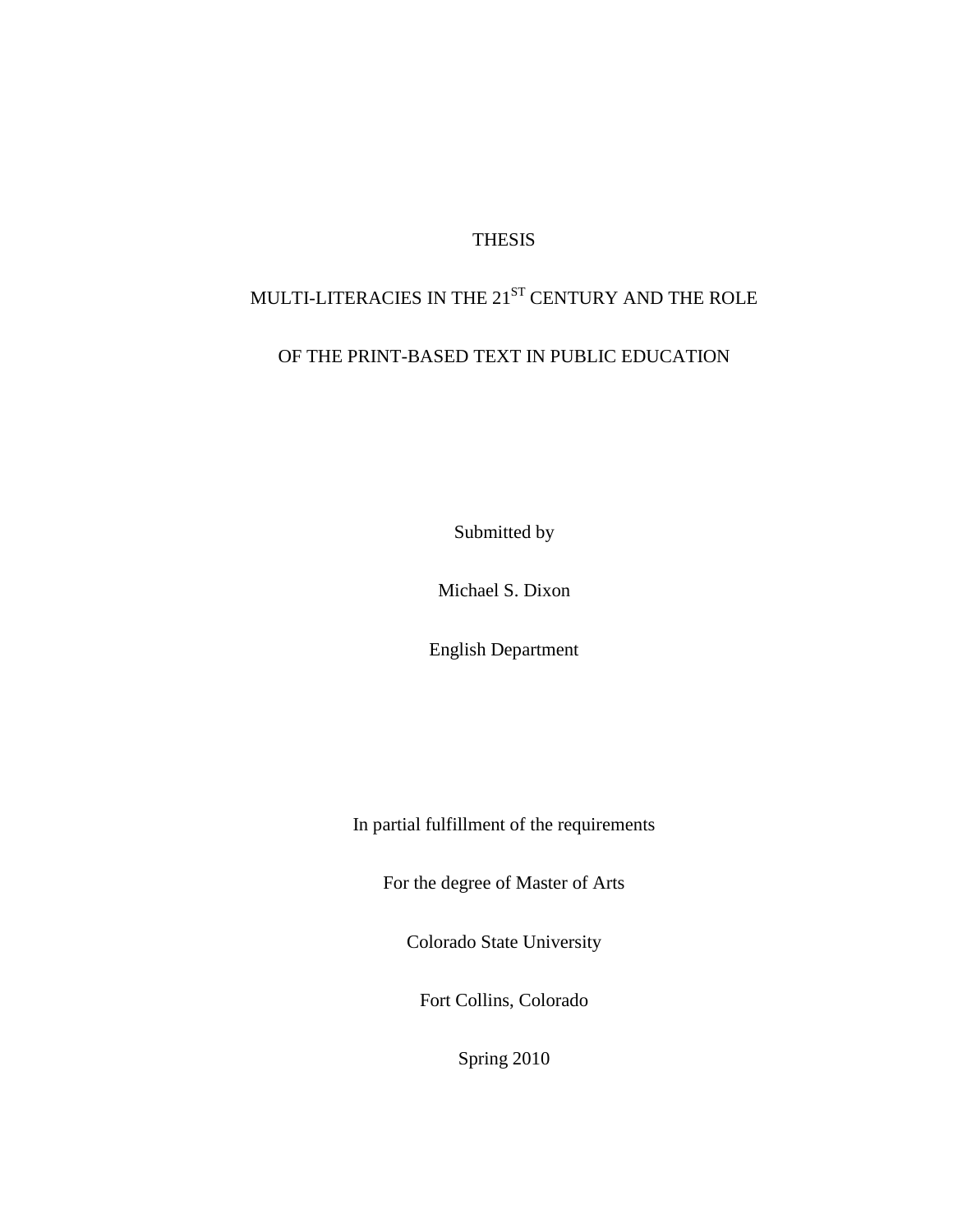## COLORADO STATE UNIVERSITY

March 29, 2010

WE HEREBY RECOMMEND THAT THE THESIS PREPARED UNDER OUR SUPERVISION BY MICHAEL S. DIXON ENTITLED MULTI-LITERACIES IN THE  $21^{ST}$  CENTURY AND THE ROLE OF THE PRINT-BASED TEXT IN PUBLIC EDUCATION BE ACCEPTED AS FULFILLING IN PART REQUIREMENTS FOR THE DEGREE OF MASTER OF ARTS.

Committee on Graduate work

\_\_\_\_\_\_\_\_\_\_\_\_\_\_\_\_\_\_\_\_\_\_\_\_\_\_\_\_\_\_\_\_\_\_\_\_\_\_\_\_\_

\_\_\_\_\_\_\_\_\_\_\_\_\_\_\_\_\_\_\_\_\_\_\_\_\_\_\_\_\_\_\_\_\_\_\_\_\_\_\_\_\_

\_\_\_\_\_\_\_\_\_\_\_\_\_\_\_\_\_\_\_\_\_\_\_\_\_\_\_\_\_\_\_\_\_\_\_\_\_\_\_\_\_

\_\_\_\_\_\_\_\_\_\_\_\_\_\_\_\_\_\_\_\_\_\_\_\_\_\_\_\_\_\_\_\_\_\_\_\_\_\_\_\_\_

Louann Reid

Dawn Mallette

Advisor: Pamela K. Coke

Department Head: Bruce Ronda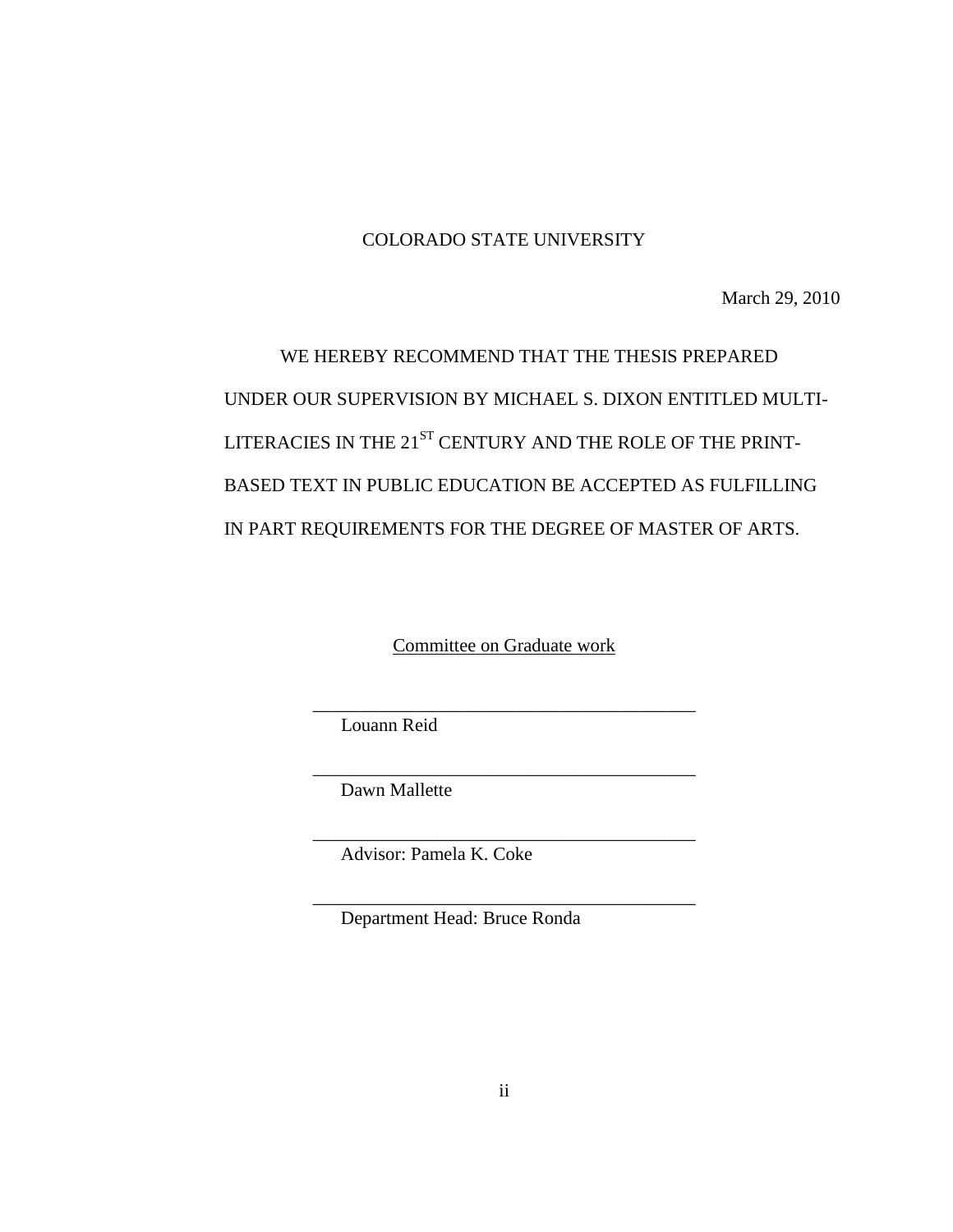### ABSTRACT OF THESIS

# MULTI-LITERACIES IN THE  $21^\mathrm{ST}$  CENTURY AND THE ROLE OF THE PRINT-BASED TEXT IN PUBLIC EDUCATION

This study examines the appeal of print-based and multimodal-based texts in relation to the  $21<sup>st</sup>$  century learner and in context of the modern secondary level public education classroom. A review of literature gives depth to the ways in which print-based and multimodal-based texts have established themselves within the institution of education as well as how each type of text relates to the fields of semiotic systems and technology. The aim of the study is to examine and measure the appeal of print-based and multimodal-based texts to the  $21<sup>st</sup>$  century learner. To achieve this goal, two types of research provided results: a quantitative classroom study in which students engaged and interacted with a print-based assessment and a multimodal-based assessment and provided feedback via a survey, and a qualitative study in which educators provided their thoughts and opinions on the role of print-based and multimodal-based texts at the secondary level of education via an electronic questionnaire.

> Michael S. Dixon English Department Colorado State University Fort Collins, CO 80523 Spring 2010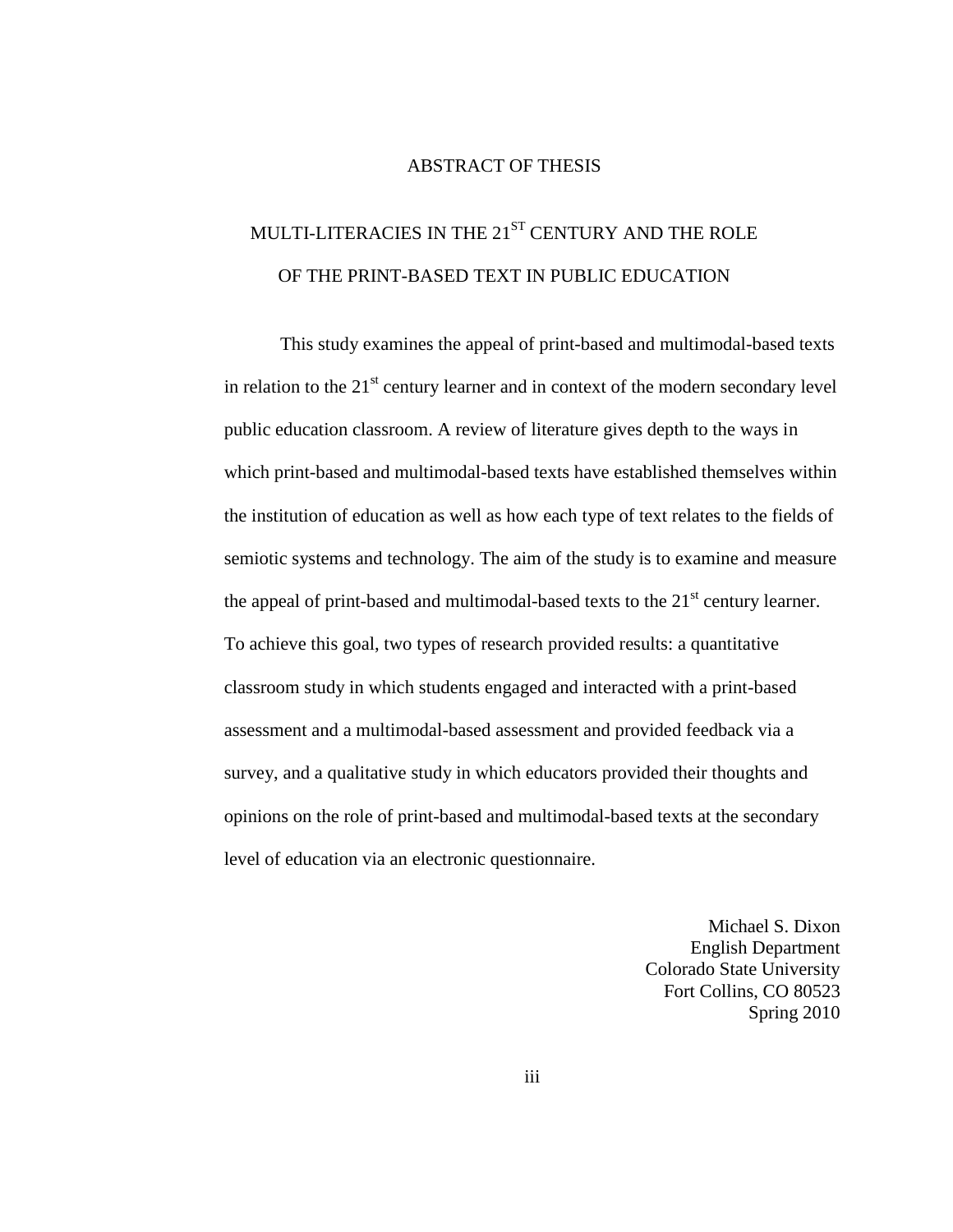# TABLE OF CONTENTS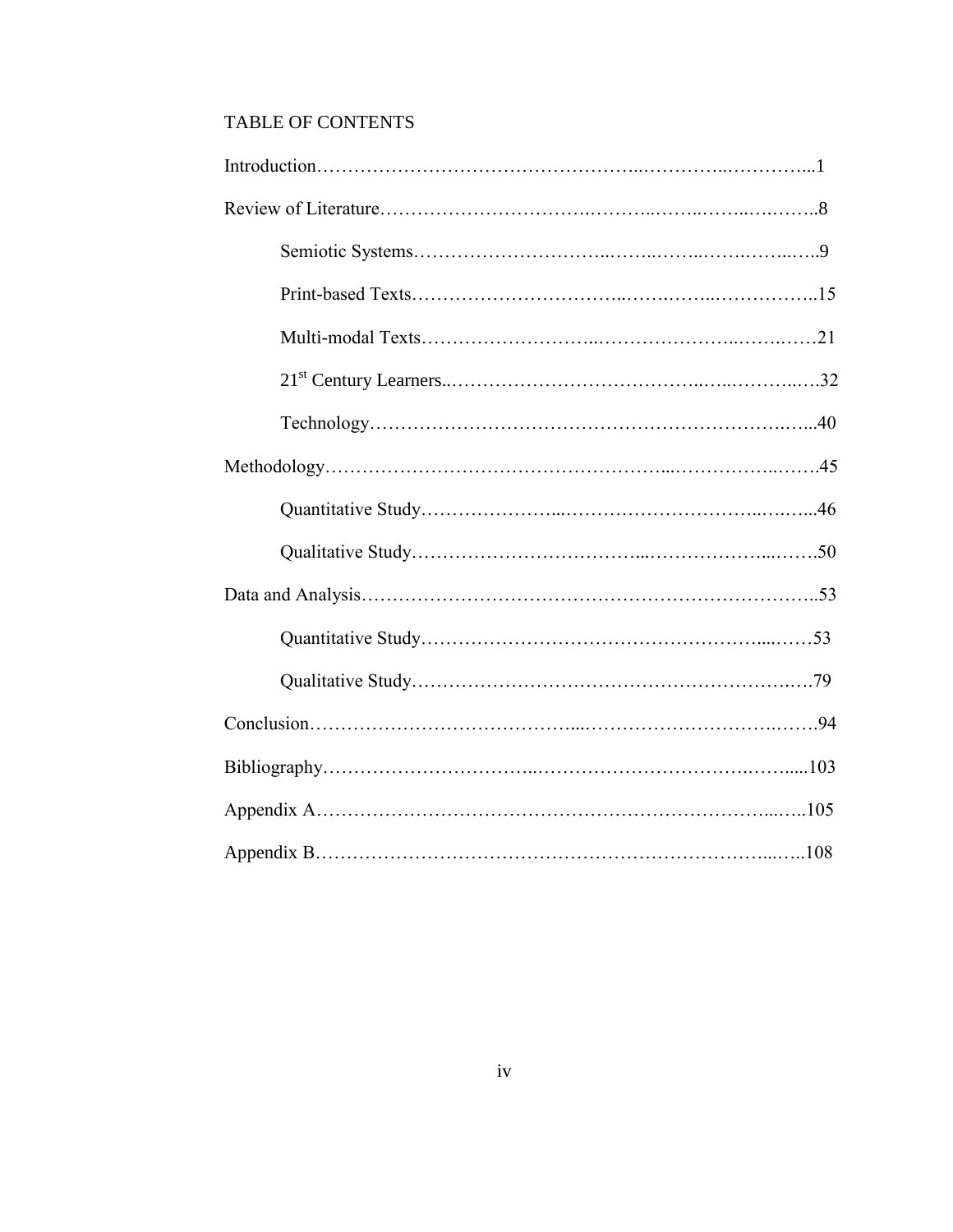#### *INTRODUCTION*

*I was walking the wrong way down the railroad tracks. There were smokestacks to my right and a gravel hill to my left. Snow covered the ground and my frosty breath was freezing the tip of my nose. I was leaving a statistics class – we had just taken an exam and my mind was racing. Not that I liked statistics, but the exam was hard and I couldn't afford to fail it. Something about alphas and betas – patterns in the universe. Strange symbols and ancient languages. It could've been German class and I wouldn't have known the difference. It made me wonder how people ever got on the same page in the first place. Ug the Caveman draws a line in the dirt and Johnson the Wolverine draws a circle. They don't know what they just did, but they make sense of it somehow. Words, sounds – I just wanted a cup of hot chocolate.*

This excerpt from my novel, World Train, introduces an array of interesting ideas, and provides an ideal entry point for the conversation and research at the heart of my thesis. The ultimate goal of this study was to examine the appeal of print-based and multi-modal based texts to the  $21<sup>st</sup>$  century learner. Both kinds of text share a common vehicle in language, yet they both offer different kinds of meaning through a variation of representation. Because the discussion to follow is centered on the learner and what arouses their interest in terms of language and methodology employed, it only makes sense that we begin by examining some theory on the origin of language and how human beings learned to communicate effectively in the first place.

While language certainly wasn't started with a wolverine and a caveman, it is not out of the realm of possibility that language did in fact involve drawing circles in the dirt. Author David Armstrong writes in his article, "The Gestural Theory of Language Origins":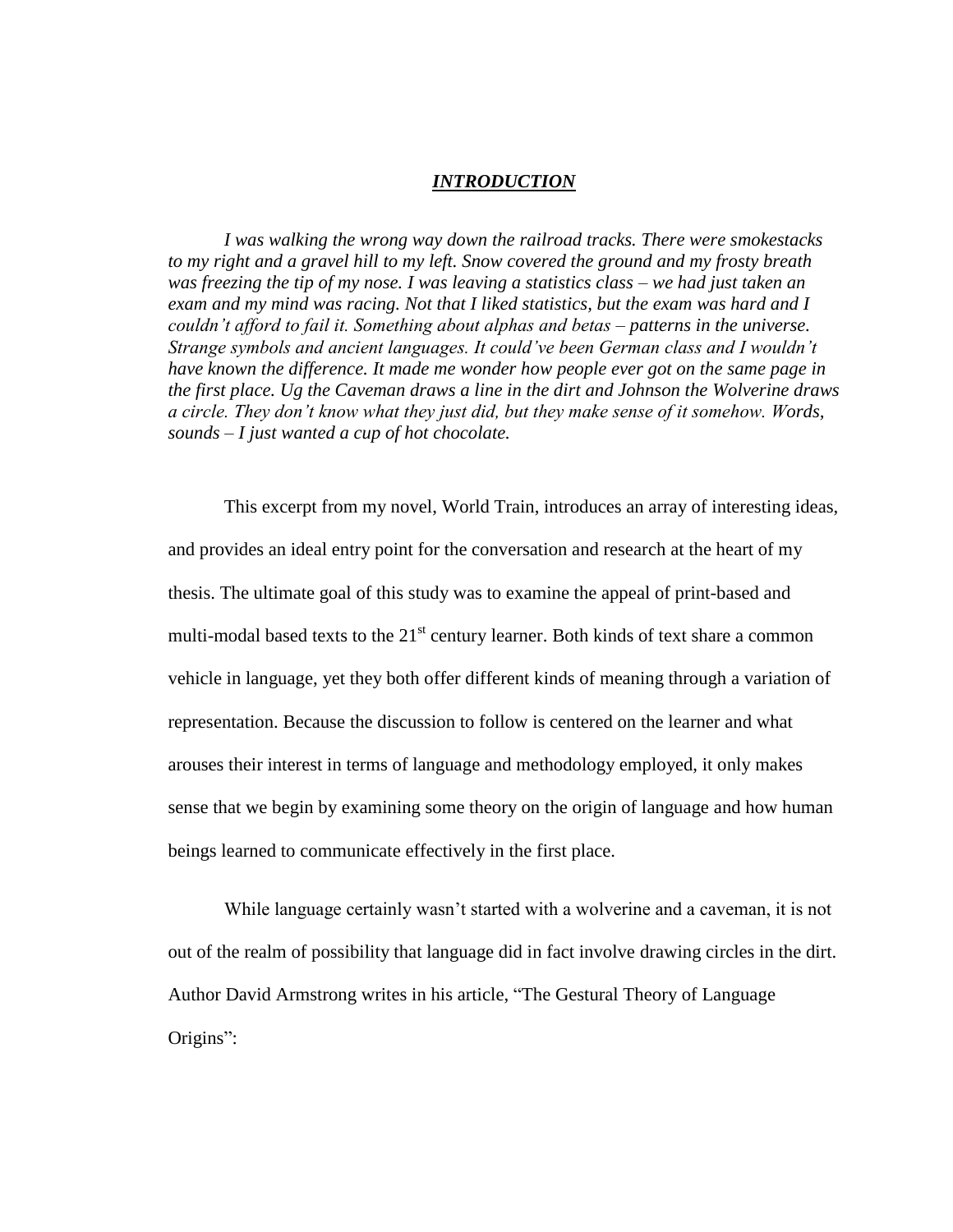The archeological record makes it clear that human beings do not begin to write by first identifying and representing the elementary sound symbols of phonemes of their languages. Instead, they tend first to create visual representations that are relatively independent of their spoken languages. That is, the initial stages in the invention of writing seem to involve direct, pictorial representations of objects or numbers (Armstrong 307).

This concept can be witnessed with toddlers who are learning the alphabet (e.g.  $A'$  is for

'apple' with a complementary image). Armstrong continues to write:

What human beings appear to notice first is that the objects and events around them can be represented by signs that have analogous relationships with the objects or events they refer to. Visual representation can be expected to precede auditory representation because of the vastly greater possibility for iconic productivity in the visual medium (Armstrong 307).

This is an important concept to remember as the discussion about multi-modal and print-

based texts unfolds.

While the preceding excerpt speaks to the evolution of written representation, the

evolution of the spoken language seems to date even farther back. In her book review of

Michael Corballis' *From hand to mouth: The origins of language*, author Mary Copple

observes that:

About two million years ago the genus *Homo* evolved. It included various species of hominins with large brains, who systematically made stone tools and possessed truly grammatical language in the form of a signed language. This was punctuated with grunts and other vocal cries that were at first largely involuntary and emotional (Copple 286).

As a matter of fact, many theories on the origin of language begin with the idea that

language was enabled by the evolution of bipedalism in our species: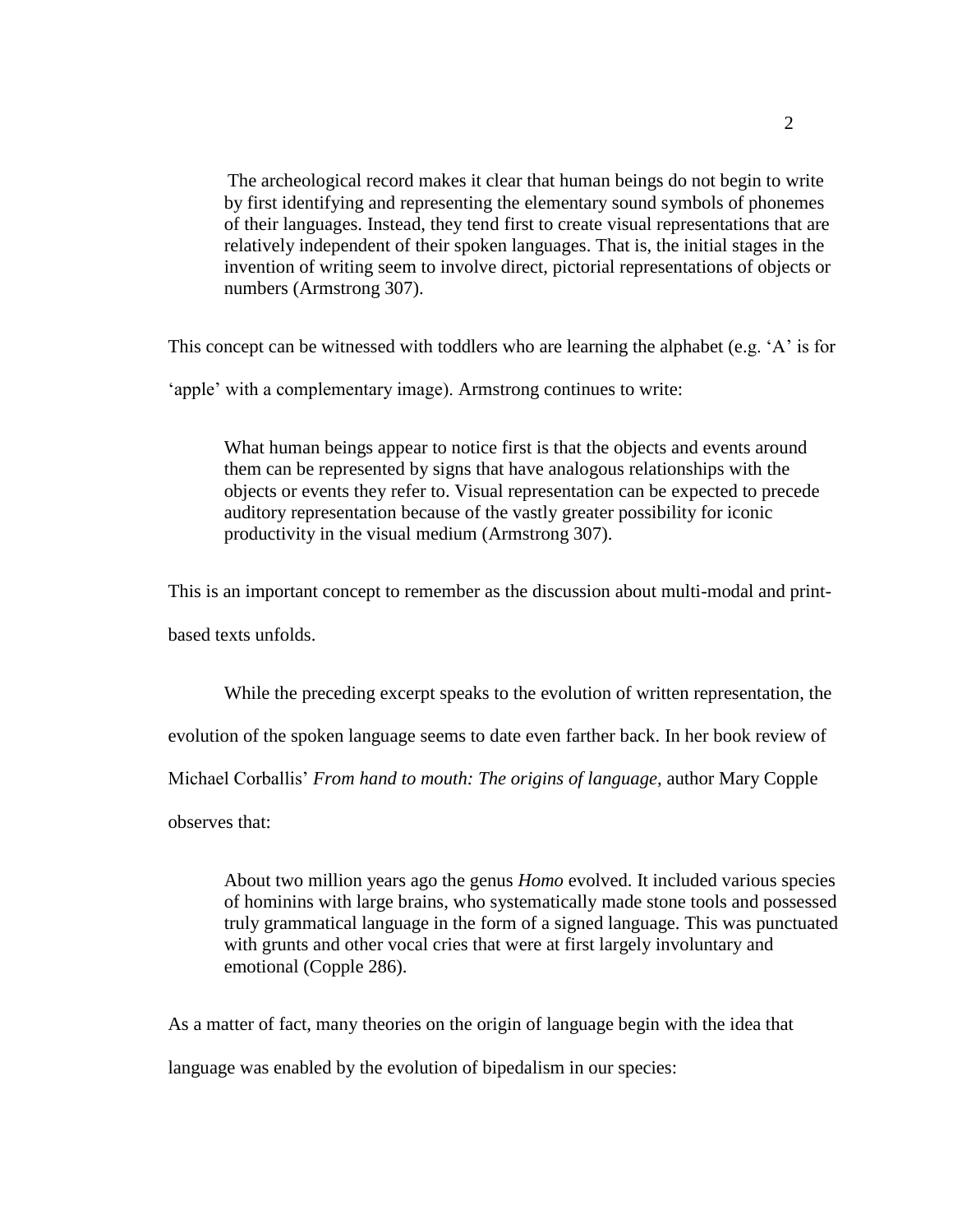Walking enabled the first hominids to enhance their communication by enabling them to make voluntary movements of the hands…this *protolanguage* comprised a lexicon of iconic and deictic gestures as well as facial expressions. At this stage, the lexicon was not supplemented by a grammar which determined how gestures were combined, but it served as a platform upon which the language faculty was subsequently built (Copple 286).

In other words, 'visible gesture was the earliest manifestation of the human capacity for language and speech evolved subsequently from an original visible and gestural communication system (Armstrong 290).'

While the information presented thus far might be interesting, you are probably asking yourself why any of it is important to this study. At the time of writing this, I am a graduate student in the English education program at Colorado State University. As part of the prerequisites of completing the program, I had to fulfill a student teaching assignment in which I was placed in a high school and given the responsibilities of an educator on staff. During my student teaching experience in the spring of 2009, I taught three sections of sophomore World Literature (the basic required English class for the  $10<sup>th</sup>$  grade) at a local high school. It was upon meeting my mentor teacher that I learned the class was primarily centered around a textbook called *Springboard*. During our first meeting, he introduced me to the text and I was quick to observe its highly prescriptive nature focused on read-and-write skill-and-drill methodology. The weekly vocabulary was also to be taught out of a manual that merely asked for basic memorization and again, read and write skill-and-drill exercises. There was little actual application or engagement with the content beyond the words on the page. During my first day of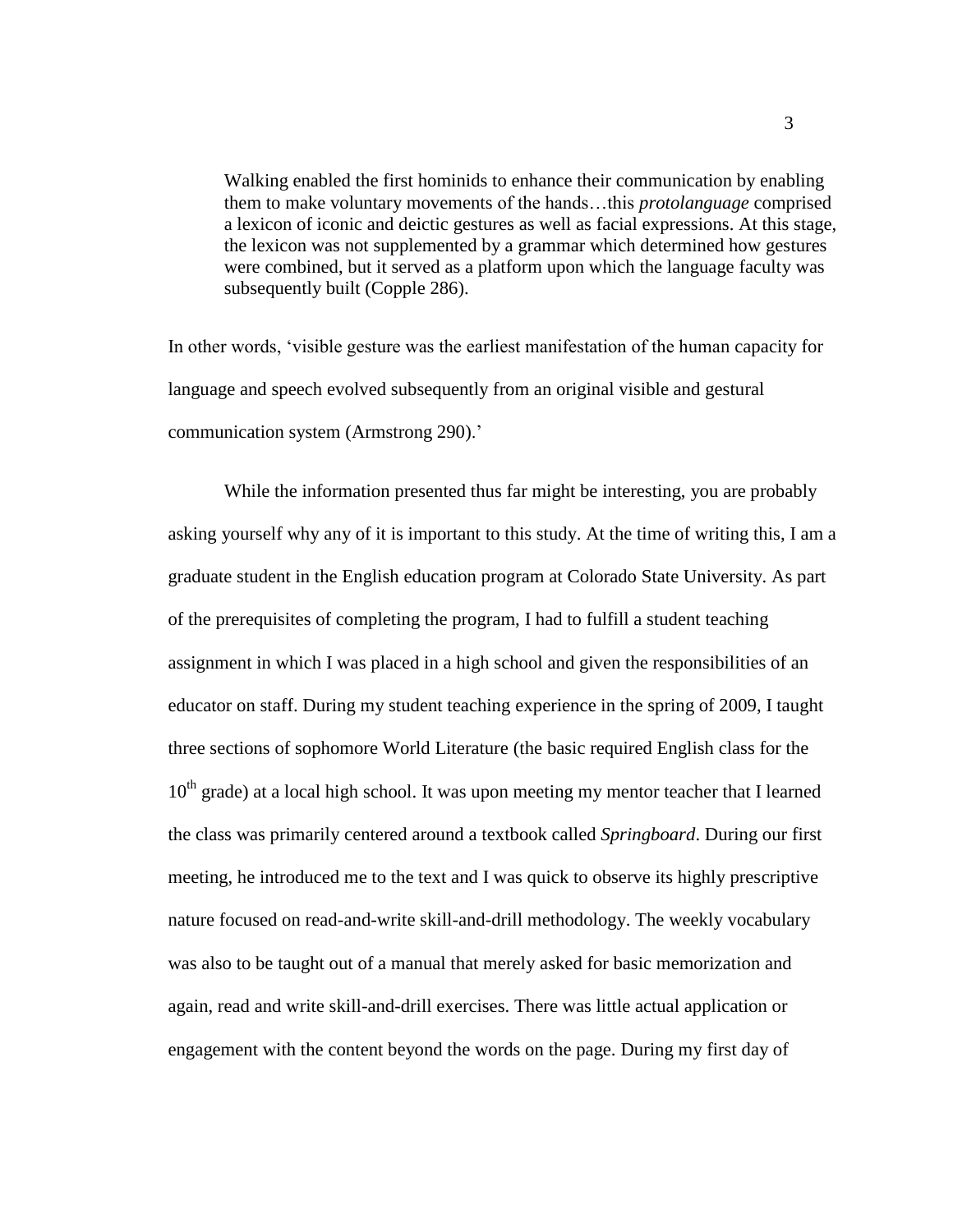teaching, I asked my students to reflect on the fall semester and suggest changes that they would like to see for the second half of the year. Unanimously, I received requests to get rid of *Springboard*. Unanimously, I received requests to get rid of the weekly vocabulary. Unanimously, I received requests for more engaging content that would allow for more creative expression in thought and assessment. While in the beginning of my student teaching experience – whether I knew it or not – I was receiving a unanimous request for something that went beyond the sphere of traditional instruction that I was accustomed to.

The reason I opened with an investigation of the origins of language is because I think we've gotten away from our roots in regard to effective classroom content and the individual learning experience for students. It is undeniable (as I've witnessed during my student teaching) that the world is changing, students are changing, but education is not. From my experience, and as far as teachers and curricula are concerned, it seems that instruction remains – in large part – stagnant and cemented to outdated content, methodology, and assessment. In the study and subsequent article, "Writing, Technology and Teens", scholar Amanda Lenhart and her research staff observe that 'teens [say] they are motivated to read and write when they can select topics that are relevant to their lives and interests, and report greater enjoyment of school reading and writing when they have the opportunity to read and write creatively (Lenhart, Arafeh, Smith, & Macgill iii).' This shouldn't be ground-breaking by any means, but I think some of us – as educators – have not only lost touch with the topics and interests most relevant to our students, we've also lost touch with what it takes to create and implement effective learning techniques and strategies.

4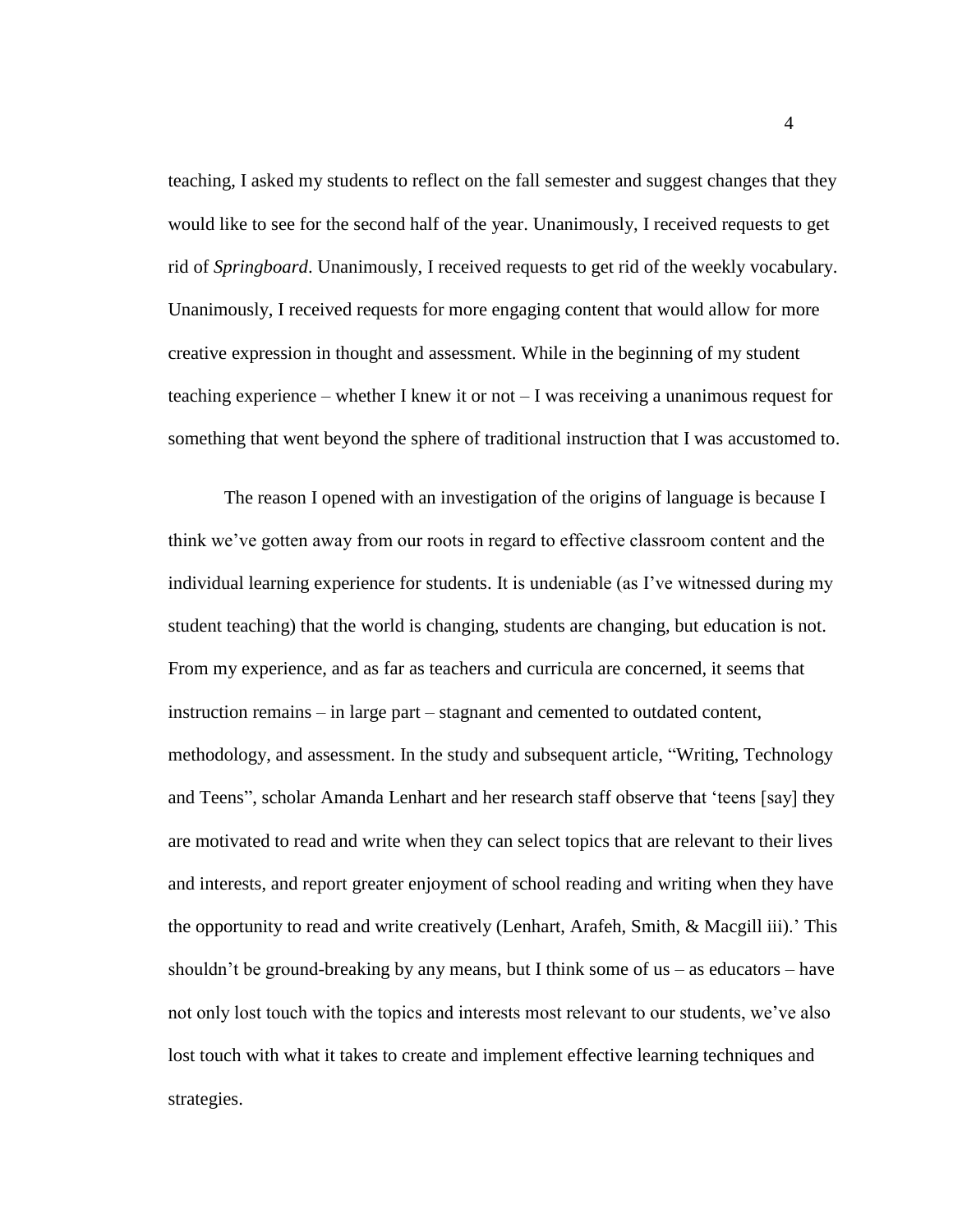In her article, "Multiliterate Youth in the Time of Scientific Reading Instruction", researcher Donna Alvermann writes that:

It's almost ironic, at a time when young people are becoming credible consumers of mass media and popular culture, [that] curricular standards and pedagogical practices move further from real-life engagements with mass media to more traditional approaches of teaching and learning (Alvermann 1).

Some of the questions that educators need to be asking themselves are: Do "traditional" approaches appeal to today's learner? Are we employing methods and techniques that do not translate well for the  $21^{st}$ -century learner? If so, what do we need to change, and how feasible is that change? To tie this back to the origin of language, scholar Anne Wysocki provides an important thought in her article, "Opening New Media to Writing: Openings and Justifications". She proposes:

[that] writing, like all literate practices, only exists because it functions, circulates, shifts, and has varying value and weight within complexly articulated social, cultural, political, educational, religious, economic, familial, ecological, artistic, affective, and technological webs (Wysocki 2).

Since its creation, language has been – and remains – a staple in community building. What has changed through the years are the tools and methods by which we choose to communicate with one another. As evidenced by David Armstrong's claims, human communication (and consequently, learning) began with gestures, sounds, and pictures. The development of the written word was a direct result of these beginnings – a tool, or alternative if you will, to communicate in a new medium. Somewhere along the way, (in many cultures) it seems that we've centered learning around a nucleus of linguistic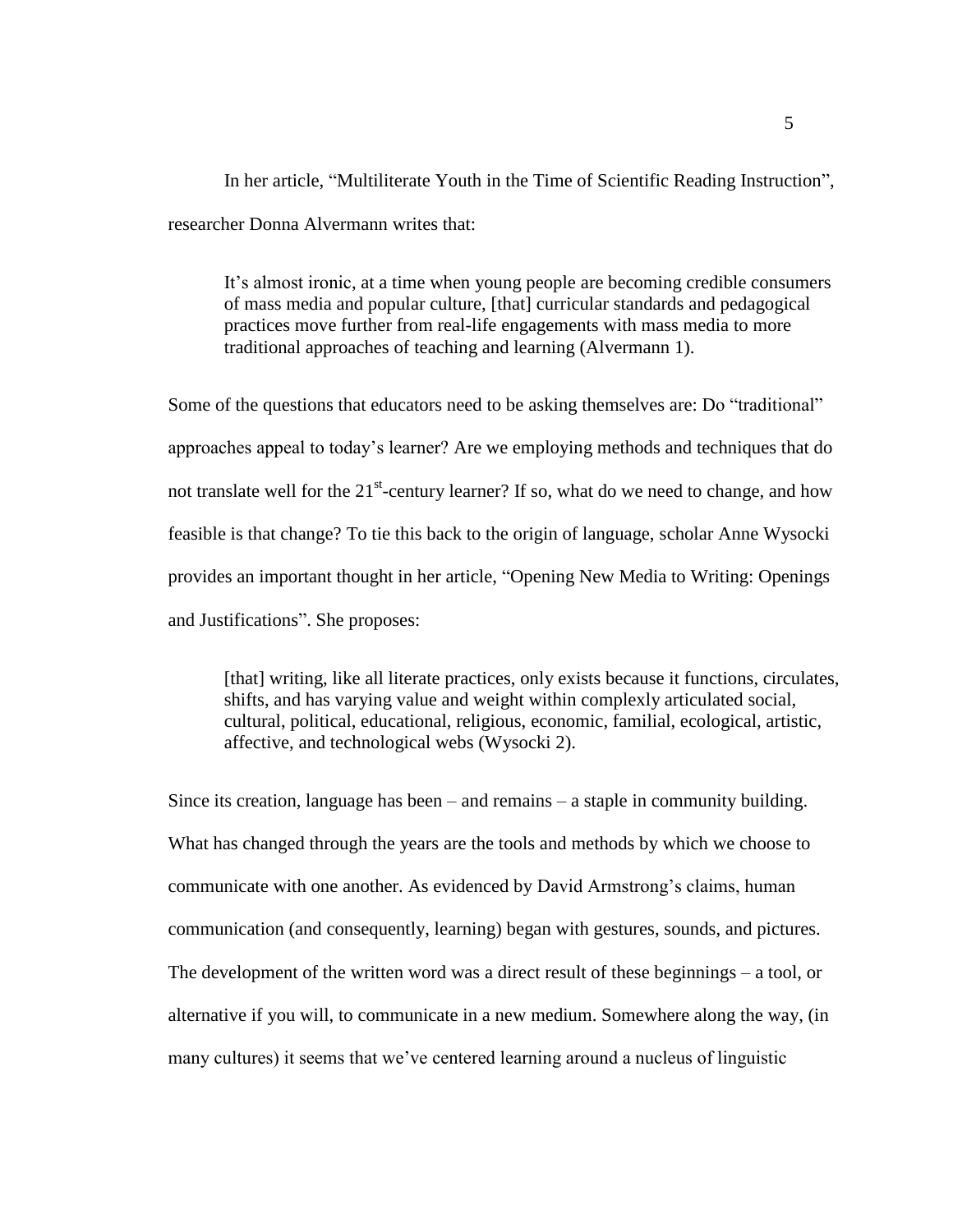(reading and writing; print-based text) study and assessment. But is this what the  $21<sup>st</sup>$ century learner wants? Is this what the 21<sup>st</sup> century learner *needs*? 'In [an] age of multiple modalities [or means of production and presentation], there are now choices about how what is to be represented should be represented, in what mode [or medium], in what genre, in what ensembles of modes [or mediums] and genres [and] on what occasion (Schultz 368).' It is undeniable that the  $21<sup>st</sup>$  century introduces new tools for communication and it falls on the educator to determine the value of these new tools and decide how they will (or will not) affect their own curricula.

With all of this being said, the information and experimentation in this study will strive to answer the following research questions:

- 1. From the perspectives of five secondary English public education teachers and thirty-seven secondary-level students in a classroom study, do multi-modal texts and technology have a greater appeal than print-based texts to the  $21<sup>st</sup>$ century student?
- 2. From the same perspectives, what expanding and decreasing roles do printbased texts and multi-modal based texts have in the secondary-level public education classroom? What implications and tangible ramifications do these findings suggest for the  $21<sup>st</sup>$  century learner and the world in which they live?
- 3. From the same perspectives, and with the idea of semiotic systems used as a foundation for measurement, what additional benefits (if any) do multi-modal texts offer that print-based texts do not?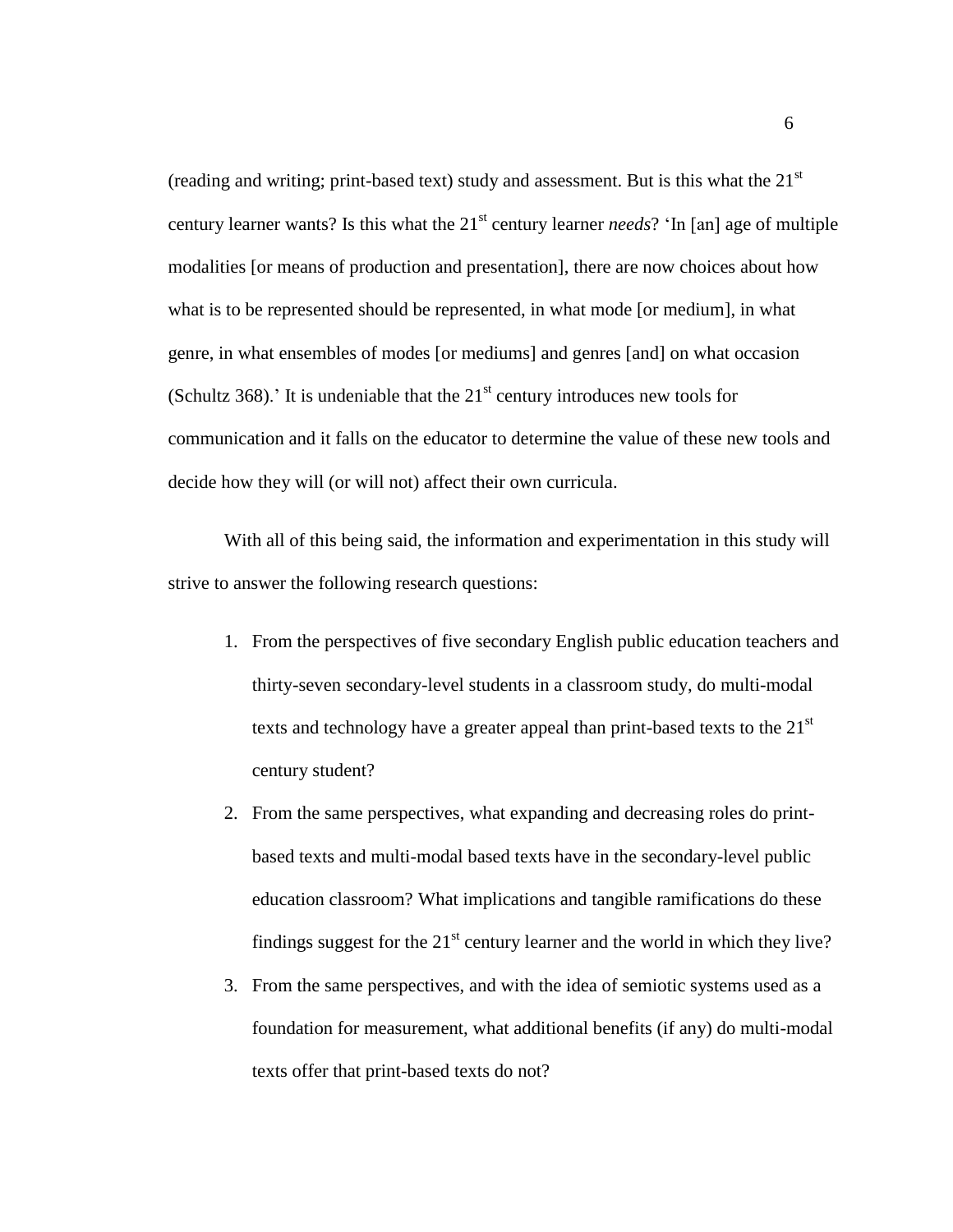4. From the same perspectives, what effect does technology have on the implementation of multi-modal texts in the secondary public education classroom (beneficial or not)?

To answer these questions, I will detail some of the most current and relevant information available on related and necessary subjects (e.g. semiotic systems, rhetoric, print-based texts, multi-modal texts, the  $21<sup>st</sup>$  century learners, and technology) in my Review of Literature. In my Methodology section, I will then provide the details and findings of my own classroom experimentation where students were asked to complete a print-based assessment and a multi-modal-based assessment with feedback coming via a simple questionnaire. Also involved in my personal research will be the findings gathered from interviewing teachers at the secondary public education level. After documenting the findings of my research, I will summarize the contents of this paper and my research as they relate to answering the questions detailed above in my Conclusion.

Some of the common reoccurring terms throughout the paper are 'semiotic systems', 'print-based texts', and 'multi-modal texts'. For the purposes of my study, semiotic systems refer to five distinguished types of learning (linguistic, visual, auditory, gestural, and spatial) that educators can utilize in instruction and lesson planning. I refer to print-based texts as being limited to the linguistic semiotic system, and multi-modal texts as encompassing more than one semiotic system.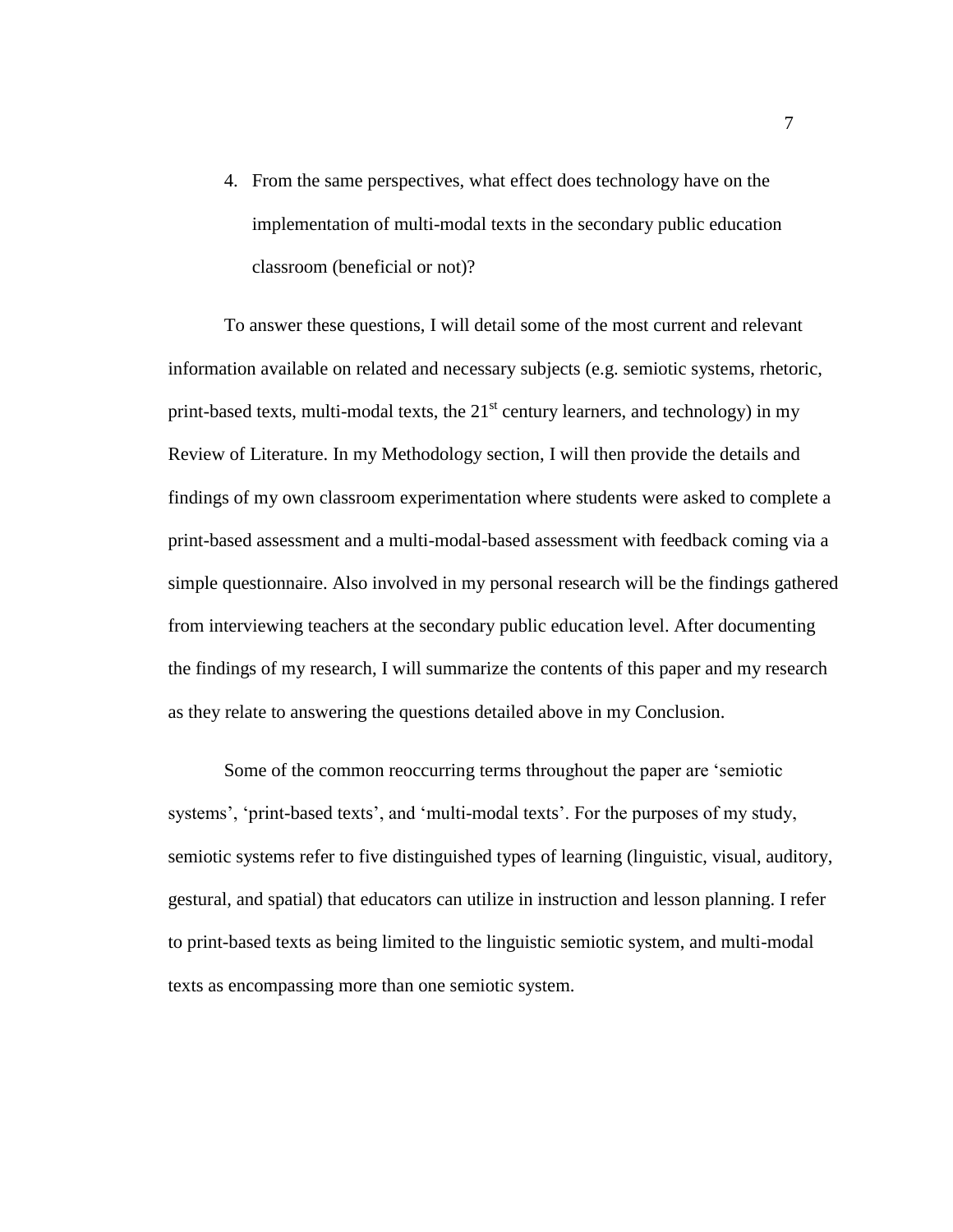#### *REVIEW OF LITERATURE*

In my Review of Literature, I will be examining five key components as they relate to the interests of my thesis: semiotic systems, print-based texts, multi-modal texts,  $21<sup>st</sup>$  century learners, and technology. Each section is intended to provide the reader with necessary background information that is instrumental in the language and subsequent supporting arguments carried within the heart of this paper.

The first section is 'semiotic systems'. While the documented findings on the topic speak primarily to my third research question, I felt it was important to begin with semiotic systems in my Review of Literature because of their importance in constituting what a text is (both print-based and multi-modal). In addition to the implications of measuring what a text encompasses, many scholars and researchers have used the concept of semiotic systems to ground their own research in the field of education.

The next two sections are 'print-based texts' and 'multi-modal texts'. I've placed these two sections next due to their importance in relation to the focus of my thesis. Because the conversation of this paper is centered around the role (and consequent effectiveness) of print-based texts and multi-modal texts, it only seemed to make sense to provide the reader with the appropriate information and key points of each subject before outlining the remaining elements.

Following both text categories is a section on  $21<sup>st</sup>$  century learners'. While it would be appropriate to begin my Review of Literature with this topic, I felt the focus of the thesis should remain on print-based and multi-modal-based texts and the roles that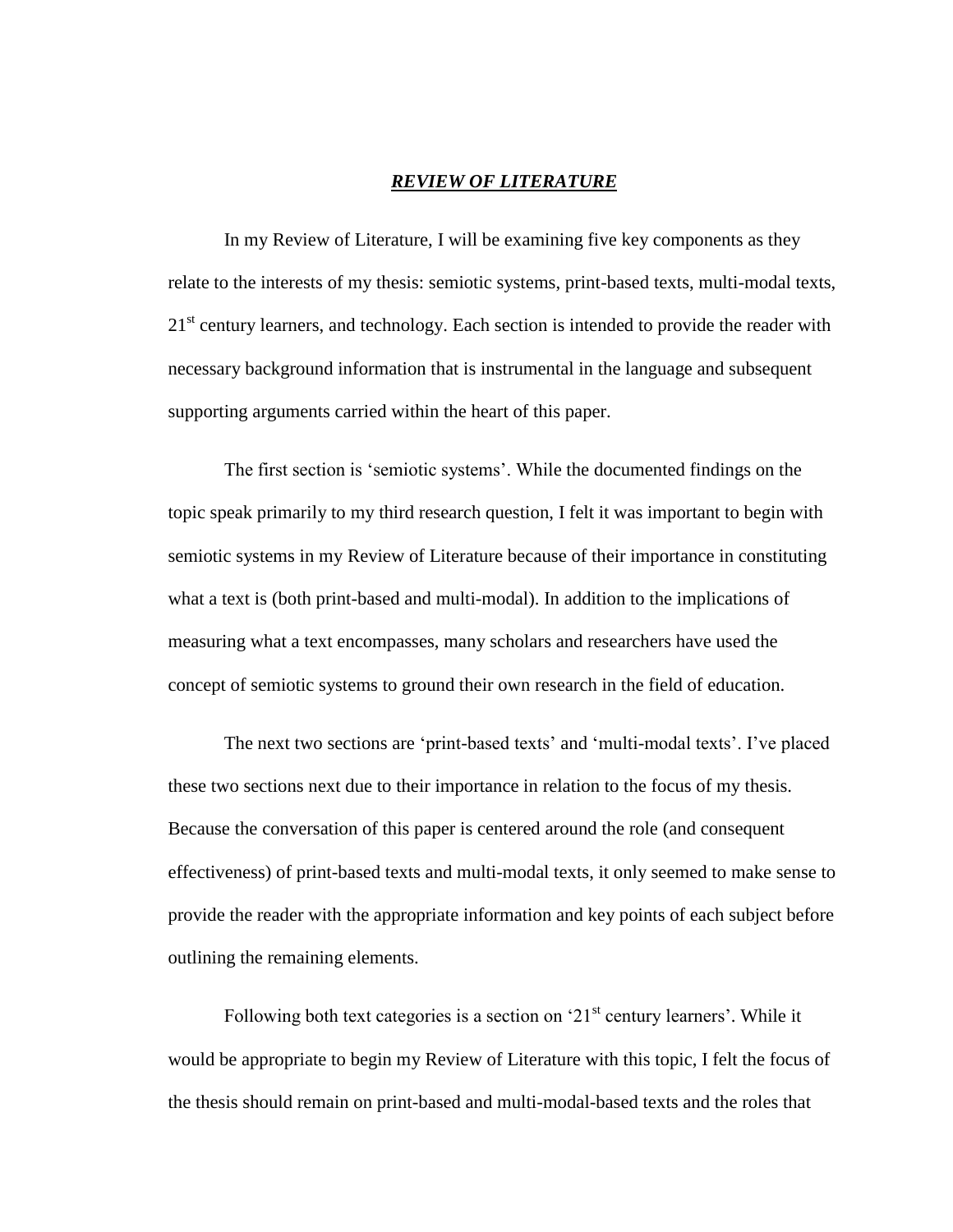each text type plays in the atmosphere of modern education. Of course, the most prevalent aspect of modern education is its students, and as evidenced by what scholars have documented, there appears to be a difference between today's learner and the learner of previous generations, hence the need to elaborate on  $21<sup>st</sup>$  century learners.

The final section in my Review of Literature is 'technology'. In examining what constituted the  $21<sup>st</sup>$  century learner, the subject of technology continued to present itself. This section is placed last because the preceding section on  $21<sup>st</sup>$  century learners introduces the role of technology and the desire / expectation of technology in education quite nicely. The focus in this section addresses the first and fourth research questions as outlined in my Introduction.

#### *Semiotic Systems*

*"It is not a question of whether students are capable of engaging with meaning making in different semiotic systems, but rather a question of finding the appropriate pedagogy. Students can learn semiotic systems if teachers can find a way to teach them."* 

*(Anstey & Bull 116)*

My third research question suggests using the idea of semiotic systems as a foundation for measuring the effectiveness of print-based and multi-modal based texts in regard to their advantages and disadvantages to the  $21<sup>st</sup>$  century learner. In Michele Anstey and Geoff Bull's textbook, *Teaching and Learning Multiliteracies: Changing Times, Changing Literacies, both educators define semiotic systems as 'a set of signs that* have shared meaning[s] within a group, whether societal or cultural, that allow members to analyze and discuss how they make meaning [on a more global plane] (Anstey & Bull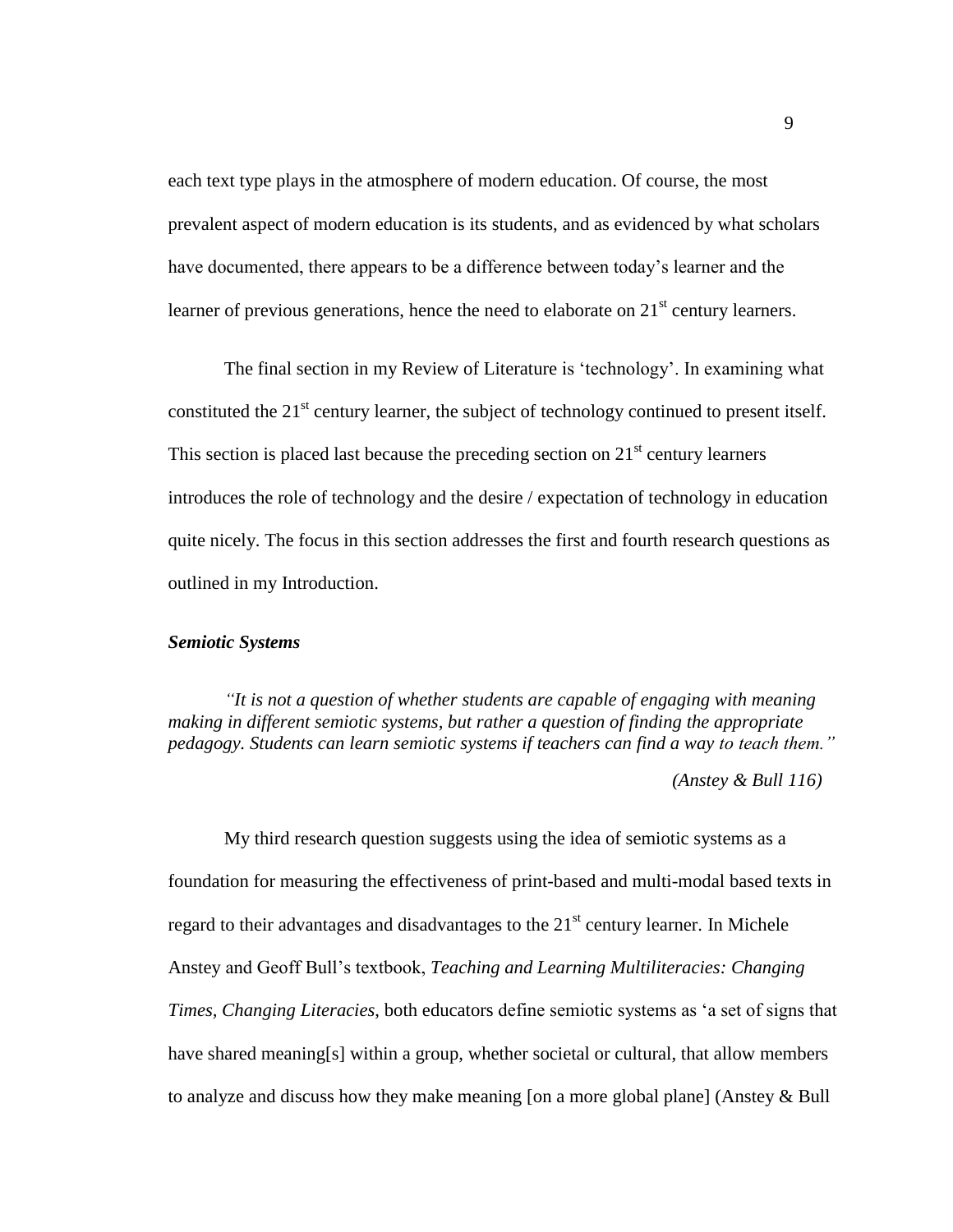107).' For a more educationally-centered approach, and for the purposes of the research conducted in my Methodology section, Anstey and Bull's textbook provides a more defined and useful perspective of semiotic systems. They propose that there are five semiotic systems [which are as follows]:

- 1. Linguistic (oral and written language, for example, use of vocabulary and grammar).
- 2. Visual (still and moving images; for example, use of color, vectors, and viewpoint).
- 3. Auditory (music and sound effects, for example, use of volume, pitch, and rhythm).
- 4. Gestural (facial expression and body language, for example, use of movement, speed, and stillness)
- 5. Spatial (layout and organization of objects and space, for example, use of proximity, direction, and position) (Anstey & Bull 25)

These five categories will be of use in my personal research later in the study. For the purposes of my Review of Literature, many scholars have argued that educators should keep these principles in mind when designing content for their individual classrooms. Returning to Donna Alvermann and her article, "Multiliterate Youth in the Time of Scientific Reading Instruction", she writes that '[teachers should] listen to and observe youth as they communicate their familiarity with multiple sign systems across space, place, and time as they can provide valuable insight into how to approach both instruction and research (Alvermann 2).' As teachers approach methodology, experimenting with the principles above and seeing how students interact and engage with (creative) assessment and instruction seems to be most beneficial to the  $21<sup>st</sup>$  century learner.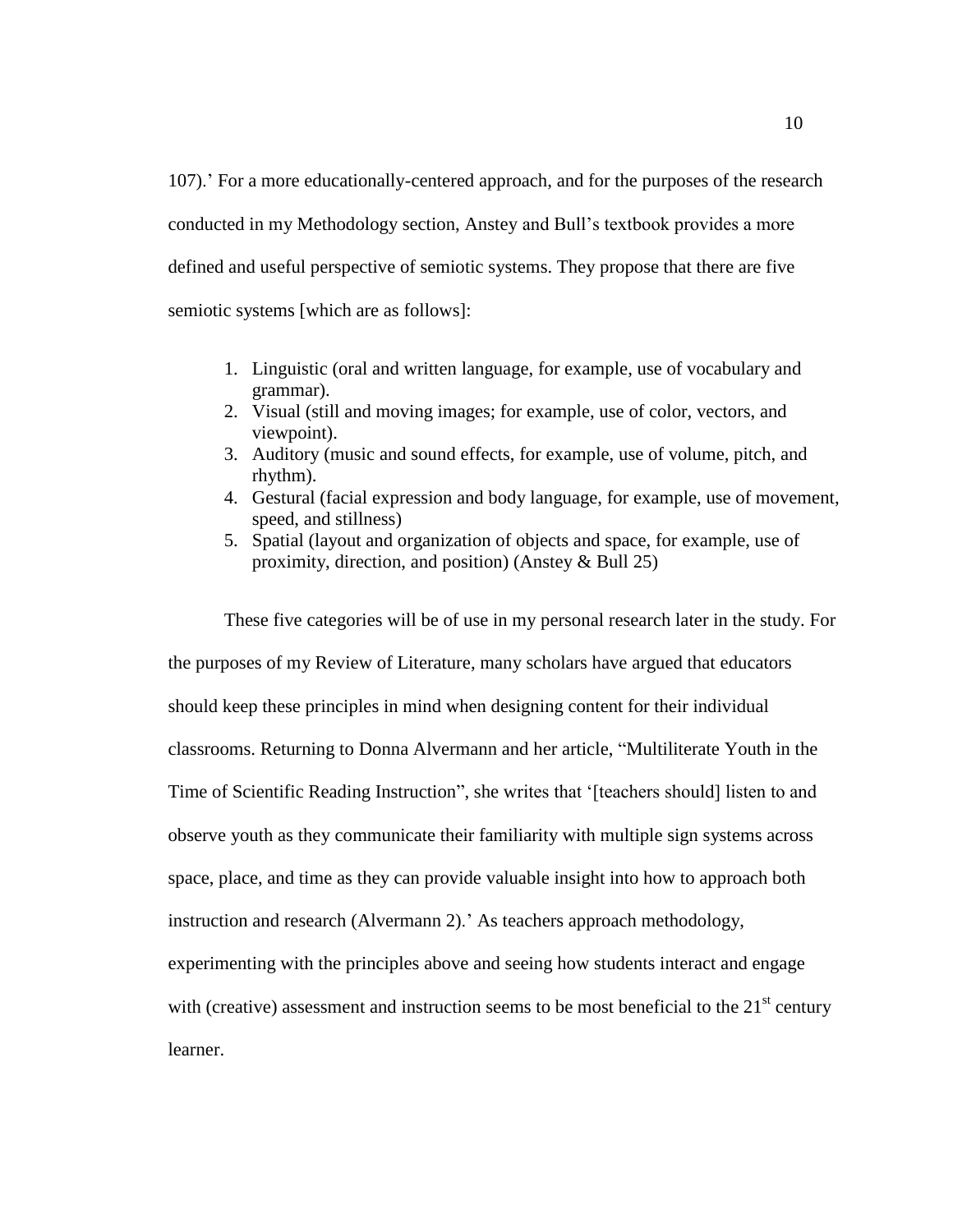For a more comprehensive look at the role of semiotic systems in today's world and how they affect the modern classroom, I'd like to examine a pantheon of work by several different scholars. First, Katherine Schultz provides a good entry point for the conversation on semiotic systems in her article, "Qualitative Research on Writing", when she writes: ‗We live in a time where there are new semiotic possibilities for presenting ideas and conveying meaning. Schools lag behind community spaces outside of school, where much of this experimentation is occurring (Schultz 369).' This is an important concept for teachers and administrators to acknowledge if they are to make their classrooms and curricula effective within the scope of meaningful learning. Not only do modern students and youth seek platforms and tools that satisfy multiple semiotic systems, they seem to be doing so more outside of school because the stimuli or means to do so in the classroom remain unavailable or not yet implemented to their full potential. Donna Alvermann also echoes a related sentiment when she writes that 'we are in a time when the so-called 'Net generation' is engaging, often simultaneously, with multiple sign systems (image, print, sound, gesture, and digital) and finding their own reasons for becoming literate (Alvermann 1).' The important concept here is that students' motivation for becoming literate in today's world seems to be related to the content or materials that they find which stimulate or touch upon multiple semiotic systems. ‗[Scholars] have observed that adolescents quite readily integrate art, movement, gesture, and music with language as they talk with their friends, or do research on school-related topics (Alvermann 4).' Furthermore, 'research on young people's engagement with multiple sign systems often helps even the least motivated and underachieving readers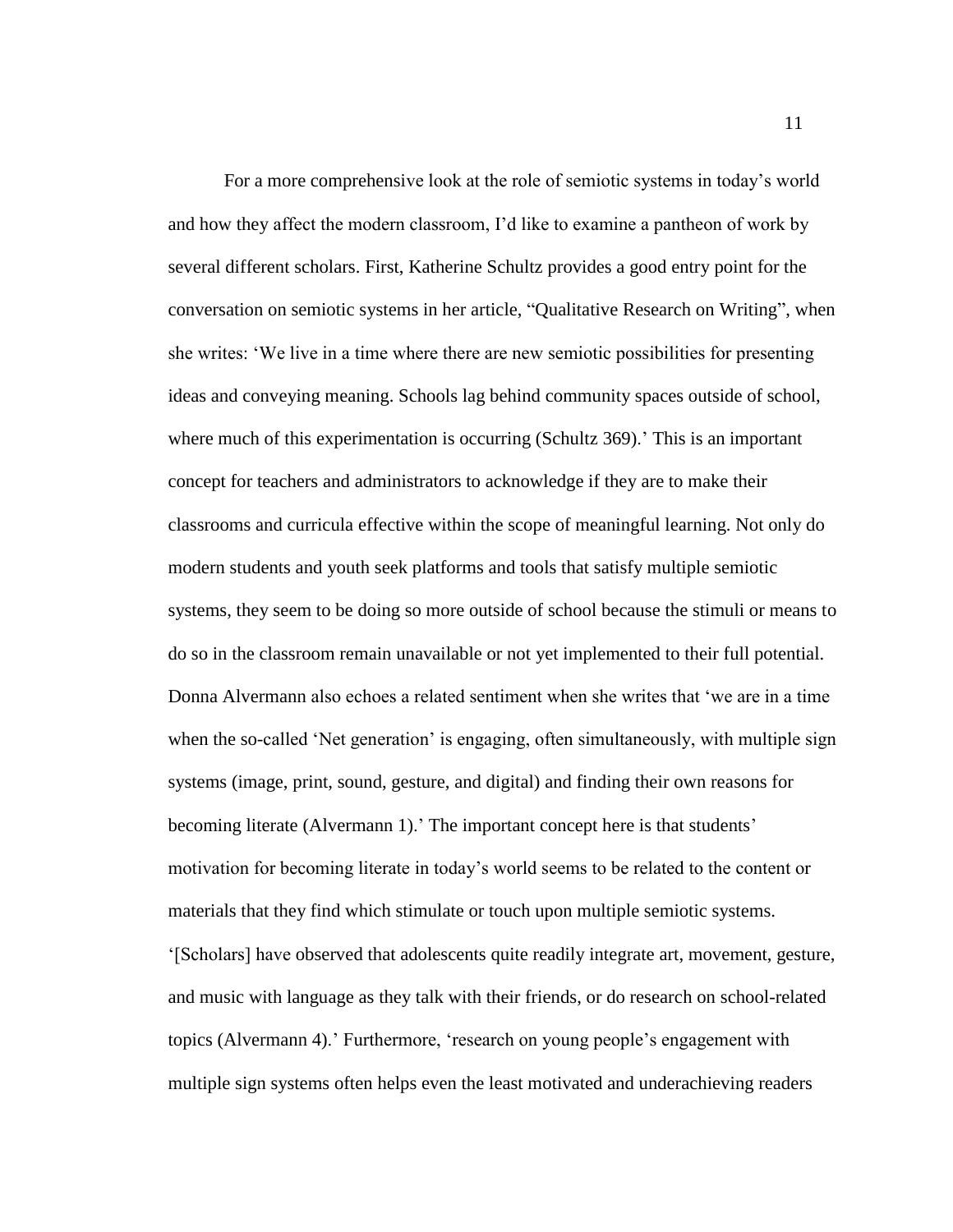define their literate competence (Alvermann 7).' If what Katherine Schultz and Donna Alvermann present in regard to semiotic systems is true, then shouldn't educators and those responsible for the creation and implementation of standards take notice? One would think so, but sadly, this is not always the case. As scholar Maureen Walsh writes in her article, "Worlds have collided and modes have merged: classroom evidence of changed literacy practices‖: ‗there is an *articulation* and *interdependence* that occurs when multiple sign systems are processed and this articulation between modalities is quite different from our traditional approaches involved in [the] reading and writing [of] print-based texts (Walsh 106).' Could it be that teachers and administrators are reluctant to change educational practices because they don't have a complete understanding of how semiotic systems appeal to the  $21<sup>st</sup>$  century learner?

Regardless of why education seems to lag behind in regard to semiotic systems and how they play a role to today's learner is a topic worthy of an entirely different paper. The point to acknowledge here is that education does indeed seem to be turning a blind eye to the ideas and consequent ramifications surrounding a variety of semiotic systems, the learner of today, and the classrooms in which they go to gain an education. Anstey and Bull suggest that:

[It is undeniable that] students are now confronted with a variety of semiotic systems before they ever reach school. Young children may arrive at school being highly literate in unexpected ways. They may demonstrate sophisticated and welldeveloped levels of visual or technological literacy well before they become print literate (Anstey & Bull 101).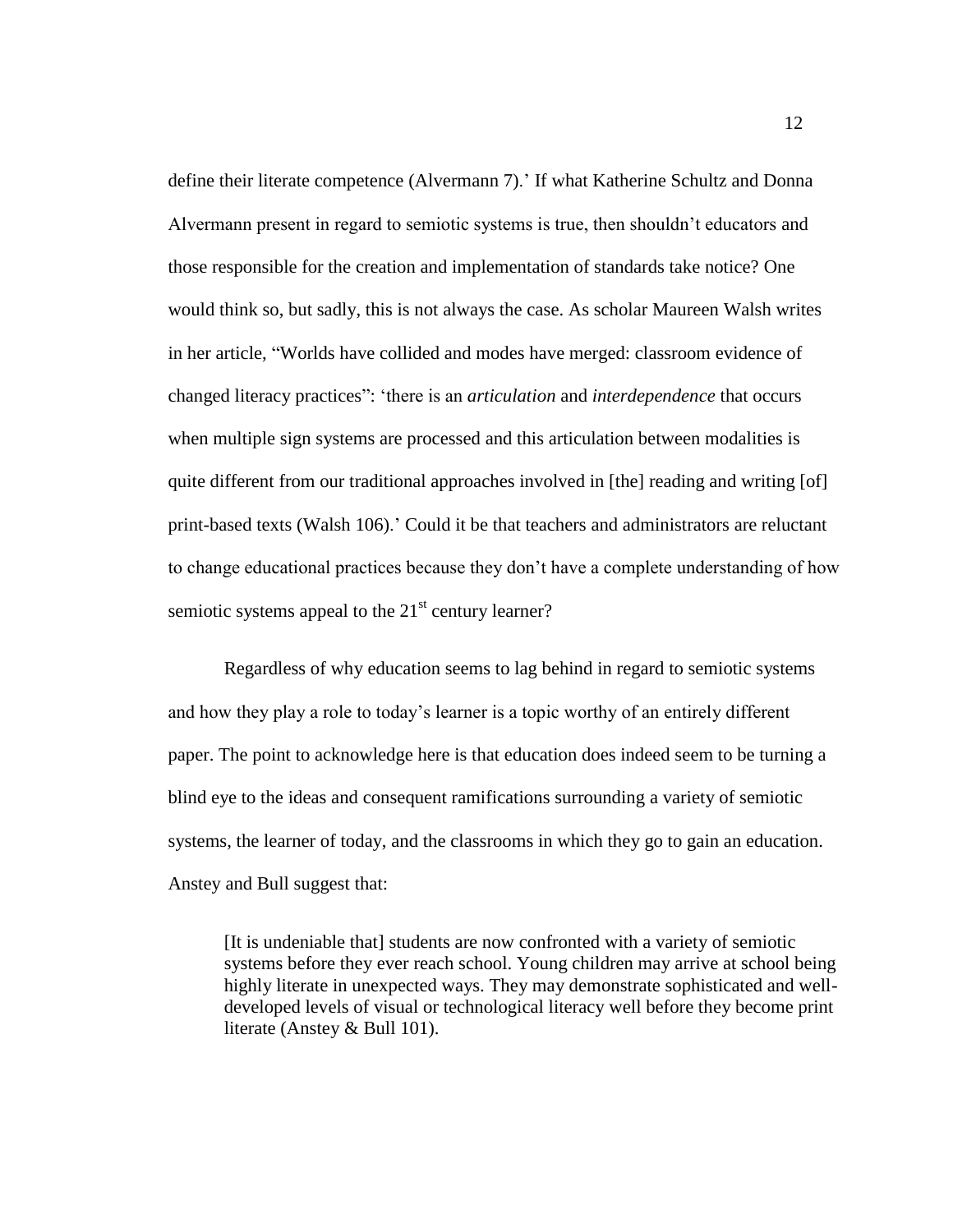While in previous generations, students may have become literate primarily through print, the same cannot be said of today. Because children are growing up (for the most part) in a culture that saturates the individual with many different modes (or mediums) of stimuli, the learner seems to be conditioned to gain and retain information and knowledge best through multiple modes (or mediums) of representation. 'For the range of communication needed in their future lives, students need to be able to understand, use, and combine these different modes [or mediums] as well as be able to communicate with traditional and non-traditional texts that combine these modes [or mediums] (Walsh 106).' Anstey and Bull also observe that ‗the diversity of text types has moved the debate away from one about method to one about [the] exploration of semiotic systems (Anstey & Bull 101).'

Because many texts draw on more than one semiotic system, 'the practice of code breaking [for educators] is important to work out how the different semiotic systems in a text work on their own and in combination with others (Anstey  $\&$  Bull 44). If educators are able to break down a text (or think critically about the way in which they craft lessons and assessment) in terms of their effectiveness related to semiotic systems, the classroom can become an extension of what students experience in their lives outside of school. Anstey and Bull encourage us to remember that:

as consumers of a text, students can use signals – such as the structure or genre and the way in which semiotic systems have been used – to identify the purpose of the text and how it should be used. As producers of text, students can use the same knowledge and understandings to construct and shape texts that achieve their purposes (Anstey & Bull 28).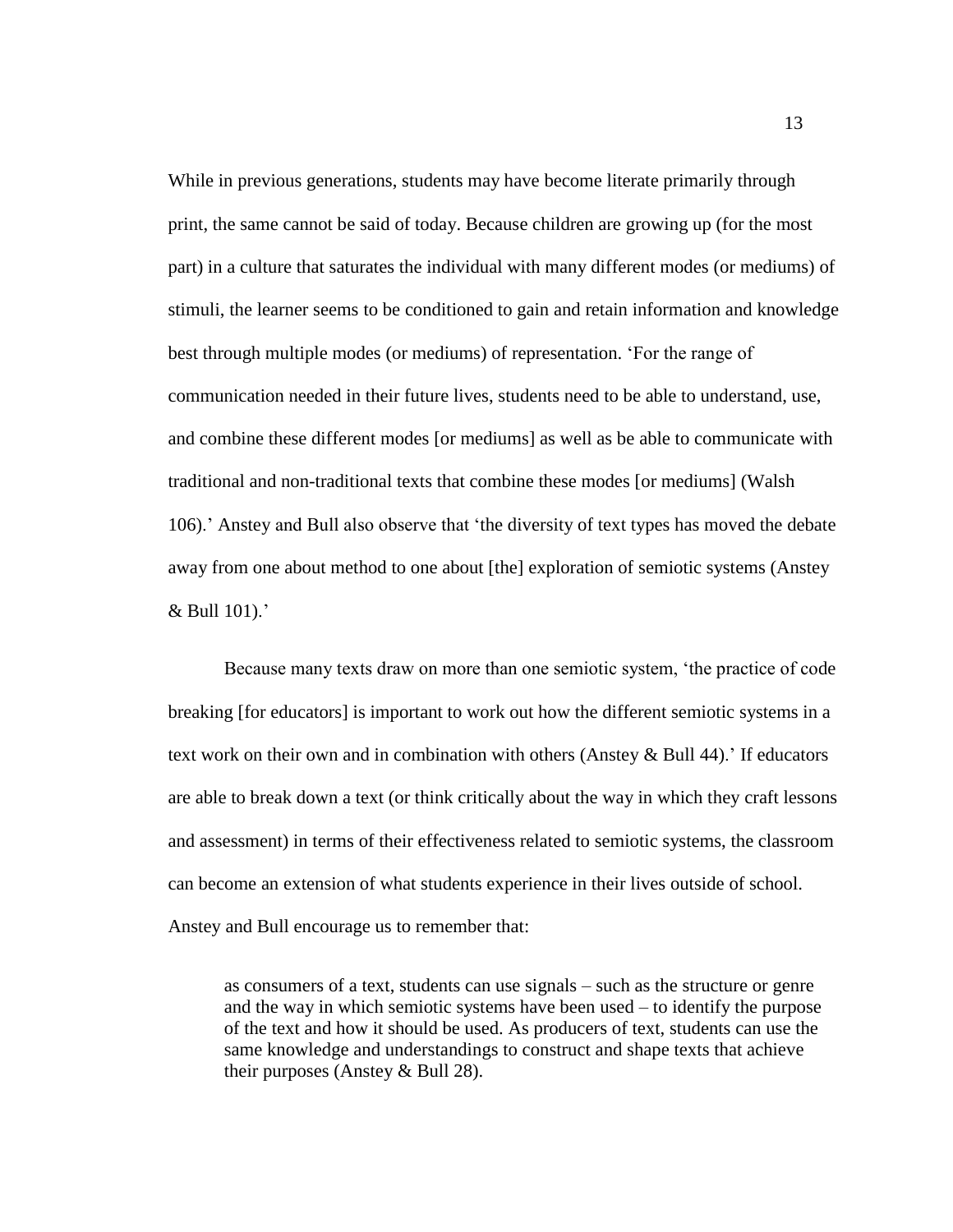So in reality, both educators and students are 'code breakers' in terms of semiotic systems. The teacher should find creative ways to design content that adheres to and enables semiotic systems within the learner, and the learner, in turn, should generate interest in the material if multiple modes are being utilized.

In my Methodology section, I will go into greater detail about how I incorporated semiotic systems into my research when looking at the appeal of the print-based text versus the multi-modal text to the  $21<sup>st</sup>$  century learner.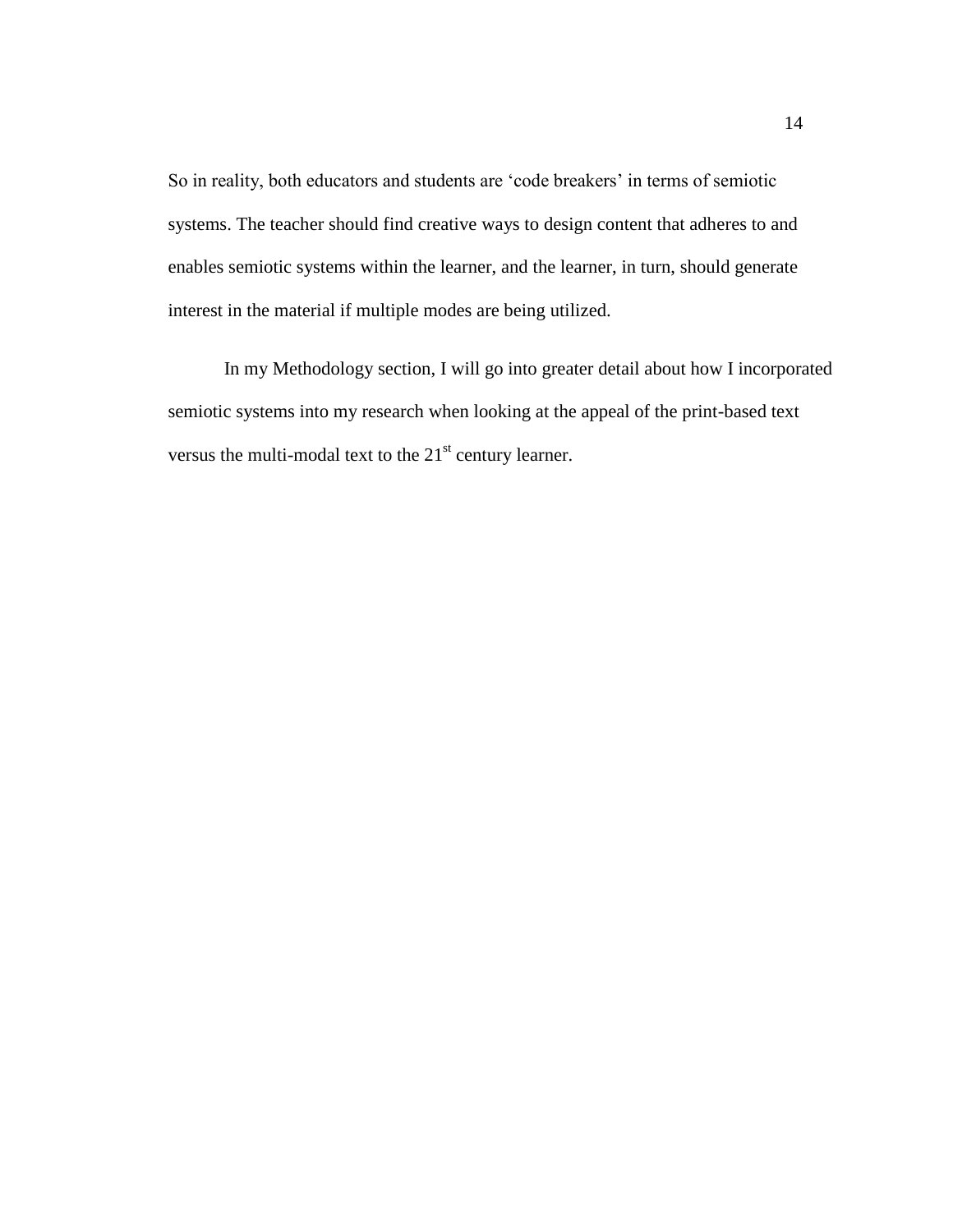#### *Print-Based Texts*

*"What surprised us was the extent to which [the] paper copy still has power. This indicates that while a shift is happening, the true digital moment has not yet arrived, and may never fully arrive. We are still, perhaps usefully, grounded in the tangible ways of paper."*

*(Herrington, Hodgson, & Moran 199)*

In planning, executing, and writing a study on the appeal of the print-based text (a text that is only satisfies the linguistic semiotic system) versus the multi-modal text (a text that satisfies multiple semiotic systems) to the  $21<sup>st</sup>$  century learner, it makes sense to investigate what others have observed and concluded about the role of the print-based text within the culture of today's youth.

Before diving into the pool of material written about print-based texts, I feel it would be valuable to tie the idea of rhetoric into the discussion surrounding both printbased texts and multi-modal texts. For such insight, author Erika Lindemann's work in *A Rhetoric for Writing Teachers* is helpful. Within her book, she writes that:

rhetoric implies choices for both the speaker (or writer) and the audience. When we practice rhetoric, we make decisions about our subject, audience, point of view, purpose, and message. We select our best evidence, the best order in which to present our ideas, and the best resources of language to express them. Our choices aim to create an effect in our audience (Lindemann 41).

This is an important concept for educators to think about as we evaluate the effectiveness of the print-based text within our assessments and lesson plans. When teachers ask students to read and write via the print-based text, are they asking whether or not that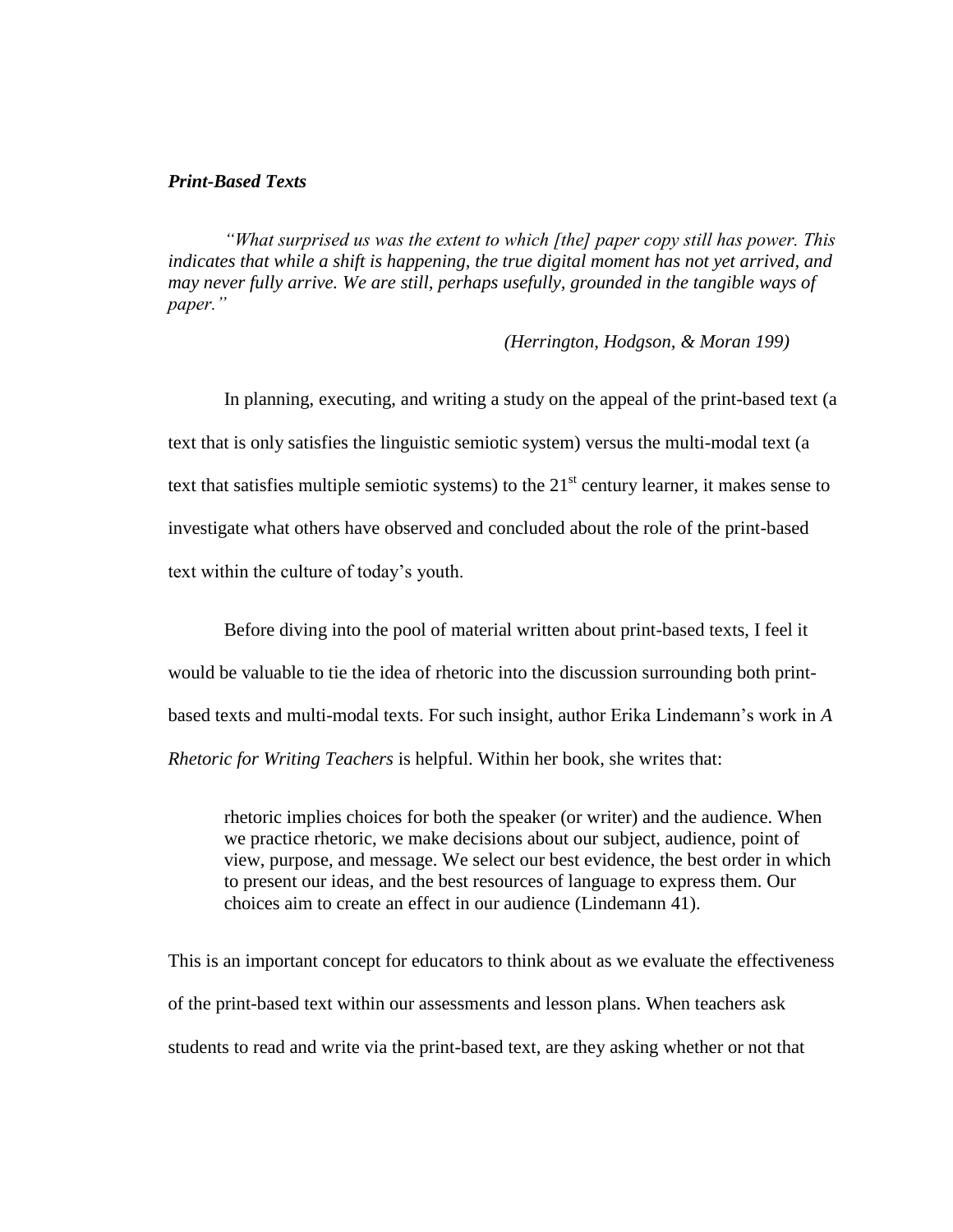type of assignment or task is allowing the student to interpret the material effectively or express their understanding appropriately? The important concept for educators to think about here is whether or not the print-based texts they've selected to utilize in their curriculum are allowing their students to effectively apply the ideas of rhetoric as stated above.

Regarding the use of print-based texts within the current education system, many scholars believe teachers and classroom content remain dependent upon the linguistic semiotic system. 'One of the conventions of the linguistic semiotic system is the set of grammar rules that organize the words, phrases, and sentences so a reader can make meaning of them (Anstey  $&$  Bull 25).' While the linguistic semiotic system (and consequently print-based texts) certainly play a meaningful role in the education of today's learner, it is undeniable that the educator still primarily relies upon the printbased text for instruction. Academic and author, Cynthia Selfe, writes about this in her article, "Multimodal Composition: Resources for Teachers". She points out that 'the formal assignments that many English composition teachers give to students remain alphabetic and are primarily produced via some sort of print media (Selfe 1).' She expands on this observation by stating:

The texts that students have produced in response to composition assignments have remained the same for the past 150 years. They consist of words on a page, arranged into paragraphs…while people on the internet are exchanging texts composed of still and moving images, animations, sounds, graphics, words, and colors, inside of the classrooms, students are producing essays that look much the same as those produced by their parents and grandparents (Selfe 1-2).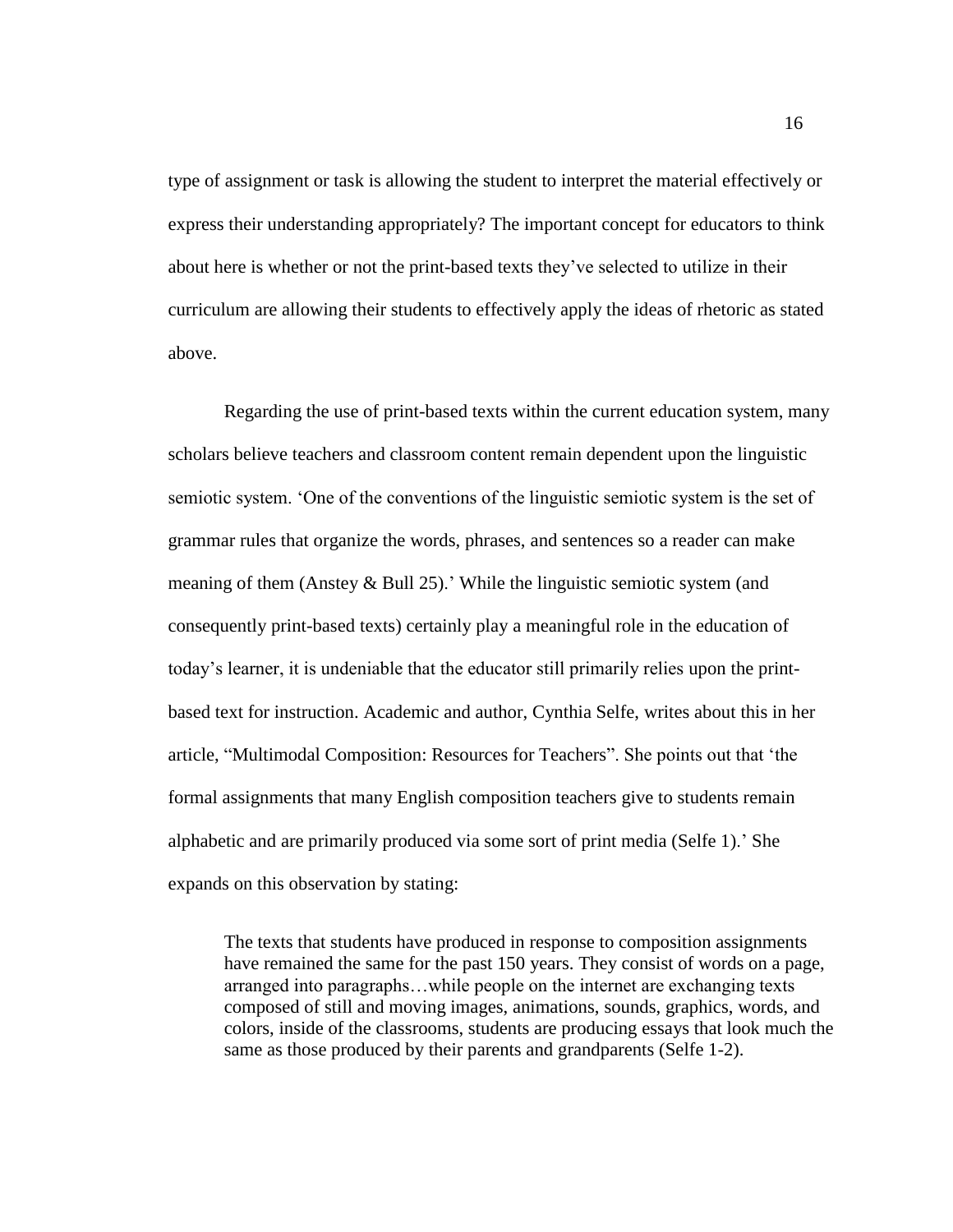The concern here, of course, is that a heavy reliance on print-based texts within the classroom is hampering the student's ability to learn from and engage with lesson content due to its lack of applicability in the outside world.

Author and scholar, James Gee, writes in his book *Good Video Games + Good* 

*Learning* that:

if there is one thing we know, it is that humans are not good at learning through or reading lots of words out of contexts of application that give these words situated or experiential meanings. Science textbooks make little sense if one tries to read them before having the chance to apply the concepts to a real situation or simulation. All one gets is lots of words that are confusing, have only quite general or vague meanings, and are quickly forgotten (Gee 38).

Because the focus of his book is on video games and the learning theories behind the

making of video games, Gee then provides an interesting example when he says:

Giving students the book, then, is akin to giving them the manual to a video game without the game itself. The manual is boring and makes no sense all by itself. It is hard to read until you have played the game for a while; then it becomes easy to read, because now you have an image, action, experience, or dialogue to associate with each word in the manual, not just dictionary definitions. School gives kids manuals without actual games (Gee 3).

To go along with Cynthia Selfe, James Gee is presenting the argument that the printbased text no longer provides an effective means of learning by itself. As suggested by Cynthia Selfe, the methodology employed by teachers hasn't changed for at least 150 years, while the work of several scholars and researchers suggests that the interests and culture of today's learner has changed and a reliance upon print-based texts is no longer suitable for their individual growth and futures.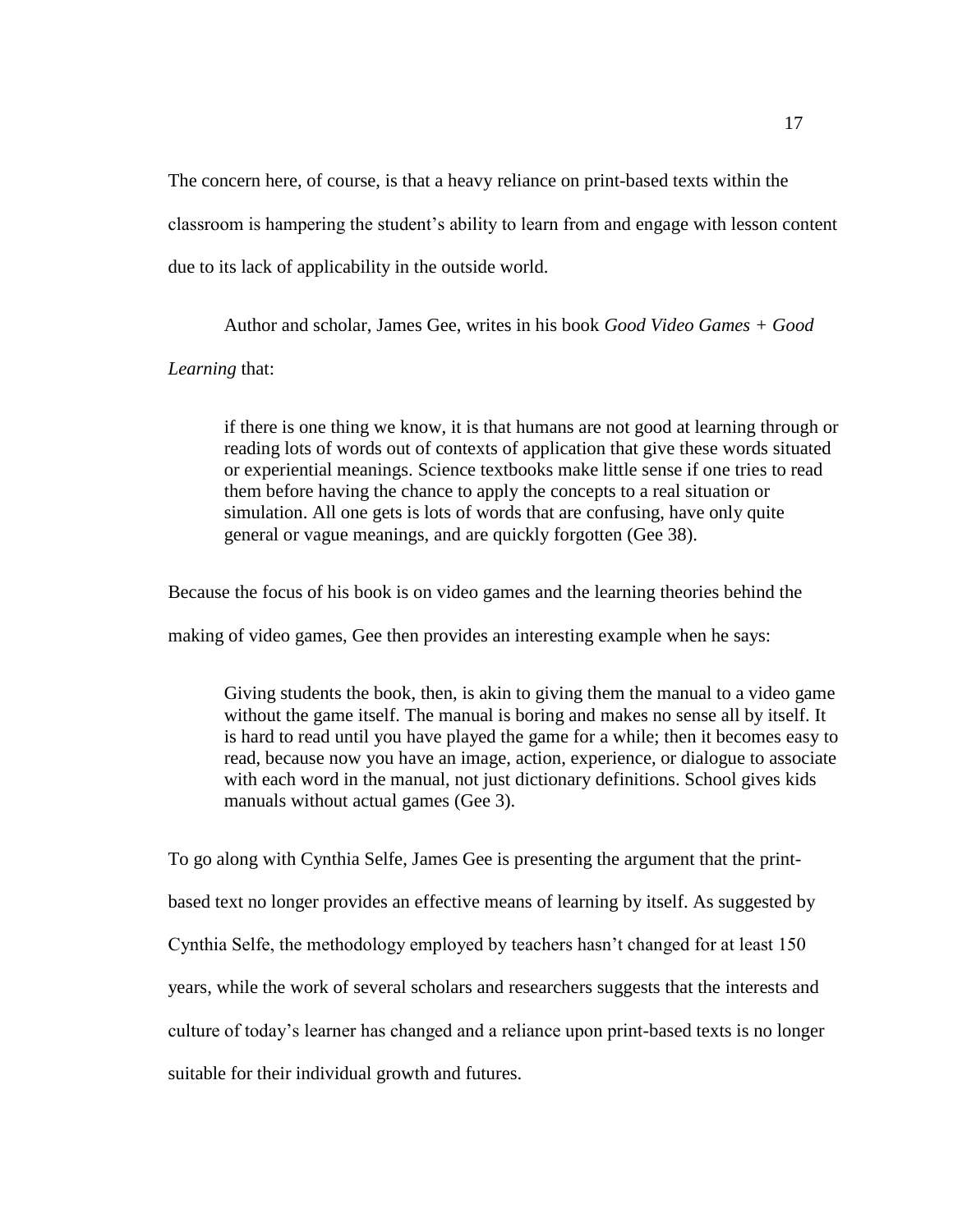Amanda Lenhart and her research staff conducted a battery of questionnaires within their article, "Writing, Technology and Teens", with the intent of shedding some light on how much teenagers in today's world use and enjoy the acts of reading and writing. From the results of their study, they conclude that '92% of teenagers write for school, while only 31% do the same task for personal enjoyment outside of school (Lenhart, Arafeh, Smith, & Macgill 11).' Furthermore, ‗49% of teenagers say they enjoy the writing they do for themselves, compared to just 17% of teenagers who say they enjoy the writing they do for school (Lenhart, Arafeh, Smith, & Macgill 54).' To put it more simplistically, teenagers are writing more inside of the classroom because they are forced to, and enjoying it less, whereas 'outside of a relatively small group of students, non-school reading and writing is something teenagers do infrequently (Lenhart, Arafeh, Smith, & Macgill 18).' What does this say in relation to the sphere of print-based texts? Perhaps educators should take a step back from their lesson plans and curricula and reevaluate whether or not their content is too reliant upon print-based texts in a world that is quickly and constantly changing.

But if it is so apparent to other industries and corridors of the country that the culture in which our youth is growing up within is different than previous generations, why does the world of education apparently remain (for the most part) stagnant and obsessed with instruction centered around the print-based text? For an answer, Maureen Walsh writes in her article, "Worlds have collided and modes have merged: classroom evidence of changed literacy practices", that 'educational policy and national testing requirements are still principally focused on the reading and writing of print-based texts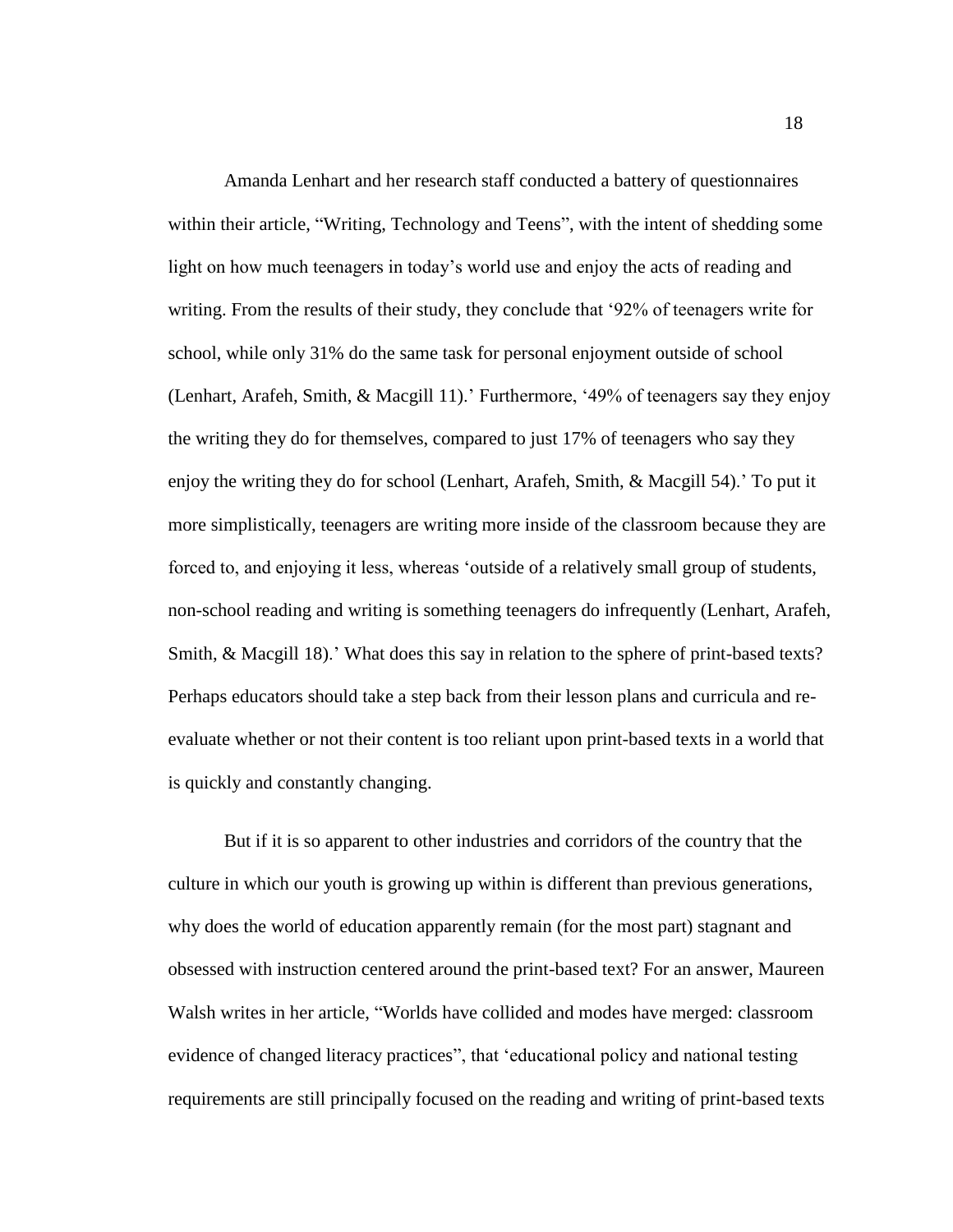(Walsh 101).' One of the complaints that teachers seem to have (as displayed in my qualitative research later) is that their lesson-planning and curriculum creation strategies remain handicapped by archaic standardized testing. In her article, "Qualitative Research" on Writing", Katherine Schultz points out that 'what is most alarming to writing educators and researchers about this reliance on high-stakes testing is that many writing tests – and the curriculum that prepares students to take them – encourage narrow and formulaic writing, and the teaching of writing merely as a skill (Schultz 358-359).' James Gee echoes this sentiment when he writes that 'too often today, schools are centered on skill-and-drill and multiple-choice testing that kills deep learning (Gee 2).' Perhaps it is not only an issue of educators failing to break their dependence on the print-based text in teaching, but also the failings of larger educational policies and expectations that don't allow teachers to be more dynamic in the content and material that they offer to the learner of today.

Cynthia Selfe warns that ‗if our profession (as educators) continues to focus solely on teaching alphabetic composition – either online or in print – we run the risk of making composition studies increasingly irrelevant to students engaging in contemporary practices of communicating (Selfe 2).' One could argue that composition studies – for the most part – are already irrelevant and boring to today's learner due to their dependence on outdated print-based texts that fail to draw connection to the outside world. In her article, "Unleashing Potential with Emerging Technologies", researcher Sara Kajder writes that: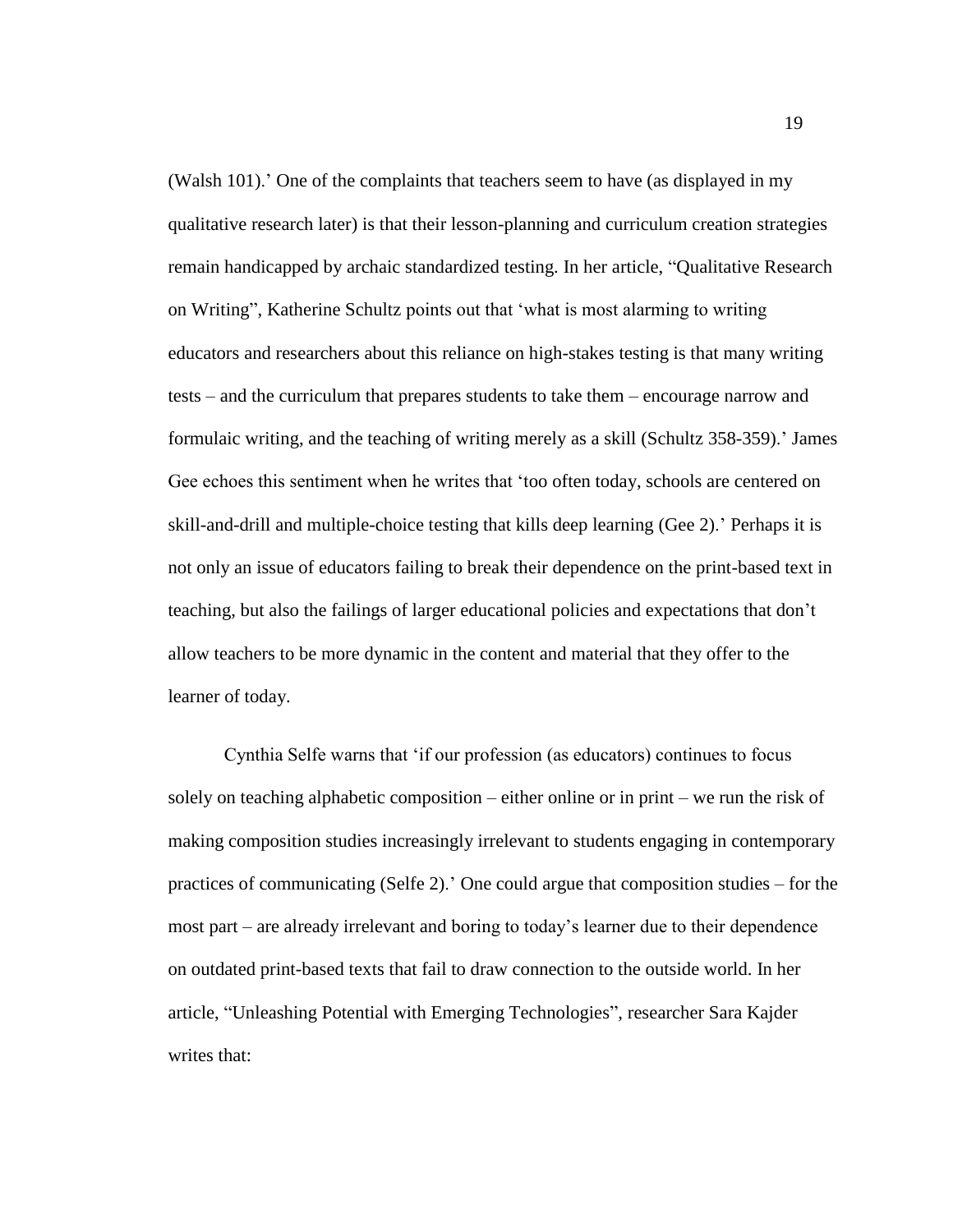amidst the data demonstrating the significant number of students who are not finding success in school-based literacy tasks is an emerging trend confirming that students might be reading in school but are not likely to be doing so outside of school. In order to be inclined to read [and learn to read] authentically, students need opportunities to engage with texts that have meaning within the world [outside of the classroom] (Kajder 222).

But not all of the conversation surrounding print-based texts is negative. 'It is clear that alphabetic writing – and the ability to express oneself in writing – retains a special and privileged position in the education of contemporary citizens. The fact that alphabetic literacy remains a key responsibility of composition educators is difficult to refute (Selfe 9).' And while most of the conversation amongst scholars and researchers calls for less and less print-based texts within the classroom due to their ineffectiveness with students who grow up in a world where learning and interest is generated by a stimulation of multiple semiotic systems, print-based texts should not be completely ignored or removed. Returning to Erika Lindemann, she reminds us that 'writers of great literature have employed powerful language to make us cry, to poke fun at our human frailties, and to command our support for important causes (Lindemann 40).' The printbased text can still be a very valuable educational tool if used within the proper context to other materials. As James Gee suggested, educators need to give students the "manual" (or book) with the "game" (or application that utilizes multiple semiotic domains) if they are to create an atmosphere that maximizes learning potential.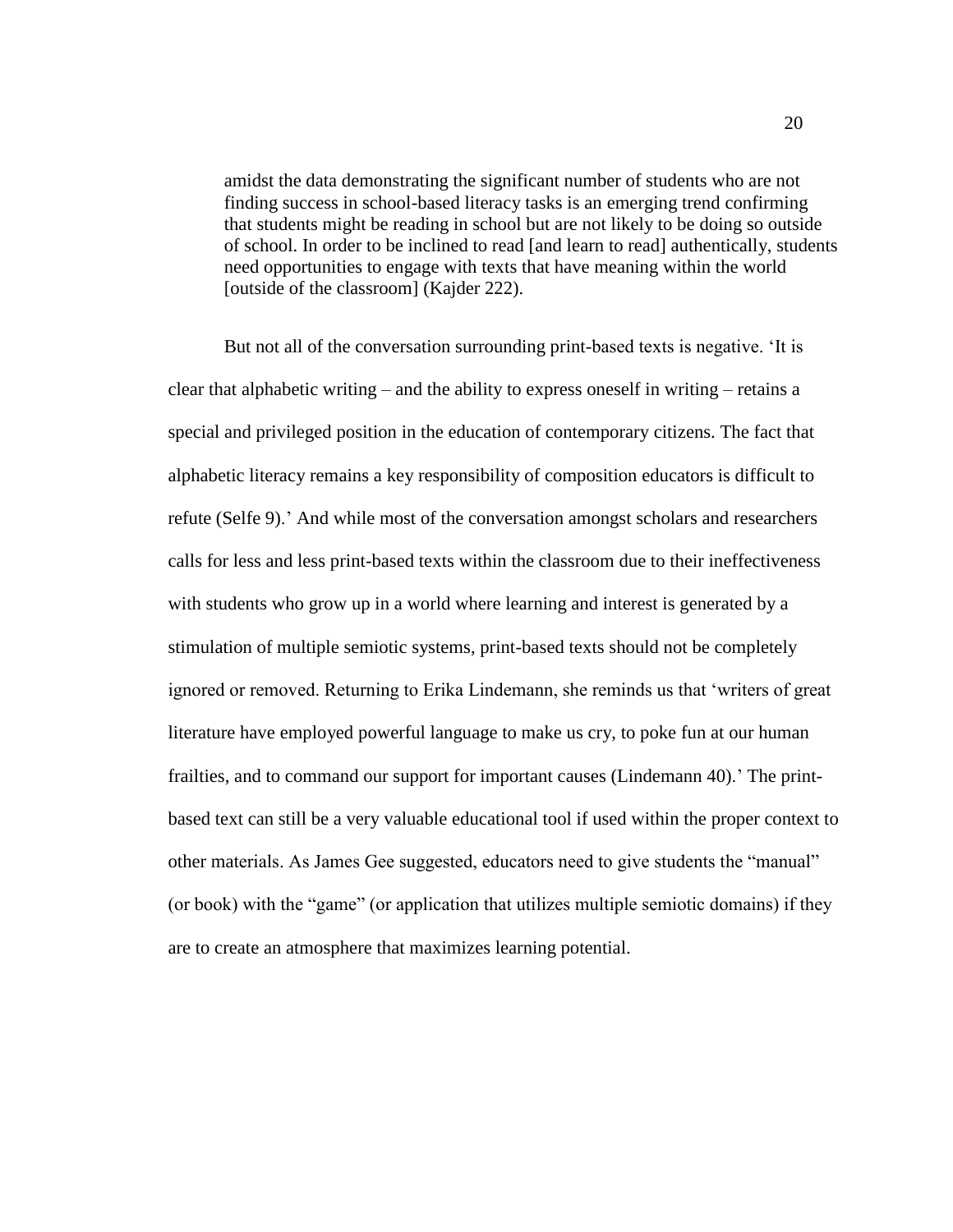#### *Multi-Modal Texts*

*"Language is like a windowpane. I may throw bricks at it to vent my feelings about something; I may use a chunk of it to chase away an intruder; I may use it to mirror or explore reality; and I may use a stained-glass windowpane to call attention to itself. Windows can be used expressively, persuasively, referentially, and artistically."* 

*(Lindemann 59)*

As demonstrated in the previous section, language has the potential to be a very powerful and necessary tool for students to master. While previous generations have learned to use and craft language primarily through means of the print-based text, the generations growing up and developing in today's world must learn to utilize language in an entirely different way. To return to the ideas of rhetoric presented earlier by Erika Lindemann:

all human beings practice rhetoric and come under its influence. Every day we use words to shape attitudes and encourage people to act in certain ways. Teaching is a rhetorical act, and language used as a symbolic means of inducing cooperation appears all around us, in literature, advertising, broadcast journalism, politics, religion, art, films, and conversation. Rhetoric enables us to understand the choices and processes [that] we make (Lindemann 38).

In this sense, teaching students to understand the concept of rhetoric equates with the goal of making them literate human beings in the world in which they live. Language is no longer confined to the boundaries of the print-based text. As a matter of fact, Katherine Schultz points out that:

new research is likely to push past a focus on words on the page. [We are in] an age in which the pictorial [and aural] turn has supplanted the linguistic one, as images [and sounds] push words off of the page and our lives [have] become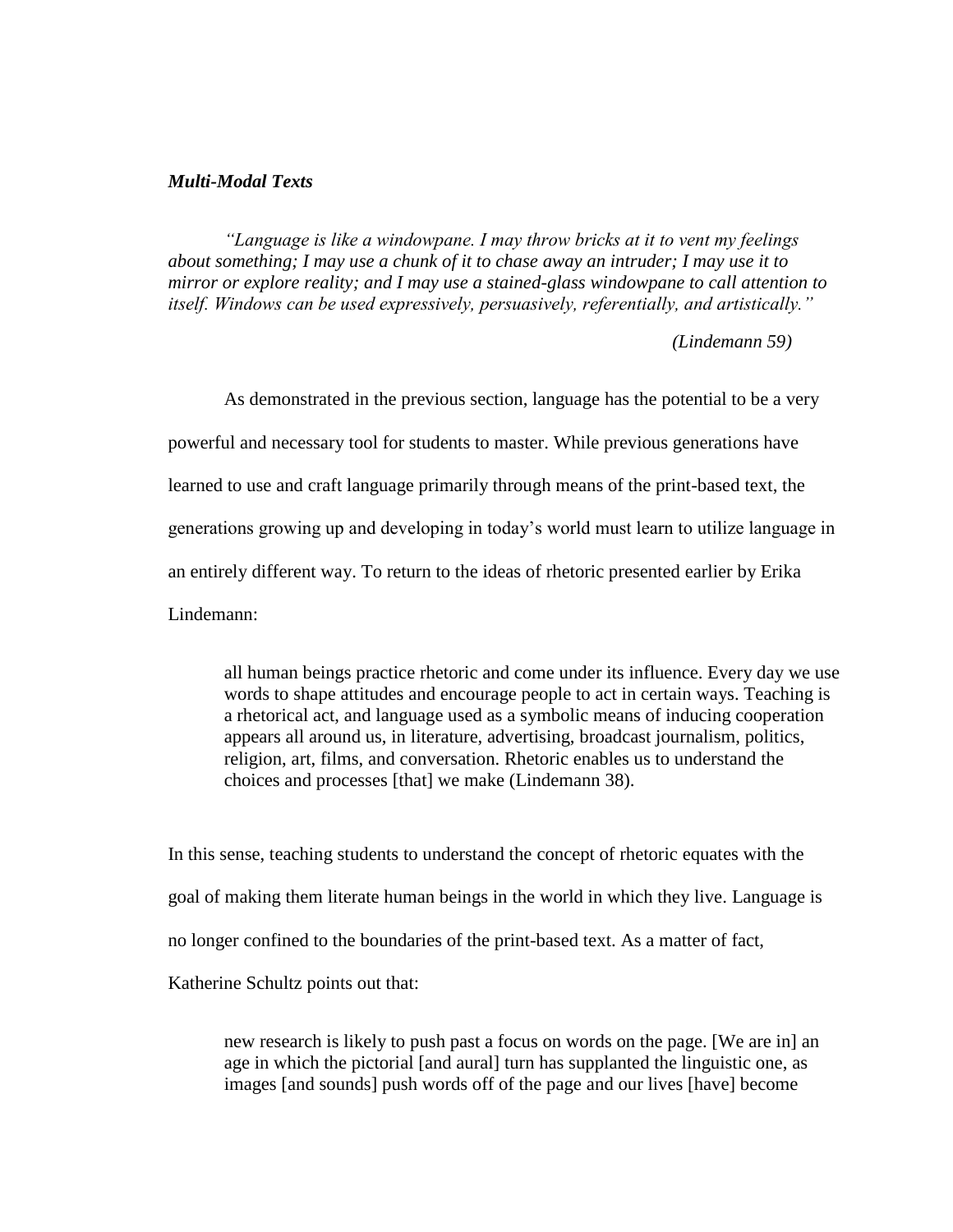increasingly mediated by a visual [and aural] popular culture. This suggests that in our current time, in which visual images [and music] are featured prominently in our daily lives, the methods for researching and teaching [should] begin to change dramatically (Schultz 369).

To this extent, and for additional commentary on what literacy is to today's learner,

Michele Anstey and Geoff Bull write that:

the emerging trend is that literacy and literate practices encompass a greater range of knowledge, skills, processes, and behaviors than ever before and that these practices will continue to change. The concept of literacy as reading, writing, listening, and speaking is no longer a concept only about printed words on paper and oracy, but now also includes digital technology, sound, music, words, still images, and moving images. The texts that students produce, or write, and consume, or read, often require processing several modes simultaneously in order to make meaning (Anstey & Bull 17).

In an ever-changing world filled with texts of all kinds, the bottom line is that ‗it is no longer appropriate [for educators] to rely only on print-based texts and the linguistic semiotic system because individual lives, workplaces, occupations, and recreational pastimes [outside of the school curriculum] have moved beyond what were once regarded as the basics to a set of new basics (Anstey & Bull 122).'

But what exactly does the term 'multi-modal text' mean, and how can we take the ideas of others and apply them usefully to the classroom? Throughout the next few paragraphs, I will be presenting what other scholars and researchers have written and documented about multi-modal texts with the hope of enlightening their importance to the modern classroom and curriculum.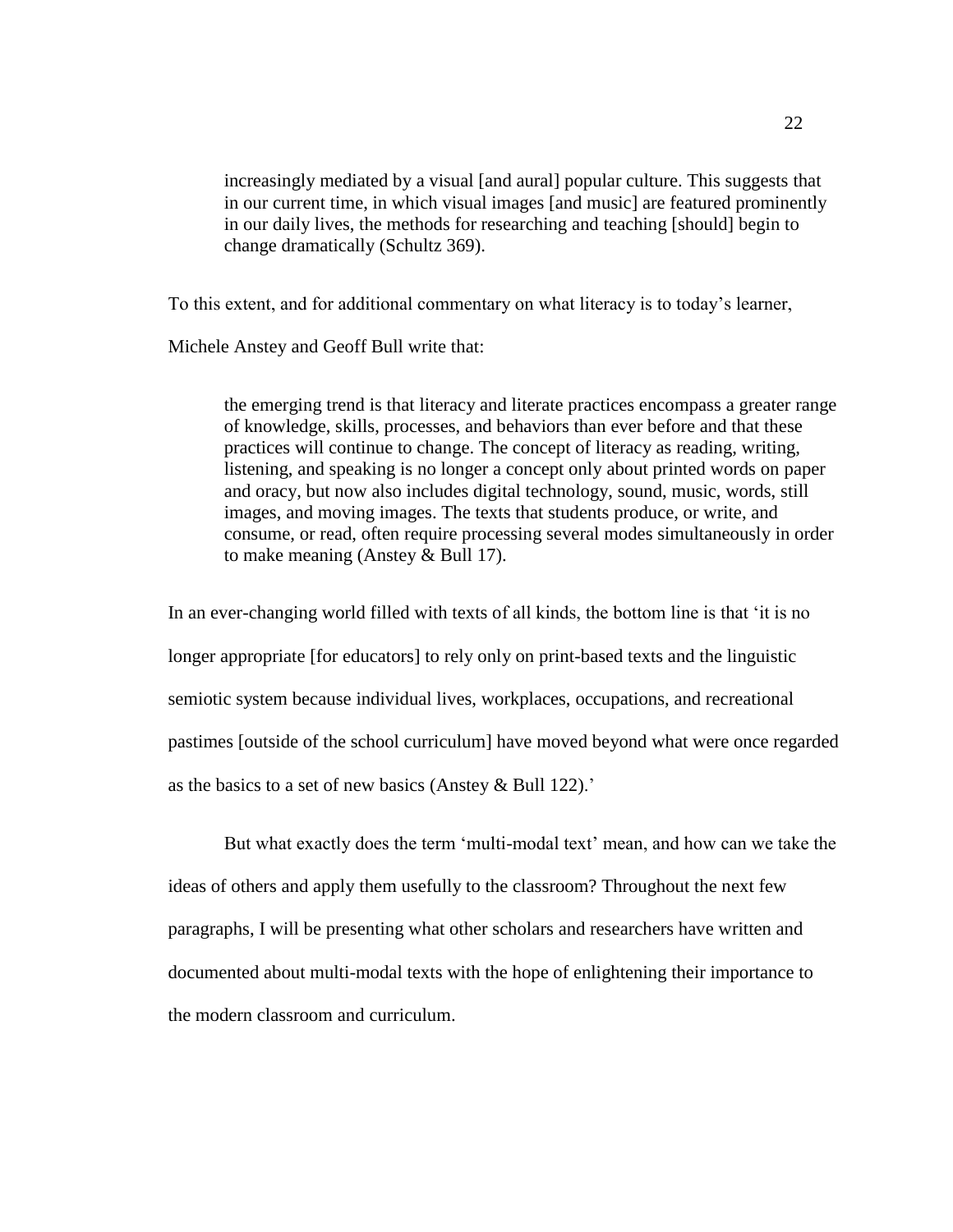Another common term that is mentioned in connection with (or in representation of) the multi-modal text is the more global, encompassing field of ‗*multiliteracies'*. Anstey and Bull help shed light on how the term became popularized:

In 1994, a group of international literacy educators met in New London, New Hampshire, to consider how literacy teaching should respond to the rapid change being wrought by increasing globalization, technology, and social diversity. Their discussions began by focusing on the desirable social outcomes of being literate and the pedagogies necessary to achieve them. The result of their discussions was the term *multiliteracies* and a paper titled ‗A Pedagogy of Multiliteracies: Designing Social Futures'. The origins of the term and in particular the title of the article are important to understanding the concept[s surrounding the term]. The title emphasizes the notion that fostering multiliteracies is as much about pedagogy as it is about literacy, and that the focus of educational endeavors is to prepare students for social futures in which they actively participate and influence: that is, they are the designers of their own social futures (Anstey  $\&$ Bull 20).

This meeting seems to be the first real acknowledgement by educators of the evolving

world in relation to literacy and the confines of what constitutes a text not only within a

social scope, but also within an educational scope. Anstey and Bull then establish that:

in the postindustrial age of the late  $20<sup>th</sup>$  century, the increasing rate of technological innovation produced a plethora of new forms of text. With the advent of film, video gaming, the internet, and the increasing visual content in books and magazines came a whole new range of texts that were not print-based (Anstey  $&$  Bull 100).

The suggestion here, of course, is that the field of new texts emerging be classified as

multi-modal texts. To Anstey and Bull:

multi-modal texts are those that rely on the processing and interpretation of print information, which blends with visual, audio, spoken, nonverbal, and other forms of expression produced through a range of different technologies [and methods].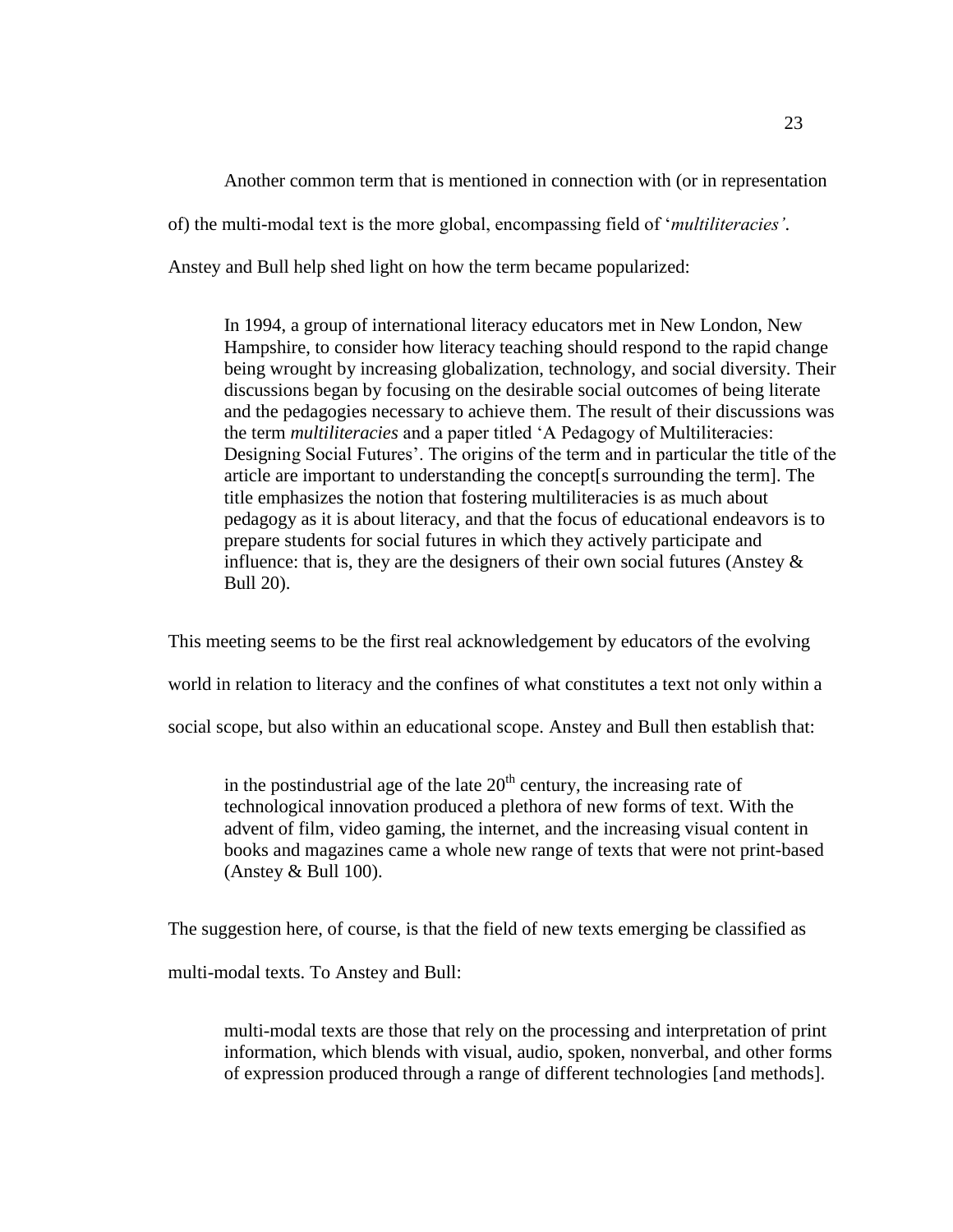This blending produces hybrid texts that are frequently nonlinear (e.g. they no longer read from left to right or top to bottom) and are often interactive and dynamic (Anstey & Bull 102).

One of the unique (and perhaps narrow) connections that Anstey and Bull make about multi-modal texts is their irrefutable relationship with technology. The topic of technology and the multi-modal text is important to elaborate on as many educators remain reluctant to implement new tools and assessment in their classrooms due to a fear or personal lack of knowledge regarding how the two concepts relate. In her article, ―Opening New Media to Writing: Openings and Justifications‖, Anne Wysocki not only addresses the need to view multi-modal texts outside of the realm of technology, but she also presents another common term that is used when referring to multi-modal texts. She states that 'in a postmodern world, new literacies [another term for the field of multiliteracies and more locally, the multi-modal text] may play an important role in identity formation, the exercise of power, and the negotiation of new social codes [or ways of being] (Wysocki 9).' Because of this, Wysocki uses the term *new media texts* when speaking of multi-modal material and methodology. To the extent of technology and the multi-modal text, Wysocki believes that:

new media texts do not have to incorporate technology; instead, any text that has been designed so that its materiality is not effaced can count as new media. New media texts can be made of anything; what is important is that whoever produces the text and whoever consumes it understand that the various materialities of a text contribute to how it, like its producers and consumers, is read and understood (Wysocki 15).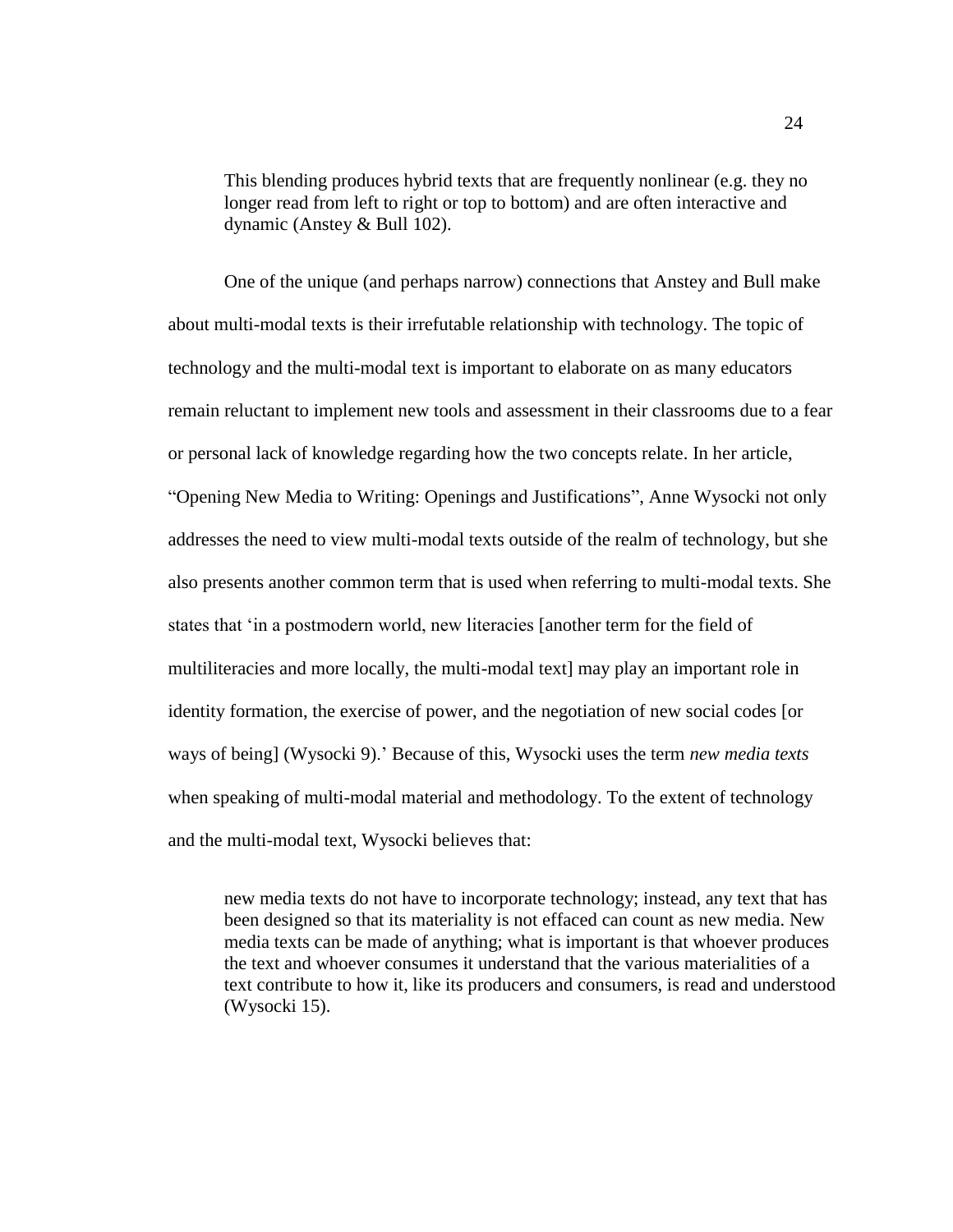Furthermore, she encourages educators to look beyond the digital and technological stereotypes and expectations surrounding the multi-modal text. 'To look at texts only through their technological origin is to deflect our attentions [away] from what we might achieve (Wysocki 19).'

But the digital and technological barrier does exist for many educators who sit down to create lesson plans. ‗Many composition teachers – raised and educated in the age and landscape of print – feel hesitant about the task of designing, implementing, and evaluating assignments that call for multi-modal texts (Selfe 2-3).' In her article, "Multimodal Composition: Resources for Teachers", Cynthia Selfe acknowledges 'that one of the challenges of teaching multimodal composition is the learning curve involved for teachers new to thinking about different [varieties of] modalities (Selfe 4).' But despite the learning curve for educators, Selfe is adamant in her stance that the inclusion of multi-modal texts in education is imperative to an effective curriculum, and that students can in fact aid the teacher in overcoming any potential barrier or learning curve. She proposes that ‗increasing numbers of students coming into composition classrooms have experience in multi-modal composing that teachers can tap (Selfe 4).' In regard to the popularity and importance of the multi-modal text in the composition classroom, Selfe writes that:

many students are already active consumers of multi-modal compositions by virtue of their involvement in playing and even creating music, watching television, shooting home videos, and communicating within web spaces. As a result, students often bring to the classroom a great deal of implicit, perhaps previously unarticulated, knowledge about what is involved in composing multi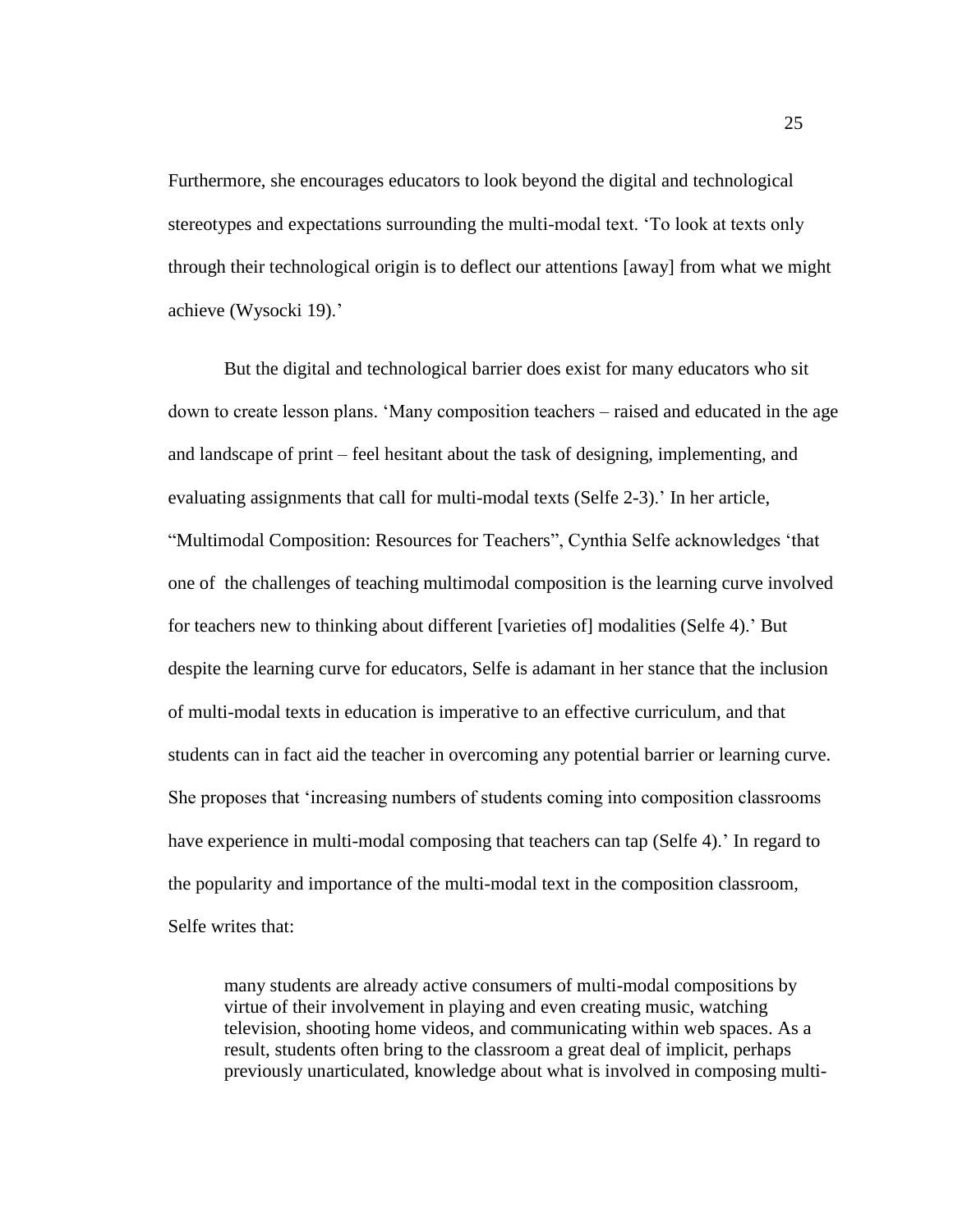modal texts, and they commonly respond to multi-modal assignments with excitement (Selfe 4).

To ignore the environments and culture that students are growing up within when designing lesson plans and curricular goals appears to be foolish if educators want to ground their content in a meaningful, and relatable way. Selfe concludes that:

For students, multi-modal instruction is often refreshing because it's different than what they've come to expect in [school], meaningful because the production of multi-modal texts in class resemble many of the real-life texts that they encounter elsewhere, and relevant because the knowledge of how to produce a multi-modal text will matter in their lives outside of the classroom (Selfe 4).

Going back to Maureen Walsh's article, "Worlds have collided and modes have merged: classroom evidence of changed literacy practices", she writes about the definition and implications of multi-modal literacy which proves to be quite useful when attempting to pin down what a multi-modal text is. Walsh writes: ‗multi-modal literacy is the way literacy can be defined within the *convergence and interdependence* between [ways] of reading, writing, talking, listening, and viewing while using both print-based and digital texts (Walsh 104).' Because multi-modal texts 'require a different type of reading or writing, a literacy that entails the non-linear and simultaneous processing of image, movement, color, gesture, 3D objects, music, and sound (Walsh 102)', scholars and educators need to have a concrete idea of what exactly multi-modal literacy is. Walsh suggests that ‗we can define multi-modal literacy as the meaning-making that occurs at different levels through the reading, viewing, understanding, responding to, producing, and interacting with multi-modal texts and multi-modal communication (Walsh 106).' Walsh then reinforces the ideas that she's presented by writing: 'Multi-modal literacy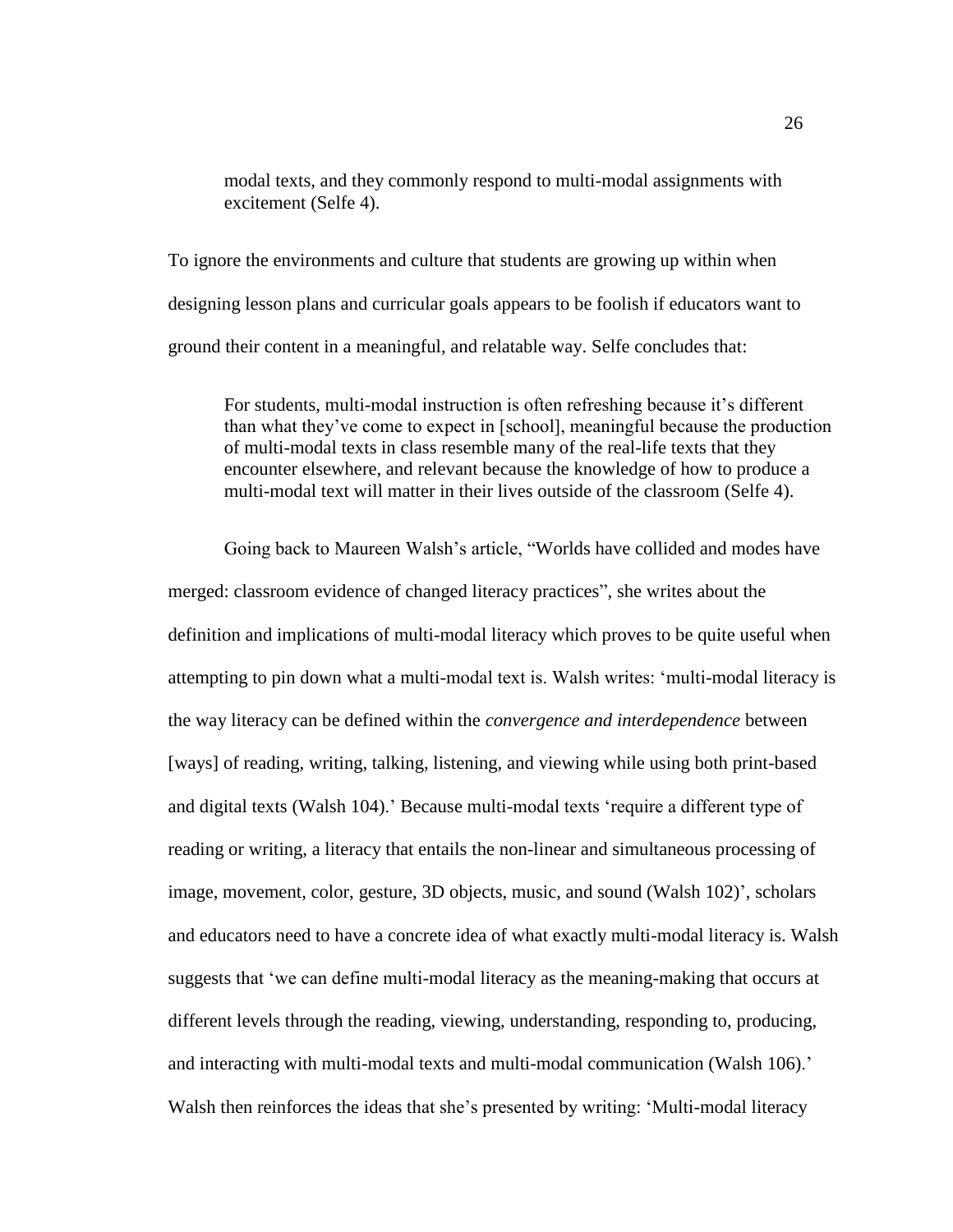incorporates the traditional literacy strategies of reading and writing *combined with* the use of different modalities and semiotic systems (Walsh 106).' The key concept, or suggestion, here is that multi-modal texts should seek to fuse the printed word with other modalities or semiotic systems. If this is done, the learner will gain a sense of literacy attached to the multi-modal text and the creation of the multi-modal text.

But again, as discovered through our foray into the world of print-based texts, some educators still cannot seem to get past their reliance upon the written word. 'It is hard to justify why teachers spend so much time on the written text and so little time on the [multi-modal] text. For whatever reason, getting meaning from the [multi-modal] text is not emphasized anywhere nearly as much as with the printed text (Anstey  $& Bull$ 108).' Michele Anstey and Geoff Bull expand on such a concern and tie it back to the multi-modal text in their book, *Teaching and Learning Multiliteracies: Changing Times, Changing Literacies.* They claim that 'the linguistic semiotic system dominates literacy pedagogy. However, because texts are increasingly multi-modal, a literate person must have mastery of all five semiotic systems and understand how they work together in a text to convey meaning (Anstey & Bull 26).' This is useful in our pursuit of a multimodal text definition in that it establishes an assessment or text's need to stimulate multiple semiotic systems in order to be considered a multi-modal text. From a more global perspective, Anstey and Bull echo what other scholars have written in regard to multi-modal literacy and the need to create a system that encourages the teaching of such literacies. They write that: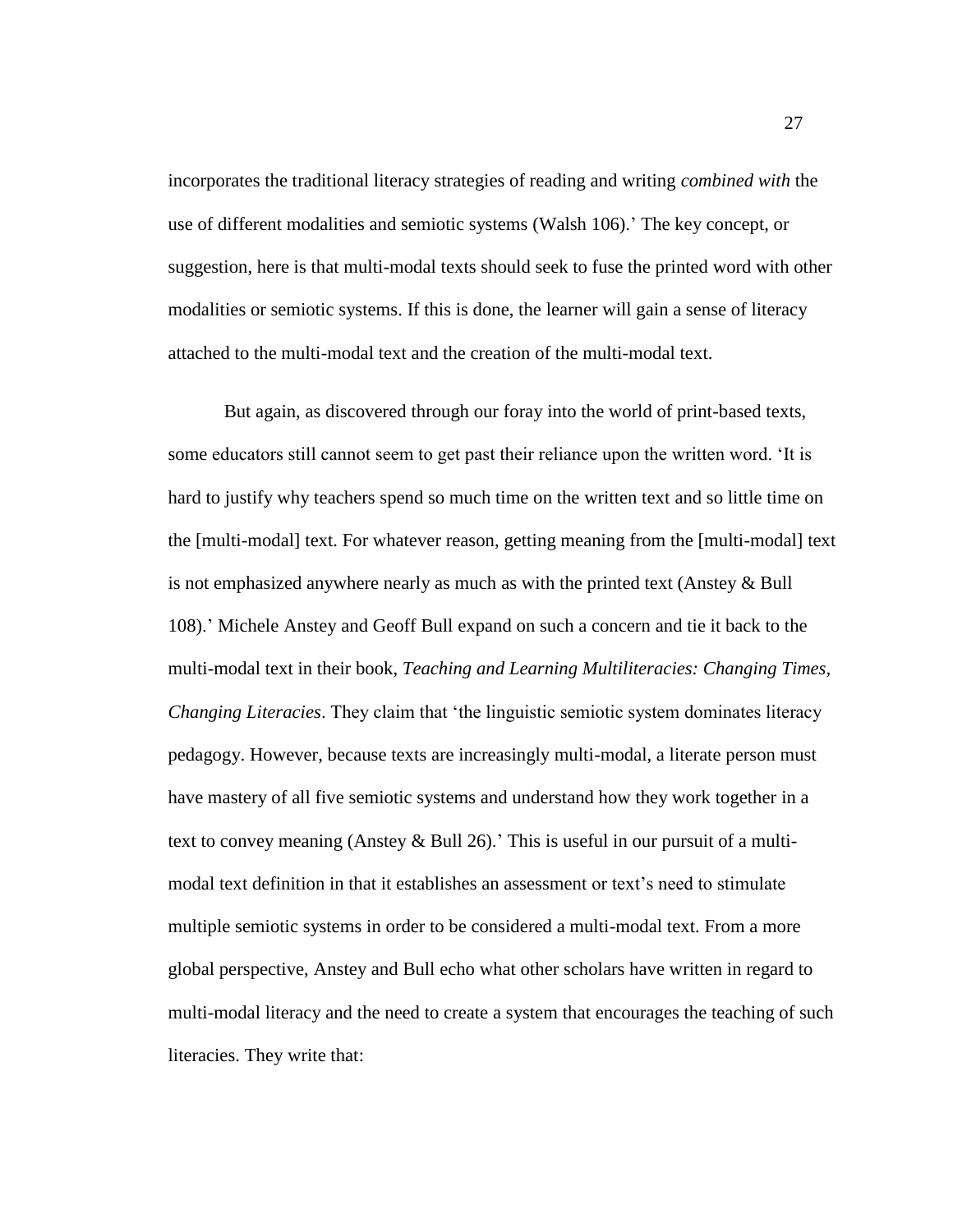literacy programs must include the ability to consume and produce the multimodal texts that are an increasingly large part of students' lives. This means being literate with still and moving images, music and sound, as well as the printed and oral word, and being able to combine them meaningfully when consuming or producing texts (Anstey & Bull 18).

So why, to return to Anstey and Bull's original concern, do educators still spend so much time on the print-based text and not the multi-modal text? As scholars Anne Herrington, Charles Moran, and Kevin Hodgson point out in their book, *Teaching the New Writing: Technology, Change, and Assessment in the 21st Century Classroom*, it may be obvious that ‗teenage literacy has changed; no longer exclusively the private book world of the print-based text, but now the more social world of the multi-modal text (Herrington, Hodgson, & Moran 1)', but despite this, the modern composition classroom may remain grounded in methods designed solely for linguistic appeal because of archaic standards and national testing requirements. As explored in the Methodology section of this study, the implementation of multi-modal texts is not always up to the educator. Often times teachers are held to district and national standards that shape their curricula and leave little room for the inclusion of multi-modal texts.

The third research question in my Introduction asks about the potential advantages that multi-modal texts have to offer that print-based texts do not. Put simply, ‗multi-modal texts exceed the alphabetic and may include [aspects that would not otherwise be utilized such as] still and moving images, animations, color, music, and sound (Selfe 1).' As research suggests, these underutilized aspects have great appeal to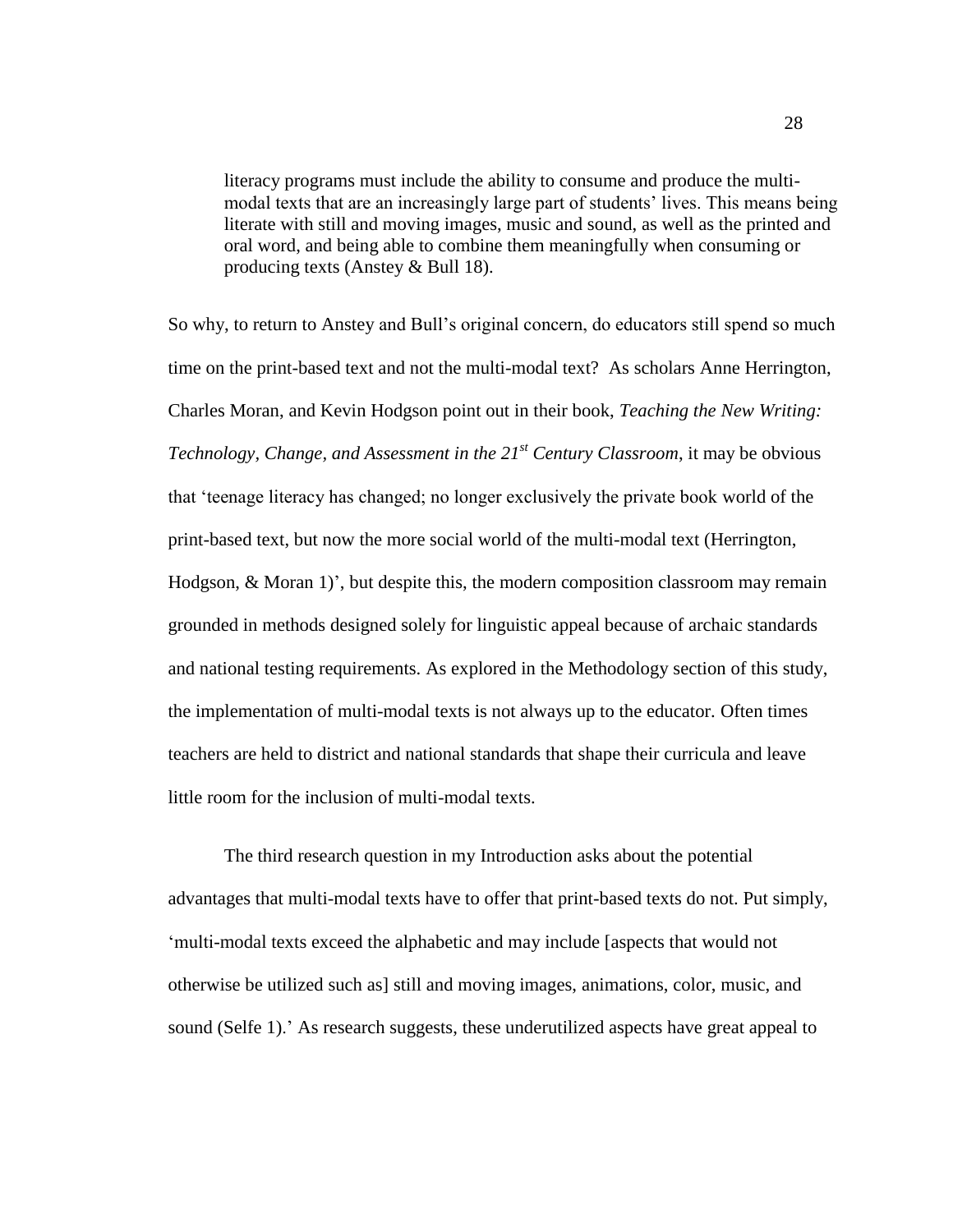today's learner because the world outside of school is made up of "texts" that rely on the triggering of multiple semiotic systems. For example, Anne Wysocki encourages us to:

imagine [for a moment] that the text you now hold in your hands were presented on motley pieces of newsprint and notepaper, each chapter written in different colors and handwritten (some of the handwriting large and loopy; some small, tight, and left-leaning). What would you think of this text were it to call such visual attention to itself (Wysocki 12)?

In today's world, one would undoubtedly try to find the reasoning, or meaning behind such choices in presentation.

Taking a step back to reflect on my student teaching for a moment, every week, we did what I called 'World Lit. Friday'. Students were to take anything (it could be a poem, a sign, a picture, a song, etc.), bring it into class and have a brief write-up prepared as to why and how that artifact could or would be interpreted as 'World Literature'. Many times, students typed their responses in different colors and fonts to depict a particular emotion associated with their artifact. In one extreme instance, a student wrote his paragraph using multiple colors in a font that would need decoding. Upon trying to figure out the complicated puzzle (and assignment remember!) that was given to me, the student gave me a "hint". The student informed me that each color represented its own ―language‖, meaning that if I figured out what a symbol (or character) meant in green, it would not translate to the same thing in blue. Impossible, I know (I never did end up figuring out what the student's assignment meant). The point here is, for an assignment that would otherwise be just another bit of homework to worry about every week, my students were (for the most part) enthusiastic about preparing it because they were given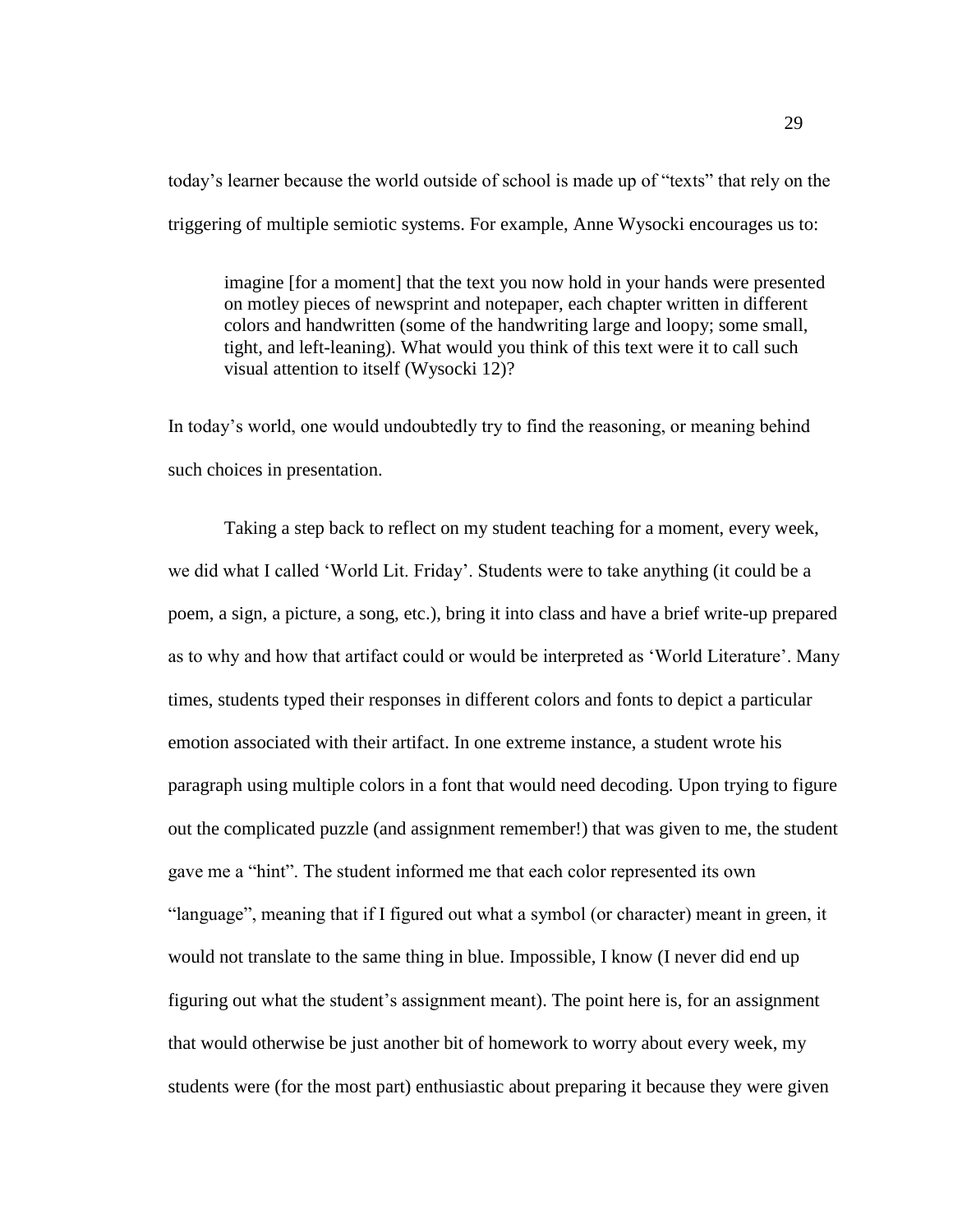creative freedom to present their materials and results in a multi-modal fashion. Often times students would bring in their ipods and they would use my ipod player to show us their "text". Another student brought in a video to watch (youtube was a favorite for students to stream through the classroom projector for this assignment). Pictures were also very common. As a matter of fact, I cannot recall a single instance with  $100+$  kids and at least sixteen ‗World Lit. Fridays' where a student chose a print-based text (eg. a book, an article, etc.) for this assignment. What should this tell us as educators? Anstey and Bull would suggest that:

teachers need to move away from a focus only on the linguistic semiotic system and print-based texts with their emphasis on such things as grammar and genre. In a multiliterate classroom, the other semiotic systems must form an important part of planning for the teaching and learning of literacy (Anstey & Bull 123).

The primary advantage that multi-modal texts provide that print-based texts cannot is their ability to engage students through multiple modalities (or means of representation). Anne Wysocki writes:

if we do want something new to come out of new media – if we want to achieve abilities to see and hear voices that we traditionally haven't, and to open composition even more to those whose ways with words and pictures don't look like what we've come to know and expect – then generous approaches to texts that look different, and practice in making texts that look different and that therefore position us differently, seem worth exploring (Wysocki 23).

The multi-modal text seems worth exploring from an educator's standpoint if lesson plans and content are to ever gain appeal and real-world meaning to the students who are asked to consume and interact with them. In her article, "Multiliterate Youth in the Time of Scientific Reading Instruction", Donna Alvermann sums it up quite well when she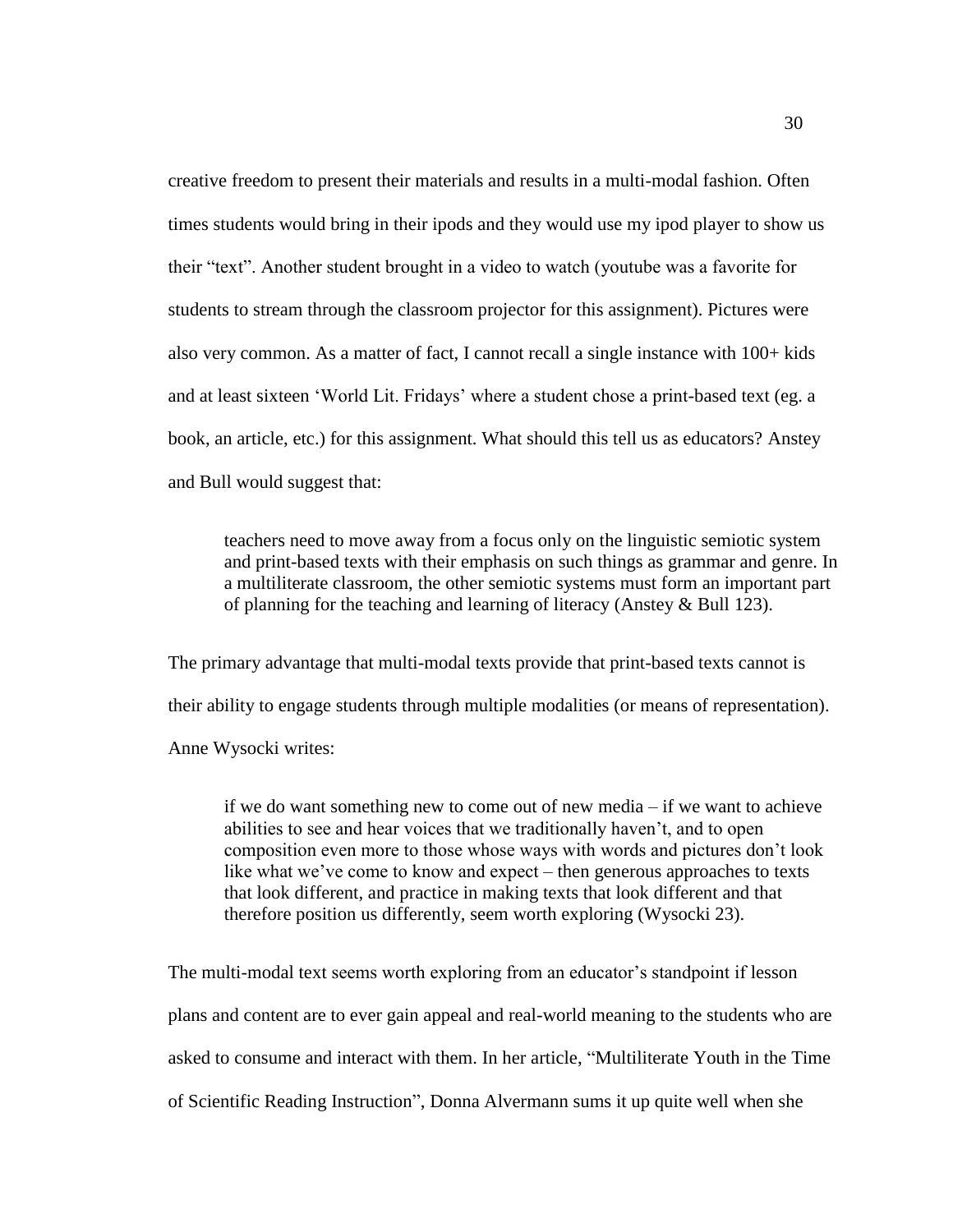writes: ‗multi-modal texts operate with – that is, they build into their designs and encourage – good principles of learning, principles that are better than those in many of our skill-and-drill, back-to-the-basics, test-them-until-they-drop schools (Alvermann 6).' Multimodal texts, it would appear, have much more to offer to the  $21<sup>st</sup>$  century learner than do print-based texts.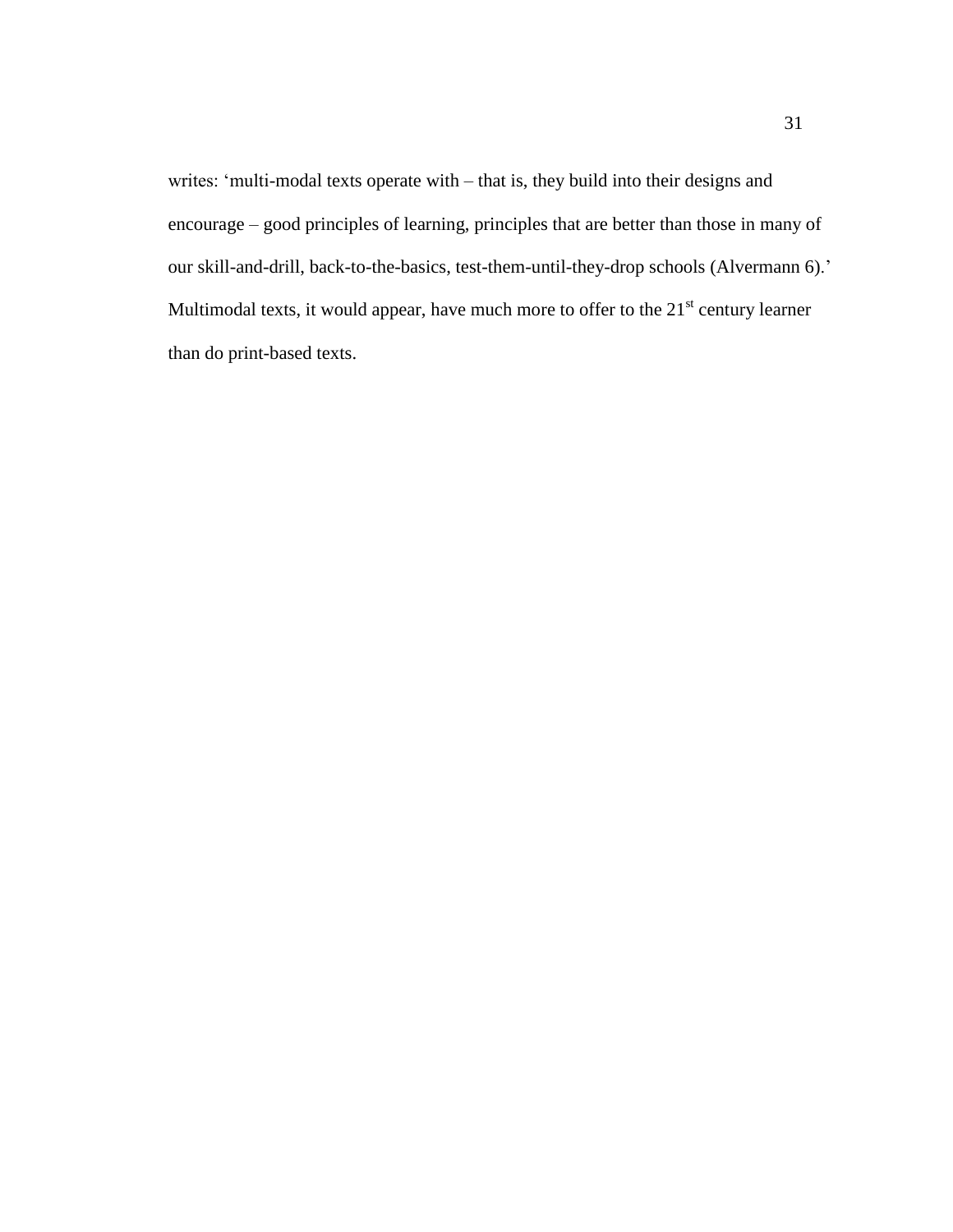### *21st Century Learners*

*"Today's students are acquiring 21st century skills, and what surprises teachers the most is that they are not the ones teaching them. 21st century learners have taught themselves to network and find solutions. Because of this, they expect to have the same experience at school."*

*(McCoog 1)*

Thus far, the term  $21<sup>st</sup>$  century learner' has come up a few times. The first two research questions in my Introduction inquire about the interest level in relation to the multi-modal text and the print-based text to the  $21<sup>st</sup>$  century learner. The assumption here, of course, is that there is a difference in appeal between text types to the modern student. In this section of my Review of Literature, I will examine what others have written in regard to the 21<sup>st</sup> century learner. How exactly do we define what constitutes the  $21<sup>st</sup>$ century learner, and what would be considered  $21<sup>st</sup>$  century skills? In addition to the findings presented here, I would also like to explore the possibility of a digital class gap (similar to the rich and the poor in society) when speaking in terms of the ramifications surrounding school curricula that include comprehensive  $21<sup>st</sup>$  century instruction versus those that do not.

In his article, " $21<sup>st</sup>$  Century Teaching and Learning", scholar Ian McCoog offers a historical account on the evolution of the student throughout the years, and how we've come to the point in time that we are. He writes that:

for the past thirty years, we have been labeling generations with letters (e.g. Generations X, Y, and Z). The roots of  $21<sup>st</sup>$  century learners can be traced back to this classification system. Generation X is roughly defined as people born in the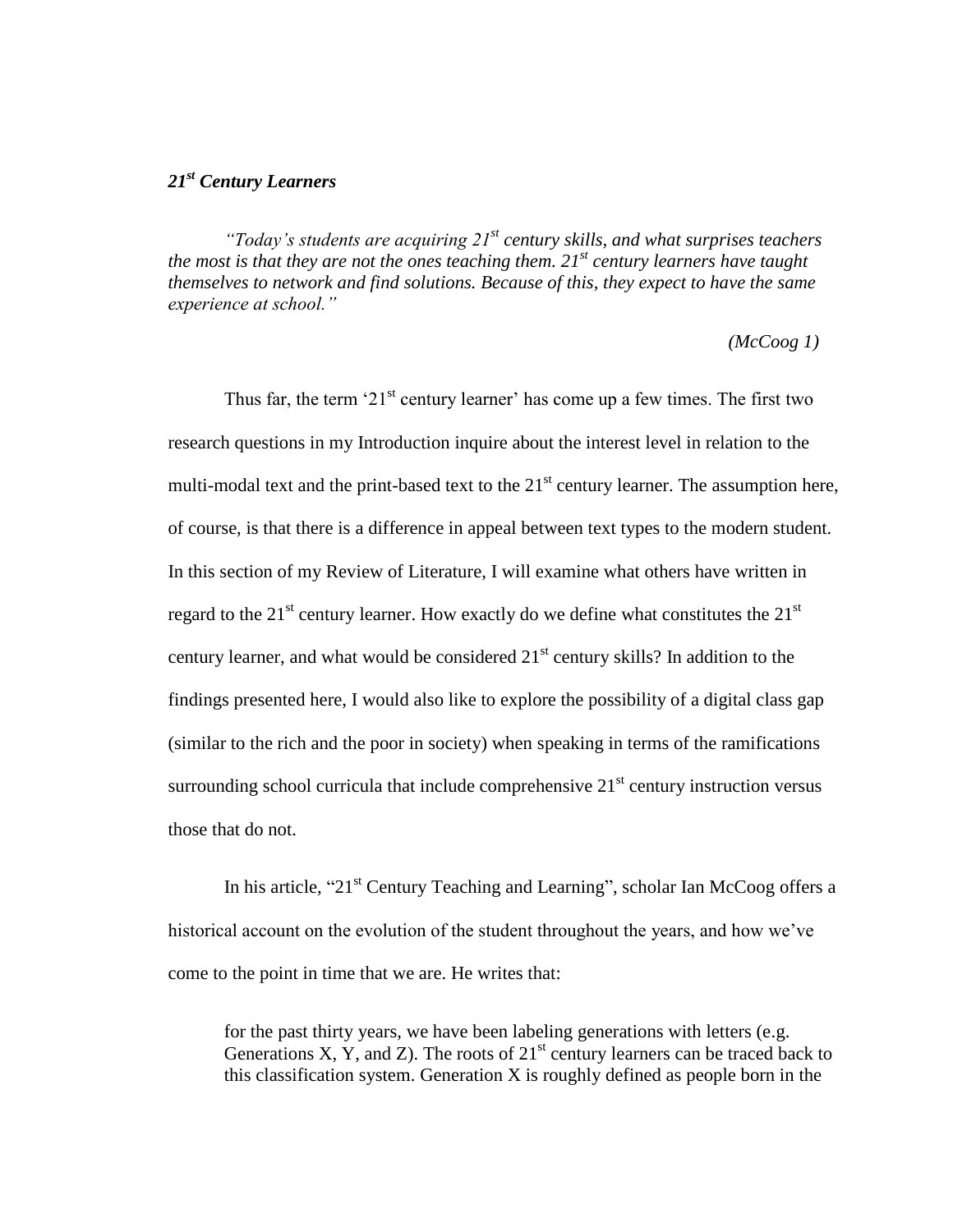1970's and early 1980's. Your stereotypical 'Gen Xer' was experimenting with new forms of technology and grew up with things such as video games and MTV. Speaking in very general terms, it can be said that the tail end of the 'Gen Xers' began using the internet. Generation Y can be defined by the people born in the 1980's and early 1990's. This group has been classified as the first widespread users of the internet and were raised within an atmosphere where technology and the access to technology were commonplace. They are also now the students sitting in America's high schools. The latest generational tag (Z) has been assigned to those born from the late 1990's to the present. Digital technology to them is almost a birthright and schools are being expected to accommodate that. Generation  $Z$  is often referred to as the 'Millennials' [and they make up what is considered to be the '21<sup>st</sup> century learner'] (McCoog 1-2).

Ian McCoog continues to write about what constitutes the  $21<sup>st</sup>$  century learner, or Millennial. '21<sup>st</sup> century learners must possess both self-direction and an ability to collaborate with individuals, groups, and machines. Today's students will be required to think critically and create high quality products in order to compete in the global marketplace (McCoog 3-4).' Furthermore, 'millennials realize they are growing up in a technology-driven world and are teaching themselves [even unconsciously] the skills necessary to compete with their peers.  $21<sup>st</sup>$  century learners are asking for a similar environment at school (McCoog 2).' Given what McCoog has provided, it seems that one of the staples that defines the  $21<sup>st</sup>$  century learner is their ability to understand, interpret, and use technology and the texts that rely on technology to generate their meaning.

Related to McCoog's ideas is Donna Alvermann's work on the 'digital native' versus the 'digital immigrant':

Digital natives are "native speakers" of digital language. Digital immigrants, who like all immigrants retain to some degree their "accent", that is, their foot in the past…Digital immigrants don't believe their students can learn successfully while utilizing  $21<sup>st</sup>$  century tools because they (the immigrants) cannot (Alvermann 3).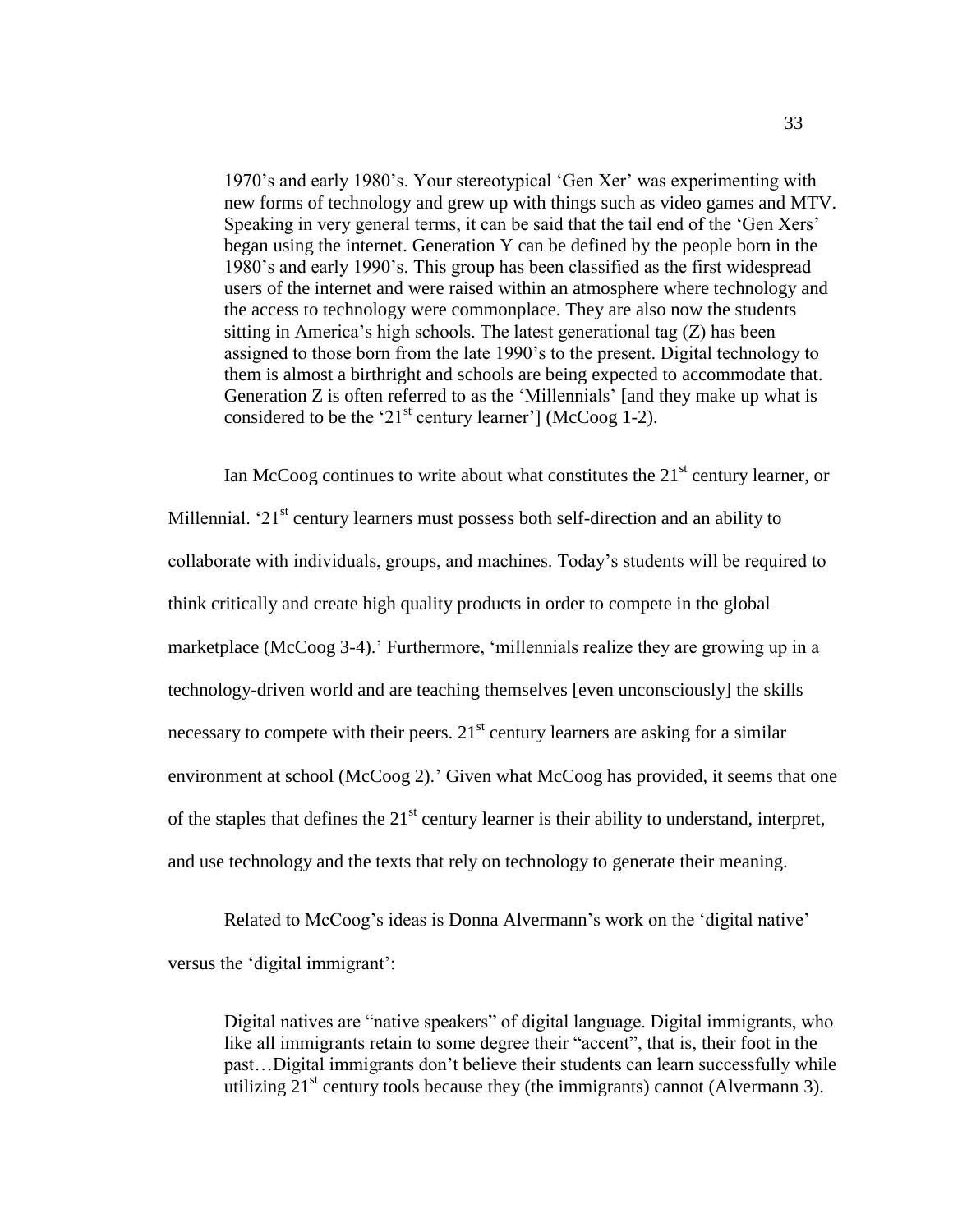While Alvermann's generalized statement could be debated in terms of validity, the concept that she presents is valuable to the context of the  $21<sup>st</sup>$  century learner and the modern classroom. Do some teachers exclude or avoid incorporating technology into their curriculum because they themselves are unfamiliar with how to use such technology? We've seen how some educators may adopt the same type of attitude towards incorporating more multi-modal texts into their instruction. And while yes, multi-modal texts and technology do go hand-in-hand quite readily, the teaching of  $21<sup>st</sup>$ century skills can still take place without the presence of technology. From a scholar's point of view, Cynthia Selfe writes that 'every teacher, we believe, even those who teach in schools that have very little access to computer technology and digital equipment like video cameras and audio recorders, can still modify assignments to allow [for the teaching of  $21<sup>st</sup>$  century skills] (Selfe 10).' As presented previously, Cynthia Selfe reminds us of the fact that 'in an increasingly technology-based world, the 21<sup>st</sup> century learner needs to be experienced and skilled not only in [the] reading (consuming) [of] texts that employ multiple modalities, but also [with] composing in multiple modalities (Selfe 3).' Even without access to technology itself, educators can still (via the multimodal text; still pictures and music being examples) teach students  $21<sup>st</sup>$  century skills (how to interpret the multi-modal texts available) that they can in turn utilize in the world outside of school where technology and more advanced texts await. However, Selfe does write that: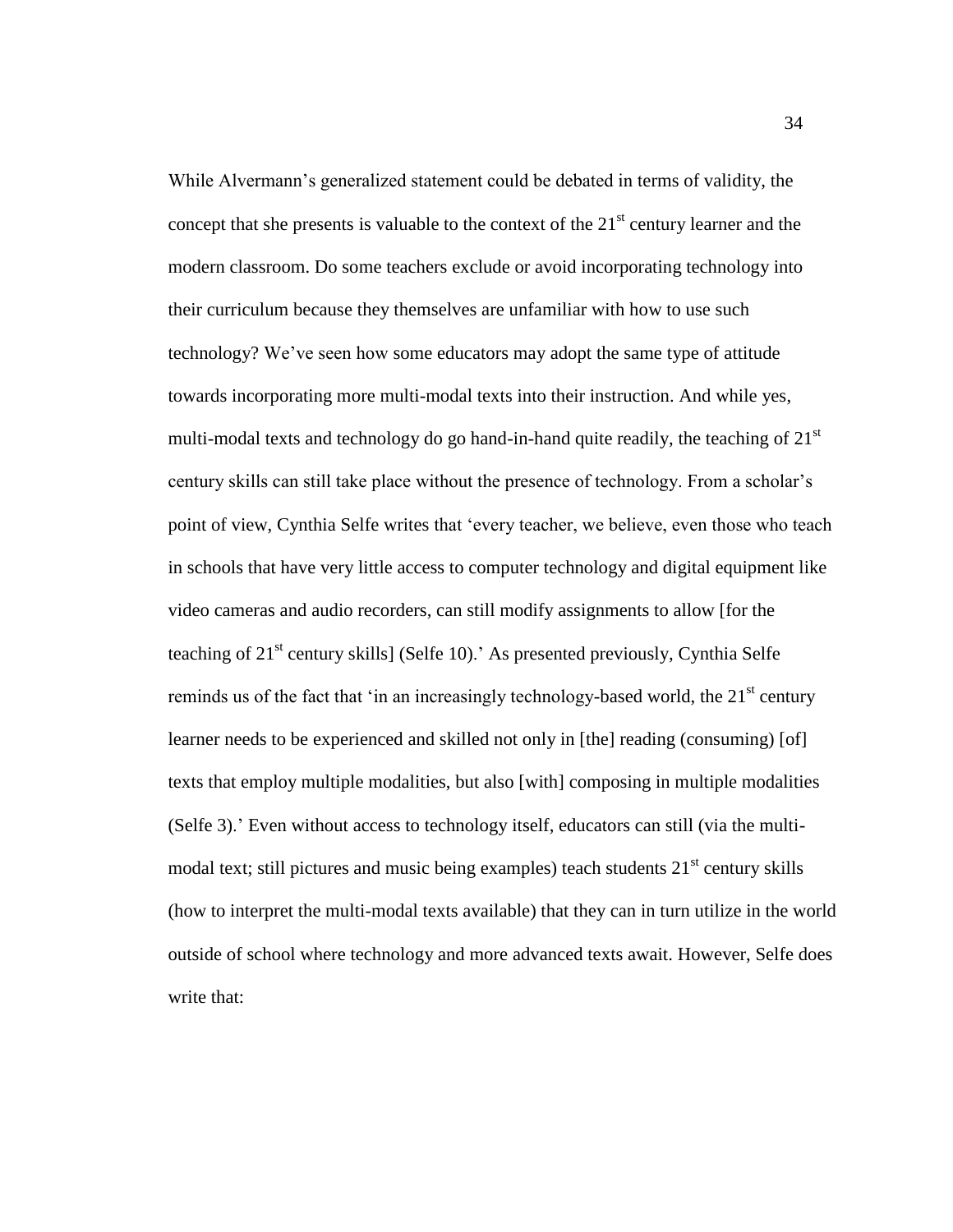one of the main concerns of composition teachers considering the addition of multi-modal composition assignments [and the teaching of  $21<sup>st</sup>$  century skills] in their courses is that the instruction involved in such projects may take valuable time away from more fundamental instruction on the written word, instruction that many teachers feel is sorely needed among contemporary students (Selfe 9).

If this sentiment proves to be true amongst some composition educators, then perhaps Donna Alvermann is in fact closer to the truth when speaking of teachers and the concepts surrounding digital immigrants together. Do some of today's educators really believe that the contemporary student needs rigorous instruction with the written word? If so, then perhaps education really is behind the curve and the  $21<sup>st</sup>$  century learner is left to bear the consequences.

Speaking of consequences, one of the more intriguing aspects to studying the  $21<sup>st</sup>$ century learner is the hypothesized 'digital class gap' being created amongst and between students who receive  $21<sup>st</sup>$  century instruction in school, and those who don't. In her article, "Performing Working-Class Identity in Composition: Toward a Pedagogy of Textual Practice", scholar Donna LeCourt points out that 'in reality, universities [and schools] don't just reflect class identities, they actively produce class divisions (LeCourt  $34$ ).' Furthermore, 'difference is equated with the material practice of producing texts – not some abstract value system implied by those texts, but by the texts themselves (LeCourt 36).' To this extent, schools and teachers that incorporate multi-modal texts and the instruction of  $21<sup>st</sup>$  century skills are empowering their students beyond peers who remain malnourished and underprepared for the outside world. In James Gee's textbook, *Good Video Games + Good Learning*, he makes the point that: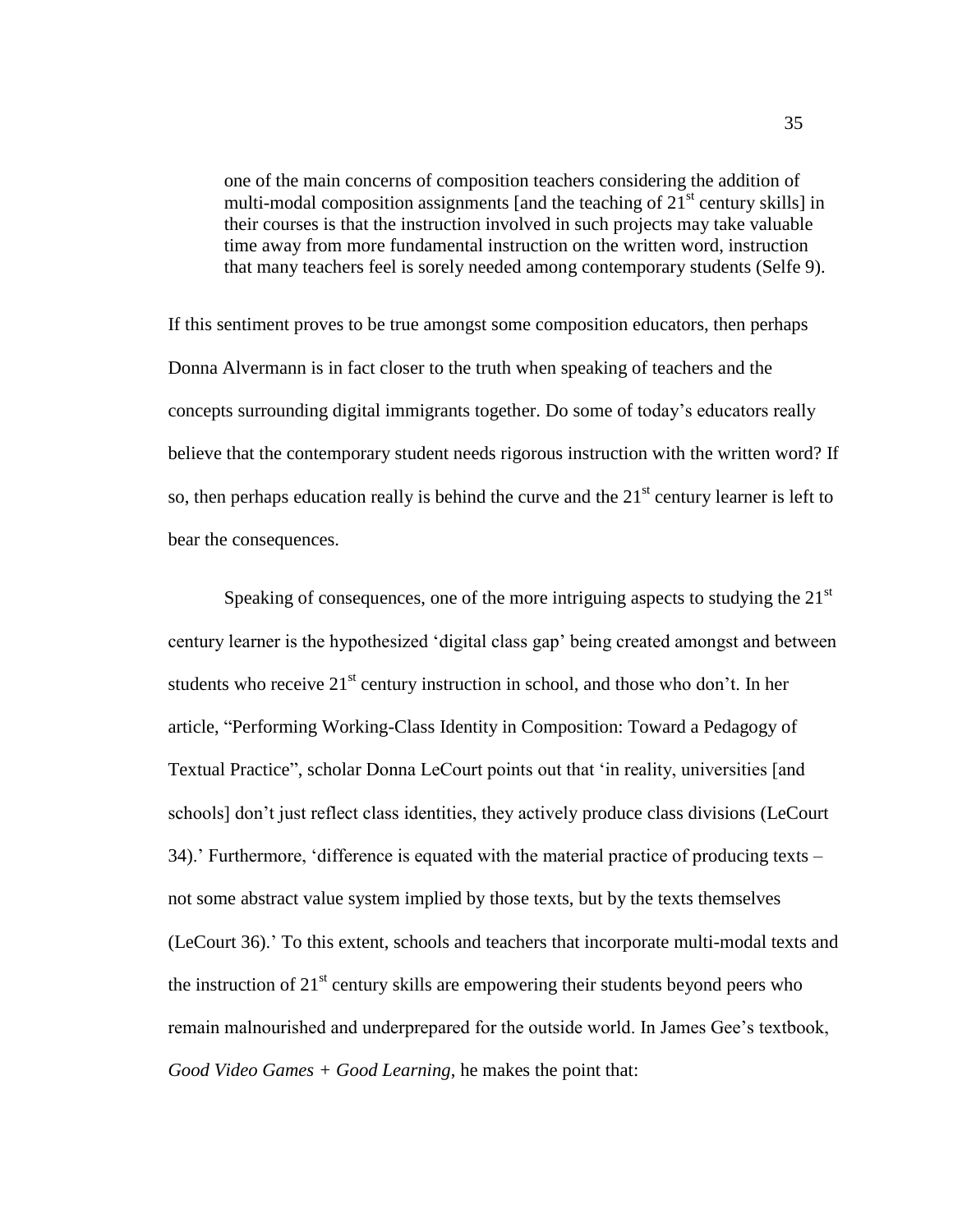a number of economically well-off people in the United States and elsewhere across the globe use modern technologies and a bevy of language and literacy practices in their homes to introduce their children early on to technical languages, skills, and knowledge. They create and support, as we have seen, "islands of expertise" in their children (Gee 166).

Is it coincidence that the 'economically well-off' are funding their own personal instruction of  $21<sup>st</sup>$  century skills to their children? The obvious answer is: no, it appears to be no coincidence at all. In the heavily research-based article, "Writing, Technology and Teens", Amanda Lenhart and her research staff 'believe that a new and massive equity gap is growing – one not mitigated by and maybe even enhanced by today's technologically impoverished schools (Lenhart, Arafeh, Smith, & Macgill 167).' But beyond the technology itself, the teaching of  $21<sup>st</sup>$  century skills seems to be imperative for students to have a chance to find success outside of school in an unforgiving and competitive world. In their book, *A New Literacies Sampler*, authors Michele Knobel and Colin Lankshear write that:

[James] Gee has argued that leaving new literacies [and multi-modal texts] out of school creates yet another brand of "haves" and "have-nots". Those who have access to digital worlds outside of school will be educated in the new epistemologies that will provide them with the capital they need for participating as engaged citizens in their social futures. Those who don't will not have this opportunity because these new epistemologies are not part of the "scope and sequence" or the vision of what it means to be educated (Knobel  $&$  Lankshear 236).

Assuming one of the goals in public education is to properly prepare the student for the outside world once they graduate, shouldn't educators and administrators take a closer look at the reality of the "haves" and the "have-nots" in terms of the  $21<sup>st</sup>$  century learner? If today's students are unable to gain the knowledge or skills to market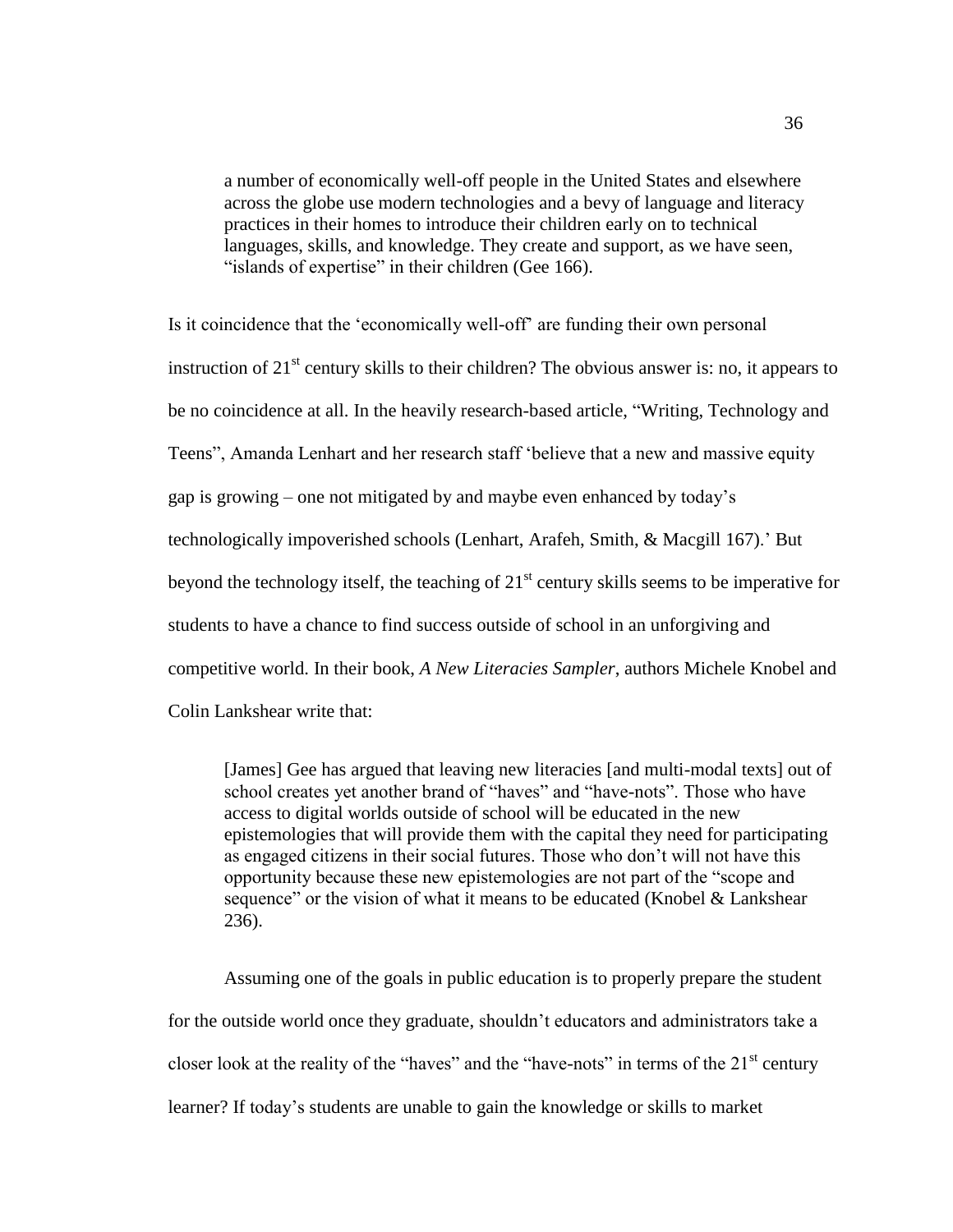themselves in the  $21<sup>st</sup>$  century at home, shouldn't schools be providing the instruction they lack elsewhere? These are important questions to consider when trying to measure the importance of including more multi-modal texts and technology in the classroom. Going back to Donna LeCourt, the bottom line is that '[class difference] is produced by material differences in power, in income, in consumption, and in education that result from one's relationship to labor (LeCourt 38).' In the world outside of education, labor practices are evolving and in many cases, they are calling for a workforce that can function with  $21<sup>st</sup>$  century demands. LeCourt also points out that 'economists, sociologists, and theorists disagree on precisely what distinguishes the working class from the middle class, but one constant is that it is grounded in the material conditions of labor and one's power over the means of production (LeCourt 38).' The very last part of that sentence should be in bold-faced text for the modern educator. What does it mean to have 'power over the means of production' in the  $21<sup>st</sup>$  century? Are educators giving their students the skills and knowledge to have 'power over the means of production' in today's day and age? And what tangible ramifications are there for the student who fails to gain the ‗power over the means of production' in the world outside of school? Could there indeed be a growing gap between the "haves" and the "have-nots" in terms of  $21<sup>st</sup>$ century instruction and the modern day learner? Researchers and scholars believe so.

In terms of the discussion on what constitutes the  $21<sup>st</sup>$  century learner, James Gee has documented several important concepts and ideas on appeal and expectation in relation to the modern student. To this extent, he makes the point that: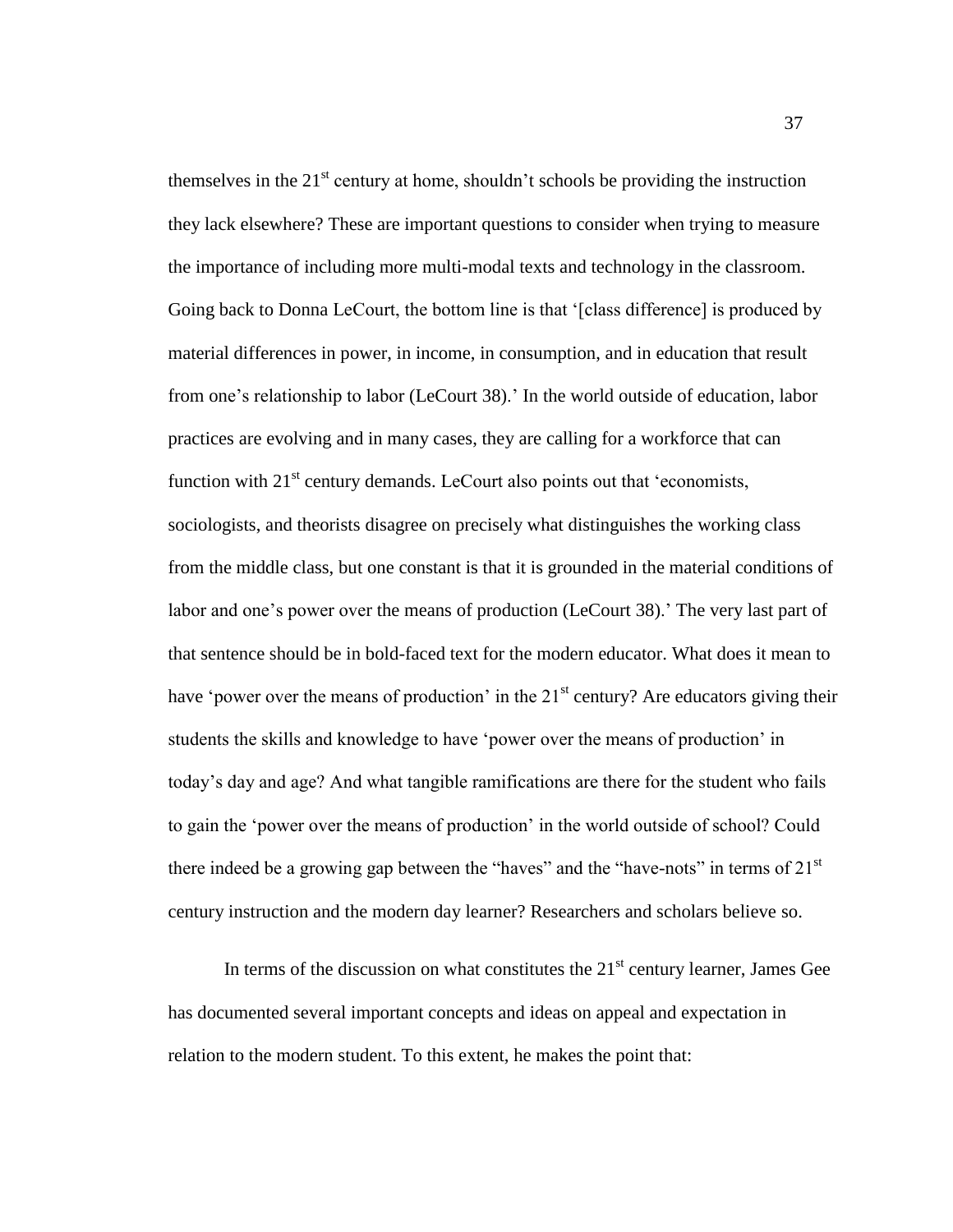human beings are quite poor at using verbal information (e.g. words) when given lots of it out of context and before they can see how it applies in actual situations…today's student gains competence through trial, error, and feedback, not by wading through a lot of text before being able to engage in an activity (Gee 37 & 27).

An example that Gee presents deals with the popular customizable card game, *Yu-Gi-Oh*, which is based off of a televised cartoon show.

The language of *Yu-Gi-Oh* cards is quite complex, but it relates piece by piece to the rules of the game, to the specific moves or actions one takes in the domain. Here language – complex specialist language – is married closely to specific and connected actions (Gee 111).

The point that Gee is trying to make is that if one was to give a child the rules to *Yu-Gi-Oh* to read, they would not learn much until they were actually able to play the game. This is one of the big differences between the  $21<sup>st</sup>$  century learner and students of previous generations. The educator needs to be able to ground their material in application that stimulates multiple modalities. Gee continues to write that 'the sorts of practices and informal specialist-language lessons that [effectively] exist around *Yu-Gi-Oh* could exist in school to teach valued content, but they don't (Gee 112).' Instead, methodology and expectations surrounding the 21<sup>st</sup> century learner remain rooted to 20<sup>th</sup> century ideals and practices.

Gee also sides with other scholars on the idea that young people are attempting to educate themselves in regard to  $21<sup>st</sup>$  century skills outside of school due to the lack of effective instruction that they receive within the public education classroom. He writes that: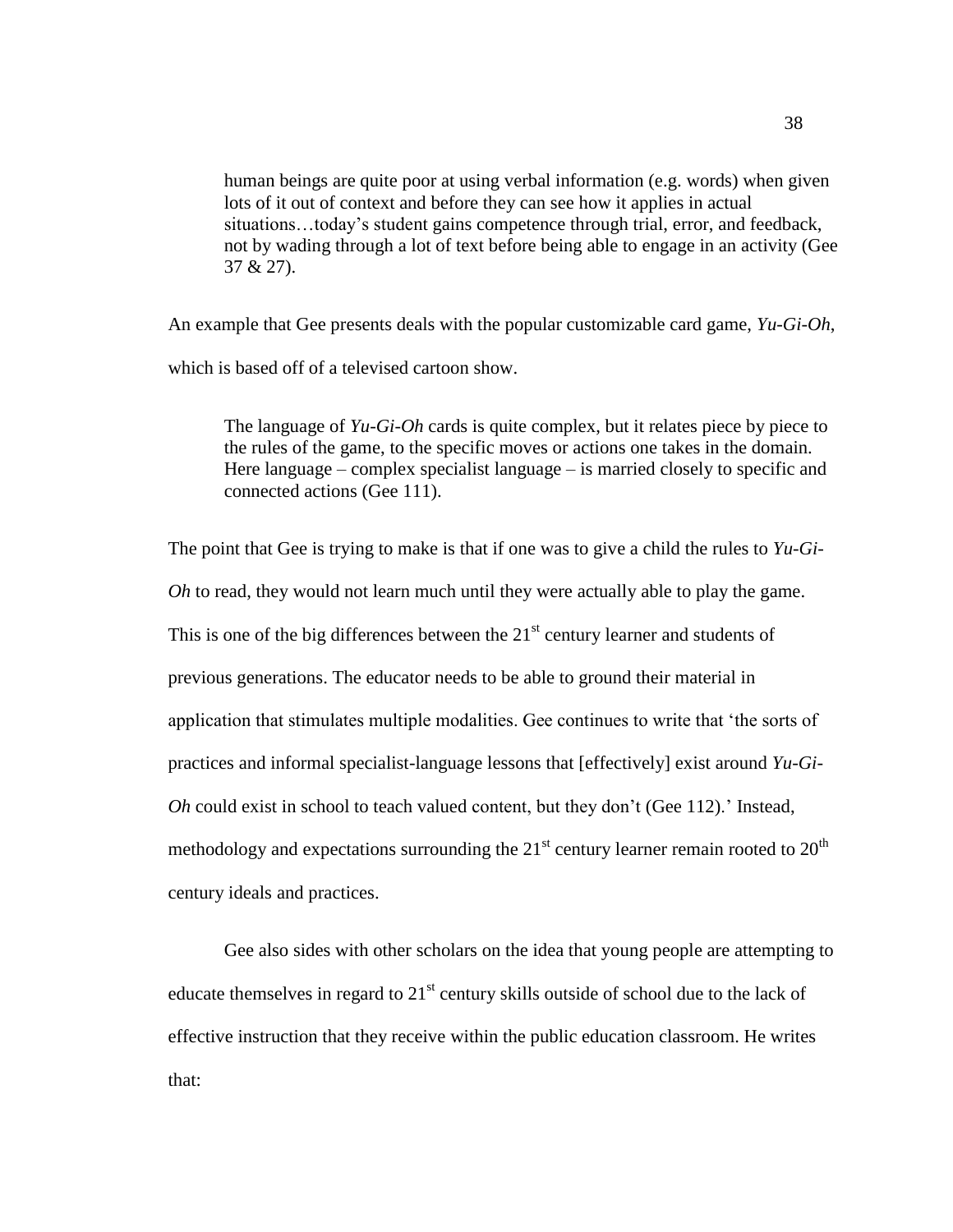young people today are producing their own websites, blogs, animation, machinima, music, fan fiction, video – and many other things – in massive amounts outside of school. Many of these activities involve art, technology, computation, and content in a very integrated fashion. Such production [and consequently education] may be, for many young people, an important route for the acquisition of skills that are crucial for our modern, global, and high-tech world (Gee 136).

The mentioning that many of the "texts" that the  $21<sup>st</sup>$  century learner creates involve art, technology, and computation establishes a need (or desire at the very least) for multiple modalities to be stimulated. It is also evident through Gee's work that the  $21<sup>st</sup>$  century student learns best when the material they are dealing with is rooted in actual application versus a more traditional memorize and skill-and-drill assessment. These are all very important concepts for educators to understand if they wish to develop effective and engaging content for the  $21<sup>st</sup>$  century learner.

In regard to the study and focus of my research, the characteristics of the  $21<sup>st</sup>$ century learner and the skills that define them in a constantly evolving world are important in the establishment of measuring appeal with regard to the print-based and multi-modal based text. As educators, if we are to design a successful curriculum, we need to know what stimulates the modern student so that we can modify our assignments and assessments to create more interest and thus, better learning.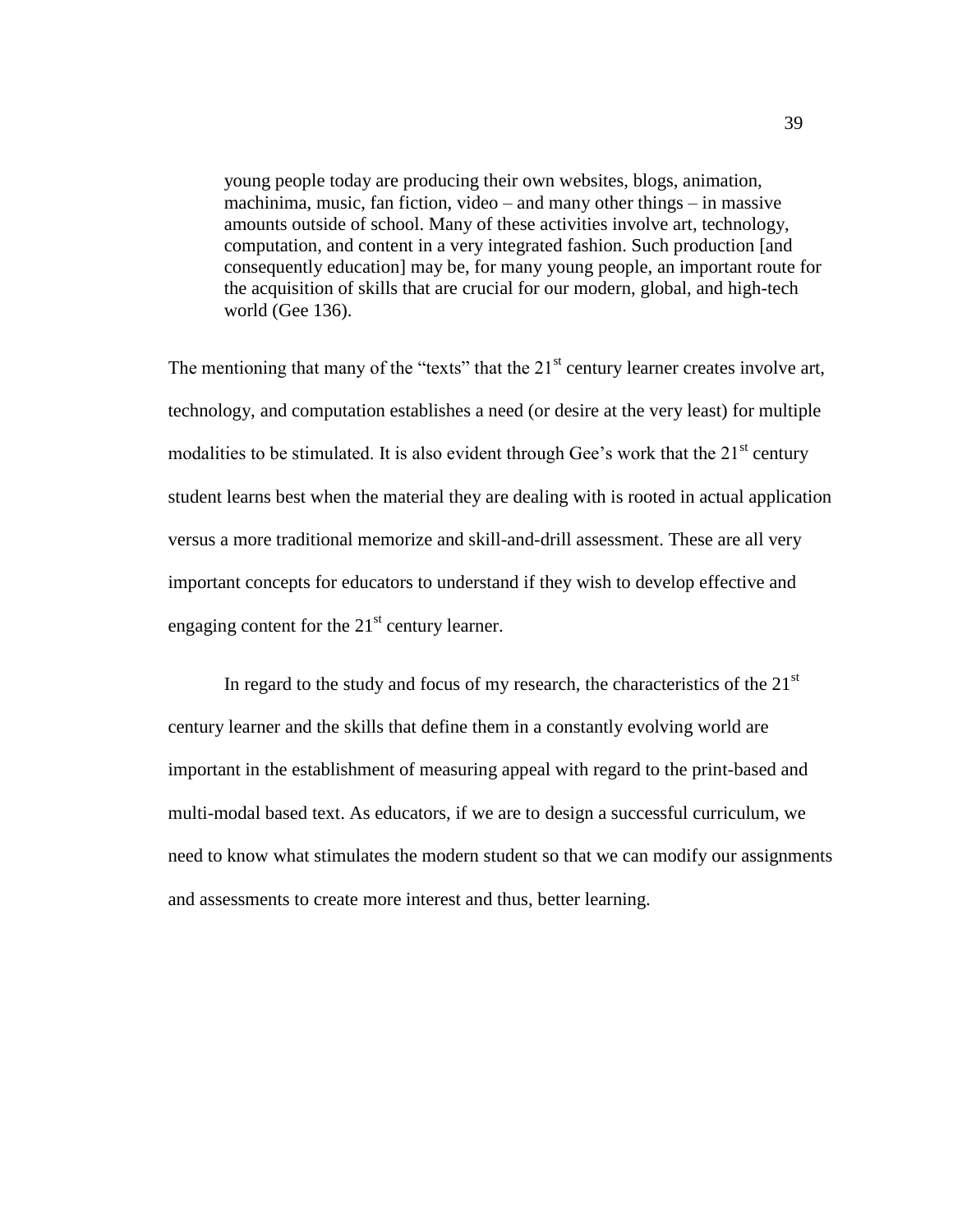#### *Technology*

*"To understand the state of reading and writing today among youth, we must also understand the technological sphere that teens inhabit and where reading, writing, and technology intersect. To fully understand the strengths and weaknesses of reading and writing instruction today, we must understand the role that technology plays in this realm."*

*(Lenhart, Arafeh, Smith, & Macgill 2)*

 $\ln$  the 16<sup>th</sup> century, the Church considered the printing press to be a dangerous new technology – and one not to be trusted because it supported an increased flow of information to the masses and increased vernacular expression (Selfe 7).' Of course, the printing press would inevitably (despite the efforts of the Church) change the world and the institutions that shaped the world through the production and distribution of the printbased text. With the advent of the  $21<sup>st</sup>$  century, it seems that the world is changing yet again under the influence of technology. As Michele Knobel and Colin Lankshear suggest in their textbook, *A New Literacies Sampler*, there are still arenas in society today that remain reluctant to advance with the rest of the world. They write that ‗even when new technological tools are introduced, these tools fail to change the "look-and-feel" of schooling, marked as it is by the pre-existing, pre-defined categories of knowing and being (Knobel & Lankshear 26).' The authors continue the conversation by suggesting that ‗school structure and teaching practice has remained substantially unchanged for seven hundred years (Knobel & Lankshear 26).' Since roughly the invention of the printing press. Many scholars (and even teachers themselves) believe that the immersion and inclusion of technology in school is an inevitable truth. What I am interested in is shedding light on how this apparent reluctance or procrastination of implementing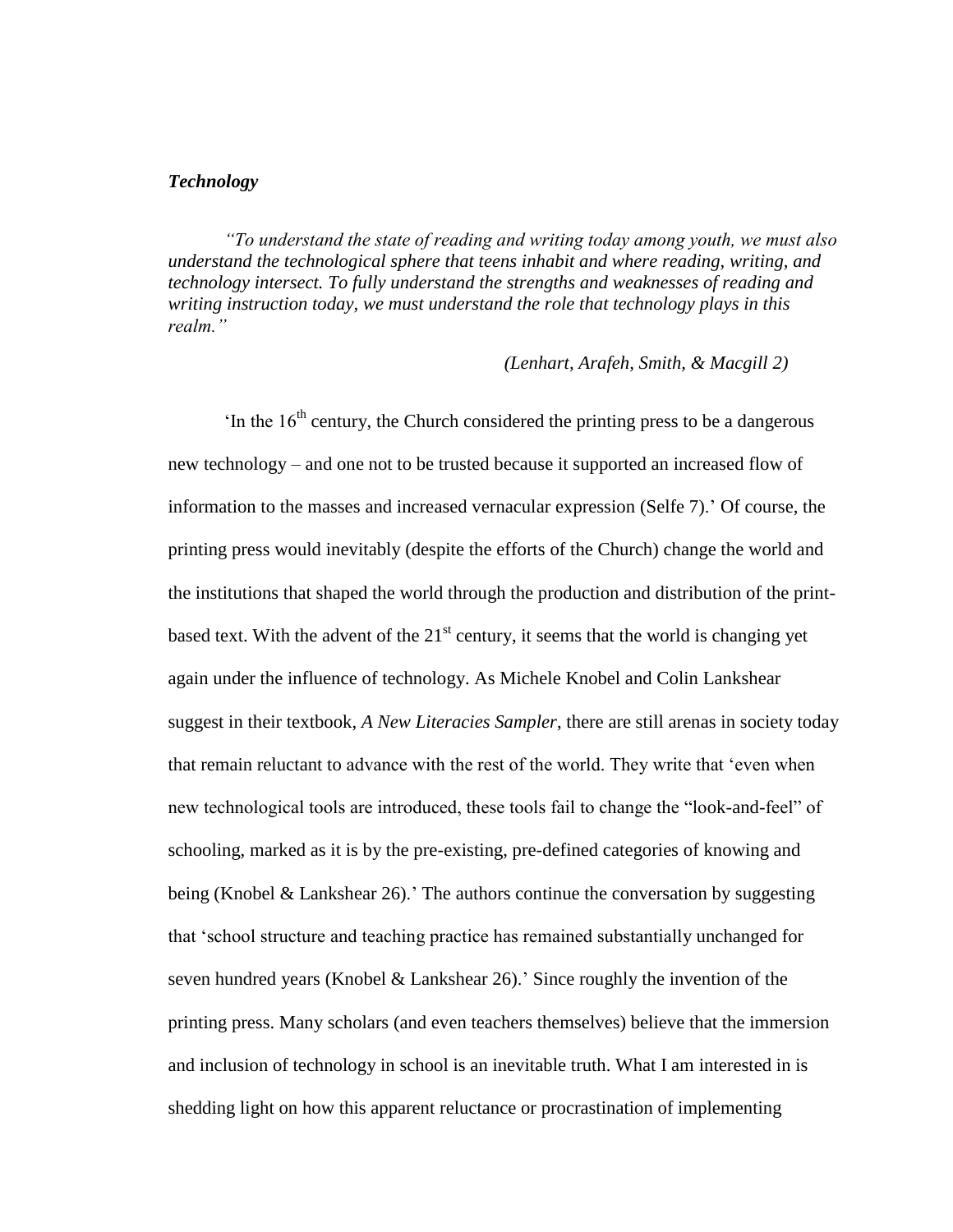technology into the classroom affects the inclusion of multi-modal texts as well as how technology is used in circumstances where teachers have shown the initiative to include it.

To begin the conversation about technology and multi-modal texts, it is useful to look at Cynthia Selfe's work once again in her article, "Multimodal Composition: Resources for Teachers". She makes the point that 'if composition instruction is to remain relevant, the definition of "composition" and "texts" needs to grow and change to reflect people's literacy practices in new digital [and technologically-driven] communication environments (Selfe 3).' The assumption here, of course, is that the definition of these terms not only needs to grow, but they need to be recognized and acted upon by educators:

The more channels [that] students have to select from when composing and exchanging meaning, the more resources they [will] have at their disposal for being communicators. Aural and video compositions sometimes reveal and articulate meanings students struggle to articulate with words; audio and visual compositions carry different kinds of meanings that words are not good at capturing (Selfe 3-4).

The fact that technology allows the opportunity for many more channels (or ways) to be opened for the student to communicate (or express) their knowledge with one another is paramount (or should be) to the modern classroom. As Katherine Schultz states in her work, "Qualitative Research on Writing", 'with the advent of new technologies, writing researchers are thinking broadly about composition and exploring new venues, including visual images transmitted on screens, digital stories written on computers, and poetry slams performed for packed audiences (Schultz 368).' All of these methods (and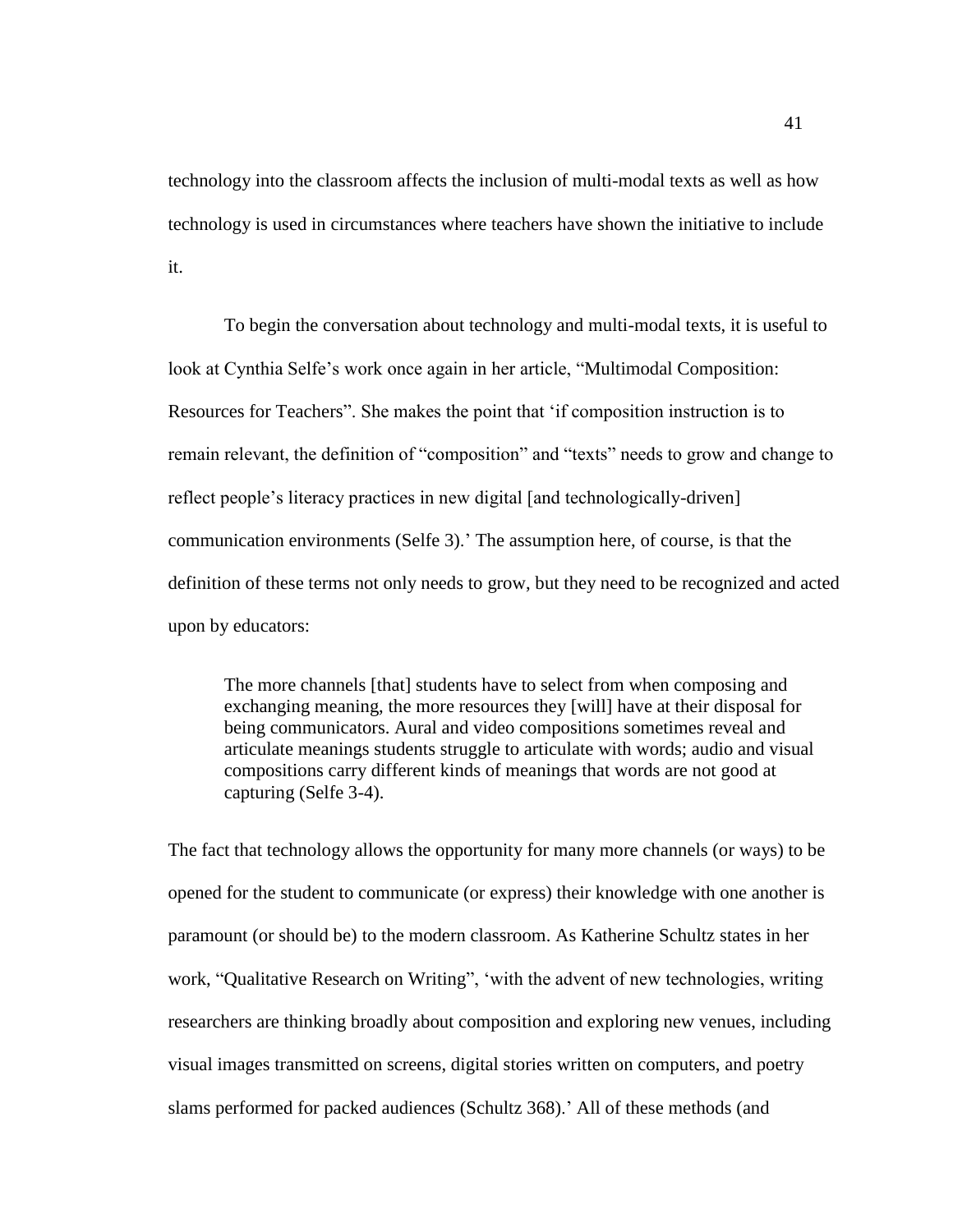countless others) would be considered as multi-modal texts due to their ability to stimulate multiple semiotic systems within the learner. Technology – it seems – only goes to support and enhance the inclusion of the multi-modal text. A lack (or reluctance) to fuse technology with daily content not only disinterests the  $21<sup>st</sup>$  century learner, it restricts them from engaging with a wide variety of multi-modal tools that have meaning beyond the confines of the public education classroom.

Sara Kajder states that '[she] firmly believe[s] that valuing and seeing the ways in which kids are engaging with new technologies outside of school can teach us a great deal about possibilities in engaging them as readers and writers in our classrooms (Kajder 214).' As we've seen elsewhere, analyzing and assimilating important underlying ideas in the popular culture surrounding the  $21<sup>st</sup>$  century learner can be of value to the educator. Where then are students finding an appeal with the use of technology? Undoubtedly there is more than one answer to this question, but Amanda Lenhart and her colleagues provide some intriguing research data in their article, "Writing, Technology and Teens". Among their lengthy outcomes, they discovered that ‗85% of teenagers engage in some form of electronic (or digital) personal communication, which includes text messaging, sending an email or instant message, or posting comments on a social networking website every day (Lenhart, Arafeh, Smith, & Macgill 24).' Also sifting through their results, they determined that '94% of teenagers use the internet daily (Lenhart, Arafeh, Smith, & Macgill iv)' and '58% of teenagers maintain a profile on a social networking site such as Facebook or MySpace (Lenhart, Arafeh, Smith, & Macgill 25).' In their discussion of what their findings suggest, Lenhart and company conclude that 'most teenagers are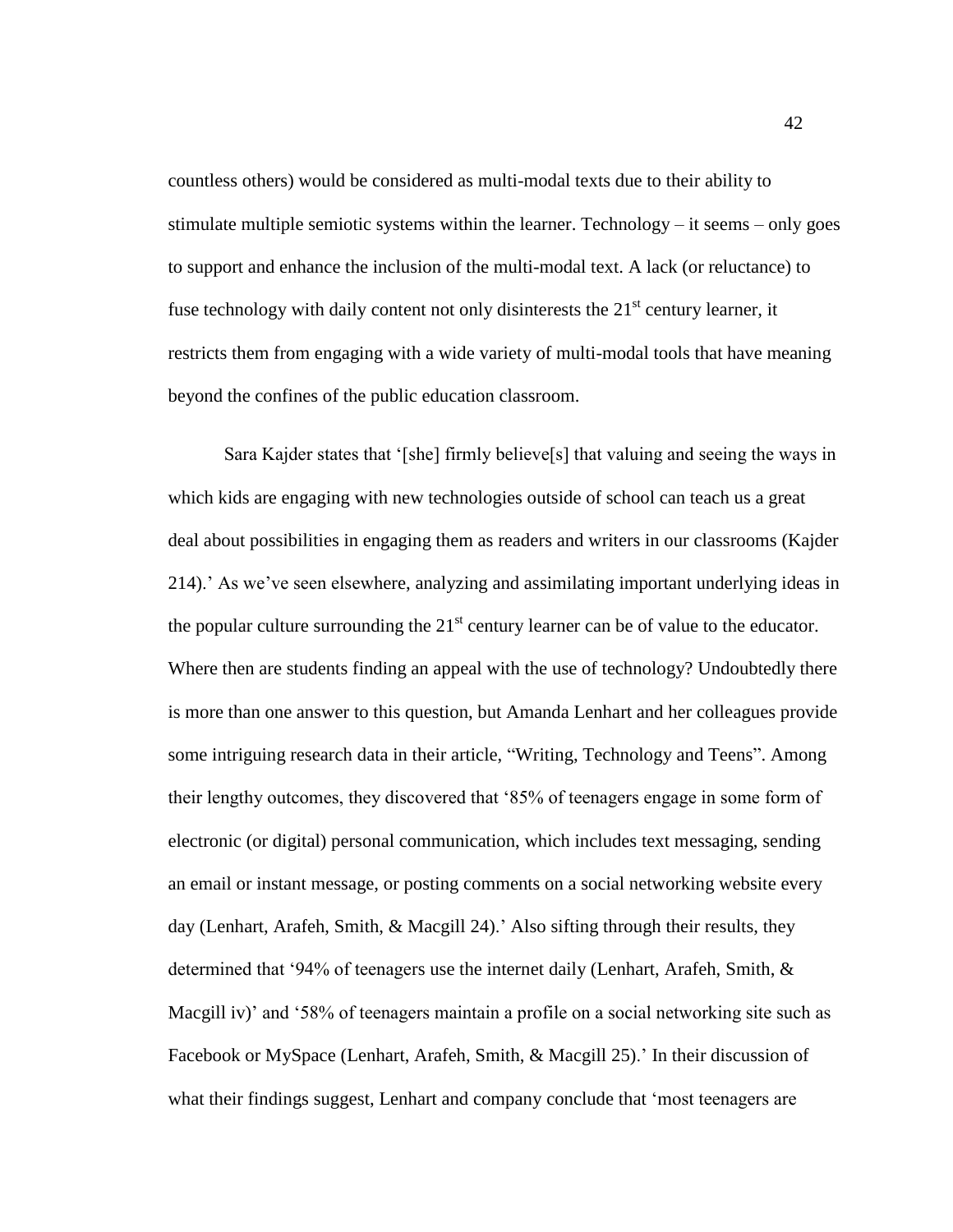driven to particular platforms, communities or technologies by the underlying personal relationships that exist in that space and the content [that] these relationships generate (Lenhart, Arafeh, Smith, & Macgill 63).' This is an important observation for educators wishing to incorporate technology into their classrooms to observe. The fact that over half of the teenagers studied in Amanda Lenhart's article had a social networking profile on the internet and eighty-five percent of teenagers communicated digitally on a daily basis suggests a draw towards technology for its ability to create and maintain relationships. Applied to the classroom, perhaps educators would be best served to use technology and multi-modal texts to enhance and encourage communication between their students (something that the print-based text seems – in large part – to fail at).

But what about the instances where educators are trying to implement technology but have been unable to do so effectively. Sara Kajder asks the question:

What is happening with technology  $\lceil$  in our schools today $\lceil$ ? It's as if our instincts lead us to take what we've done in the past and reproduce the process using different tools to create the same product. Does doing something old with new technology mean that I'm teaching with technology and that I'm doing so in such a way as to really improve the reading and writing skills of the students in my classroom (Kajder 215)?

This is a good point. When technology seems to fail in terms of appeal to the  $21<sup>st</sup>$  century learner, perhaps the educator should take a moment to evaluate how they are asking their students to use technology. Are teachers scheduling time in the computer lab for students to type, or are they creating opportunities that allow their students to collaborate and experiment with music, video, pictures, and more? The point here is that teachers need to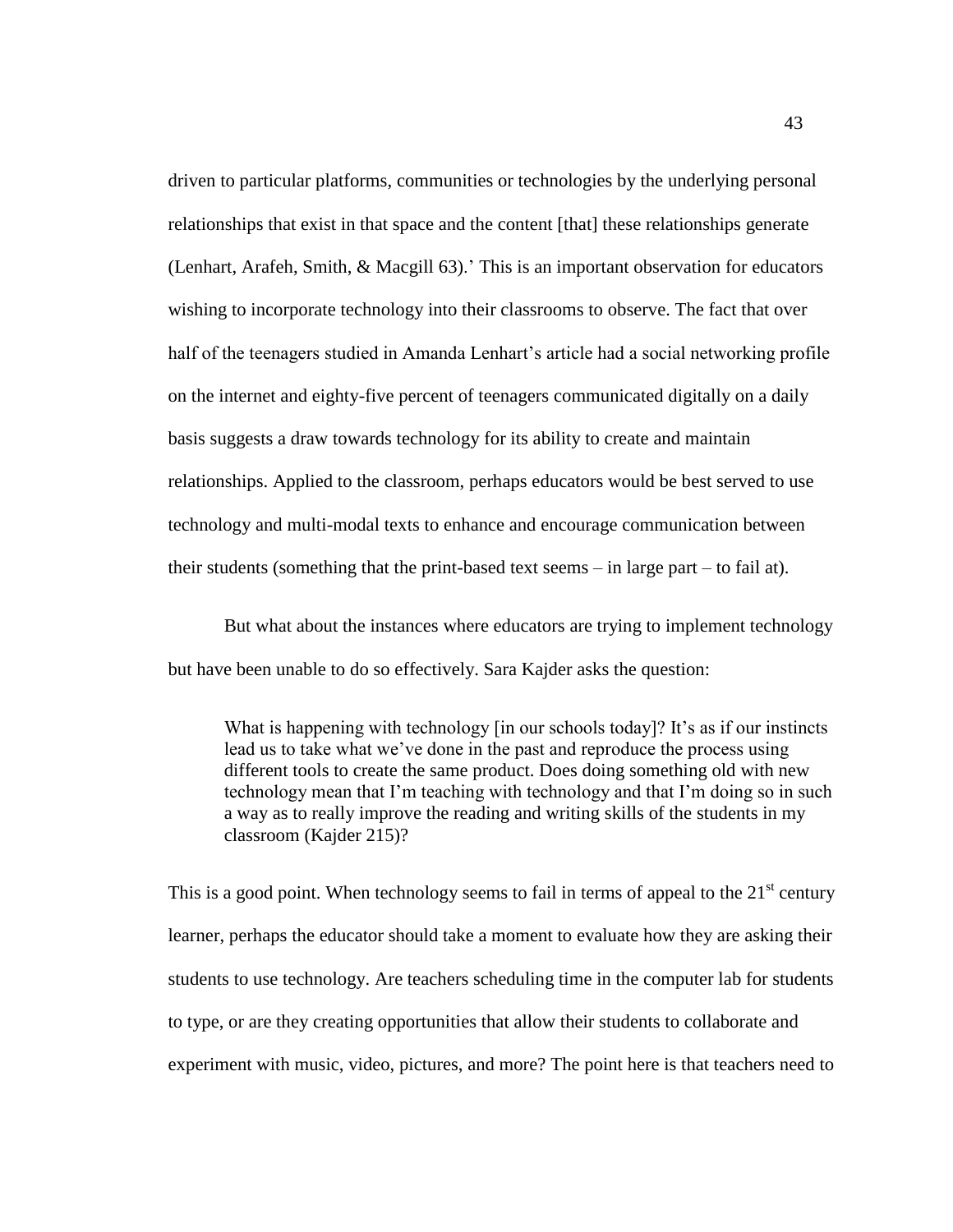understand what appeals to their students the most, and how to incorporate technology effectively into their curricula based off of such appeal.

Sara Kajder continues to point out that:

in all of our attempts to move forward, we haven't looked to our kids to see what the possibilities are for merging what they know about technology with what we know about what it means to read and write well. We need to think about what happens when we really invent – and offer students, and ourselves, opportunities to do new things in new ways, taking advantage of the unique capacities of the multi-modal [and technological] tools now at our fingertips (Kajder 216).

In other words, educators and their personal curriculums need to evolve with the world,

and not despite of the world. Kajder continues to write that:

teaching with technology in the English classroom is always about looking, whether it's seeing kids and the range of talents and literacies that they bring into our classrooms or it's seeing the possibilities in a new tool that allows [the educator] to amplify [their] curricula for the better. As the literacies that kids bring into our classrooms change (alongside the literacies that they need in order to be productive and competitive in the world outside of school), there is a very real pressure to make sure that what we teach is relevant and helps to push students to develop the skills needed to be self-directed, ubiquitous learners (Kajder 229).

To ensure that educators are meeting these goals, they need to be sure that they aren't merely doing something old with new tools to satisfy the demand of including technology into their lessons. In terms of new tools, appeal, and implementation, it seems that the demands of the  $21<sup>st</sup>$  century (and beyond) require the educator to be a learner and innovator in addition to being a teacher.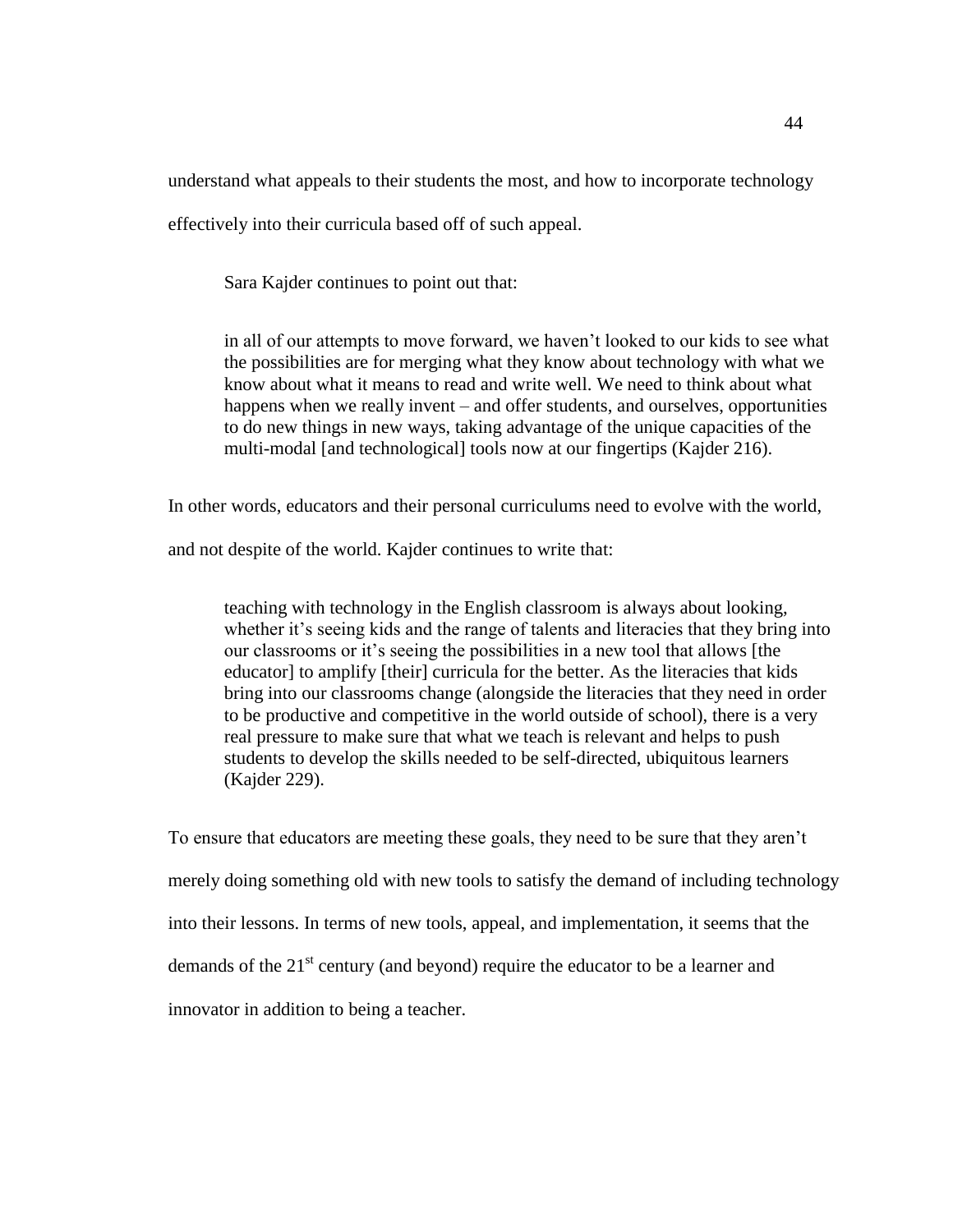#### *METHODOLOGY*

To this point in the project, I've hoped to outline the research questions at the heart of the study as well as document and explore the key ideas and / or concepts as they relate to and lend meaning to the goals of my research. Right now, it may be helpful to bring my research questions back to the forefront. They are:

- 1. From the perspectives of five secondary English public education teachers and thirty-seven secondary-level students in a classroom study, do multi-modal texts and technology have a greater appeal than print-based texts to the  $21<sup>st</sup>$ century student?
- 2. From the same perspectives, what expanding and decreasing roles do printbased texts and multi-modal based texts have in the secondary-level public education classroom? What implications and tangible ramifications do these findings suggest for the  $21<sup>st</sup>$  century learner and the world in which they live?
- 3. From the same perspectives, and with the idea of semiotic systems used as a foundation for measurement, what additional benefits (if any) do multi-modal texts offer that print-based texts do not?
- 4. From the same perspectives, what kind of effect does technology have on the implementation of multi-modal texts in the secondary public education classroom (beneficial or not)?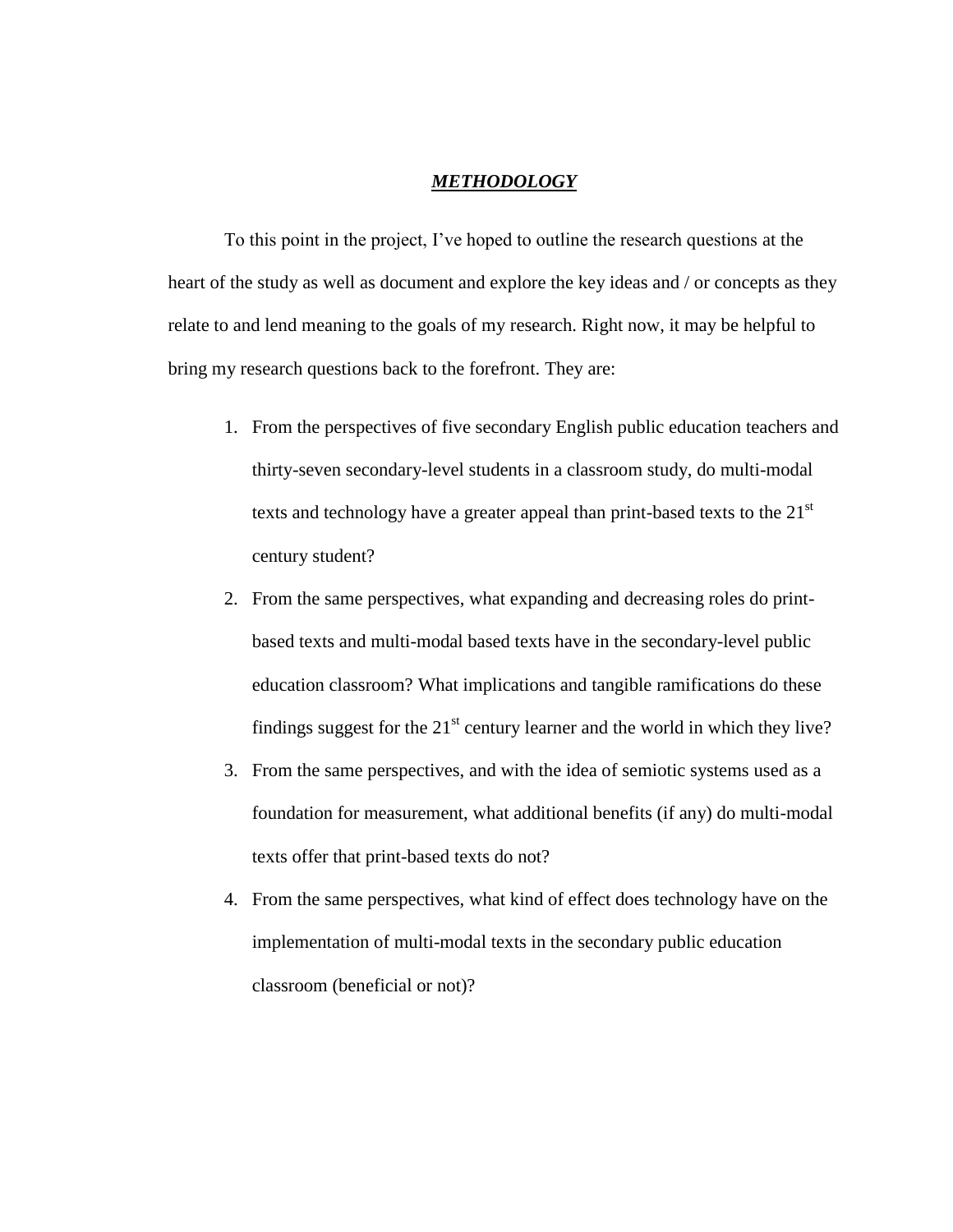Beyond looking at what others have written with regard to these questions and the topics related to these questions, I've designed two different types of studies with the goal of obtaining more concrete, conclusive, and applicable results that extend the conversation regarding print-based and multi-modal based texts to the  $21<sup>st</sup>$  century learner.

#### *Quantitative Study*

The first study employs quantitative elements in a classroom study where secondary-level students worked with both print-based and multi-modal based texts. To elaborate on this a bit, the first study is considered quantitative because the end result deals with numbers that can be measured (regentsprep.org)' and places myself (as a researcher) in the role of an 'objective observer that neither participates in nor influences what is being studied (colostate.edu).'

#### *Setting and Assignments*

The setting for this four-week long study was the high school in which I did my student teaching in the spring of 2009. The study was conducted in two separate sections of 'World Literature' which is the required English class for the  $10<sup>th</sup>$  grade at this particular institution. The school is located in the growing region of Northern Colorado, and is a part of an esteemed and well-organized school district.

In regard to the 'World Literature' classroom's curriculum, the unit of study in which my research was embedded was focused on Chinua Achebe's novel, *Things Fall*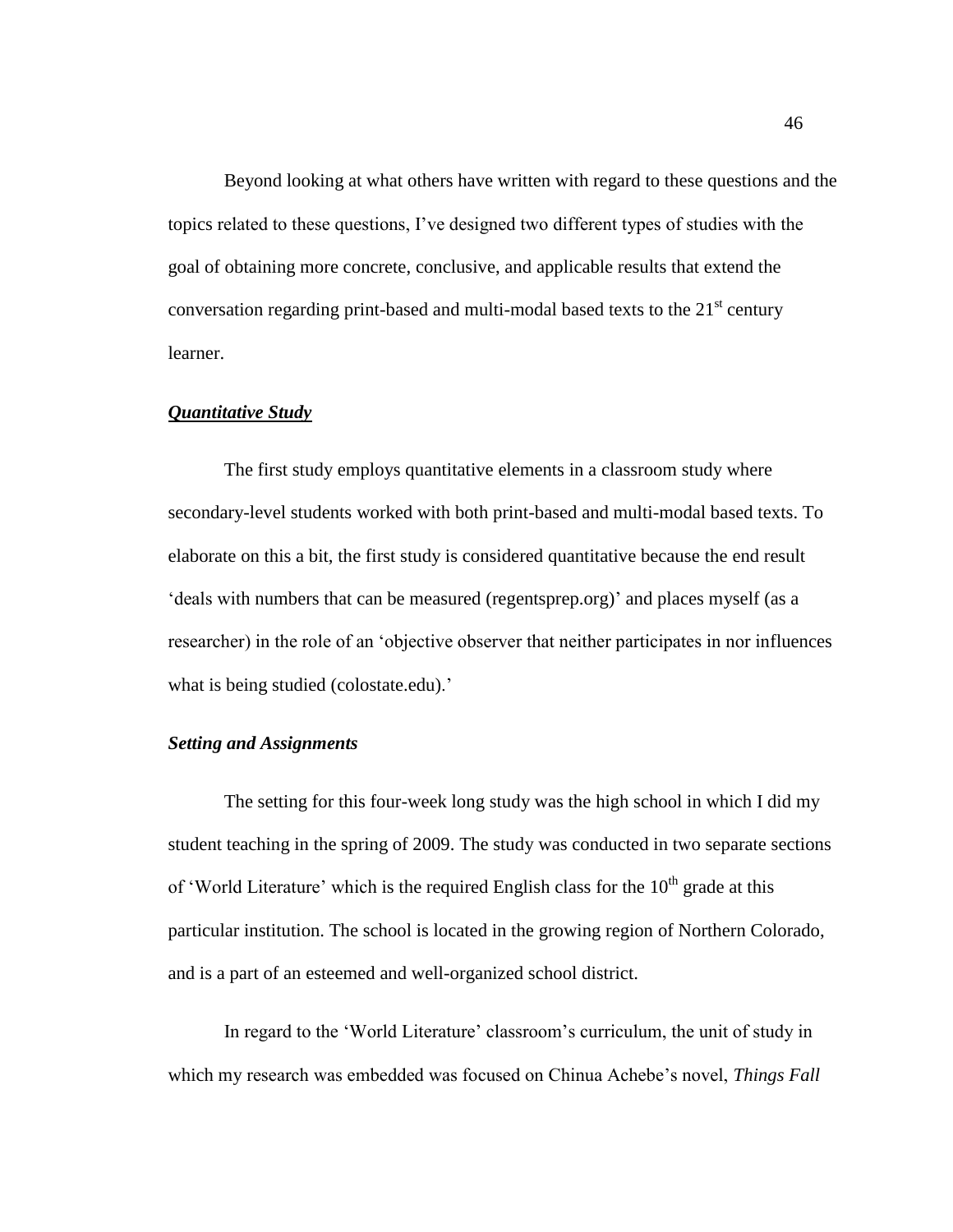*Apart*. In general, the class is loosely designed around a class textbook (previously mentioned in my Introduction) called *Springboard*. The print-based assignment was pulled from the *Springboard* text and modified slightly while the multi-modal assignment was created without assistance from *Springboard*.

The designed study had students completing two separate assignments, one printbased, and one multi-modal based, over the allotted four-week time span. The print-based assignment was pulled straight out of the class *Springboard* textbook. The multi-modal assignment was created through my collaboration with the cooperating teacher for both sections of 'World Literature'.

The print-based assignment dwelled on key themes found in Achebe's novel and asked students to write a personal essay of one to two pages in length that elaborated on one of the themes from the novel and how it related to their lives today.

The multi-modal assignment had students split into groups of three or four and asked them to create a five-to-ten slide Powerpoint presentation on one of the themes or elements found in Achebe's novel as it pertained to global or national culture, both in the past and in the present. Students were given time to research in the school's library and were encouraged to include pictures, Youtube links, and music to help their peers better understand the subject matter they dealt with when the time came at the end of the unit to present their project.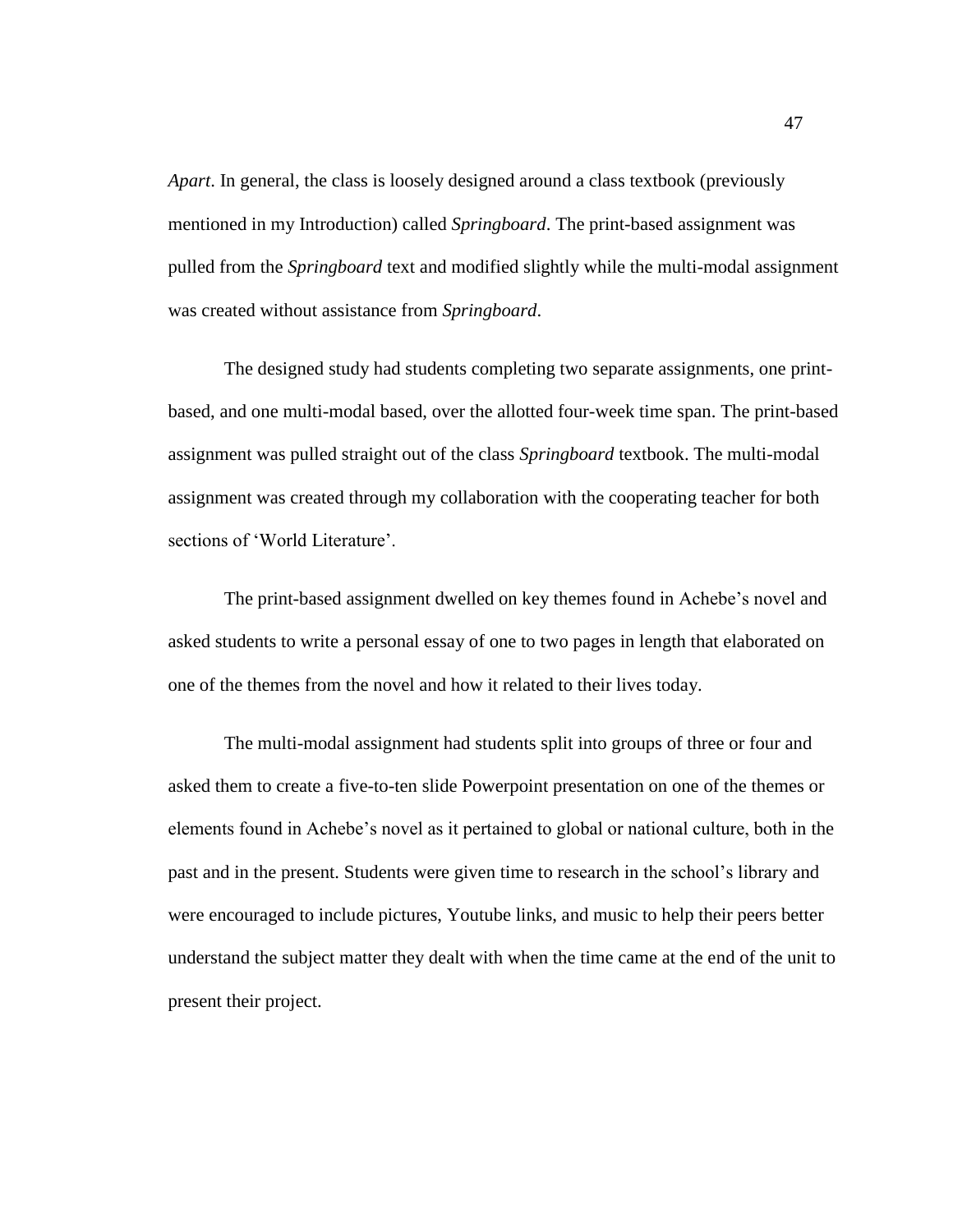#### *Participants*

In order to carry out a classroom study, I would need to have at least one cooperating teacher to assist me. Luckily, I had forged a benevolent relationship with my mentor teacher during my student teaching experience, and he was eager to help me out with my study. For legal reasons, I will refer to him as 'Mr. Kewl' from this point forward. Mr. Kewl is a middle-aged teacher who has seven years of teaching experience under his belt at the high school level.

As mentioned previously, two sections of 'World Literature' students would create the population for my research results. In the first section of 'World Literature', there were eighteen students who agreed to participate in my study. Of these eighteen, half of them were male, and half of them were female. In the second section of 'World Literature', there were nineteen students who agreed to participate in my study. Of these nineteen, twelve of them were male, and seven of them were female. In total, thirty-seven students took part in my classroom research, twenty-one of them were male, and sixteen of them were female.

## *Procedures*

The goal of this classroom study was to have students complete each assignment that Mr. Kewl and I came up with (one of course meant to be print-based, representative of the linguistic semiotic system; and one meant to be multi-modal, fusing other semiotic systems with the linguistic) and then give each student a survey afterwards that would gauge their interest level in each type of assessment, as well as what type of "texts" (or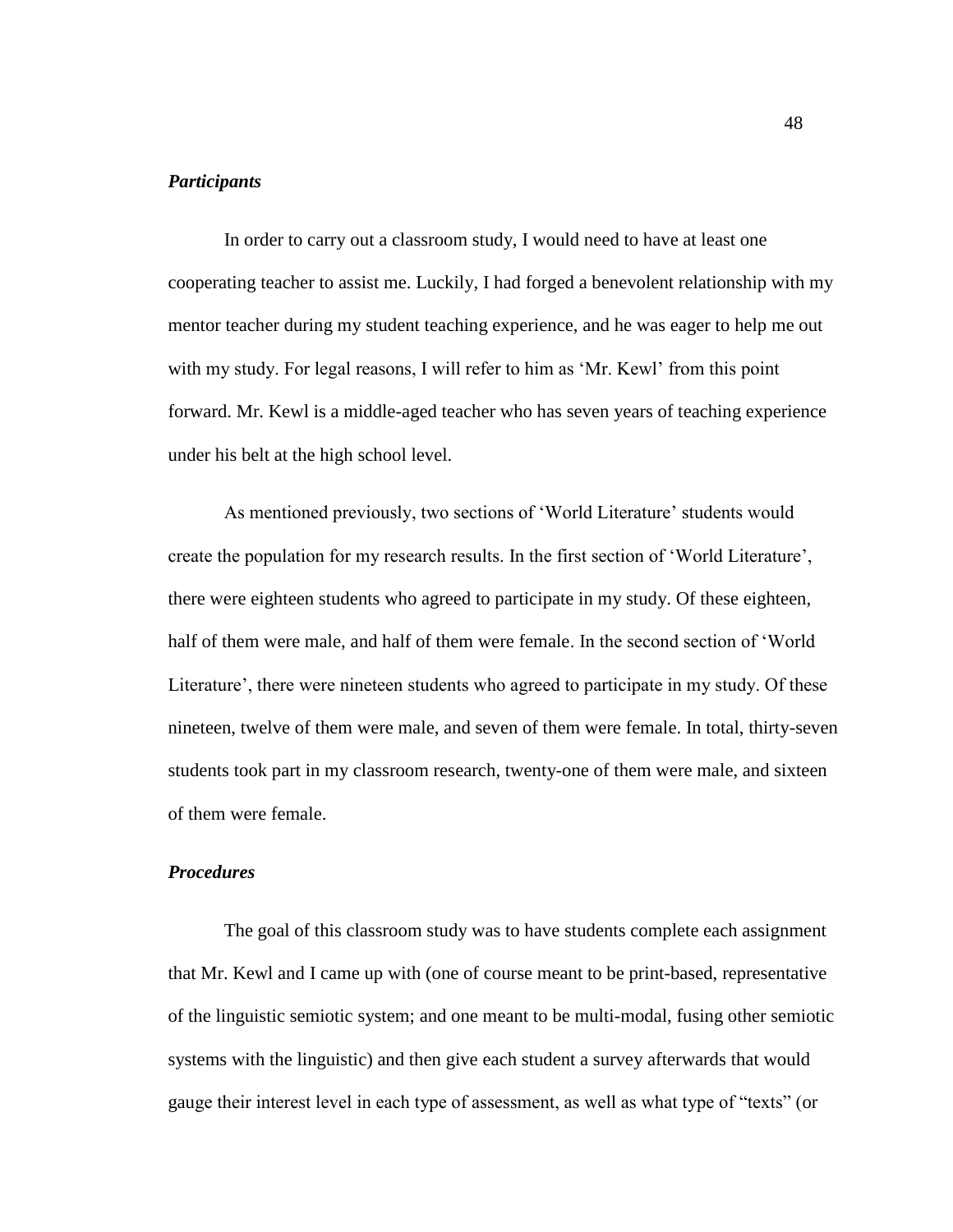methods of assessment) appealed to them in school, and what their feelings were towards technology in education. The survey that I had students fill out can be viewed in its entirety in Appendix A.

In collaborating with Mr. Kewl, we came to the conclusion that it would be best if I was absent from the classroom until the day the survey was to be given. Although we carefully collaborated on the individual assessments, we felt it was better for the integrity of the study if students were not really aware of my presence as a researcher and their role as research subjects. With this being said, however, students were given a consent form explaining the study in detail that required a parental signature. The consent form was given at the beginning of the four-week span.

Although I did not get consent from the entire student population, Mr. Kewl required all students to complete both types of assignments. Those who had not completed their consent form were not used in the data collection process.

Mr. Kewl carried out the unit on Chinua Achebe's *Things Fall Apart*, instituting and enforcing the completion of the two assignments we had collaborated on prior to the unit's start date. I arrived after students had completed their Powerpoint projects and administered my survey to those who had returned their consent forms with parental permission. I was in the classroom for one day.

In collecting my data, Mr. Kewl allowed me to explain to both sections of ‗World Literature' who I was, why I was conducting my study, and how their responses to my questionnaire would be helpful in the construction of my thesis. I encouraged students to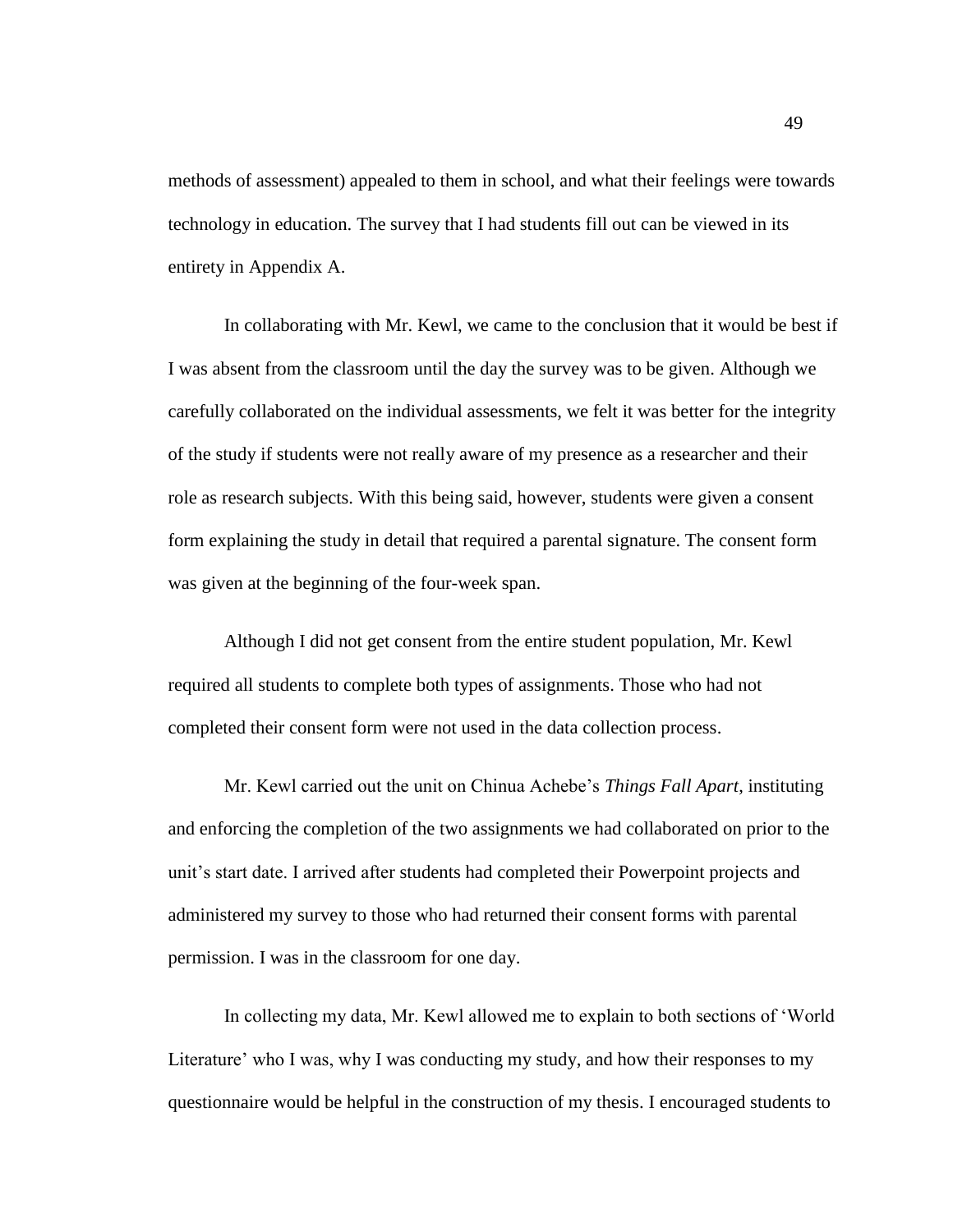be as honest as possible, offered them a chance to ask questions, and then gave my questionnaire. After collecting their surveys, I thanked them for their time and cooperation and gave the class back over to Mr. Kewl. The process took no longer than twenty minutes.

### *Qualitative Study*

The second study employs qualitative elements as I surveyed five secondary-level teachers about the role of print-based and multi-modal based texts in their curriculum, their school, and to a larger extent, in our society. The second study is considered qualitative because the data obtained 'can be observed but not measured (regentsprep.org)', and ‗deals with the study of words and not numbers (colostate.edu).'

#### *Participants*

For this study, I sent questionnaires related to my thesis subject and research questions to five cooperating teachers working in different schools. I chose to sample teachers from multiple content areas to gain a broader perspective as to the roles (and future roles) that print-based texts, multi-modal-based texts, and technology play to the 21<sup>st</sup> century learner. Here is a brief description of each teacher who participated in the qualitative aspect of my study:

Mr. Kewl: works at a high school in Colorado and has been teaching at the secondary level for seven years. His content area is language arts. He is forty-two years old.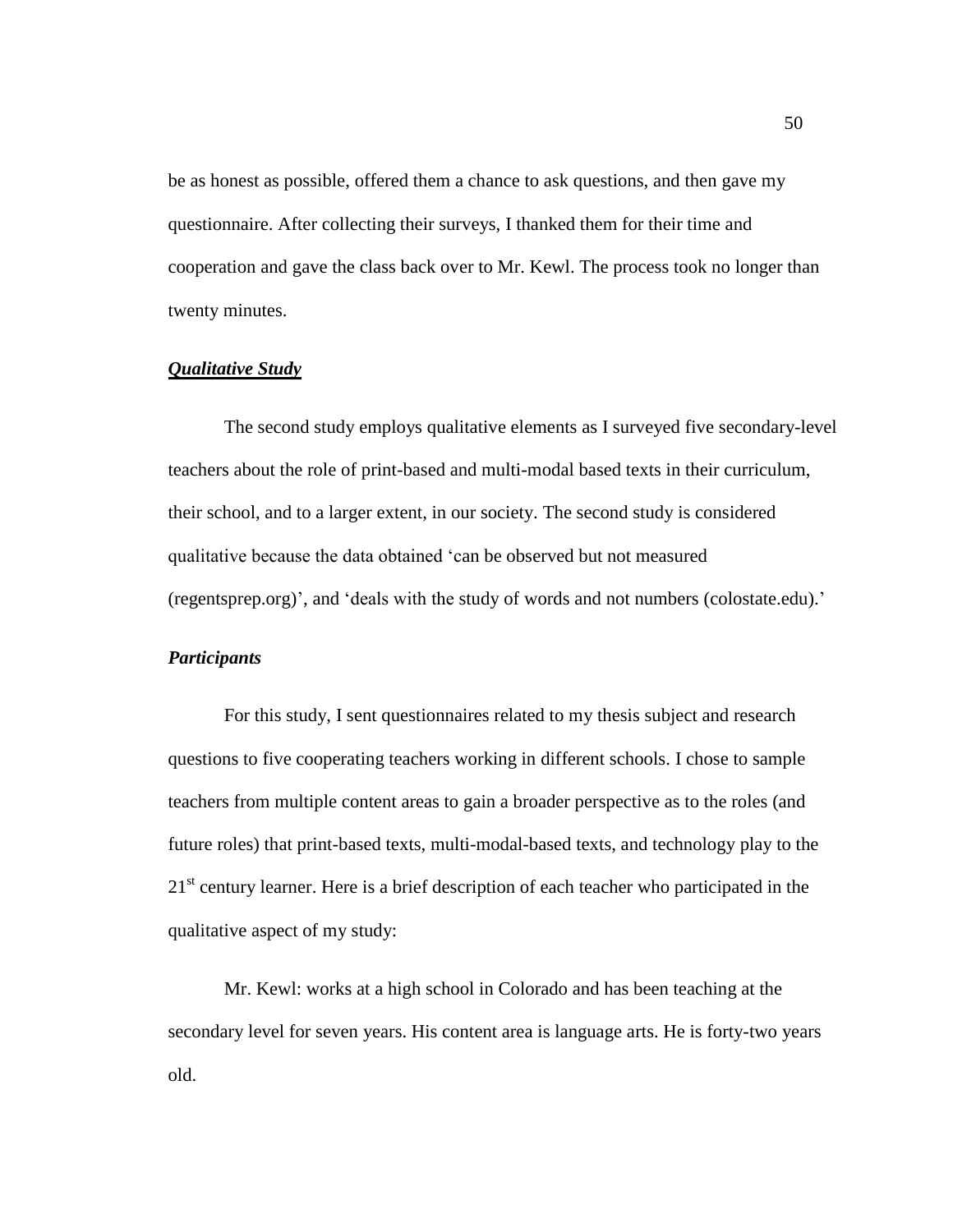Mr. Skinny: works at a different high school in Colorado and is in his first year of teaching at the secondary level. His content area is language arts. He is thrity-two years old.

Ms. Tumbleweed: works at a middle school in Wyoming and is in her first year of teaching at the secondary level. Her content area is language arts. She is twenty-two years old.

Mr. History: works at a middle school in Colorado and has been teaching at the secondary level for three years. His content area is social studies. He is thirty-nine years old.

Mr. Science: works at a high school in Colorado and is in his first year of teaching at the secondary level. His content area is science. He is twenty-four years old.

#### *Procedures*

The goal in having my participants respond to a questionnaire was to gather information on how the educator perceived the role (and subsequent appeal) of the printbased text and the multi-modal based text to the  $21<sup>st</sup>$  century learner. Included in the questionnaire were also prompts on technology and the increasing role / importance of technology in the modern classroom. The questionnaire that I had teachers respond to can be viewed in its entirety in Appendix B.

The questionnaire was emailed to each of the five participants in my study. They were instructed to respond to whichever prompts they felt motivated to, with the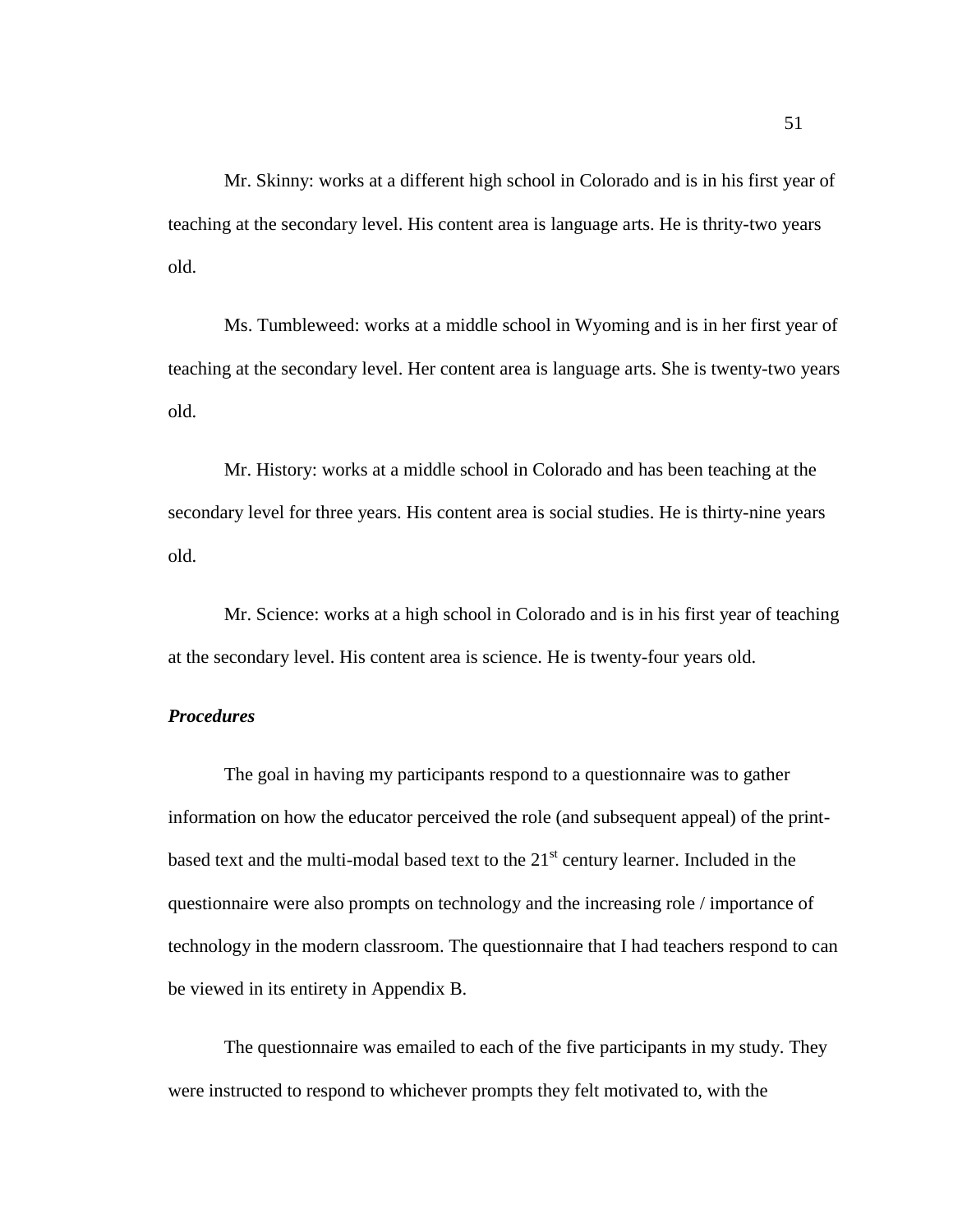understanding that the more information they were able to provide, the better. Not all of the teachers who participated answered every question, and in the Data and Analysis section, this is reflected as I didn't have a response from everyone for every question.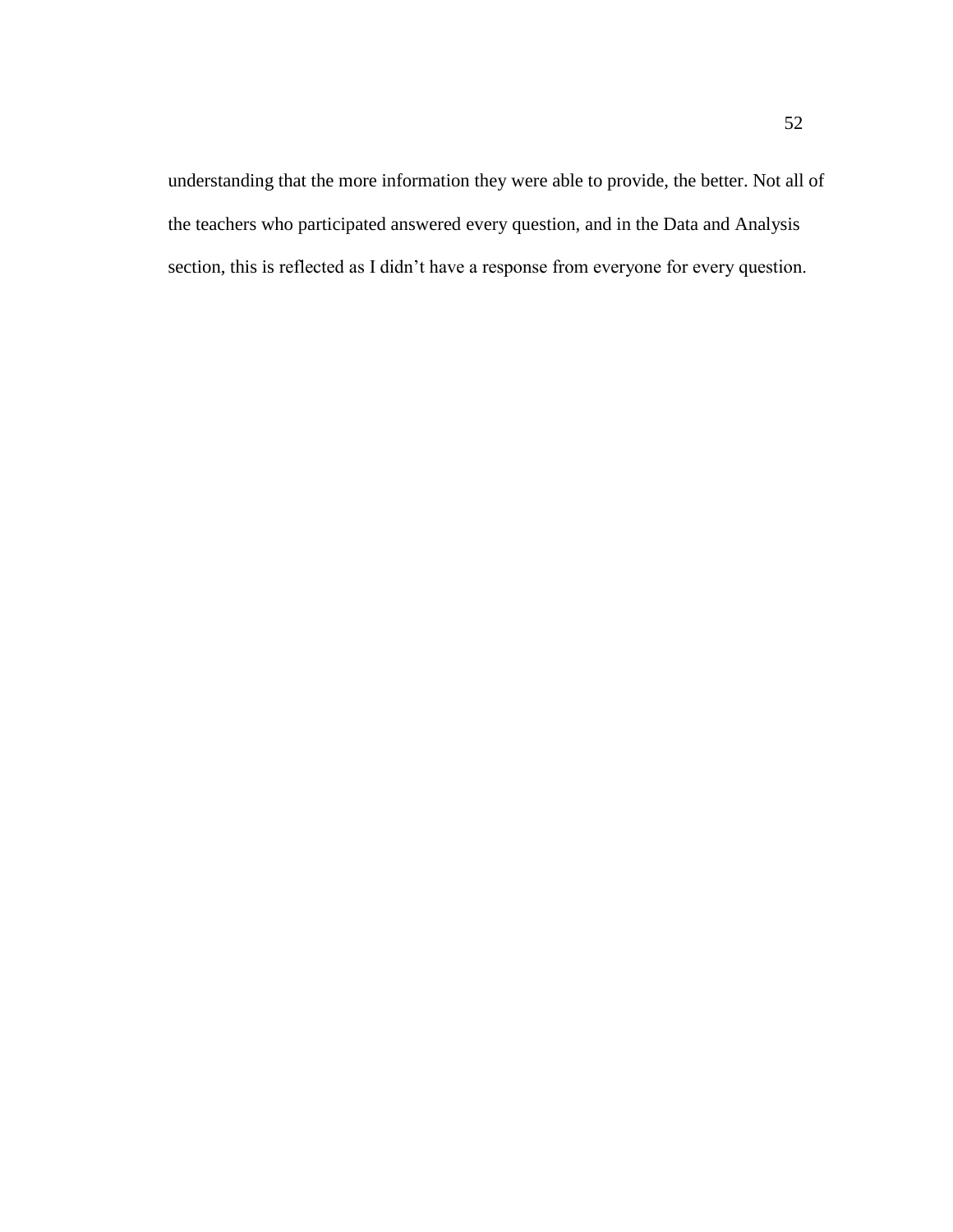#### *DATA AND ANALYSIS*

Both studies generated a wealth of information that was helpful and applicable to the answering of my initial research questions. After examining the results from each study and discussing the implications of their findings in relation to my overarching research questions, I will then present a synthesis of my findings with the material documented in my Review of Literature and Introduction to create a coherent representation of where we stand in regard to print-based and multi-modal based texts in the  $21<sup>st</sup>$  century classroom, and what further implications and / or questions there are worth pursuing in future research endeavors.

### *Quantitative Study*

To analyze the data, I examined each question of the student survey in the following pages by first restating the question, then documenting the results, followed by what the data implies for the larger questions and topics outlined in my thesis thus far.

The first question of my student survey is shown in *Table 1.1*. The data obtained as a result of the question in *Table 1.1* is shown in *Table 1.2*. The documented data in *Table 1.2* is broken into three columns (S1, S2, & TOT). 'S1' represents the data obtained from the 1<sup>st</sup> section of 'World Literature', 'S2' represents the data obtained from the  $2<sup>nd</sup>$  section of 'World Literature', and 'TOT' represents the total of both sets of data put together  $(S1 + S2)$ .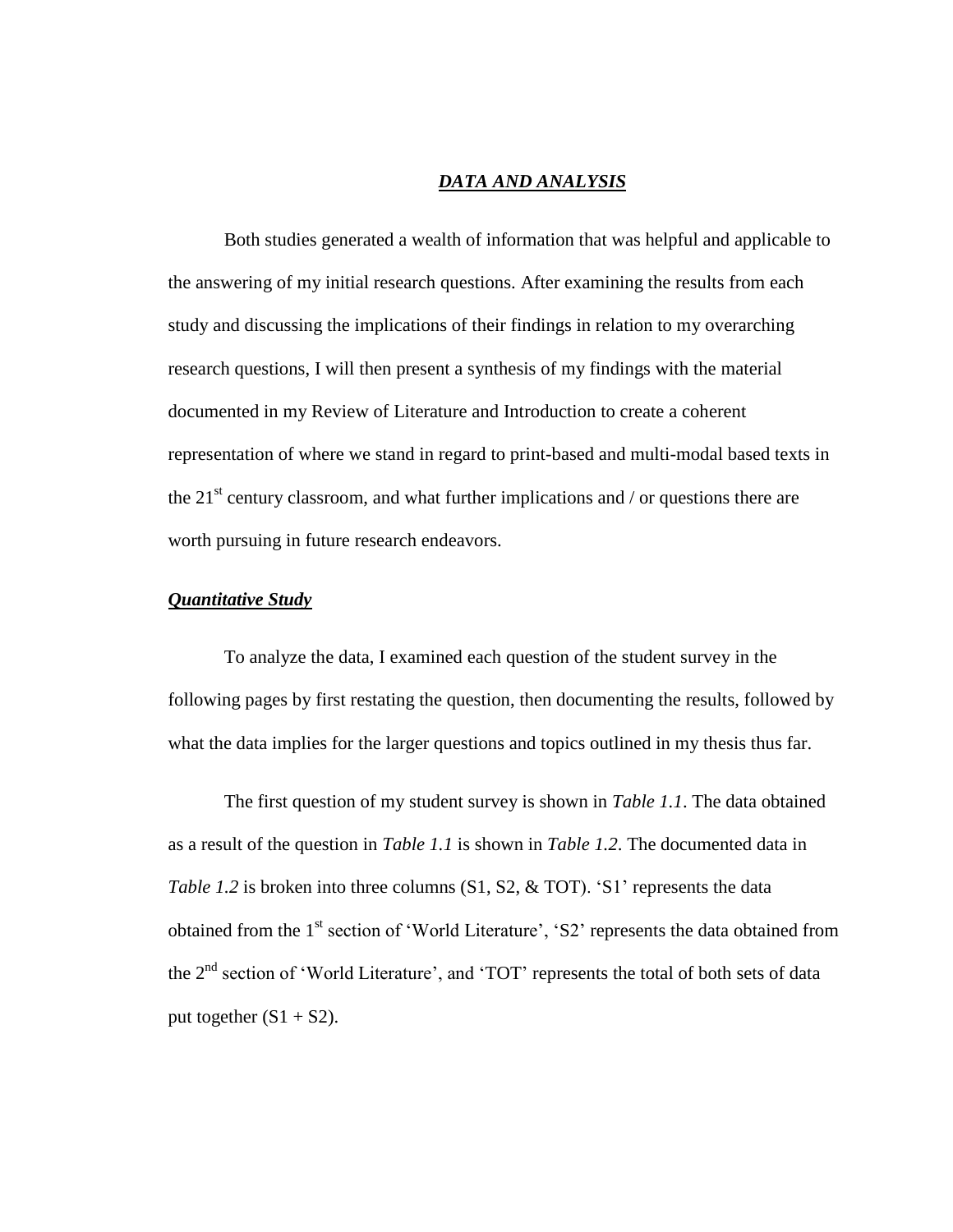*Table 1.1*

| 1. On a scale of 1 to 5, please indicate how much you enjoyed the reflective essay |  |                |  |          |
|------------------------------------------------------------------------------------|--|----------------|--|----------|
| portion of the unit (circle one):                                                  |  |                |  |          |
|                                                                                    |  |                |  |          |
|                                                                                    |  |                |  |          |
| <b>Hated it</b>                                                                    |  | It was alright |  | Loved it |

*Table 1.2*

| # of students who circled: |  |  |
|----------------------------|--|--|
| '1' (hated it)             |  |  |
| $\sim$                     |  |  |
| '3' (it was alright)       |  |  |
|                            |  |  |
| '5' (loved it)             |  |  |

Certainly some interesting results. The majority of students (17 of 37; roughly 46%) circled number '3' (it was alright), suggesting that they neither 'hated' nor 'loved' the print-based assignment. The large number of students who responded with a '3' is encouraging for enthusiasts such as Cynthia Selfe and Maureen Walsh who stress the importance of fusing print-based texts with multi-modal texts. Such a large volume of ‗3's in response to the first question suggests that the print-based text is not completely dead to the  $21<sup>st</sup>$  century learner, and still has a place in the  $21<sup>st</sup>$  century learner's classroom to some extent.

The interesting aspect to look at with this data, however, is where the other 54% of the data falls. 15 of 37 (roughly  $40.5\%$ ) of students circled a '1' or a '2', both of which would be considered negative responses to the print-based assignment. Only 5 of 37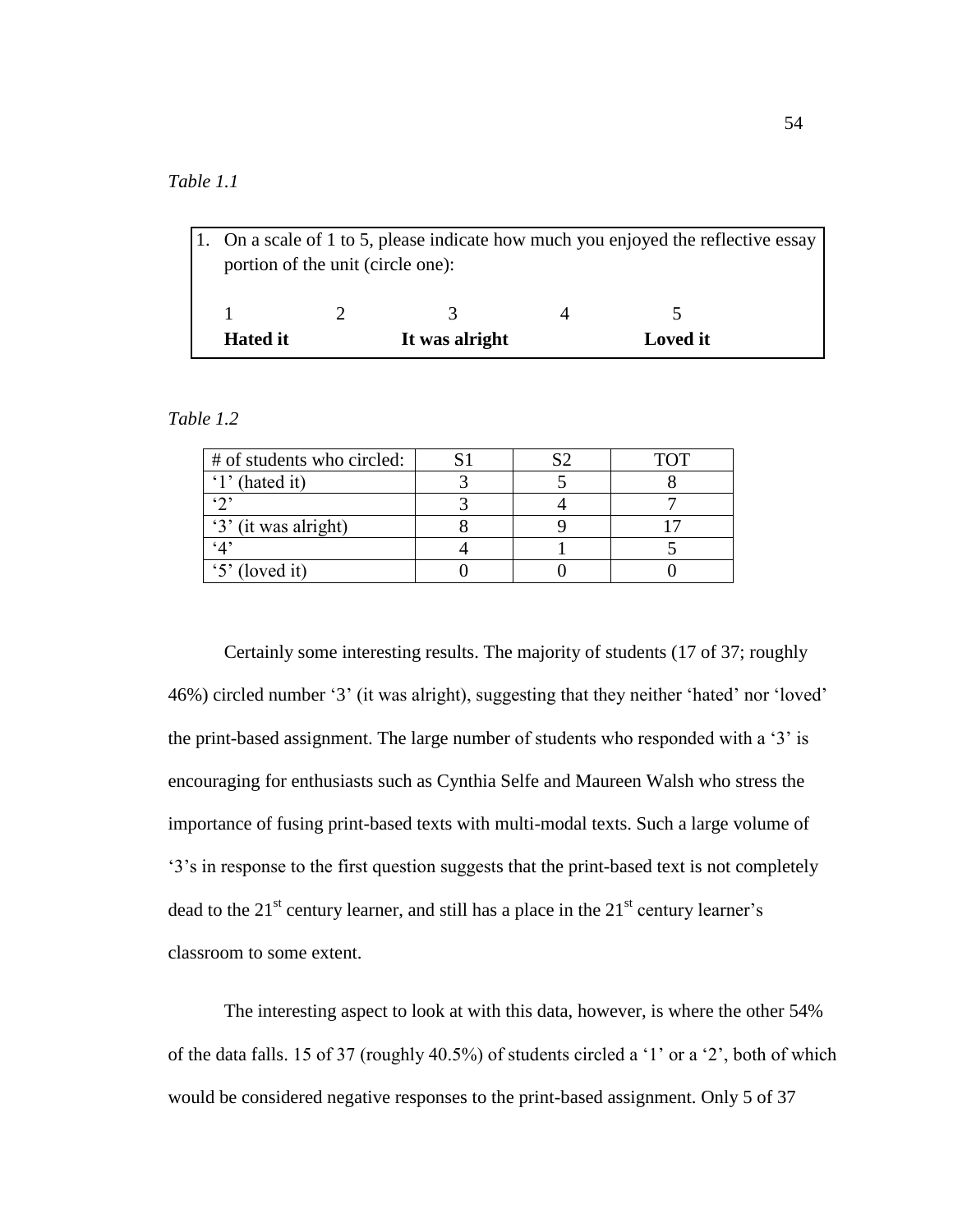(roughly 13.5%) of students circled a  $4'$ , and zero students circled a  $5'$ , both of these numbers are representative of positive responses to the print-based assignment. This shows that the overwhelming majority of students in the remaining 54% who didn't circle a '3' did not care for, or even went as far as stating they 'hated' the print-based assignment.

The second question of my student survey is shown in *Table 2.1*. The data obtained as a result of the question in *Table 2.1* is shown in *Table 2.2*. The documented data in *Table*  2.2 is broken into three columns (S1, S2, & TOT). 'S1' represents the data obtained from the  $1<sup>st</sup>$  section of 'World Literature', 'S2' represents the data obtained from the  $2<sup>nd</sup>$ section of 'World Literature', and 'TOT' represents the total of both sets of data put together  $(S1 + S2)$ .

*Table 2.1*

2. What did you *dislike* most about the reflective essay portion of the unit (place an ‗*X*' next to ALL that apply; if none apply, then leave blank): It was boring The subject matter wasn't appealing \_\_\_\_ I felt a constraint on my creativity I didn't feel that it fully measured my knowledge of the subject \_\_\_\_ I felt it was too much work I don't like writing Other; use the following space to explain: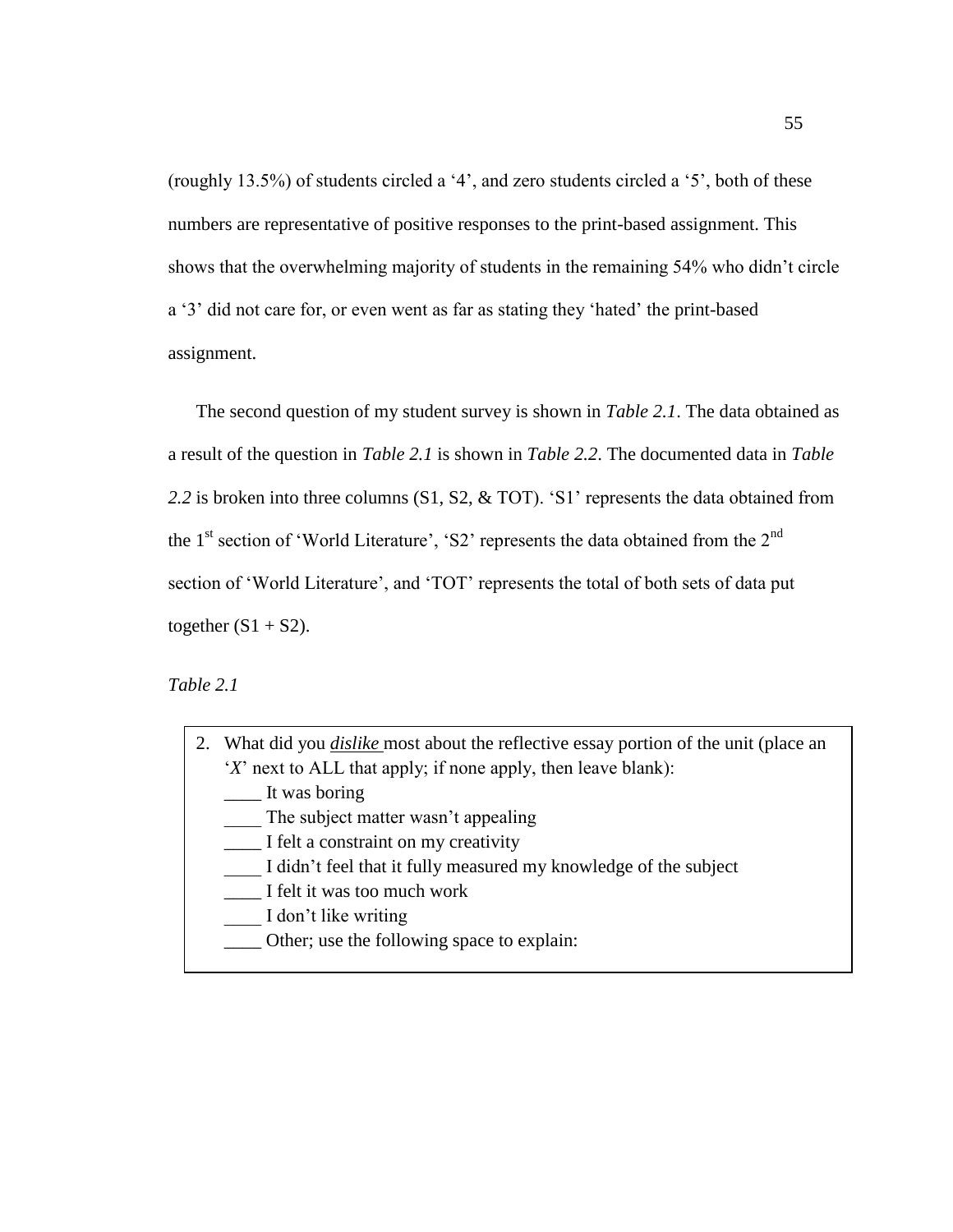## *Table 2.2*

| # of 'X's given to:                      | S1 | S2 | TOT |
|------------------------------------------|----|----|-----|
| 'It was boring'                          |    |    |     |
| 'The subject matter wasn't appealing'    |    |    |     |
| 'I felt a constraint on my creativity'   |    |    |     |
| 'I didn't feel that it fully measured my |    |    |     |
| knowledge of the subject'                |    |    |     |
| 'I felt it was too much work'            |    |    |     |
| 'I don't like writing'                   |    |    |     |
| 'Other'                                  |    |    |     |

Comments given for 'Other' in 'S1':

-"I feel that writing prompts don't let one express their true creativity."

-"I'm not the best speller or writer."

Comments given for 'Other' in 'S2':

-"we had to write too much."

-"it's just not enjoyable."

-"I just didn't like the time we had. It felt rushed."

- "Too little time. Plus, I don't like writing on computers."

-"I only like writing when I want to write."

-"If it is not a subject you totally know about, it is harder to write."

-"I thought we should have been given more time."

With this set of data, there was a fairly good spread amongst the choices provided for the student with exception to the 'it was boring' category which generated the most responses (at seventeen) of any other option. This kind of data can be used as evidence to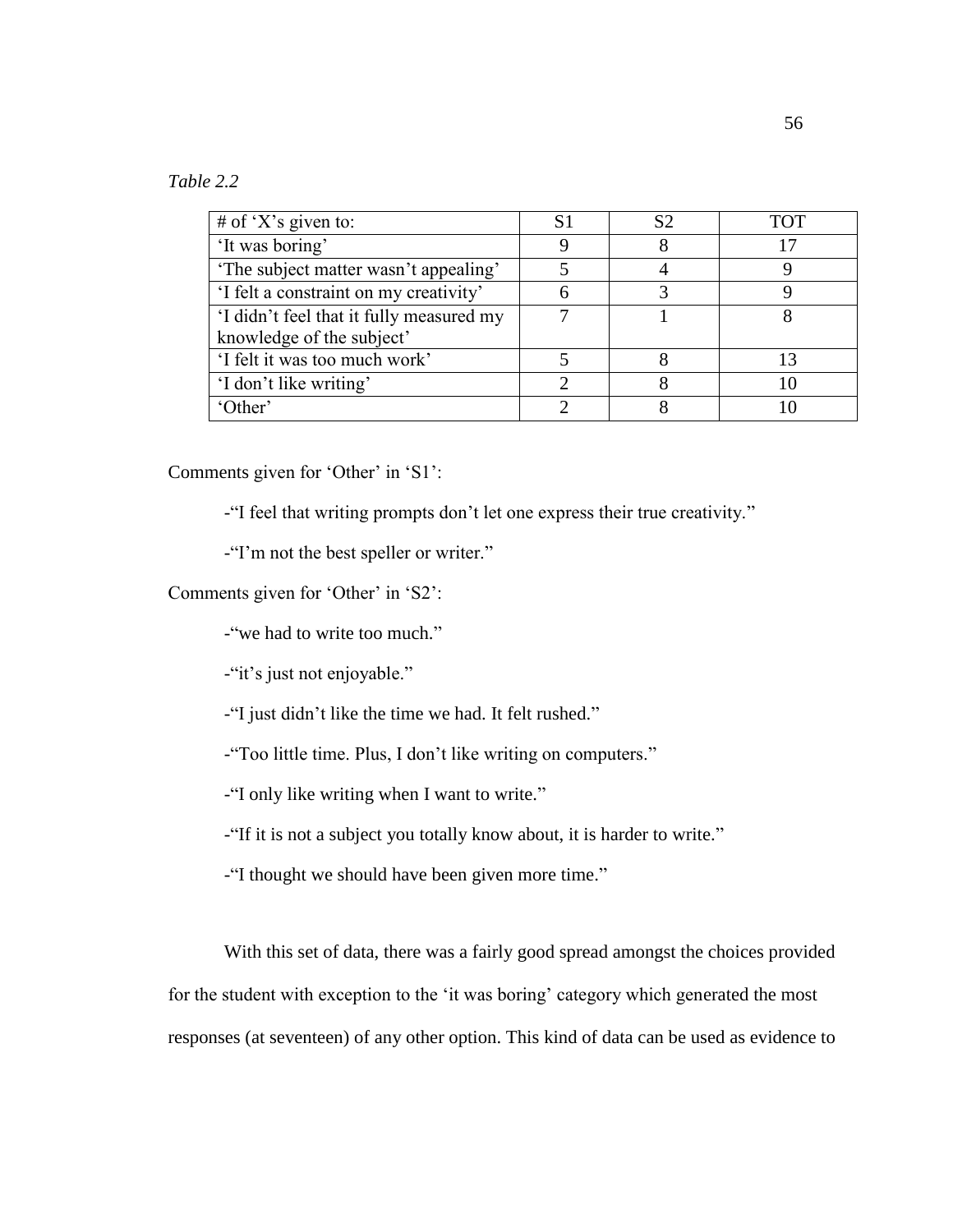support the idea that the print-based text (by itself) has very little appeal to the  $21<sup>st</sup>$ century learner as their attention spans decrease and their 'boredom' increases.

As an educator, one of the disheartening statistics to come out of this question deals with the  $\mathcal{I}$  felt it was too much work' category. Coming in as the  $2^{nd}$  most popular choice (at thirteen) for why the student disliked the print-based assignment, this can indicate a variety of conclusions. First of all, let me reiterate that the personal essay assigned had a requirement of one to two double-spaced pages and because of the ‗personal' aspect of the essay, required no research – just individual reflection of memories, experiences, and events. Most educators would agree that such an assignment does not constitute much work at all, yet the students felt it was 'too much work'. Personally, I wonder if this popular attitude displayed by the student's responses is at all tied to the overall negativity surrounding the print-based text and the task of writing an essay, regardless of length and subject.

To find an answer, I took all of the students (from both sections of 'World Literature') that circled a '1' or '2' (both displayed a strong dislike for the assignment) in the first question and recorded how many of the  $1$ 's and  $2$ 's placed an  $X'$  next to  $Y$  felt it was too much work'. What I found was that ten of the fourteen (roughly 71%) students who circled a '1' or '2' for the first question also placed an 'X' next to 'I felt it was too much work'. This suggests that there is a correlation between the negative attitude towards print-based assignments and the perception of those print-based assignments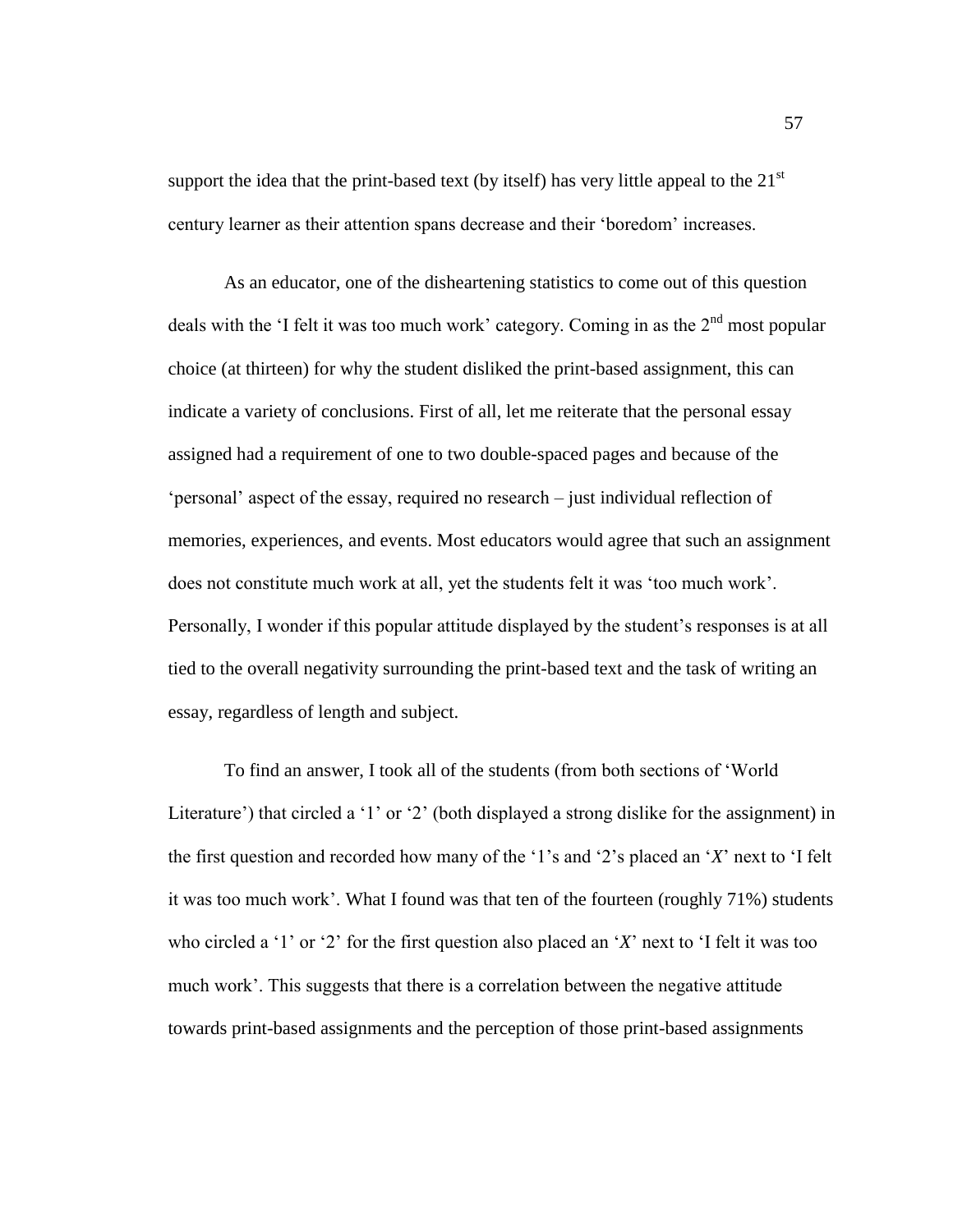requiring too much work, even when, in reality, not much is being asked of the student in terms of length or research effort.

Of the comments given, 30% (3 of 10) expressed not having enough time, or feeling rushed. This is interesting considering Mr. Kewl gave the assignment two weeks before it was due. With the requirement being one-to-two double-spaced pages, that would be at most, one page a week (if not one page in two weeks if the student met the minimum requirement). Again, given the context and time frame of the print-based assignment, I think most educators would feel plenty of time was given. As the researcher, I have to wonder if there is a connection between procrastination and the print-based assignment, leading to a feeling of not enough time, or being rushed. Unfortunately, the data I've obtained cannot provide a definitive conclusion as to this hypothesis, but it is interesting nonetheless.

The third question of my student survey is shown in *Table 3.1*. The data obtained as a result of the question in *Table 3.1* is shown in *Table 3.2*. The documented data in *Table*  3.2 is broken into three columns (S1, S2, & TOT). 'S1' represents the data obtained from the  $1<sup>st</sup>$  section of 'World Literature', 'S2' represents the data obtained from the  $2<sup>nd</sup>$ section of 'World Literature', and 'TOT' represents the total of both sets of data put together  $(S1 + S2)$ .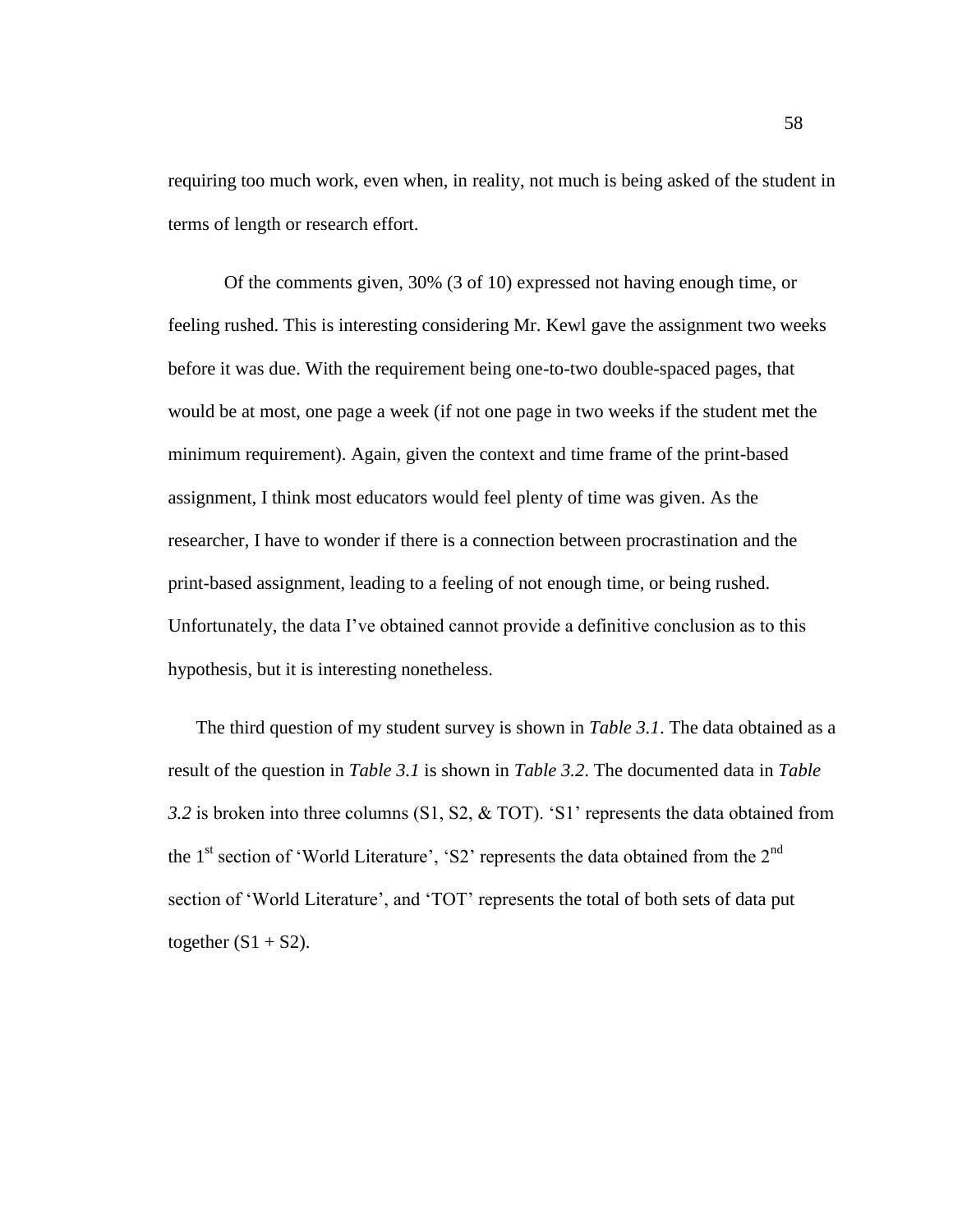# *Table 3.1*

- 3. What did you *like* most about the reflective essay portion of the unit (place an ‗*X*' next to ALL that apply; if none apply, then leave blank): \_\_\_\_ It was thought-provoking
	- \_\_\_\_ The subject matter was relevant and appealing
	- \_\_\_\_ The assignment allowed me to be creative
	- It allowed me to convey my knowledge of the subject clearly
	- The assignment was fun and easy to put together
	- Other; use the following space to explain:

## *Table 3.2*

| # of 'X's given to:                        | S1 | S2 | TOT |
|--------------------------------------------|----|----|-----|
| 'It was thought-provoking'                 |    |    |     |
| The subject matter was relevant and        |    |    | 13  |
| appealing'                                 |    |    |     |
| 'The assignment allowed me to be creative' |    |    |     |
| It allowed me to convey my knowledge of    |    |    |     |
| the subject clearly'                       |    |    |     |
| The assignment was fun and easy to put     | 2  |    |     |
| together'                                  |    |    |     |
| 'Other'                                    |    |    |     |

Comments given for 'Other' in 'S1':

-"we got to use the lab the whole week."

-"the assignment was easy to write about."

-"I just like writing essays."

Comments given for 'Other' in 'S2':

-"it was enjoyable. I liked the topic."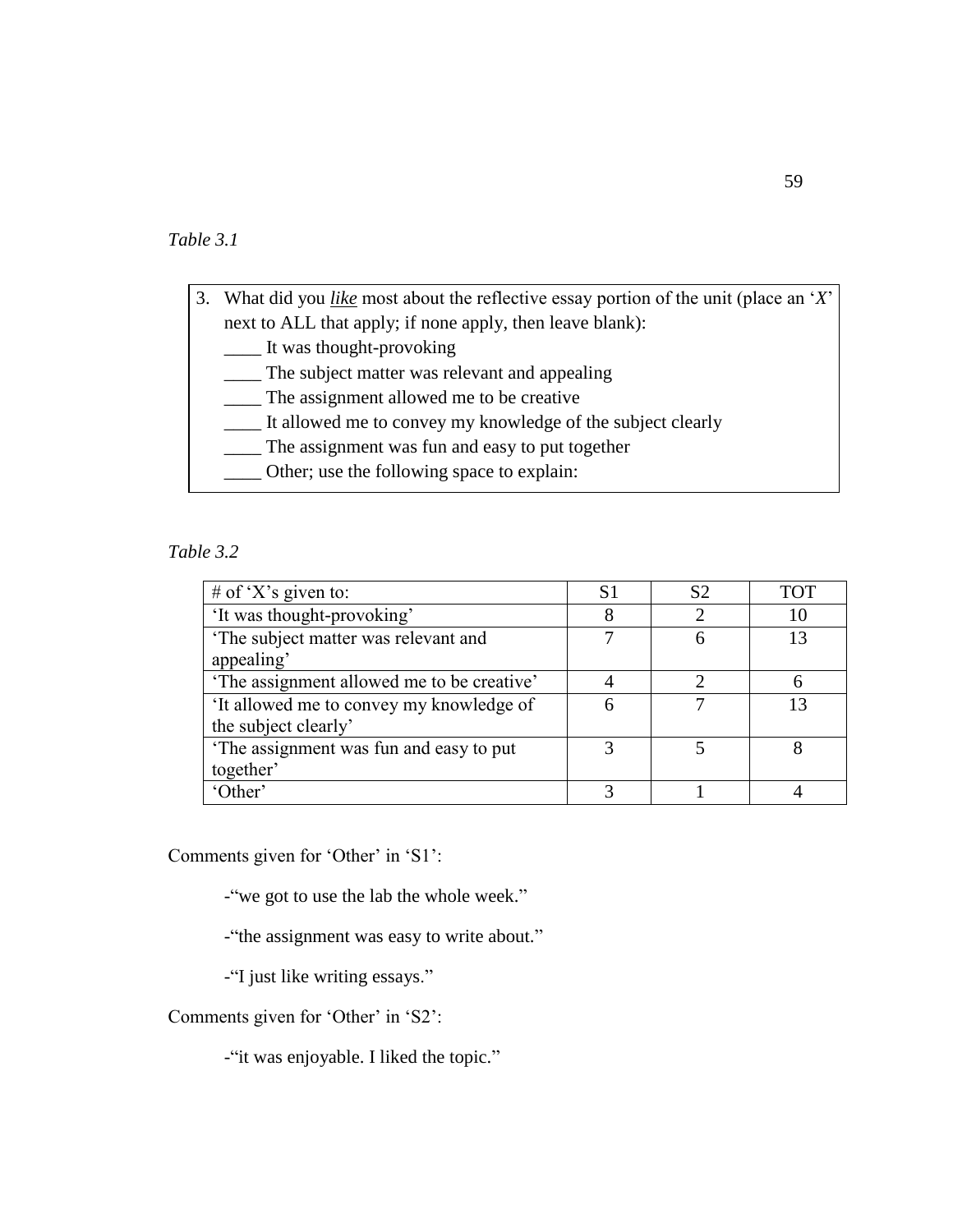The two categories that received the most feedback for reasons related to liking the print-based assignment were 'the subject matter was relevant and appealing' and 'it allowed me to convey my knowledge of the subject' which both came in at thirteen. I suspect that this response has little to do with the fact that it is a print-based assessment, and more to do with the fact that the print-based assignment was oriented around individualized, and personal expression. On a more global level (related to both printbased and multi-modal based assignments), this data goes to strengthen the argument for more student-centered assignments in the educator's curriculum.

The more telling statistic with this data comes in the category that received the least amount of feedback, which is 'the assignment allowed me to be creative', reporting back with only six responses. This tells me that only a small number of students felt that the print-based assignment spurred their creativity, thus lending evidence to the argument that print-based texts lack the appropriate appeal (on a creative level) to the  $21<sup>st</sup>$  century learner.

One of the interesting comments left in the 'Other' section was: 'we got to use the lab all week'. Whether this comment speaks to the student's desire to use computers and technology in the classroom, or whether this comment relates to the student's excitement over the prospect of doing things that aren't class-related (e.g. playing games, checking Facebook, etc.) is up for debate. However, this student has expressed an interest in being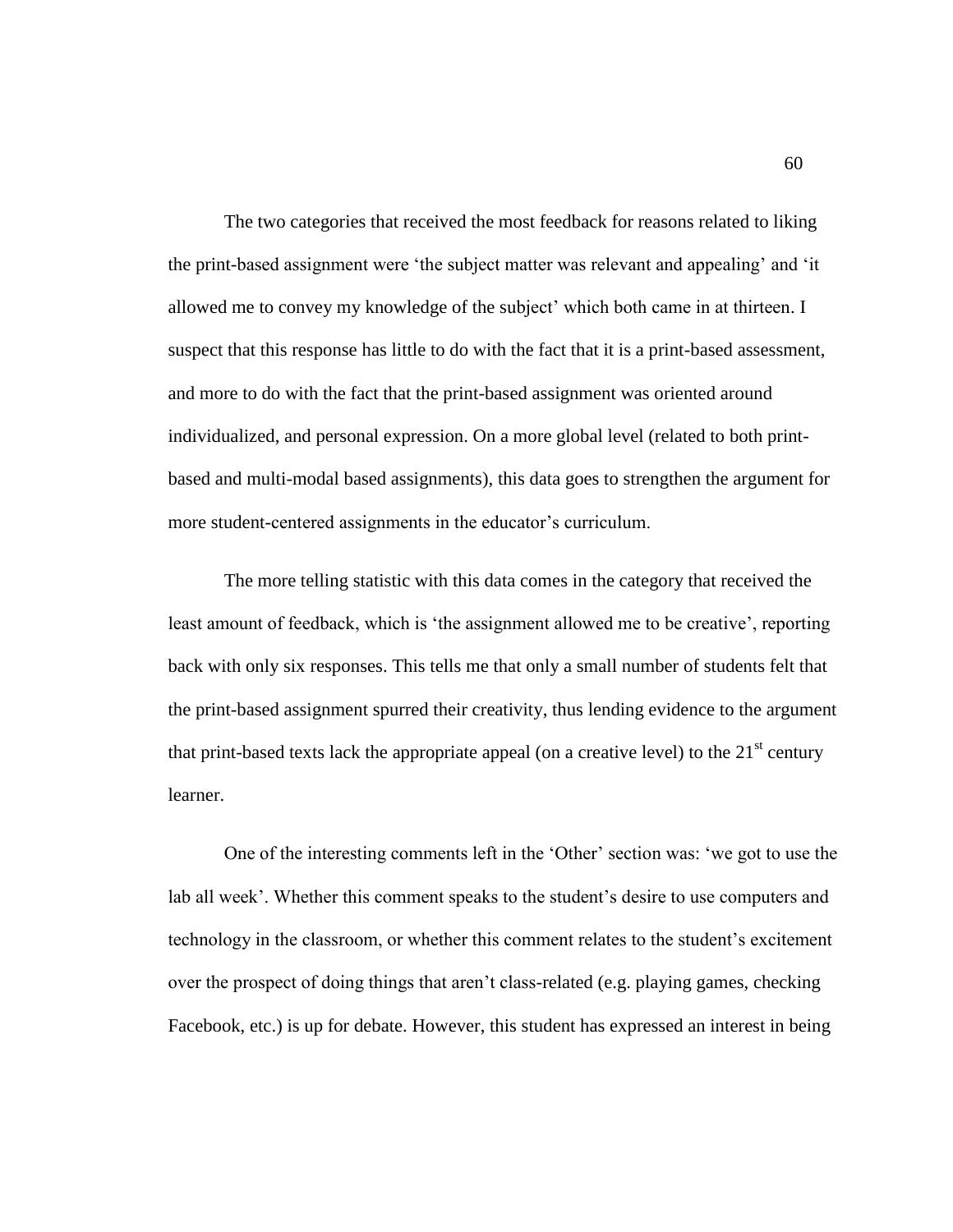able to access the computer lab for class. This kind of enthusiasm is what teachers need to recognize and productively harness when designing lesson content.

The fourth question of my student survey is shown in *Table 4.1*. The data obtained as a result of the question in *Table 4.1* is shown in *Table 4.2*. The documented data in *Table 4.2* is broken into three columns  $(S1, S2, & TOT)$ .  $'S1'$  represents the data obtained from the 1<sup>st</sup> section of 'World Literature', 'S2' represents the data obtained from the  $2<sup>nd</sup>$  section of 'World Literature', and 'TOT' represents the total of both sets of data put together  $(S1 + S2)$ .

*Table 4.1*

|                      | 4. On a scale of 1 to 5, please indicate how much you enjoyed the Powerpoint<br>portion of the unit (circle one): |                                 |  |          |  |  |
|----------------------|-------------------------------------------------------------------------------------------------------------------|---------------------------------|--|----------|--|--|
| 1<br><b>Hated</b> it |                                                                                                                   | $\mathcal{R}$<br>It was alright |  | Loved it |  |  |

| # of students who circled: |  |  |
|----------------------------|--|--|
| '1' (hated it)             |  |  |
| 52                         |  |  |
| '3' (it was alright)       |  |  |
|                            |  |  |
| '5' (loved it)             |  |  |

The data obtained from this question almost mirrors the data obtained in question number one that asked students to circle their interest level with the print-based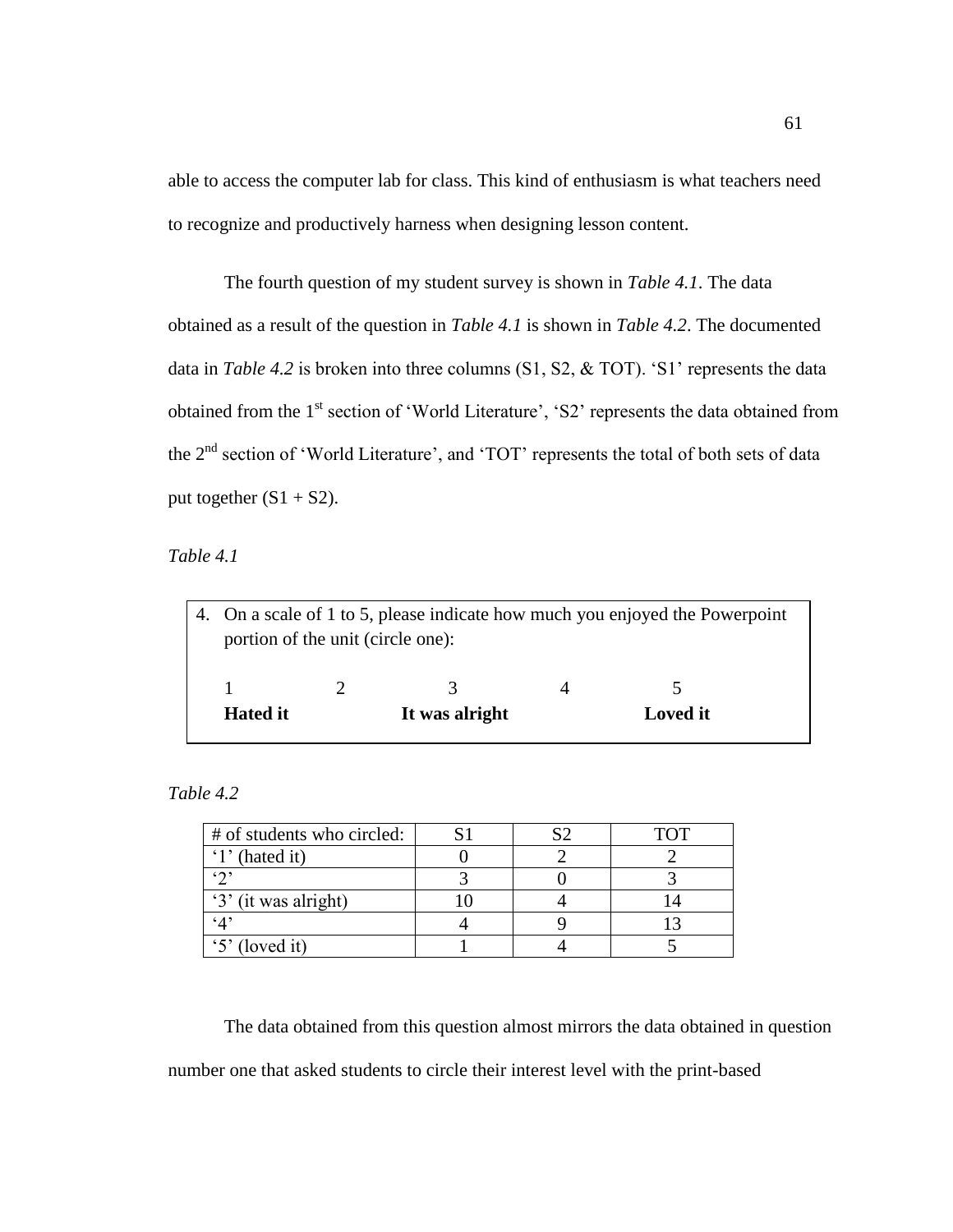assignment. With the multi-modal assignment,  $14$  of  $37$  (roughly  $38\%$ ) circled a  $3'$ which represented 'it was alright'. A large number of students  $(46%)$  circled a '3' in question number one. Following the same method of analysis used in question number one, the implications will be revealed in where the remaining 62% of the data falls.

Combining all of the '1's and '2's (both representing a dislike for the multi-modal assignment), it is discovered that 5 of 37 (roughly 13.5%) students did not care, or even 'hated' the multi-modal assignment. Combining all of the '4's and '5's (both representing a like for the multi-modal assignment), it is discovered that 18 of 37 (roughly 49%) students really liked, or even 'loved' the multi-modal assignment. This number is even greater than the number of students who circled a '3'. This means that the majority of students really liked, or even 'loved' the multi-modal assignment.

The fifth question of my student survey is shown in *Table 5.1*. The data obtained as a result of the question in *Table 5.1* is shown in *Table 5.2*. The documented data in *Table 5.2* is broken into three columns (S1, S2, & TOT). 'S1' represents the data obtained from the 1<sup>st</sup> section of 'World Literature', 'S2' represents the data obtained from the  $2<sup>nd</sup>$  section of 'World Literature', and 'TOT' represents the total of both sets of data put together  $(S1 + S2)$ .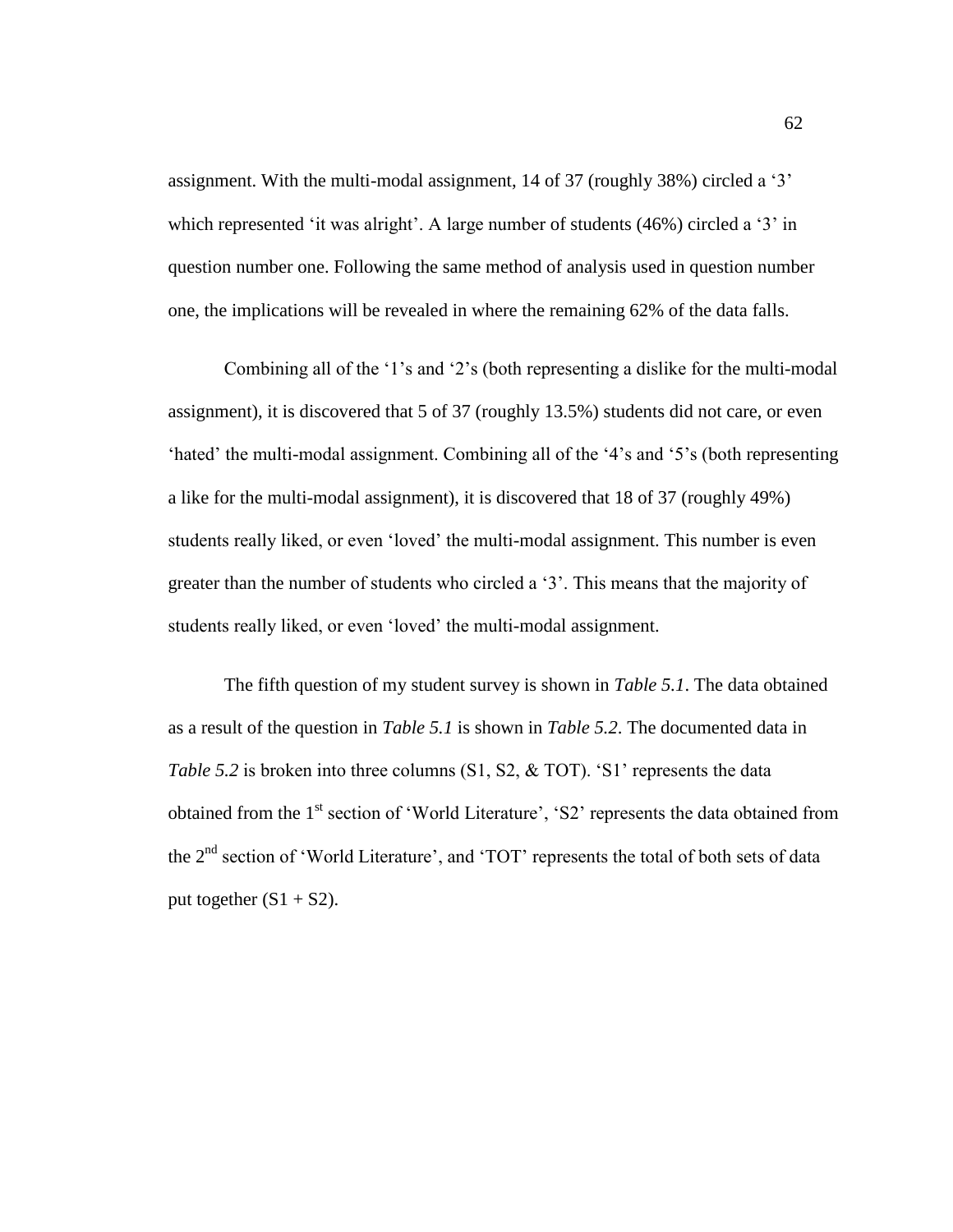# *Table 5.1*

- 5. What did you *dislike* the most about the Powerpoint portion of the unit (place an ‗*X*' next to ALL that apply; if none apply, then leave blank): It was boring
	- The subject matter wasn't appealing
	- \_\_\_\_ I felt a constraint on my creativity
	- I didn't feel that it fully measured my knowledge of the subject
	- \_\_\_\_ I felt it was too much work
	- \_\_\_\_ I was unfamiliar with the technology used
	- Other; use the following space to explain:

#### *Table 5.2*

| # of 'X's given to:                      | S1 | S2 | TOT |
|------------------------------------------|----|----|-----|
| 'It was boring'                          |    |    |     |
| 'The subject matter wasn't appealing'    |    |    |     |
| 'I felt a constraint on my creativity'   |    |    |     |
| 'I didn't feel that it fully measured my |    |    |     |
| knowledge of the subject'                |    |    |     |
| 'I felt it was too much work'            |    |    |     |
| 'I don't like writing'                   |    |    |     |
| 'Other'                                  |    |    |     |

Comments given for 'Other' in 'S1':

-"there wasn't enough time to put all the information together."

-"I'm just not really into doing Powerpoints."

-"It was just a lot of hard work to research and put everything together."

-"not enough time to put it together."

Comments given for 'Other' in 'S2':

-"the directions weren't explained very well."

-"got no help from my partners."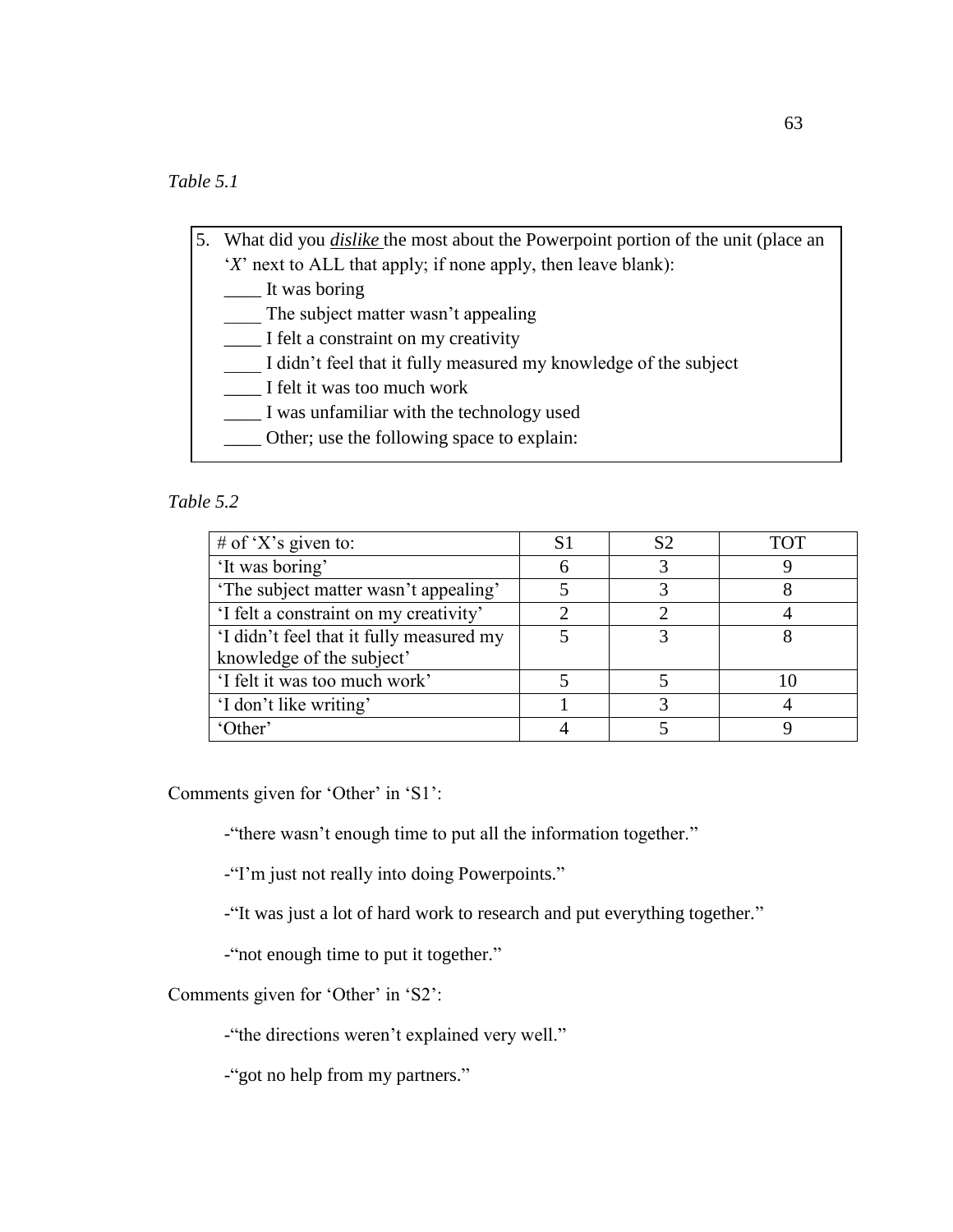-"didn't have the time I wish I did."

-"it's hard to take notes when you're on a time constraint."

-"some of the information is really hard to find no matter what you do."

-"the amount of time we had was not enough."

As was the case with the print-based assignment, most students felt that the multimodal based assignment was 'too much work', which received the most feedback at ten. For the purposes of my thesis, however, the categories that received the least amount of feedback will be the most telling.

‗I felt a constraint on my creativity' and ‗I was unfamiliar with the technology used' both garnered four responses, half of the next highest total. This kind of data suggests two things. First, that multi-modal assignments allow students to be more creative than they feel they could be with print-based texts (which received nine in the ‗constraint on creativity' grouping in question number two, more than double the result for the multi-modal assignment). And second, that the majority of students are versed with the technology that was utilized for this multi-modal assessment.

The sixth question of my student survey is shown in *Table 6.1*. The data obtained as a result of the question in *Table 6.1* is shown in *Table 6.2*. The documented data in *Table 6.2* is broken into three columns  $(S1, S2, \& TOT)$ . 'S1' represents the data obtained from the 1<sup>st</sup> section of 'World Literature', 'S2' represents the data obtained from the  $2<sup>nd</sup>$  section of 'World Literature', and 'TOT' represents the total of both sets of data put together  $(S1 + S2)$ .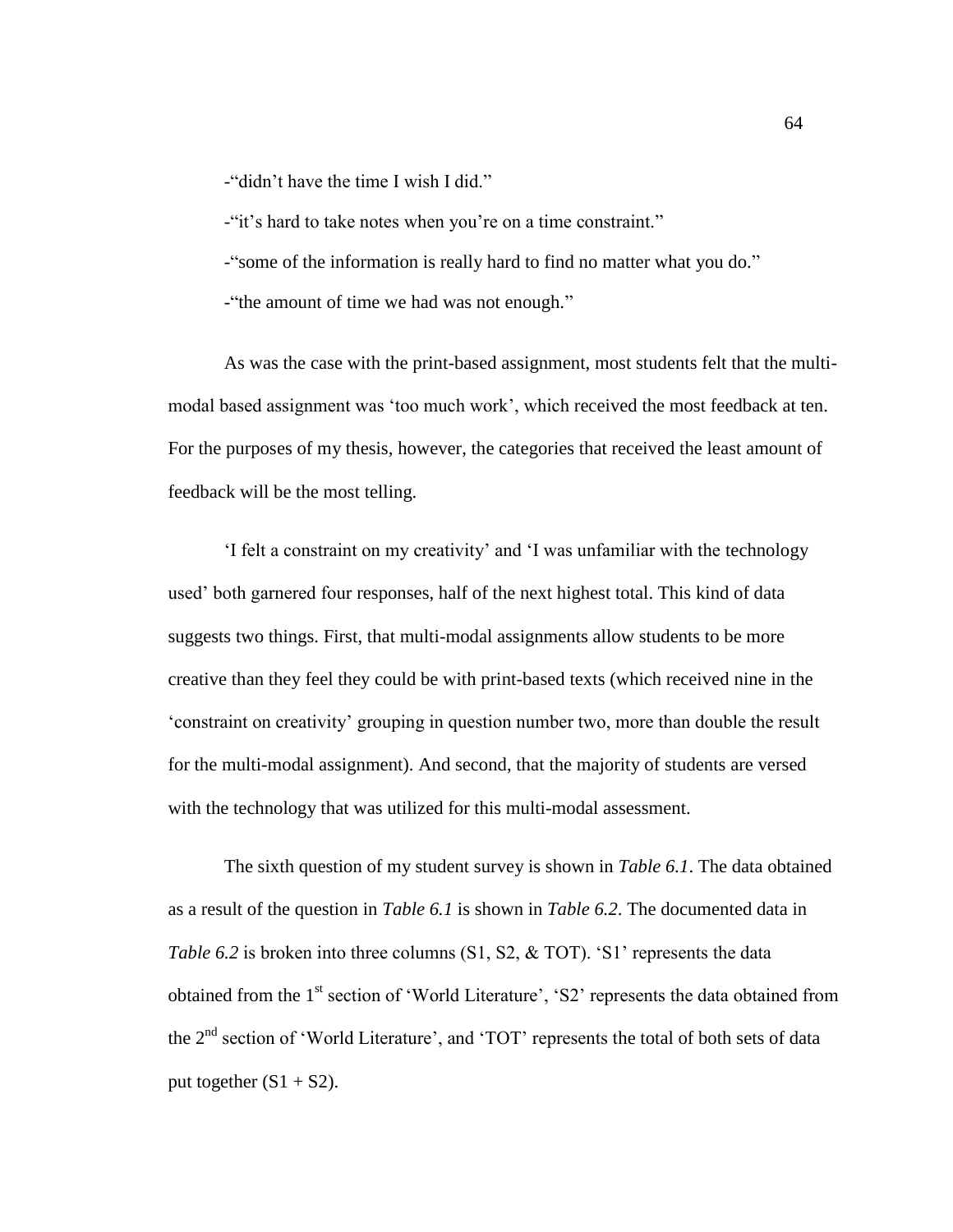# *Table 6.1*

| 6. What did you <i>like</i> the most about the Powerpoint portion of the unit (place an 'X' |  |  |  |  |
|---------------------------------------------------------------------------------------------|--|--|--|--|
| next to ALL that apply; if none apply, then leave blank):                                   |  |  |  |  |
| It was thought-provoking                                                                    |  |  |  |  |
| The subject matter was relevant and appealing                                               |  |  |  |  |
| The assignment allowed me to be creative.                                                   |  |  |  |  |
| It allowed me to convey my knowledge of the subject clearly                                 |  |  |  |  |
| The assignment was fun and easy to put together                                             |  |  |  |  |
| Working with technology was good for a change                                               |  |  |  |  |
| Other; use the following space to explain:                                                  |  |  |  |  |

# *Table 6.2*

| # of 'X's given to:                        | S <sub>1</sub> | S <sub>2</sub> | TOT |
|--------------------------------------------|----------------|----------------|-----|
| 'It was thought-provoking'                 |                | $\mathfrak{D}$ |     |
| The subject matter was relevant and        |                |                |     |
| appealing'                                 |                |                |     |
| 'The assignment allowed me to be creative' | 9              | 9              | 18  |
| It allowed me to convey my knowledge of    | 6              | 5              |     |
| the subject clearly'                       |                |                |     |
| The assignment was fun and easy to put     | 6              |                | 13  |
| together'                                  |                |                |     |
| 'Working with technology was good for a    | 10             | 11             | 21  |
| change'                                    |                |                |     |
| 'Other'                                    |                |                |     |

Comments given for 'Other' in 'S1':

-"I liked working with Youtube."

-"the assignment was easy to do."

Comments given for 'Other' in 'S2':

-"it was easier than writing an essay."

-"was easier to do."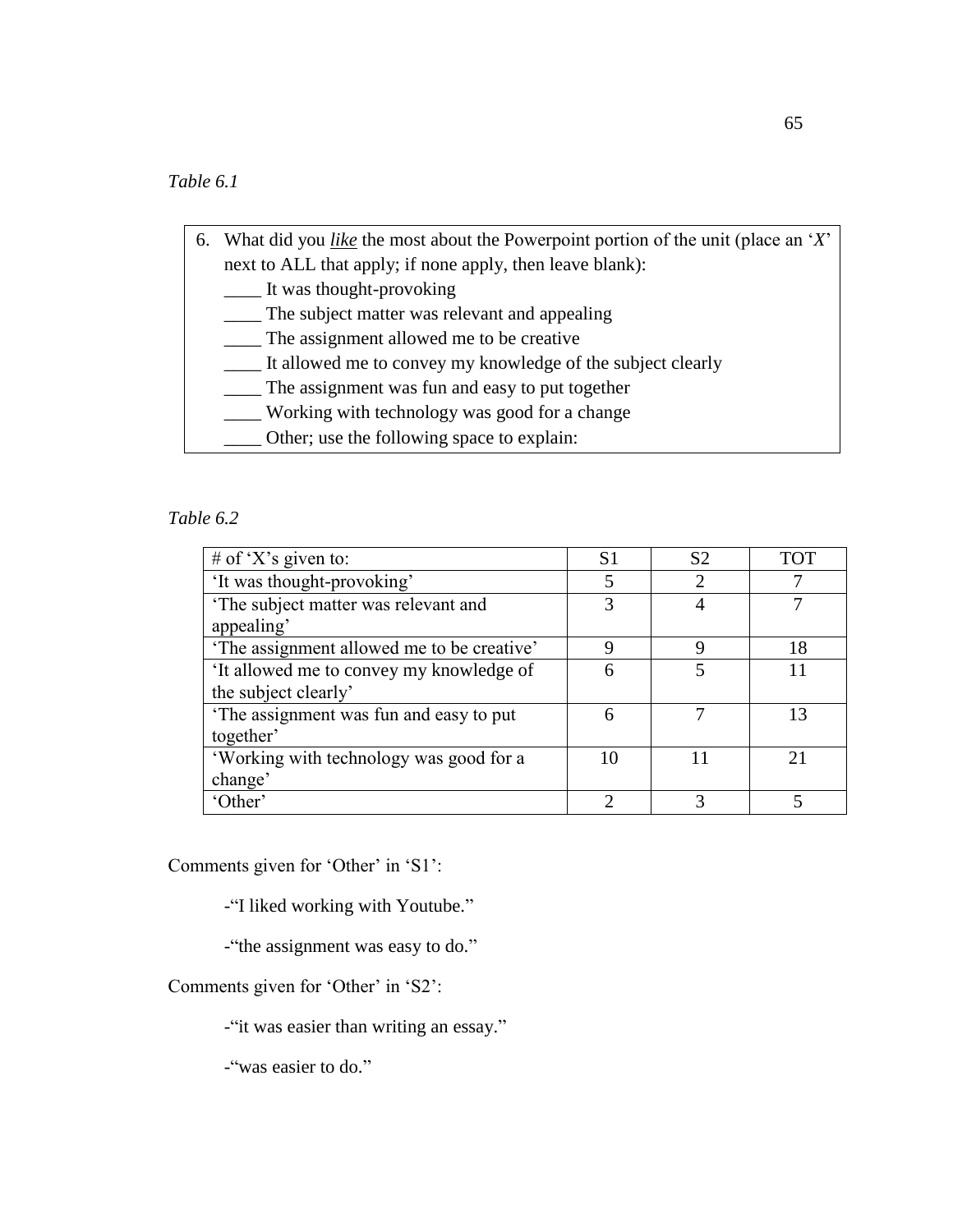This question provided a bounty of telling results. In question number five, only four students placed an 'X' next to 'I felt a constraint on my creativity' while the category ‗the assignment allowed me to be creative' in this question was given eighteen ‗*X*'s. This goes to confirm the idea that students felt the multi-modal assignment allowed them to be more creative than the print-based assignment.

Probably the most notable result from this question comes in the 'working with technology was good for a change' category. Twenty-one students (roughly 57% of the entire population of the study) put an  $X'$  next to this option, indicating that the majority of students would like to see more technology utilized in the classroom. This type of data suggests that the modern classroom and curriculum may still be rooted in  $20<sup>th</sup>$  century ideals that don't equate to the skills and stimuli that the  $21<sup>st</sup>$  century learner needs and desires.

One note about the commentary. Of the four comments left by students in the ‗Other' category, three of them dealt with how ‗easy' the assignment was to put together in comparison to the print-based (reflective essay) assignment. On the surface, which sounds ‗easier': a one-to-two page reflective essay, or a five-to-ten slide Powerpoint presentation? Given that the volume of writing involved in a five-to-ten slide Powerpoint may in fact be less than a one-to-two page essay, the process of putting together a Powerpoint project could be greater in terms of time consumption. I find it fascinating that students are expressing a greater ease in task with regard to the Powerpoint project considering that it is substantially larger in scope and requirement than the reflective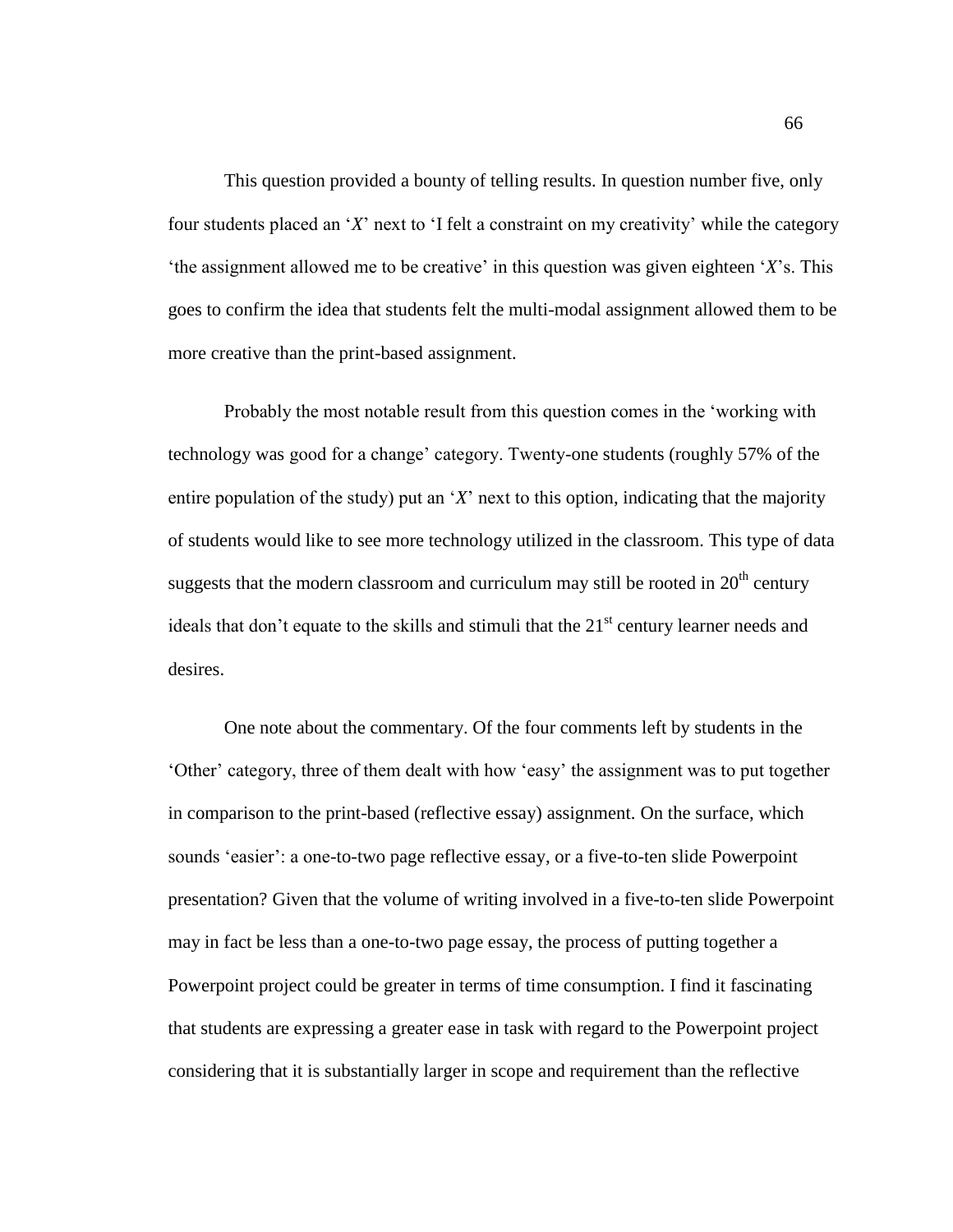essay. My hypothesis here is that students felt the Powerpoint project was easier for three primary reasons: 1. Because they were able to work in groups and collaborate, 2. Because the assignment allowed them to work within multiple semiotic channels or systems, and 3. Because they were able to utilize more relevant tools and technologies to express their knowledge and understanding of the subject.

The seventh question of my student survey is shown in *Table 7.1*. The data obtained as a result of the question in *Table 7.1* is shown in *Table 7.2*. The documented data in *Table 7.2* is broken into three columns  $(S1, S2, \& TOT)$ .  $'S1'$  represents the data obtained from the 1<sup>st</sup> section of 'World Literature', 'S2' represents the data obtained from the 2<sup>nd</sup> section of 'World Literature', and 'TOT' represents the total of both sets of data put together  $(S1 + S2)$ .

*Table 7.1*

| Less of it                                                             |                                                                                     | Eh, whatever |  | More of it! |  |
|------------------------------------------------------------------------|-------------------------------------------------------------------------------------|--------------|--|-------------|--|
|                                                                        |                                                                                     |              |  |             |  |
| (e.g. Youtube, filmmaking, ipods, etc.) in the classroom (circle one): |                                                                                     |              |  |             |  |
|                                                                        | 7. On a scale of 1 to 5, please indicate what you think of incorporating technology |              |  |             |  |

#### *Table 7.2*

| # of students who circled:  |  |  |
|-----------------------------|--|--|
| $\lq$ (less of it)          |  |  |
| $\sim$                      |  |  |
| '3' (eh, whatever)          |  |  |
|                             |  |  |
| $\mathcal{F}$ (more of it!) |  |  |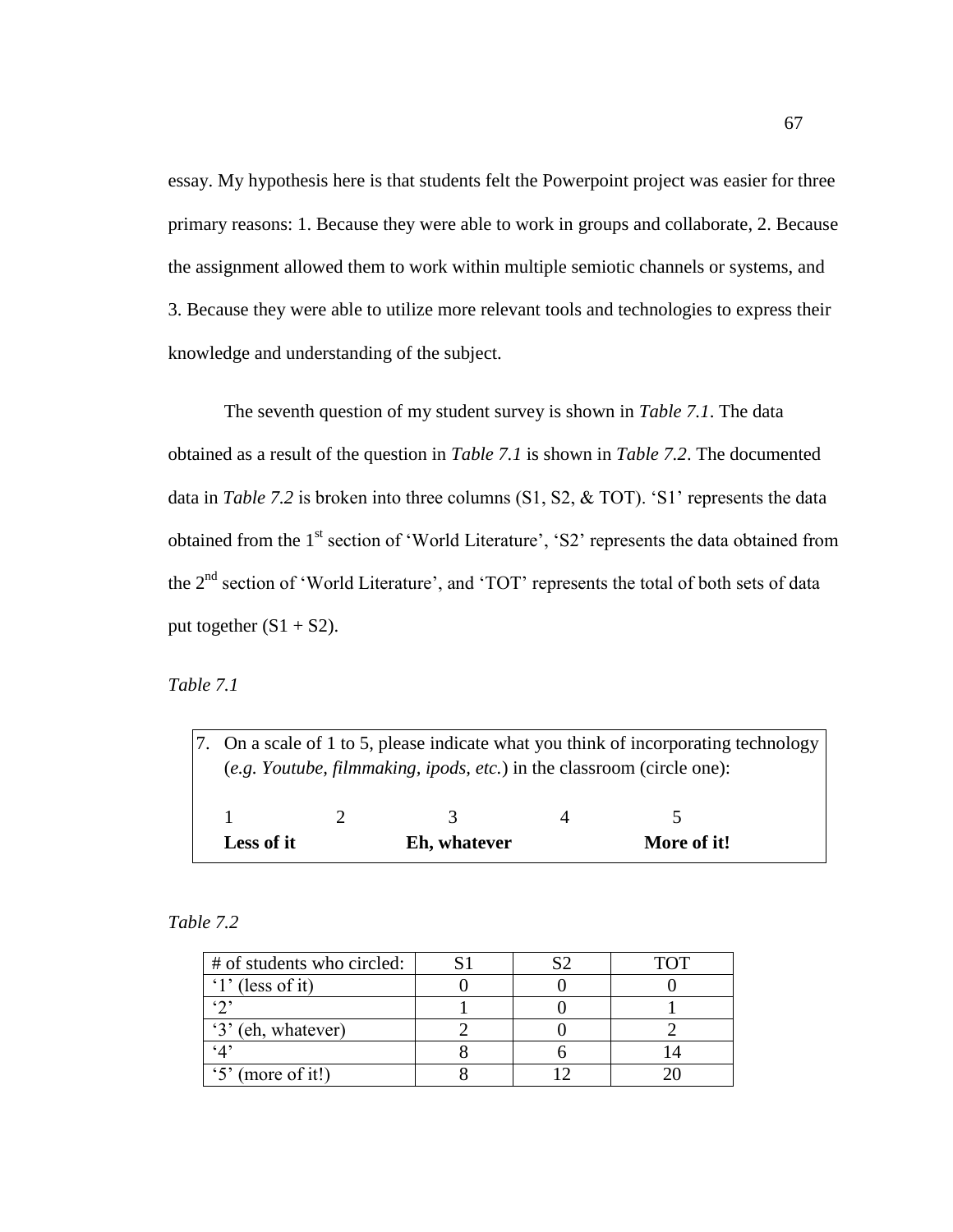A very straightforward question with a very straightforward response. If we are to examine this data as a '3' being a neutral response, a '1' and a '2' being a negative response, and a '4' and a '5' being a positive response, a resounding 92% of students (34) of 37) gave a positive response. This clearly illustrates the  $21<sup>st</sup>$  century learner's desire for more technology and technology-use in the modern classroom. Only one student gave what would be considered a negative response, and it came in the form of a '2'. No student circled a '1'.

The eighth question of my student survey is shown in *Table 8.1*. The data obtained as a result of the question in *Table 8.1* is shown in *Table 8.2*. The documented data in *Table 8.2* is broken into three columns  $(S1, S2, & TOT)$ . 'S1' represents the data obtained from the 1<sup>st</sup> section of 'World Literature', 'S2' represents the data obtained from the 2<sup>nd</sup> section of 'World Literature', and 'TOT' represents the total of both sets of data put together  $(S1 + S2)$ .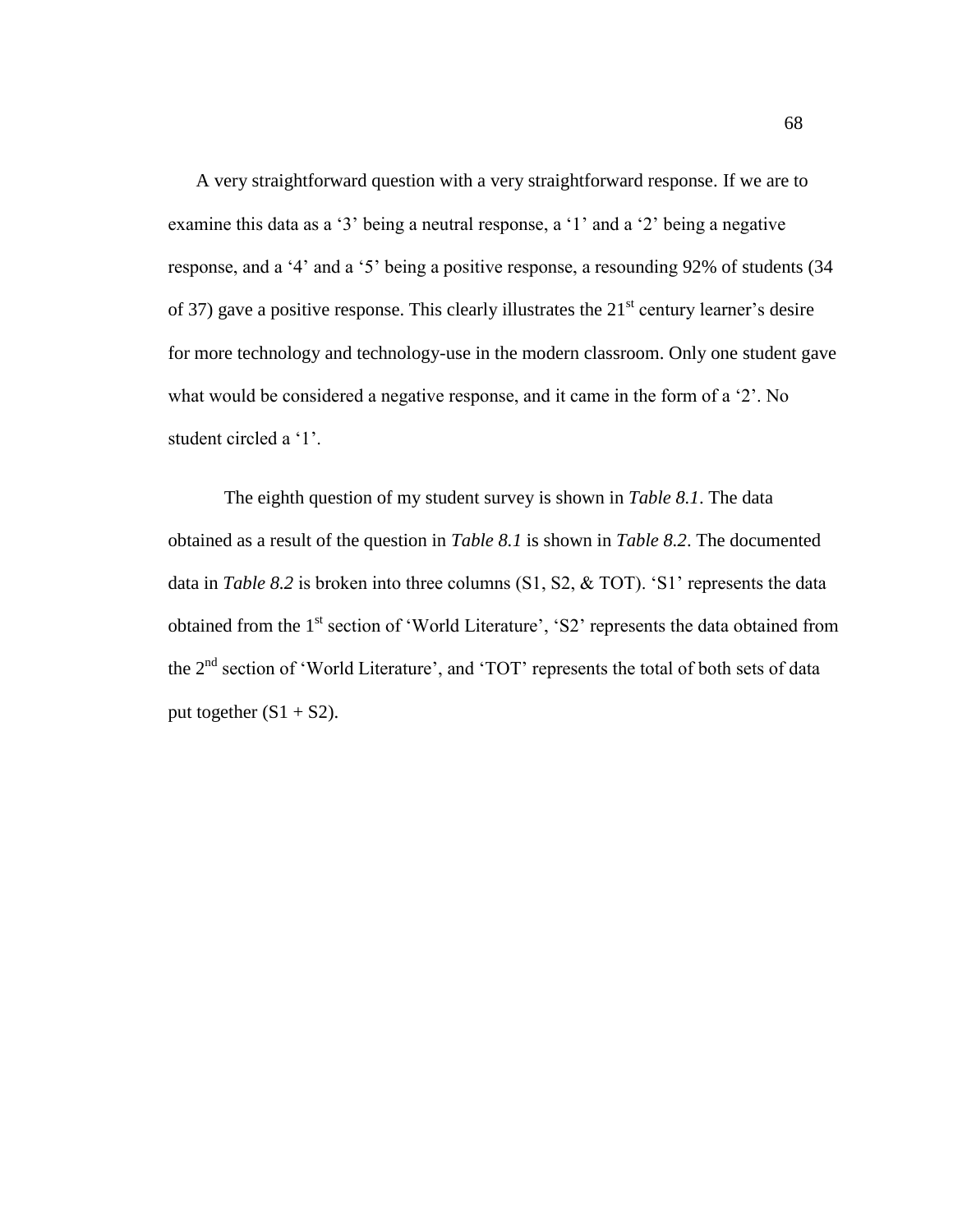| 8. | Which of the following aspects appeals most to you when learning in school        |
|----|-----------------------------------------------------------------------------------|
|    | (place an 'X' next to ALL that apply):                                            |
|    | reading ( <i>e.g. Books</i> )                                                     |
|    | $\equiv$ writing (e.g. Essays, journal entries)                                   |
|    | moving images $(e.g. \textit{Films})$                                             |
|    | still images ( <i>e.g. Pictures</i> , <i>graphics</i> )                           |
|    | music (e.g. Songs, sound effects)                                                 |
|    | expression (e.g. Acting, conversation)                                            |
|    | gestures (e.g. Body language, facial expression)                                  |
|    | directions (e.g. Rubrics, guidelines)                                             |
|    | layout (e.g. Organization of objects)                                             |
|    | Please use the following space to explain why some of these aspects appeal to you |
|    | in your learning:                                                                 |
|    |                                                                                   |

# *Table 8.2*

| # of 'X's given to:                                | S1 | S <sub>2</sub> | <b>TOT</b> |
|----------------------------------------------------|----|----------------|------------|
| 'reading' (e.g. Books)                             |    |                | 10         |
| 'writing' (e.g. Essays, journal entries)           | 6  |                | 9          |
| 'moving images' (e.g. Films)                       | 15 | 16             | 31         |
| 'still images' (e.g. Pictures, graphics)           | 10 | 11             | 21         |
| 'music' (e.g. Songs, sound effects)                | 15 | 17             | 32         |
| 'expression' (e.g. Acting, conversation)           |    | 9              | 16         |
| 'gestures' (e.g. Body language, facial expression) |    |                | 10         |
| 'directions' (e.g. Rubrics, guidelines)            | 6  |                | 12         |
| 'layout' (e.g. Organization of objects)            |    |                | 12         |

Comments of why these aspects appeal in 'S1':

-"because they are more interactive and less lecture and note-taking."

-"I am a visual learner and work better with hands-on work."

-"I think they help me put information together better."

-"Because I enjoy them. If I enjoy something then I'll put more effort into it."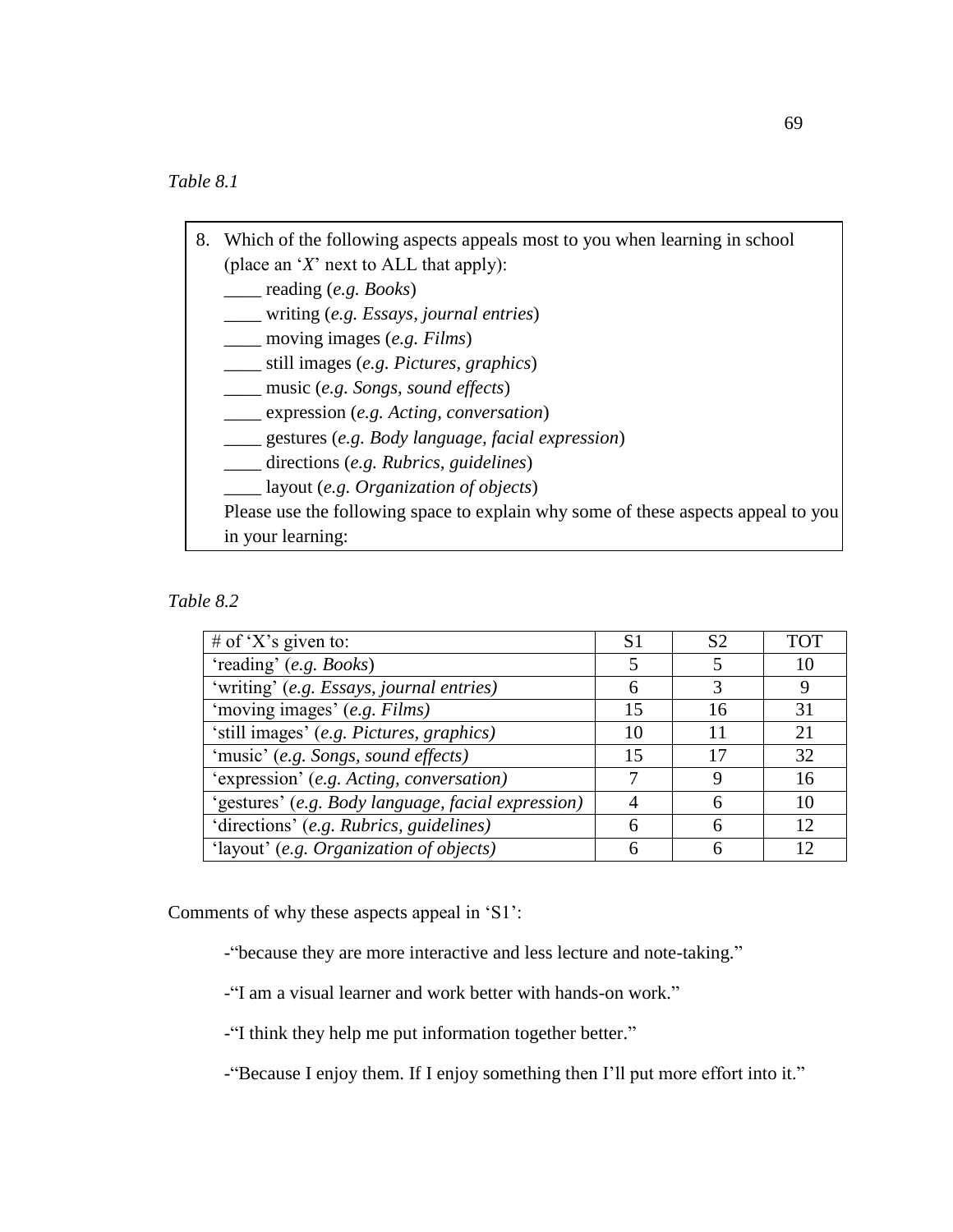Comments of why these aspects appeal in  $S2$ :

-"I like seeing and picturing what I am learning about."

- "moving images, still images, pictures; they are something different to class and create different skills."

-"No one wants to just sit and take notes. They want to interact."

-"I learn better with videos or activities that I can be a part of. But when we just write and do essays, I can't fully understand the material."

-"I like to be hands-on and I don't like to sit and read."

This question and the next question were asked to see what kinds of semiotic systems, or channels, appealed (or didn't appeal) to the  $21<sup>st</sup>$  century learner. For question number eight, I was attempting to measure which aspects of learning (both technique and methodology) appealed to the student, and came away with some useful data.

The two categories, 'reading' and 'writing', were meant to represent the linguistic semiotic system (and thus the print-based text). Both of these categories received the least amount of feedback ('reading' had ten responses and 'writing' had nine responses out of a possible thirty-seven responses). This data suggests that there is little appeal for the print-based text amongst  $21<sup>st</sup>$  century learners.

The next two categories, 'moving images' and 'still images', were meant to represent the visual semiotic system. Both categories were popular choices for students (‗moving images' had thirty-one responses, coming in as the second most popular choice of any category, and ‗still images' had twenty-one responses, coming in as the third most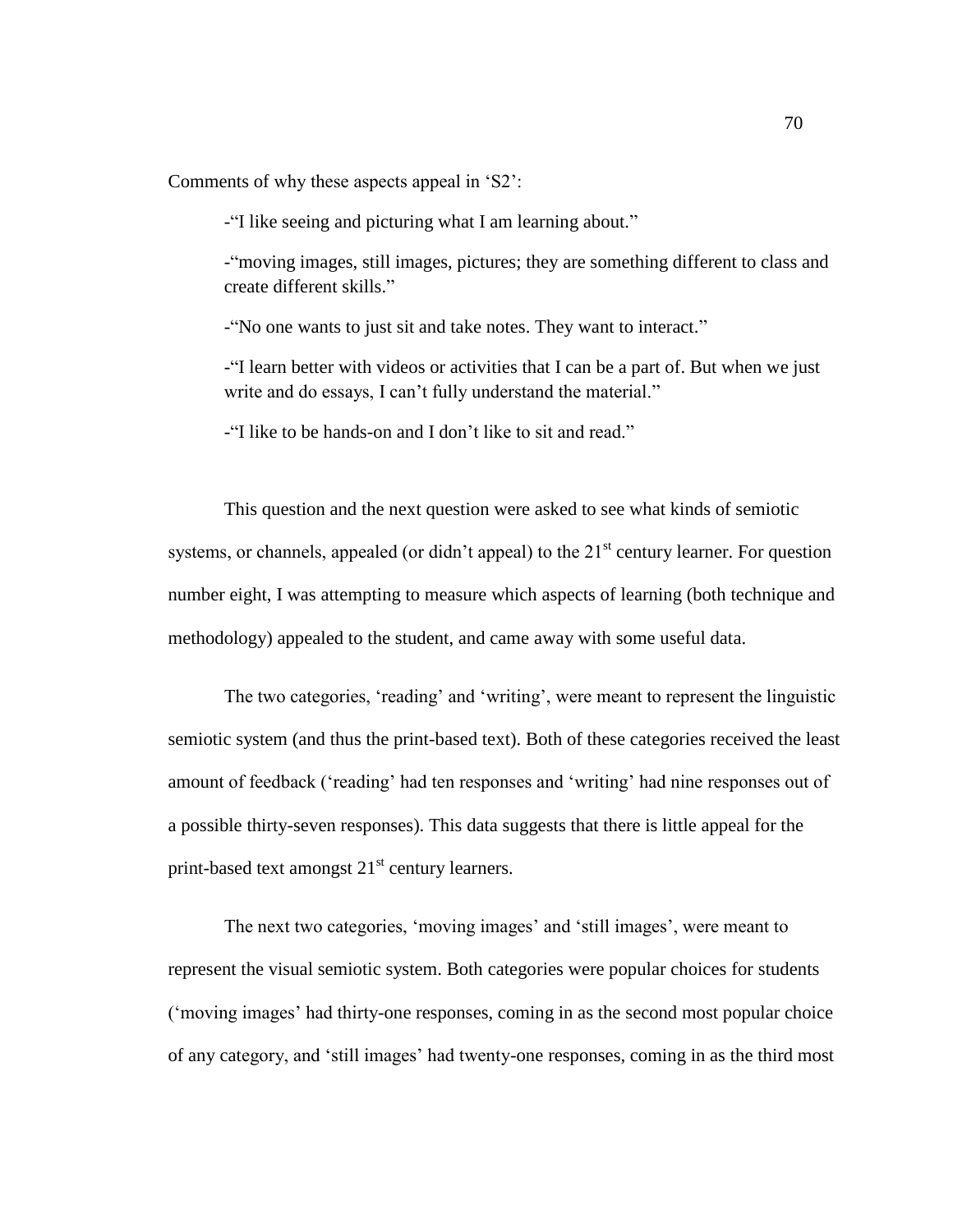popular choice of any category). This data suggests that students want much more stimulation to the visual semiotic channel when learning.

The next category, 'music', was meant to represent the aural semiotic system. This category was the most popular choice amongst students, gathering thirty-two responses, and edging 'moving images' by one. In addition to the data related to 'moving images' and 'still images', this data suggests that students would also like more stimulation to the aural semiotic channel in school.

The next two categories, 'expression' and 'gestures', were meant to represent the gestural semiotic system. Both categories received a moderate amount of responses (‗expression' had sixteen responses, and ‗gestures' had fifteen responses; 43% and 40.5% of the respective population). As the middle point of the data, these numbers suggest that while students are not expressing a desire for more stimulation to the gestural semiotic system, they also aren't annoyed with its current role in their classroom environments.

The last two categories, 'directions' and 'layout', were meant to represent the spatial semiotic system. Both categories gathered the same amount of responses (at twelve, or 32% of the student population), neither of which being that popular in comparison to the other listed categories. This data suggests that rubrics, assignment sheets, and other related kinds of materials have a moderately low level of appeal to the  $21<sup>st</sup>$  century student.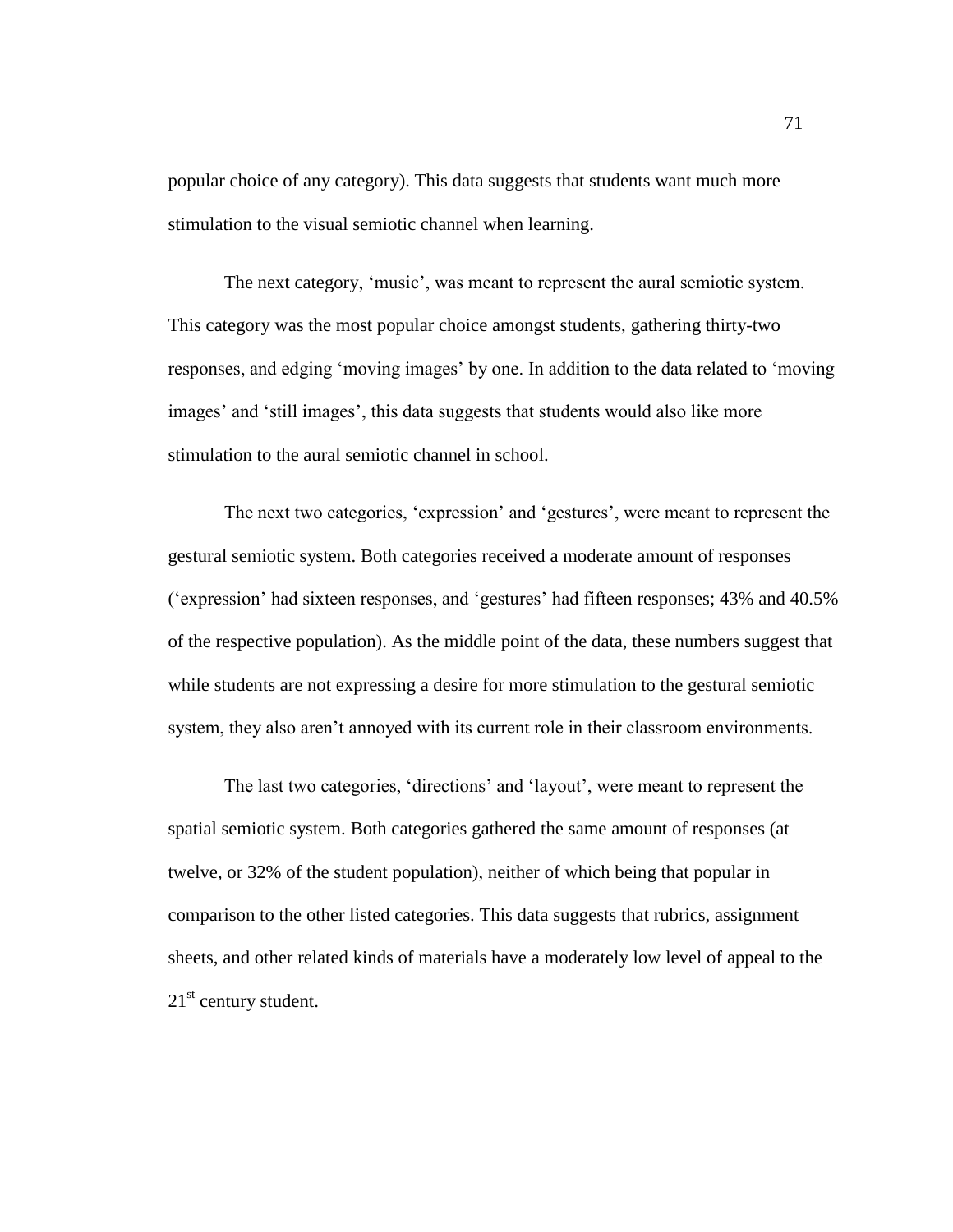On the whole, if I was to decode each of the categories from question number eight into their respective semiotic systems, their appeal level to the  $21<sup>st</sup>$  century student would look like this ('1' having the most appeal, and '5' having the least appeal):

- 1. Aural
- 2. Visual
- 3. Gestural
- 4. Spatial
- 5. Linguistic

 If this data is true, then our results in question number nine should confirm it and gather similar results except in reverse (since we are measuring which types of learning appeal *least* to the learner).

The ninth question of my student survey is shown in *Table 9.1*. The data obtained as a result of the question in *Table 9.1* is shown in *Table 9.2*. The documented data in *Table 9.2* is broken into three columns (S1, S2, & TOT). 'S1' represents the data obtained from the 1<sup>st</sup> section of 'World Literature', 'S2' represents the data obtained from the  $2<sup>nd</sup>$  section of 'World Literature', and 'TOT' represents the total of both sets of data put together  $(S1 + S2)$ .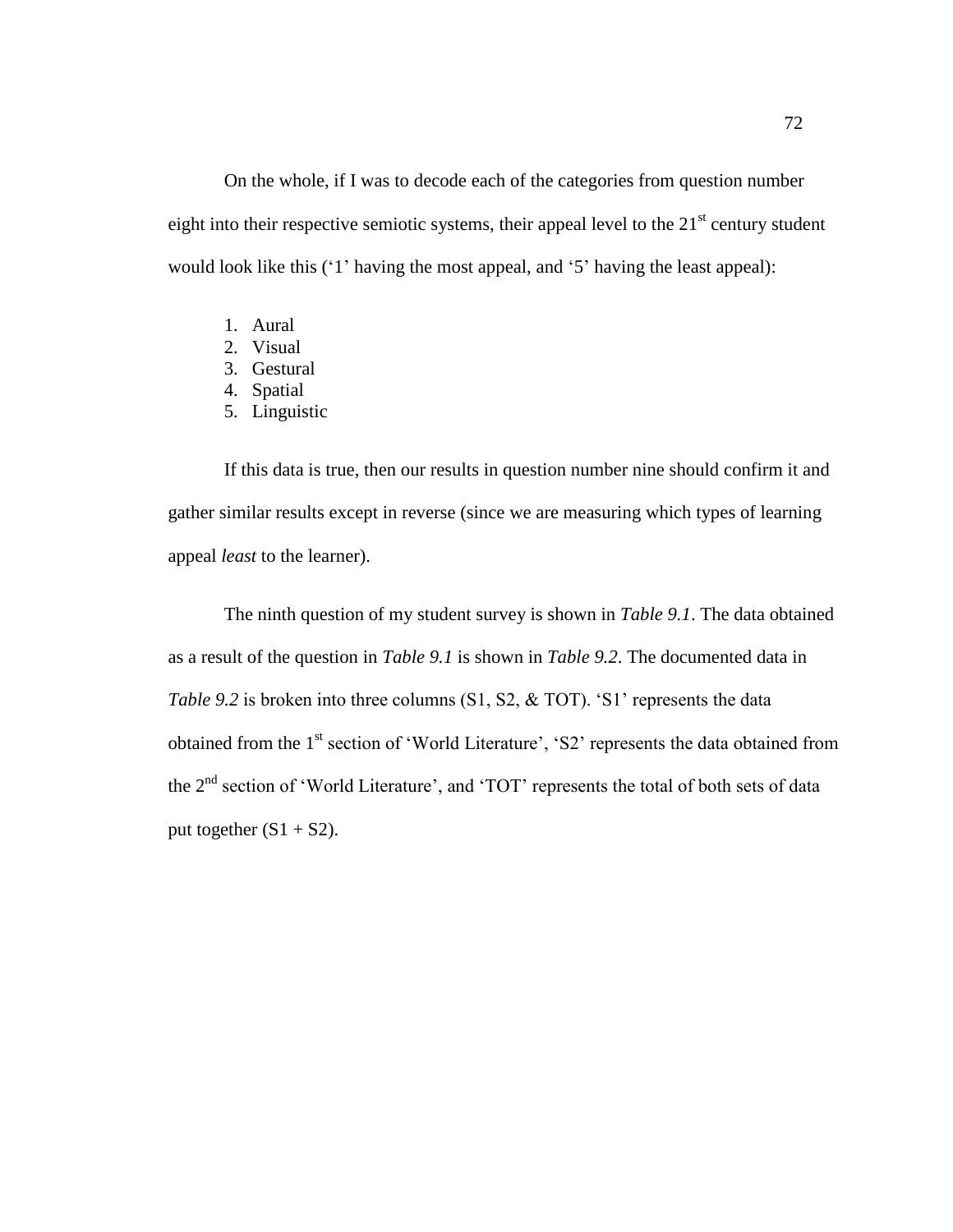| 9. | Which of the following aspects appeals least to you when learning in school             |
|----|-----------------------------------------------------------------------------------------|
|    | (place an 'X' next to ALL that apply):                                                  |
|    | reading ( <i>e.g. Books</i> )                                                           |
|    | writing (e.g. Essays, journal entries)                                                  |
|    | moving images $(e.g. \textit{Films})$                                                   |
|    | still images ( <i>e.g. Pictures, graphics</i> )                                         |
|    | music (e.g. Songs, sound effects)                                                       |
|    | expression (e.g. Acting, conversation)                                                  |
|    | gestures (e.g. Body language, facial expression)                                        |
|    | directions (e.g. Rubrics, guidelines)                                                   |
|    | layout (e.g. Organization of objects)                                                   |
|    | Please use the following space to explain why some of these aspects <i>don't</i> appeal |
|    | to you in your learning:                                                                |

# *Table 9.2*

| # of 'X's given to:                                | S1 | S2 | <b>TOT</b> |
|----------------------------------------------------|----|----|------------|
| 'reading' (e.g. Books)                             | 10 | 13 | 23         |
| 'writing' (e.g. Essays, journal entries)           | 10 | 12 | 22         |
| 'moving images' $(e.g. \textit{Films})$            |    |    |            |
| 'still images' (e.g. Pictures, graphics)           |    |    |            |
| 'music' (e.g. Songs, sound effects)                |    |    |            |
| 'expression' (e.g. Acting, conversation)           |    |    |            |
| 'gestures' (e.g. Body language, facial expression) |    |    |            |
| 'directions' (e.g. Rubrics, guidelines)            |    |    | 18         |
| 'layout' (e.g. Organization of objects)            |    |    | 14         |

Comments of why these aspects don't appeal in 'S1':

-"these don't appeal to me because I find them over-used in the classroom."

-"It's boring to do these things."

-"these aspects don't appeal to me because they are monotonous and do not allow much creativity."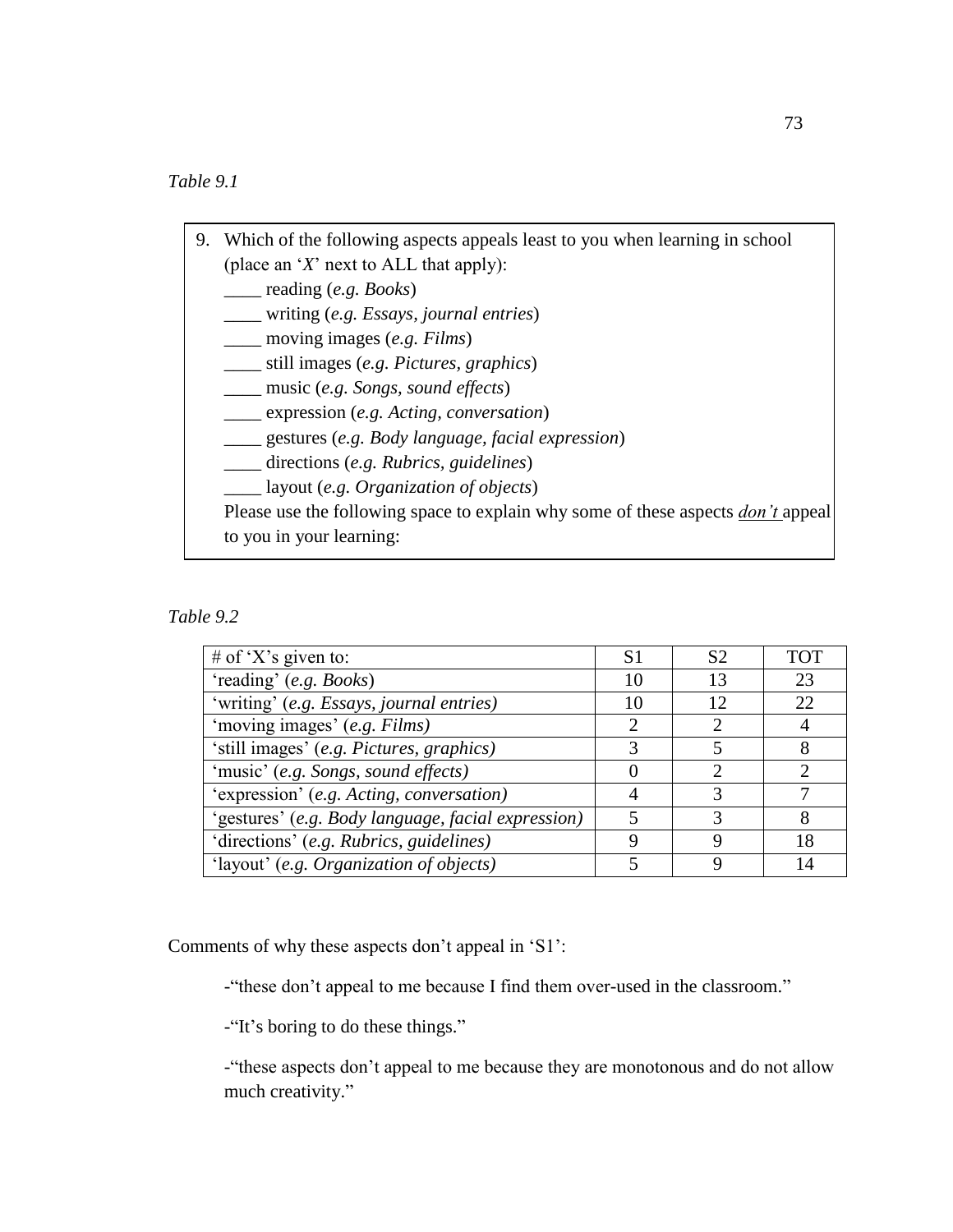-"they are too structured with no freedom."

- they are too boring."

Comments of why these aspects don't appeal to you:

-"I really don't like to read and it does not do much for me."

-"really boring."

- "because they can get boring and pointless after a while."

-"reading isn't fun and so I zone out and don't pay attention even when I try."

-"If we always see the same things, we will tune-out."

-"They don't appeal to me because I get side-tracked when reading."

-"I don't like writing long essays."

-"I would rather discuss something rather than writing."

The data confirms a resistance or reluctance towards the linguistic semiotic system as the categories of 'reading' and 'writing' generated the most responses (twentythree and twenty-two respectively). The second least popular categories were 'directions' (at eighteen) and ‗layout' (at fourteen), both representing the spatial semiotic system. After that comes 'gestures' (at eight) and 'expression' (at seven) which parallel the gestural semiotic system. The visual semiotic system, as represented by 'still images' (at eight) and 'moving images' (at four) is next in line with the aural semiotic system as represented by 'music' (at two) bringing up the back end of the data. As I did with question number eight, I will create a list based on the semiotic systems as represented by the data starting with the least popular. If the data is sound, we should see a correlation between the list generated for question number eight and this list, with the exception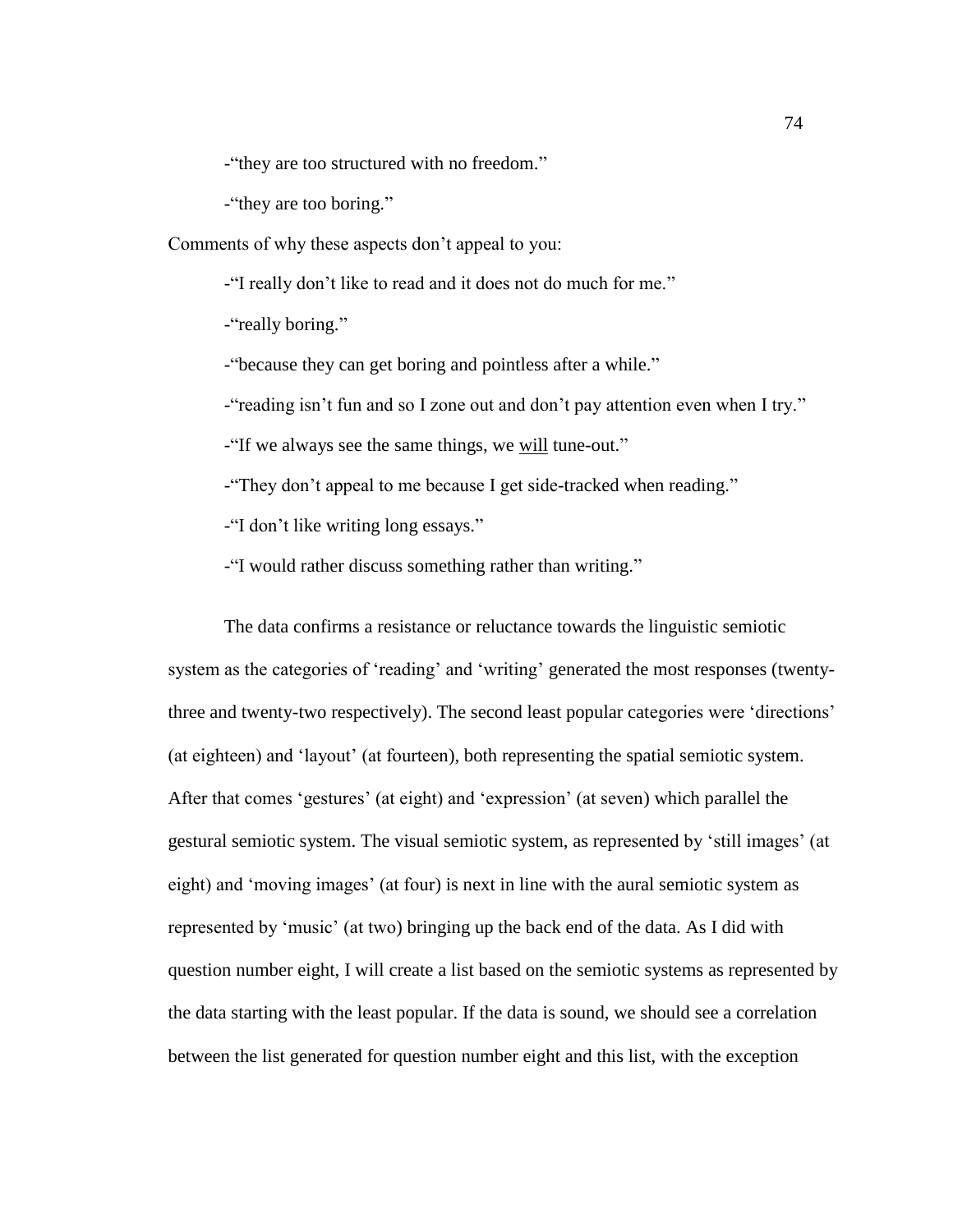being that this list is flipped. Here are the results  $(1)$  having the least appeal and  $\mathfrak{S}'$ having the most appeal):

- 1. Linguistic
- 2. Spatial
- 3. Gestural
- 4. Visual
- 5. Aural

 As you can see, there indeed is a correlation between the two lists. Both sets of data provide evidence that the print-based text has lost its appeal to the  $21<sup>st</sup>$  century learner. The data suggests that all four of the other semiotic systems have a greater appeal in today's curriculum than the linguistic (as exemplified by print-based texts).

The commentary presented in question number nine also establishes another trend. Eight of the Thirteen comments provided (roughly 61.5%) expressed 'boredom', or an aptness to 'tune out' / 'zone out'. All eight students who provided such feedback placed an '*X*' next to 'reading' and 'writing'. This data gives insight to the question of why print-based texts are losing appeal to the  $21<sup>st</sup>$  century learner.

The tenth question of my student survey is shown in *Table 10.1*. The data obtained as a result of the question in *Table 10.1* is shown in *Table 10.2*. The documented data in *Table 10.2* is broken into three columns  $(S1, S2, \& TOT)$ . 'S1' represents the data obtained from the 1<sup>st</sup> section of 'World Literature', 'S2' represents the data obtained from the 2<sup>nd</sup> section of 'World Literature', and 'TOT' represents the total of both sets of data put together  $(S1 + S2)$ .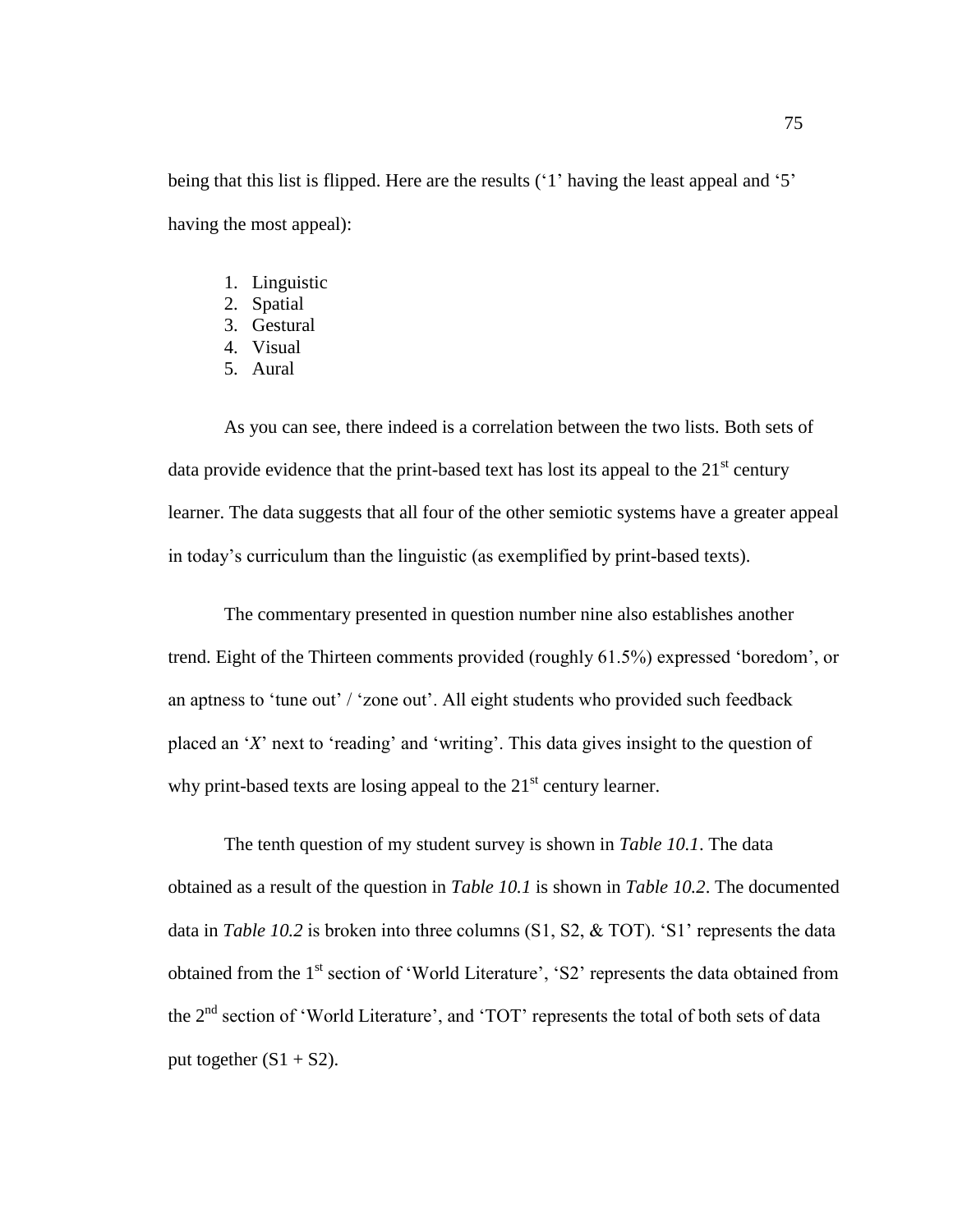# *Table 10.1*

| <b>Powerpoint presentation</b>                                                      | <b>Reflective Essay</b> |
|-------------------------------------------------------------------------------------|-------------------------|
| final assignment to a unit (circle one):                                            |                         |
| 10. If you had to pick, which of the following would you rather put together as the |                         |

## *Table 10.2*

| # of students who circled: |  |  |
|----------------------------|--|--|
| Powerpoint presentation    |  |  |
| <b>Reflective Essay</b>    |  |  |

Essentially, this question is asking students whether or not they would choose the print-based assignment, or the multi-modal based assignment if given a choice. 29 of 37 (roughly 78%) of students opted for the multi-modal based Powerpoint presentation, while only 8 of 37 (roughly 22%) preferred the print-based assignment. This data shows that the majority of  $21<sup>st</sup>$  century learners would gravitate towards the multi-modal assignment.

### *Discussion*

Overall, the data provides plenty of useable results with regard to the appeal level surrounding print-based and multi-modal based texts to the  $21<sup>st</sup>$  century learner. The data also demonstrates a decisive verdict with regard to the role of technology in the classroom and the student's desire for inclusion in daily content.

The reflective essay (print-based component) of the study was not well-received by the majority of students. While 46% of students had a neutral attitude towards the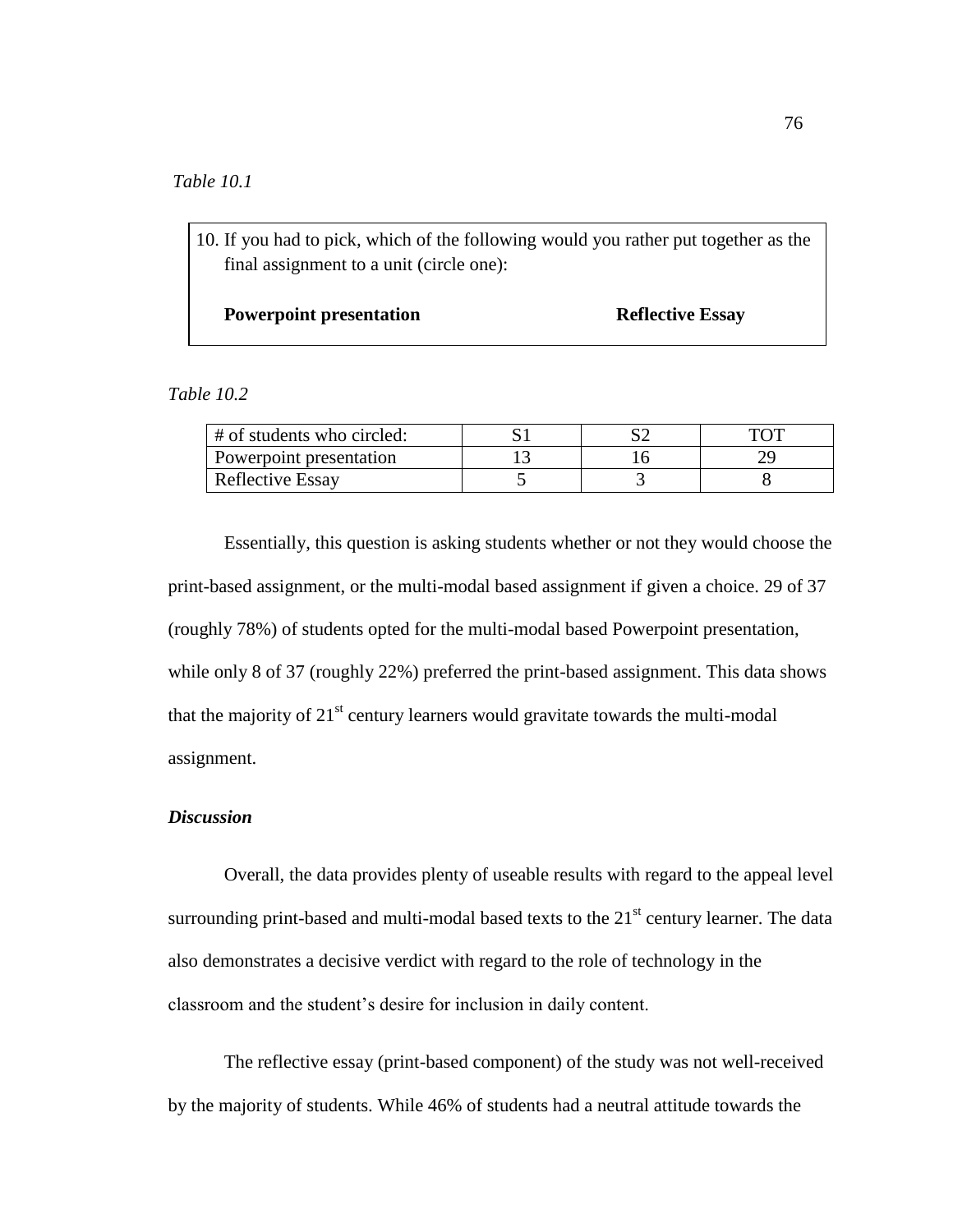print-based assignment, an almost equally as large 40.5% of students expressed a negative attitude towards the reflective essay. Amongst the most popular reasons why students disliked the print-based assignment were: 'it was boring' (17 of 37; roughly 46%) of the student population) and ‗I felt it was too much work' (13 of 37; roughly 35% of the student population). The expressed claim that the assignment was 'too much work' is peculiar given that it was a mere one-to-two page paper in which no research was required. The expressed claim that ‗it was boring' could indicate the lack of stimulation (in terms of semiotic systems) for the learner.

The Powerpoint presentation (multi-modal component) of the study was received far better than its print-based counterpart. While 38% of students displayed a neutral attitude towards the multi-modal based assignment, a much larger 49% of the students expressed a positive attitude for the Powerpoint project. Examining the reasons why students liked the Powerpoint project, 21 of 37 (roughly 57%) of students replied by saying it 'was good to work with technology for a change'. In addition to this, 18 of 37 (roughly 48.5%) of students replied by saying ‗the assignment allowed me to be creative'. This could be a result of the assignment's demand to utilize multiple semiotic channels.

With regard to technology, 34 of 37 (roughly 92%) of students expressed a desire for more of it in the classroom. This was one of the more resounding and definitive results to come out of the study. This type of data gives value to the James Gee's and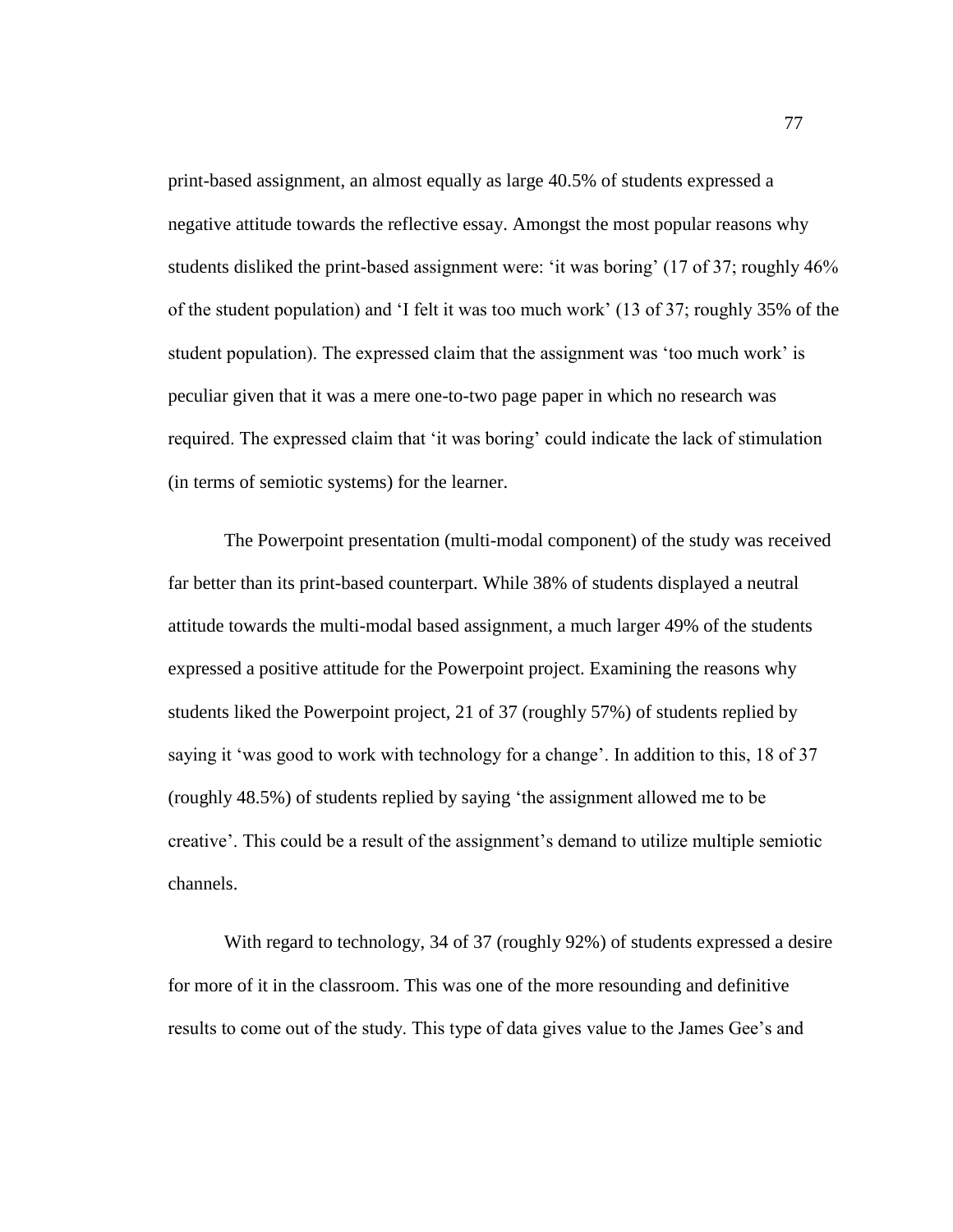Amanda Lenhart's of the academic world who stress the importance of technology to today's learner.

Another part of the study focused on the kinds of learning that appealed and didn't appeal to the  $21<sup>st</sup>$  century learner. Questions eight and nine were designed to measure which types of learning engaged the student population the most. Each semiotic system was represented by two different categories of methods (e.g. the linguistic semiotic system was represented by 'reading' and 'writing') with the exception to the aural semiotic system which was only represented by 'music'. In both questions, the linguistic semiotic system came out as the least popular by a wide margin, suggesting that the print-based text has lost appeal to the  $21<sup>st</sup>$  century learner. The most popular semiotic systems that students expressed wanting to see more of in education were the visual and aural semiotic channels.

Being that the study was centered around a print-based assignment and a multimodal based assignment, the last question asked students straightforwardly which of the two they would prefer if given a choice. 29 of 37 students (roughly 78%) chose the multimodal assignment while only 8 of 37 students (roughly 22%) chose the print-based assignment. This clearly indicated that the multi-modal based assignment appealed more to the student population than the print-based assignment.

# *Limitations*

One of the limitations to this study may turn out to be the sample size used to obtain data. There were eight students who didn't return their consent forms in time for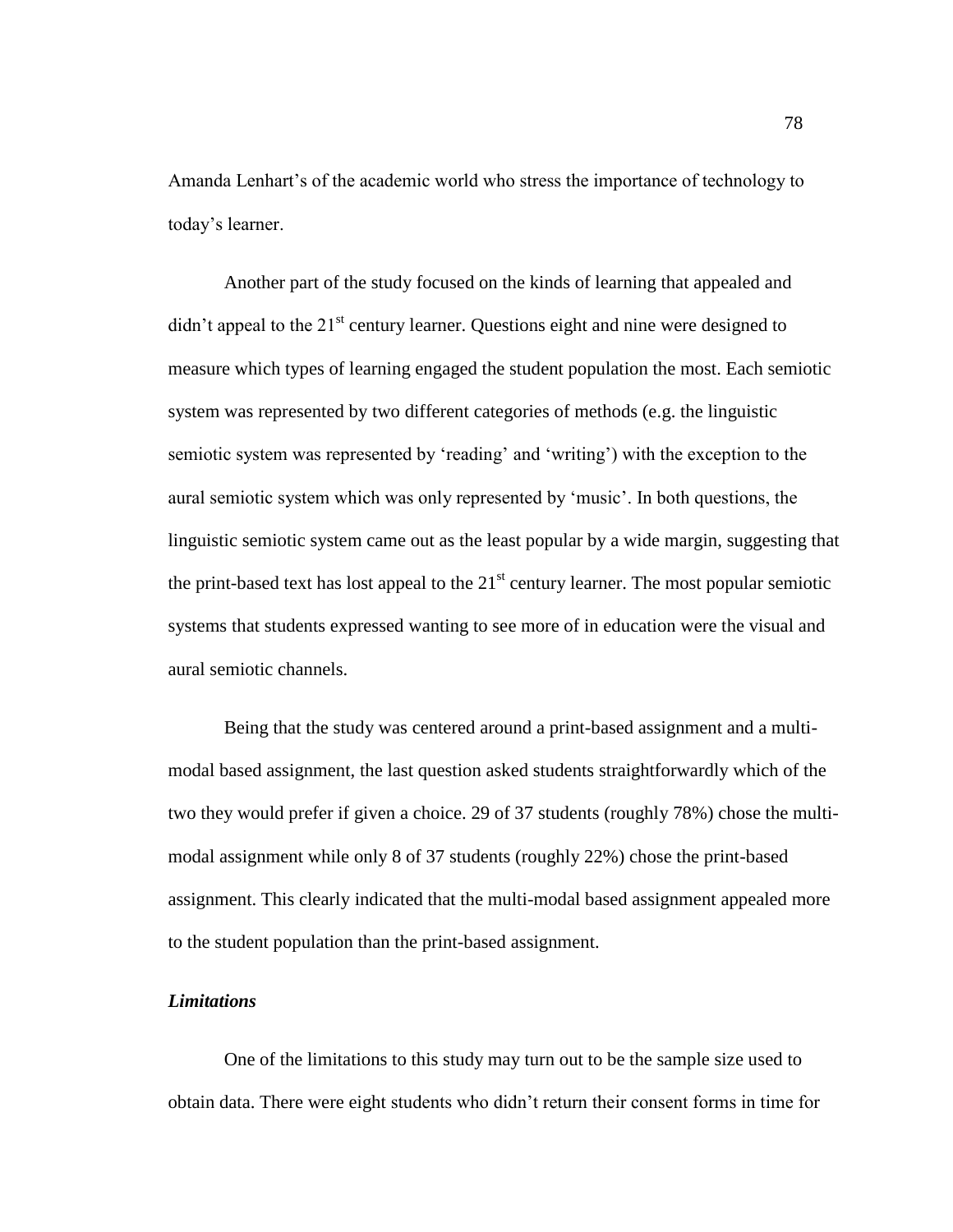the survey, so their data could not be used in the study. Had those eight students been able to participate, the student population size would have been forty-five. My original goal was to have at least fifty students participate, but circumstance and situation only allowed for thirty-seven. Whether that is ultimately too small of a sample size or not remains unknown.

Another aspect to the study that I would have liked to manipulate better was location. It would have been nice to work with multiple teachers at multiple schools to obtain data from a more diverse range of sources. Being able to do so may have added an element of consistency to the more global issue of appeal in print-based and multi-modal based texts at the high school level.

#### *Qualitative Study*

To analyze the data, I will examine most of the questions from my teacher questionnaire in the following pages by first restating the question, then documenting selected responses, followed by what the data implies to the larger questions and topics outlined in my thesis thus far. The first question on my teacher questionnaire was:

1. Do you believe print-based texts are losing value in modern day curricula? Why or why not, and how?

### RESPONSES:

Mr. Kewl: Yes. In my opinion, print-based texts are losing value for a variety of reasons. One such reason has to do with the limited scope of print-based texts as a delivery system. In short, the printed word is only one vehicle through which content is delivered. That sense of singularity carries with it the limitation of one kind of delivery system. And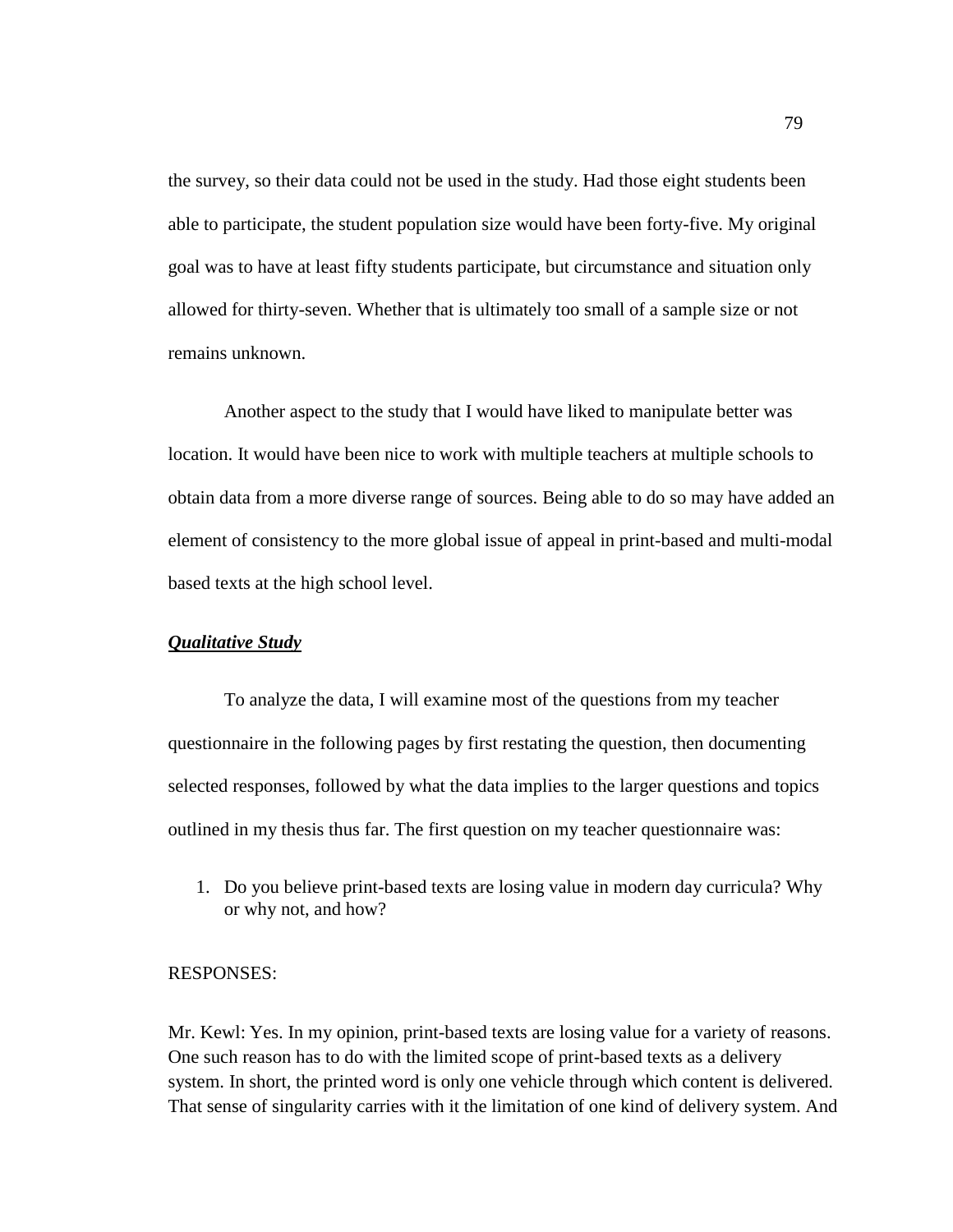if you consider multiple learning styles, we know that one size does not fit all. Aside from this, we are in an ever-increasing technological age that models itself on fast retrieval of information, visual appeal, and interconnectedness. Print-based texts are not traditionally a way to retrieve information quickly, nor does it carry with it any visual appeal—aside from the cover,--but you can't judge a book by its cover, right?—and likewise with interconnectivity, reading a print-based text is generally an isolating activity. In an age where cooperation is increasingly demanded from the workforce, it would seem that interconnectivity is the way to go.

Ms. Tumbleweed: I think [print-based texts are] being utilized in different ways. For instance, dictionaries are a thing of the past since you can just go to dictionary.com and look up a word. It's easier and faster for students to look up words that way. At the same time, we still read books/textbooks in class. My school is looking at Kindles and iPod touches to replace books, but that will take years.

Mr. History: I am a Middle School Social Studies teacher. My current classroom texts were printed in the mid 1990's. I use them only for vocabulary and to teach students how to use textbooks. I use them as a tool for teaching pre-reading strategies and research. I am lucky enough to have thirteen computers in my classroom. I try to use the computers as my 'texts.'

Mr. Skinny: I honestly don't feel that print-based texts are losing too much value in modern day curricula. Visual texts and the like are becoming far more prevalent in modern classrooms, but print-based texts are still the backbone of the language arts curriculum, at least at [my school].

Mr. Science: I do believe print-based texts are losing value in modern day curricula due to the fact that more technology is being incorporated into the classrooms as well as online texts. I am not even using traditional books in class and instead using online resources to allow the students to learn how to use different tools to find information.

It is interesting to observe how quickly most of the responses cite technology as a reason for either de-valuing the print-based text, or altering the use / role of print-based texts to the  $21<sup>st</sup>$  century learner. While Mr. Skinny believes that print-based texts are still the 'backbone of the language arts curriculum', he concedes that 'visual texts and the like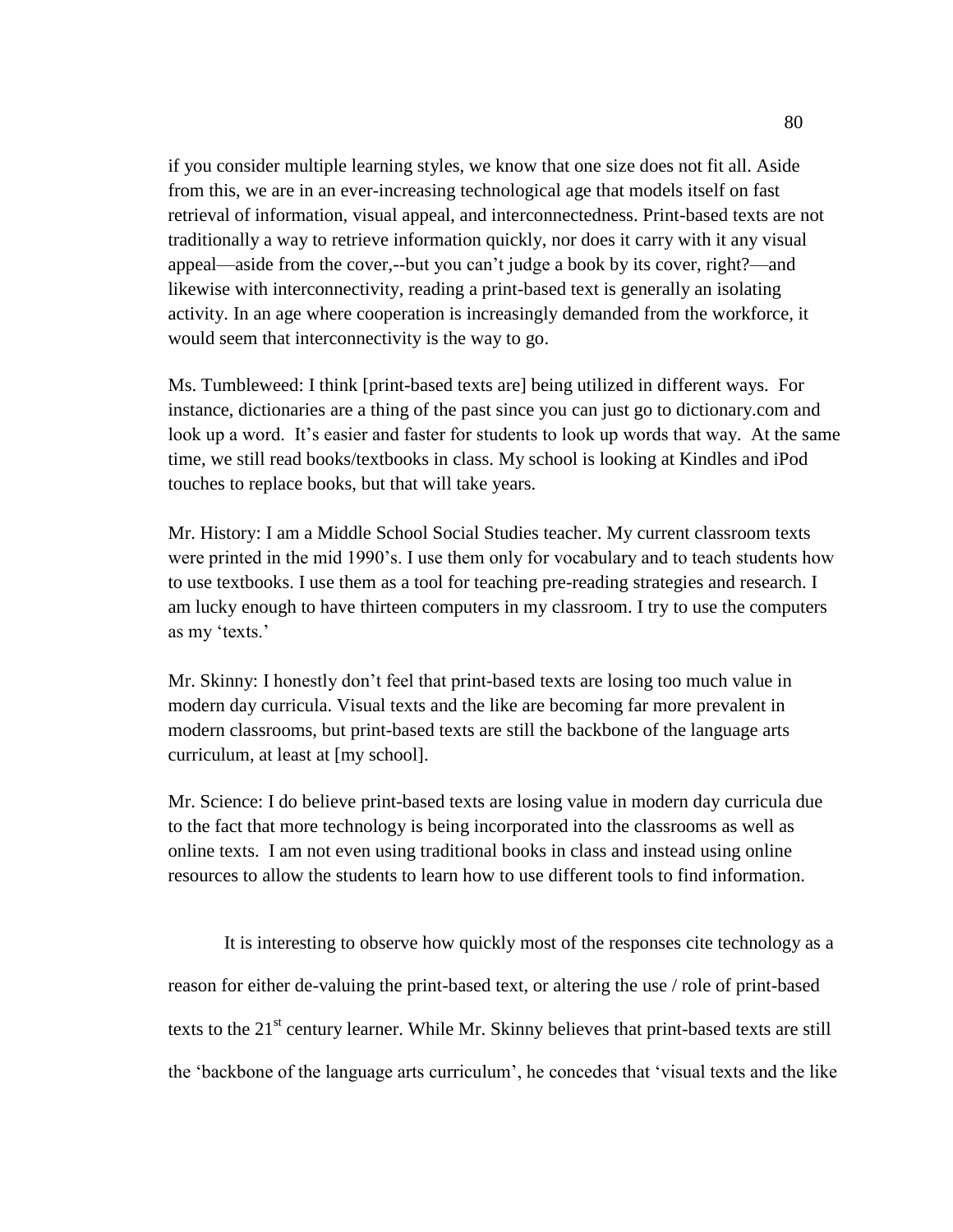are becoming far more prevalent in modern classrooms.' Mr. Kewl echoes this sentiment when he speaks about the lack of visual appeal in print-based texts. He goes on to say that ‗the printed word is only one vehicle through which content is delivered', which is problematic in a world where the student is being bombarded with a variety of texts that utilize multiple semiotic domains.

3. In what ways do you think print-based texts still appeal to the  $21<sup>st</sup>$  century learner? In what ways don't they appeal to the  $21<sup>st</sup>$  century learner? How do you know?

### RESPONSES:

Mr. Kewl: Print-based texts still appeal to the 21<sup>st</sup>-century learner insofar as they still hold a place in traditional 21<sup>st</sup>-century schooling. Much like older teachers have to adapt to technology, younger learners have to adapt to print-based texts. The skill required is the same: adaptation. Moreover, the  $21<sup>st</sup>$ -century learner, in some ways, is no different from other turn-of-the-century learners. And print-based texts have served as a transition from one age to the next. For example, each English literary age is marked by its genreof-choice in the delivery of the printed word. The Medieval period preferred lyrical poetry; the Renaissance drew heavily from drama, the Victorians held the novel as king, and as now, the  $21<sup>st</sup>$ -century holds the website as perhaps the preferred forum in which to highlight print-based texts. The constant in all of this is print-based texts. The difference is in its delivery system. As far as ways in which print-based texts do not appeal to the 21<sup>st</sup>-century learner, much of the answer may be gleaned from my response to question one. Otherwise, time is a limited asset these days. With the speed at which information is processed via technology, print-based texts are too time-consuming.

Mr. History: I'm not sure how print based texts appeal to students. For as much as I feel students are bombarded with information on a daily basis, when a student opens a textbook today, I think the first reaction is one of being overwhelmed.

Mr. Skinny: I think the trick with using print-based texts with  $21<sup>st</sup>$  century learners is in convincing them that the texts are worth their time. With students who are so accustomed to the immediacy of technology and various visual and multi-modal texts, it takes effort to convince learners that they will benefit from pouring over the words of masters such as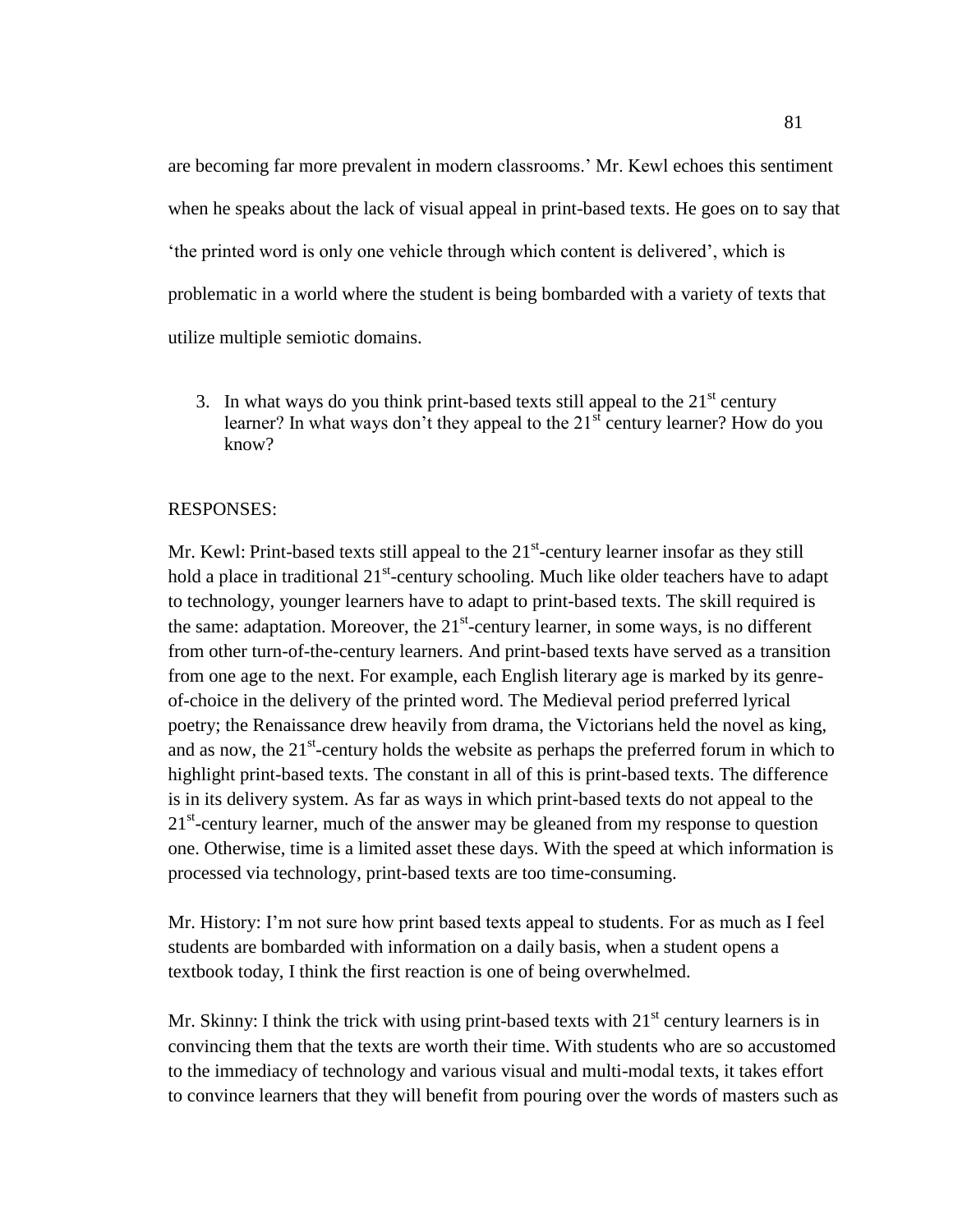Hemingway or Shakespeare. So many of my students would rather watch movies or somehow short-circuit the effort it takes to truly comprehend and appreciate the craft of great writers and I think that is one of the greatest obstacles that I face as a language arts teacher of  $21<sup>st</sup>$  century learners.

One of the interesting aspects that I pulled out of these responses was the idea that the  $21<sup>st</sup>$  century learner doesn't seem well-versed in how to interact and decipher meaning from a print-based text. Mr. Kewl talks about teaching the  $21<sup>st</sup>$  century learner how to 'adapt' to a print-based text in order to create meaning. Mr. History feels that students are overwhelmed when they open a textbook due to a lack of knowledge on how to extract meaning. And Mr. Skinny talks about 'tricking' the learner out of their reluctance and into dealing with print-based texts. Thus far, it seems fairly evident that there is very little appeal amongst  $21<sup>st</sup>$  century learners for the print-based text in the eyes of the educator.

5. In what ways do you think multi-modal texts appeal to the  $21<sup>st</sup>$  century learner? In what ways don't they appeal to the  $21<sup>st</sup>$  century learner? How do you know?

### RESPONSES:

Ms. Tumbleweed: [Multi-modal texts make it] easier for students to work together and show off their work. Students might have to make a presentation and learning how to project those onto a Smartboard and not have it be dull is a skill they'll need to sell themselves or a product. It doesn't appeal to some of my learners who, I hate to say it, most likely will not make it through high school.

Mr. History: Multi Modal texts appeal to today's students because they are fast. They give lots of information quickly. There is a trap though. Unless students learn how to use any text, they will be left trying to use surface level information. I think to an extent, students are lazy. They want the information given to them. They want to type a question and have the computer spit out the answer. Students are frustrated when they figure out that they still need to dig.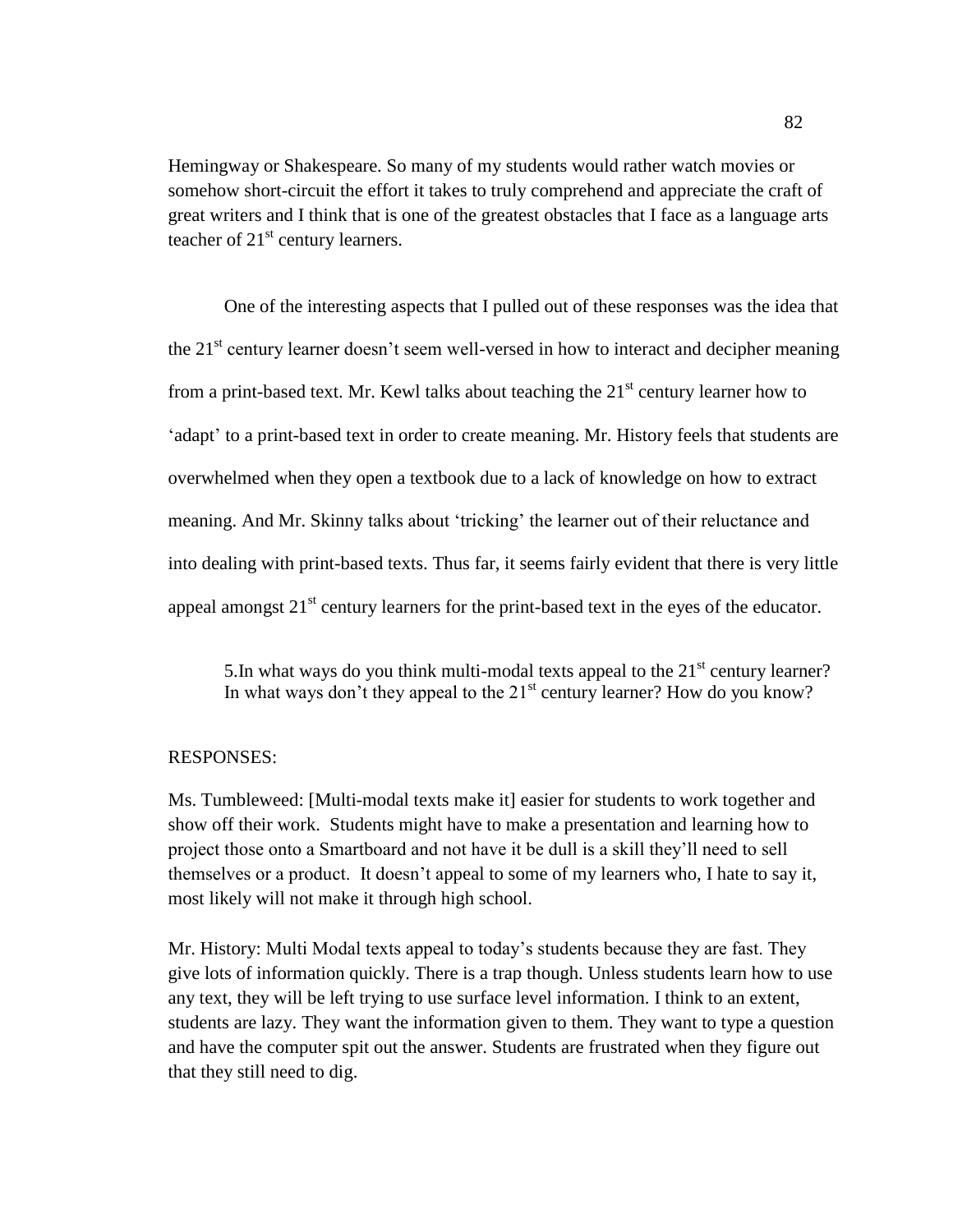Mr. Skinny: In our visual world, multi-modal texts allow students of this visually-based modern age to connect to various aspects or elements of the text. Even a student who is not a great "reader" of print-based texts may be quite adept at "reading" a visual or multimodal text. And I know that during the research phase of my graduate research project, I uncovered some research that indicated that students can indeed become better readers of print-based texts by developing their skills as readers of other visual or multi-modal texts.

Both Mr. History and Mr. Skinny give responses that speak to a multi-modal text's ability to convey much more information, in a more engaging fashion, and much quicker than the print-based text. Mr. History also emphasizes the importance of teaching students how to decipher or unpack the meaning within different types of multi-modal texts. The problem here lies in the educator's ability to understand and convey such an understanding to the students they teach. This reminds me of what Cynthia Selfe wrote in her article, "Multimodal Composition: Resources for Teachers", 'that one of the challenges of teaching multimodal composition is the learning curve involved for teachers new to thinking about different modalities (Selfe 4).' Ms. Tumbleweed indirectly conveys the knowledge of how to use a Smartboard to present multi-modal projects. The assumption here is that she will teach her students the necessary skills to build their own multi-modal projects and use a Smartboard. But what about the teacher who has been teaching for a long time and already has a set curriculum that they don't want to deviate from? Or the teacher who doesn't even know what a Smartboard is, let alone use it? As evidenced by Mr. History and Mr. Skinny's comments, I think it is useful to acknowledge that multi-modal texts do have more appeal in  $21<sup>st</sup>$  century times than print-based texts, but that learning with multi-modal texts and how to utilize them is not an endeavor that is placed on the student alone.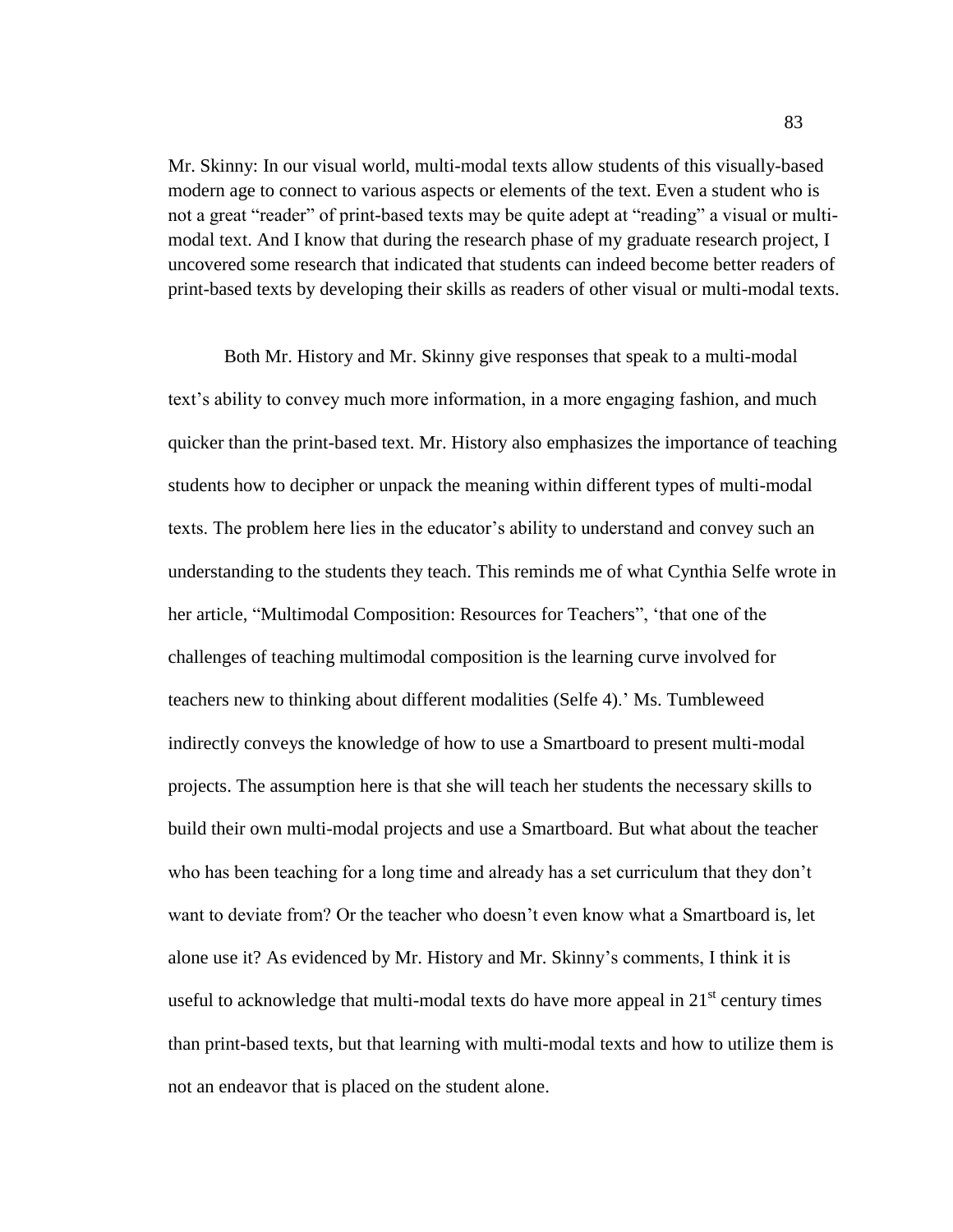The topic of the teacher as learner in the  $21<sup>st</sup>$  century classroom is touched upon in greater detail with the responses to the next question.

6. In what ways do multi-modal texts appeal to secondary teachers in public education? What challenges do multi-modal texts present for secondary teachers in public education?

# RESPONSES:

Mr. Kewl: Multi-modal texts appeal to secondary teachers in public education by making the curriculum relevant to the students. It is clear that  $21<sup>st</sup>$ -century learners have adapted to technology; whereas, teachers of my age have had to adapt to technology. In short, kids today are born into a world of multi-modal texts. Because of this, teachers who use multi-modal texts provide their students with a platform from which to learn that is more closely related to what they are already comfortable with. The challenges for secondary teachers are finding new and innovative ways to adapt their curriculum to the everchanging demands of technology. Indeed, not all curriculums are best presented through a variety of modes. So the teacher will have to revise and edit what he or she deems appropriate for the multi-modal delivery system. Likewise, he or she may have to learn such systems before implementing any of them in the class. The appeal of Blackboard and its corresponding professional development class offerings attest to as much.

Ms. Tumbleweed: It gives teachers multiple ways to reach all types of learners: visual, audio, and kinesthetic and it keeps your lesson from getting dull as well. Teachers are always struggling to reach all learners, well this is how, by using technology such as the Smartboard.

Mr. History: I love using multi modal methods. I like the graphics. I am of the MTV generation. But, much like the students, teachers need to learn how to use multi modal texts/methods. I think teachers get frustrated because they are afraid to try new things themselves.

Mr. Skinny: Multi-modal texts are appealing to educators in that they appeal to our students—students are far less intimidated by a two-hour film than a 300-page novel. Having said that, the challenge of teaching multi-modal texts is that many teachers do not feel comfortable or that they have the experience required to teach them. I think there is a real risk involved with teaching multi-modal texts because there is a very real possibility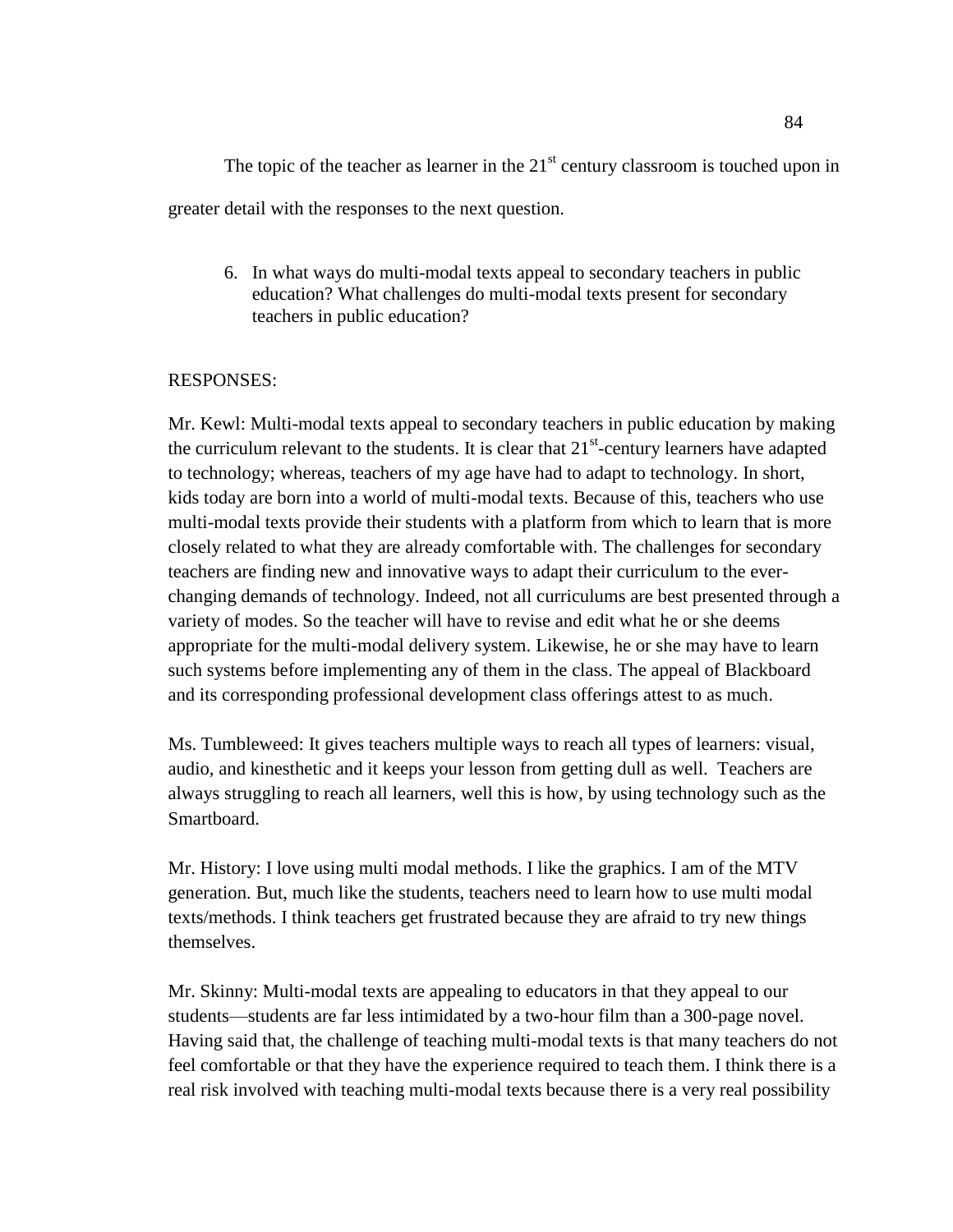that students may at times intuitively understand the texts better than even the teacher and for some (perhaps many) teachers, this is a scary possibility.

Again, we see the concern amongst educators regarding a gap in individualized knowledge of *modern* multi-modal texts and the methods employed to convey such multi-modal texts. I have italicized *modern* in the previous sentence because that seems to be an important distinction to make considering how often the teacher panel refers to and cites technology and an understanding of how to apply  $21<sup>st</sup>$  century skills to classroom instruction.

One of the most telling lines from the previous responses comes from Mr. Kewl. He says: ‗In short, kids today are born into a world of multi-modal texts.' This is an important aspect of society that all educators need to acknowledge, and upon doing so, it is an important aspect of society that needs to be included in daily lessons plans given a goal of truly effective education.

8. Multi-modal texts are often times associated with technology as they depend on a variety of methods (often times new) to implement effectively. What do you think the role of the print-based text in the classroom is as the world becomes more dependent on technology?

#### RESPONSES:

Mr. Kewl: One role includes simply allowing for another means through which content is delivered, as well as received. That will appeal to certain students; albeit, they might find themselves in the minority. Otherwise, print-based texts—the act of reading and writing in and of itself—still continues to exercise analytical and critical thinking skills, which are very transferrable. We may have to broaden our view of what reading and writing is. For example, visual literacy is every bit as valid as a reading skill as print-based literacy. On the other hand, I think that print-based texts will offer a relief to some students from the pervasiveness of technology. There is a privacy that is being lost to technology. Via print-based texts, students are offered the opportunity for personal reflection without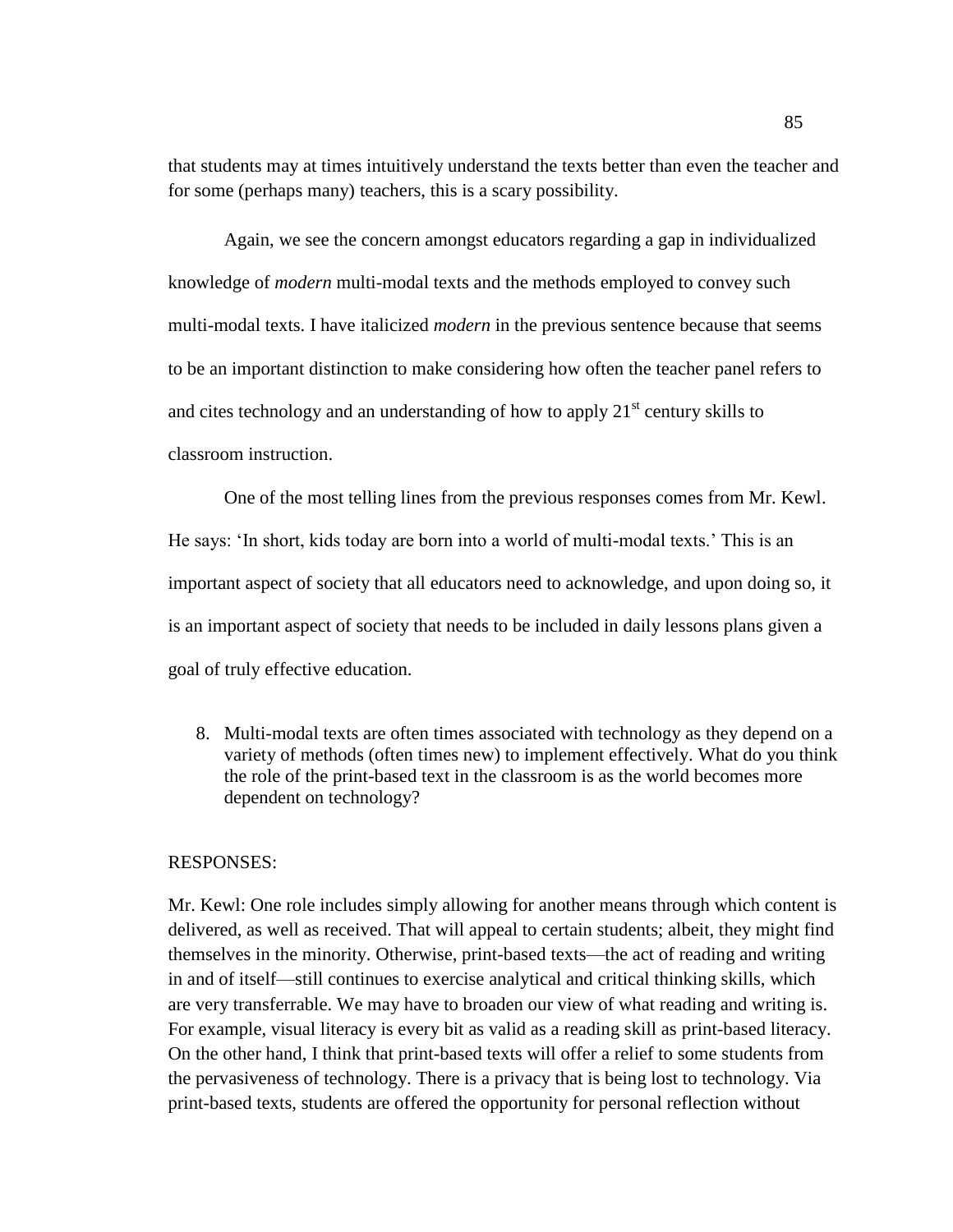public scrutiny. I think it's a valuable resource through which one can come to learn of him or herself.

Ms. Tumbleweed: I think print based [texts are] a good resource for students to have especially when technology fails. We were without computers and internet for over 6 weeks this year and being a first year teacher I had a ton of resources to fall back on when I didn't have my technology. (I even had to make a print based gradebook…) It's always good to have plan B and that's how I view my print based texts and my chalkboards.

Mr. History: My Christmas wish list…No printed text books. Every student is issued a laptop. The walls of the classroom are lined with primary source materials. Works of fiction, autobiographies, works of art, propaganda posters, a computer designated to download music and videos…as a primary source. But…no printed text books.

While Ms. Tumbleweed primarily sees the role of the print-based text as a backup for when technology fails, and Mr. History comically expresses his hope that the printbased text would become a permanent absence in the future classroom, Mr. Kewl goes counter to such perspectives and speaks to the value of the print-based text, even in light of technology and a culture where the learner (as suggested by Mr. Kewl in a previous response) is born and raised in environments saturated with multi-modal texts. His perspective is that ‗we may need to broaden our view of what reading and writing is.' As Maureen Walsh wrote in her article, "Worlds have collided and modes have merged: classroom evidence of changed literacy practices", 'multimodal literacy is the way literacy can be defined within the *convergence and interdependence* between modes of reading, writing, talking, listening, and viewing while using both print-based and digital texts (Walsh 104).' The ‗*convergence*' and ‗*interdependence*' that Maureen Walsh writes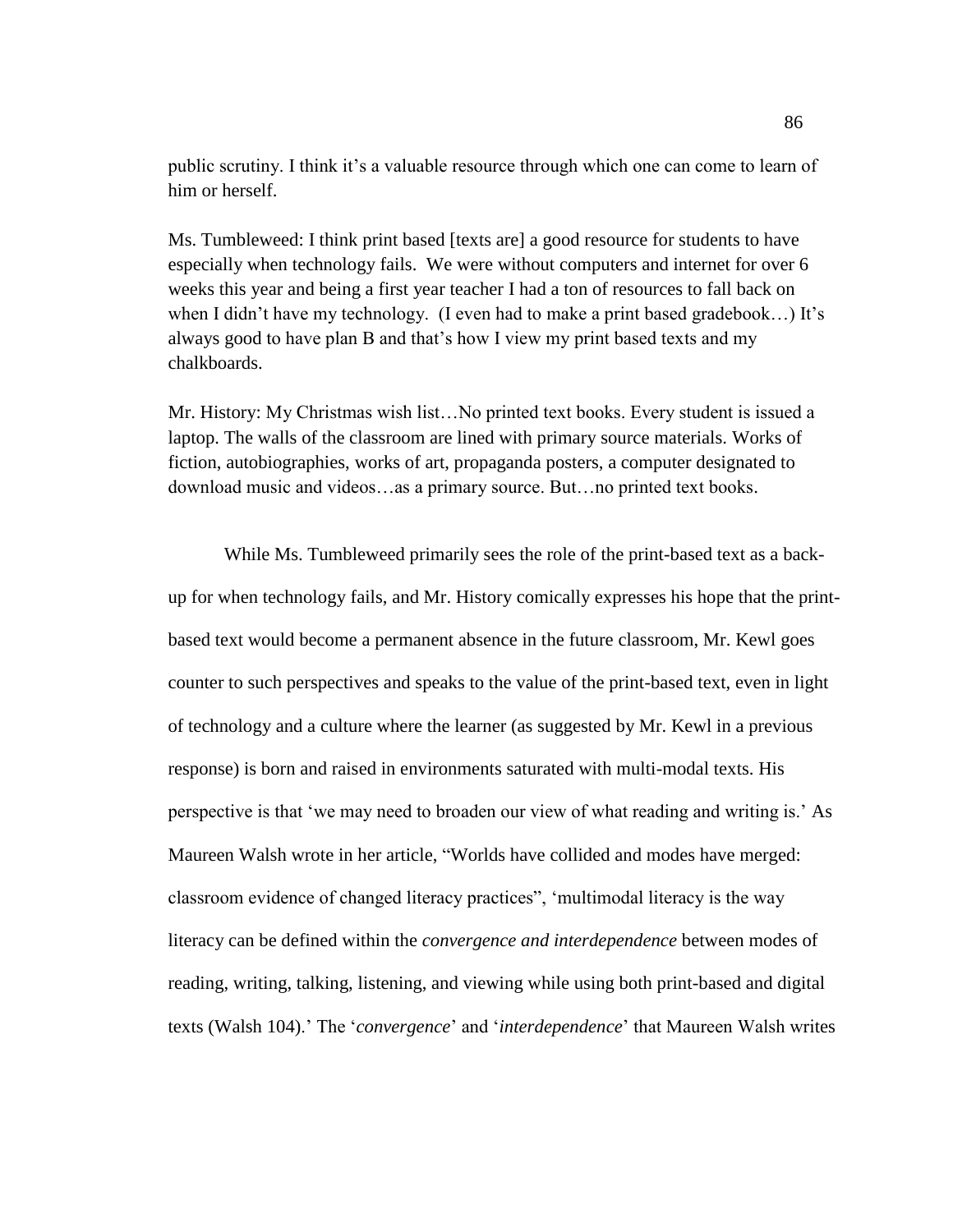about seems to be what Mr. Kewl is referencing to in his testimony to the role of printbased texts in a continually multi-modal world.

9. Does technology provide you with a platform for incorporating multi-modal texts more efficiently in your curriculum? If so, how? (An example would be: trying to scaffold an idea / topic of study by using a projector to show the class a video from Youtube)

# RESPONSES:

Ms. Tumbleweed: It makes it SO much easier. I can't express how easy my technology makes my teaching. We'll do something on the Smartboard then the students will do it on their computers. They get to see videos from Youtube. One time I was teaching theme and the students were not getting it, so I showed them a video from the Beatles then asked them what the theme was and they got it. Once they realized what the Beatles were trying to say, they could read a text and understand what the author was trying to say.

Mr. History: Just one of the many instances where I had students use technology was when I had them research five signers of the Declaration of Independence on Wikipedia. They checked the credibility/background information of the article writers. They gathered more information from a .gov website. They then created a 'skit' to describe the figures involvement in the signing of the Declaration. They filmed the skits. They created/edited/trimmed the film into a 1 minute podcast that effectively summarized the process of writing and signing the Declaration of Independence.

I've included these responses from question number nine to provide some realworld examples of how educators have been able to effectively implement technology while also creating a '*convergence*' or '*interdependence*' between print-based texts, multi-modal texts, and technology. By showing students a Beatles video, Ms. Tumbleweed was able to help students scaffold how to discover theme when *reading*. For Mr. History, he was still able to stimulate the linguistic semiotic system by having his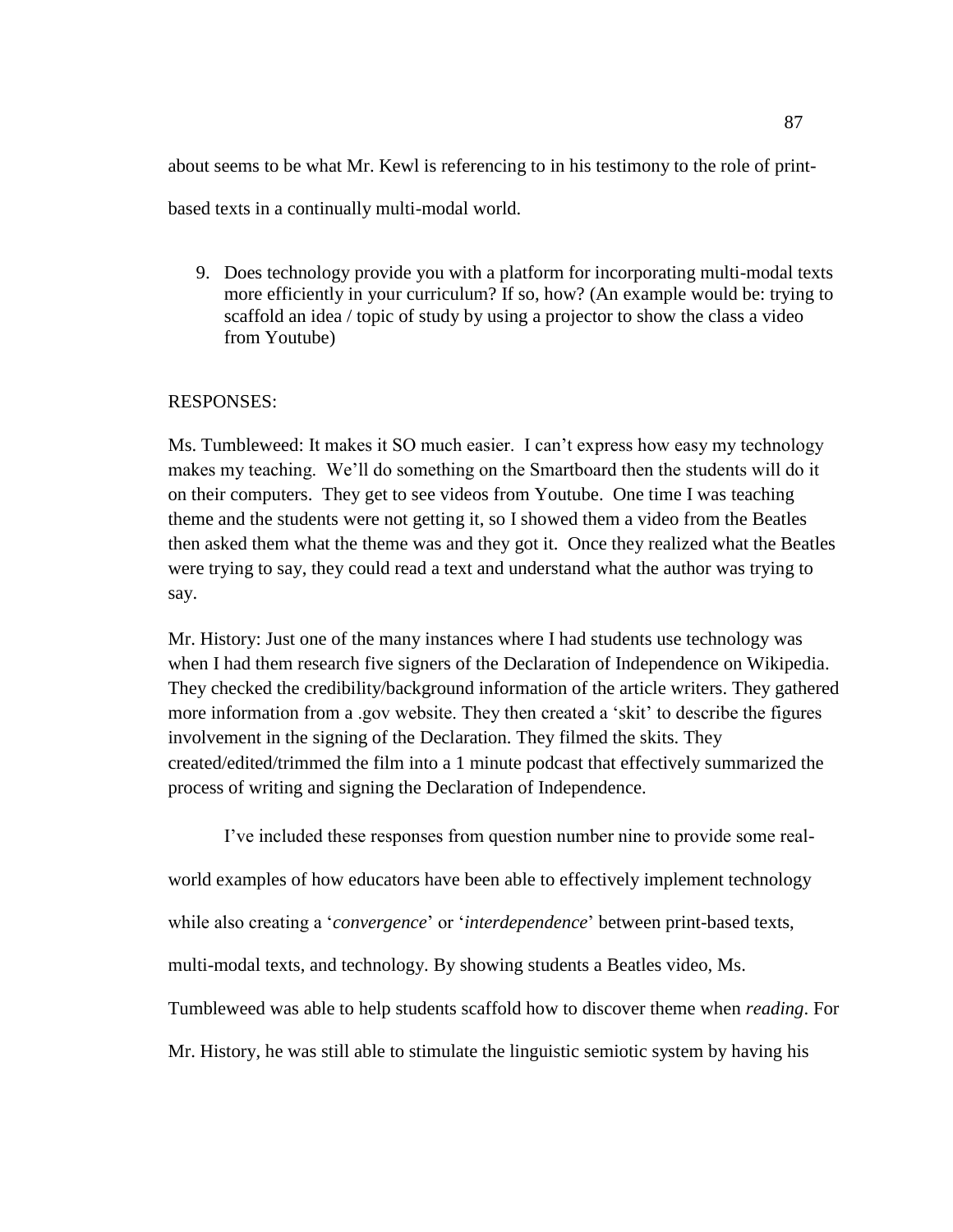students reference electronic texts such as Wikipedia and .gov websites. All of his student's efforts culminated in a multi-modal skit and subsequent short film creation.

10. With the creation of things such as Kindles and ebooks, do you think print-based texts will ever be completely eliminated from public education? Why or why not? - what about in the larger context of society? Why or why not?

### RESPONSES:

Ms. Tumbleweed: I think it'll be a slow moving process. We are going one to one computers next year but still using print based text. In the long run I can see Kindles, iPods, and ebooks taking over in classrooms. They are cheaper to purchase and even known classics can be downloaded for free onto the iPod touch using applications. My school is looking into it because in the long run, Kindles pay for themselves and you get more books for your buck. This will be a slow transition because people don't like to give up what they know which is printed text. It's like any new technology, people are reluctant to change; it reminds me of CD players and such, we went from tape players to portable CD players to the iPod. There are still people who use CD players and I think the same will be for print based texts. So someday yes, any time in the near future, no.

Mr. Science: I do think print texts are heading out the door due to all the new technology and the affordability of the same information. When the price of these ebooks become cheaper than the regular texts it will force the print texts to become cheaper or stop producing those prints.

Mr. Skinny: I really don't know. I think if a shift does occur, it will take place more quickly in mainstream society than in modern educational settings primarily because of budget issues. In my brief experience in education, I have already surmised that educational funding will prevent rapid shifts in the technology available to educate students.

Each teacher provides an important point in their response to this question. Ms.

Tumbleweed compares the print-based text to the CD player when faced with

methodological or technological change, saying 'there are still people who use CD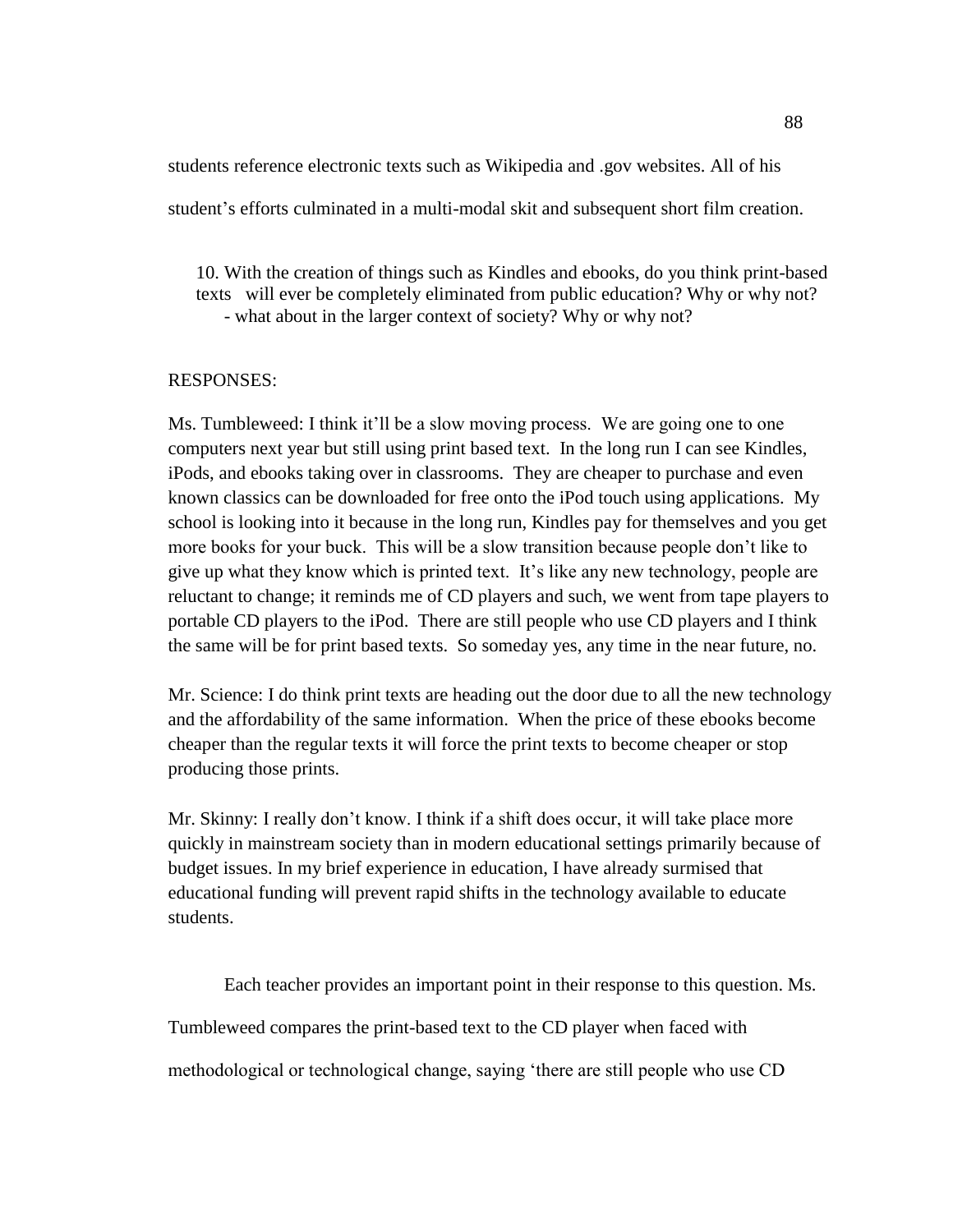players and I think the same will be for print based texts.' While simply stated, the problematic implications are complex and detrimental to the learning of modern students. Again, we arrive back at the suggestion that in the face of change, many teachers will remain stagnant and continue to rely on traditional methodology and assessment.

Mr. Science speaks to the economic aspect of the print-based text's survival. In a world where the dollar dictates, he feels that it is only a matter of time before the printbased text is eliminated for financial reasons.

Mr. Skinny acknowledges the idea that education is much further behind mainstream society in terms of technology, and perhaps, in terms of what appeals to the 21<sup>st</sup> century learner. Referring back to Maureen Walsh's article, she writes that ‗educational policy and national testing requirements are still principally focused on the reading and writing of print-based texts (Walsh 101).' In a day-and-age where the multimodal text dominates, it seems that Walsh would agree with Mr. Skinny that education appears to be behind the times.

11.Do you think a social divide (similar to the divide between the rich and the poor) between the technologically-savvy and the technologically-impaired is being created (or is already in place), and to what extent?

#### RESPONSES:

Mr. Kewl: Yes. But the premise of both divides is still based on money. Technology is not cheap. And as long as technology is primarily viewed by society as a money-making machine, it will neglect the underrepresented in society. Being technologically-savvy or not is a condition of education. And if there is a hope to bridge the divide between the haves and the have-nots, then such education should be provided to all via a public education system, which I see fundamentally as a public good. In my experience, economically disadvantaged students are not afforded the same access to technology as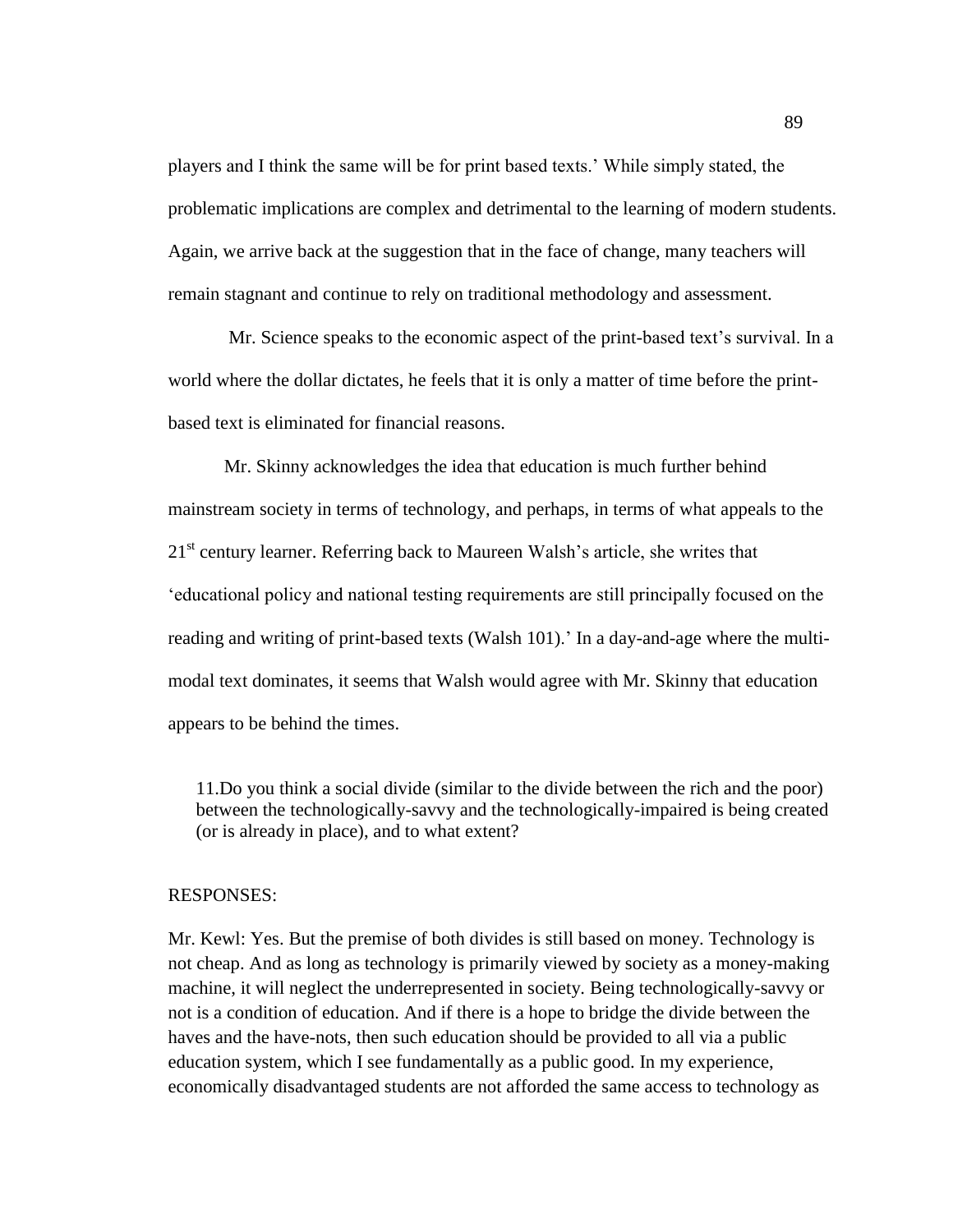their economically advantaged peers are. A computer in the home goes a long way in accounting for a positive learning environment than simply having an accessible computer with restrictions that might include limited time, being in the public, or being miles from home, etc.

Mr. History: Sure, a social divide has been created between tech savvy and tech challenged people. But, computers are not going away. So…

Mr. Skinny: Perhaps. Yeah, I would wager that there certainly is a divide and furthermore that is widening, but I would also probably have to admit that many of us in this country who feel technologically-impaired or technologically-illiterate are closer to the technologically-savvy than we would initially realize.

In the eyes of the surveyed teachers, a gap similar to the rich and poor (and

perhaps more correlated to the rich and poor than some would like to recognize) is

forming (or has already formed) between the technologically-savvy and the

technologically-impaired. These type of responses prompt the last question on my survey:

12.Does it become our job as educators to implement technology into the curriculum and classroom based on a possible social divide?

# RESPONSES:

Mr. Kewl: Yes.

Ms. Tumbleweed: It is our job to implement technology and teach kids how to responsibly use it. A lot of my kids come from super poor backgrounds and they don't have a computer at home so they are divided from their peers, but we're all learning and they like to use it.

Mr. History: It does become the job of educators to implement technology into curriculum to help bridge any gap that may be created. And, it doesn't bother me. I am a Social Studies teacher, which means that I am a glorified reading, math, science teacher that merely uses those other contents in a social context. This is no different than with technology. The proper way to teach a kid to use MicroSoft Excel is to have them create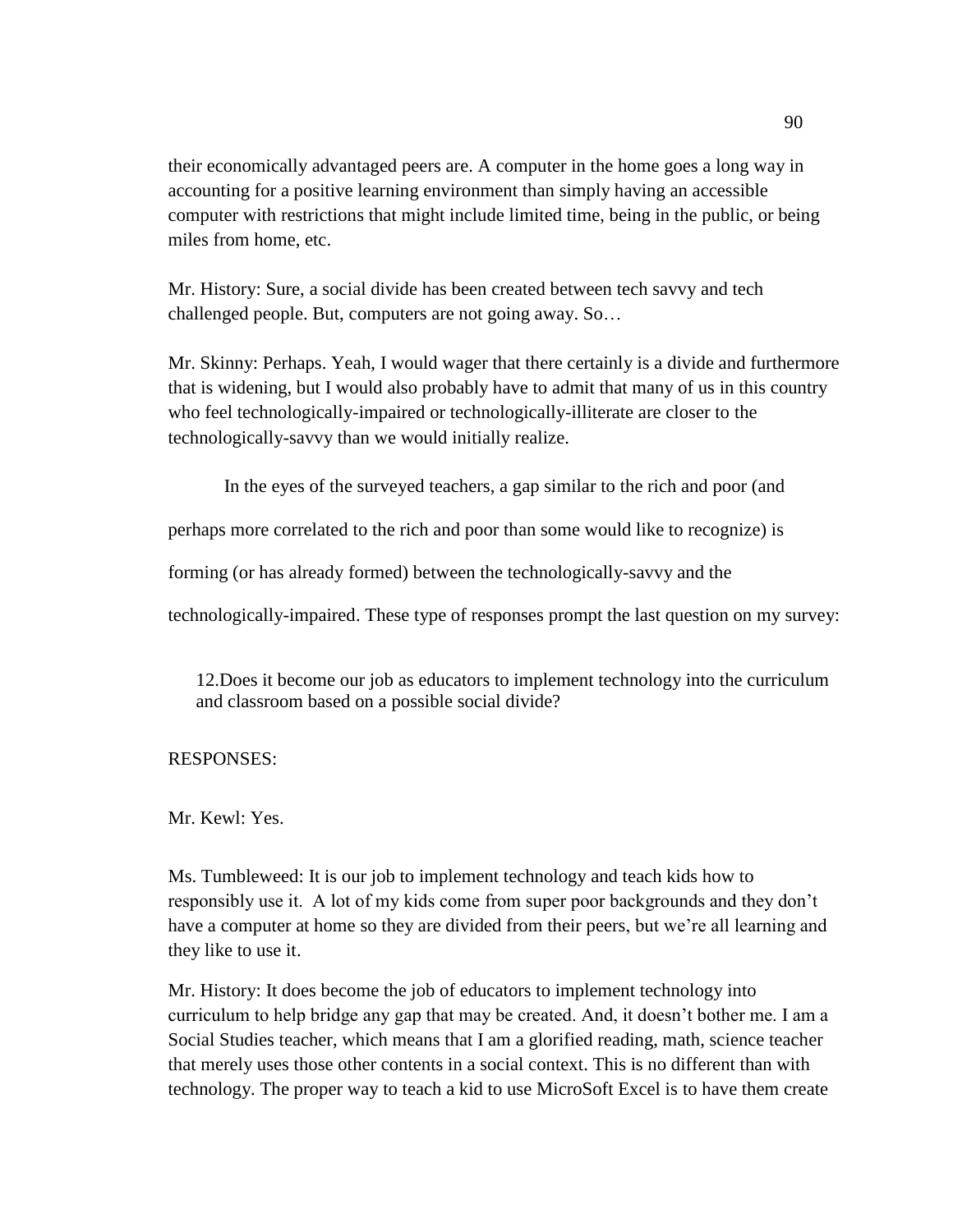tables with figures relating to the economic boom and bust of the 1920's and 30's, and then to have them create graphs and charts using the proper Excel tools. We no longer have "Tech" teachers in our schools because our district believes in this approach. I love  $it...$ 

Mr. Science: Yeah if we don't teach them how to use the technology then who will?

Mr. Skinny: As language arts educators, I think we are charged with educating our students to the best of our abilities in their endeavors to become better readers, writers, listeners, and speakers. Thus, we should employ whatever skills and resources we have at our disposal toward that end.

One of the key lines from all of the teacher panel's responses to this question comes at the end of what Mr. Skinny had said. ‗We should employ whatever skills and resources *we have at our disposal* toward that end.' Unfortunately, because many schools (and districts) lack the funding or motive of progressive thought, their environments and subsequent content remains rooted in outdated  $20<sup>th</sup>$  century ideals. It is clear from my teacher questionnaire that the educators interviewed recognize the need to adapt and modify content to keep pace with a rapidly changing world, but to a certain degree, it also sounds like their hands are tied (so-to-speak) by a lack of financial stimulus in their school or district and / or the archaic perspective (from a more global standpoint) that what is happening in schools today is still applicable to the world outside of school.

### *Discussion*

Overall, the data from the teacher questionnaire portion of the study nets some pretty consistent results. There seems to be a general acknowledgement that the printbased text is indeed losing appeal to the  $21<sup>st</sup>$  century learner primarily because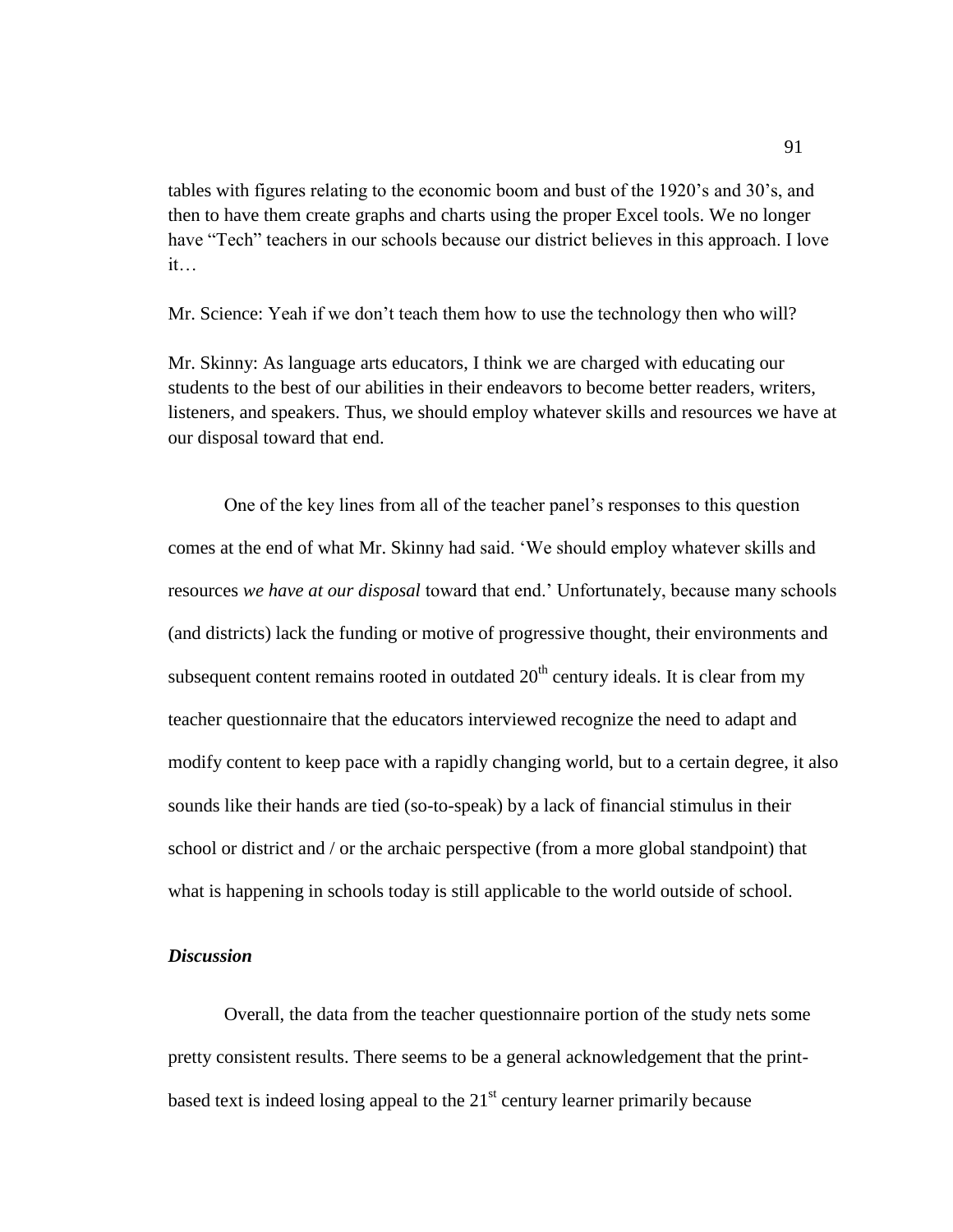it is not as applicable in a world where the learner grows up with an abundance of multimodal texts. The issue of applicability seems to be paramount when discussing the advantages that multi-modal texts allow that print-based texts do not. Because modern students are so familiarized with multi-modal texts, there seems to be a common thread of thought amongst the surveyed teacher panel that their students are overwhelmed by print-based texts, or simply lack the skills and / or desire to extract meaning from printbased texts.

With regard to technology, there also seemed to be universal interest among the teachers who participated in this study to incorporate more technology into the classroom and their individual daily content. To a certain degree (as illustrated by Ms. Tumbleweed and Mr. History's examples provided in response to question number nine), it appears that teachers are already finding creative ways to bring technology to their classrooms in an attempt to make their content relatable to their students. One of the chief concerns expressed through this study, however, was the lack of economic means (at a district or national level) to bring updated and relevant technology to the classroom. The teachers in this study also expressed concern that many of their peers and colleagues remained reluctant to learn how to use and incorporate technology into their classrooms, and in some instances (as Mr. Skinny pointed out), some teachers may fear the possibility that their students know more than they do in terms of technology and technology use. These concerns aside, it still appears that the teacher panel involved in this study acknowledged the importance, relevance, and usefulness of technology in the modern classroom both in terms of applicable content access and to the future success of their students.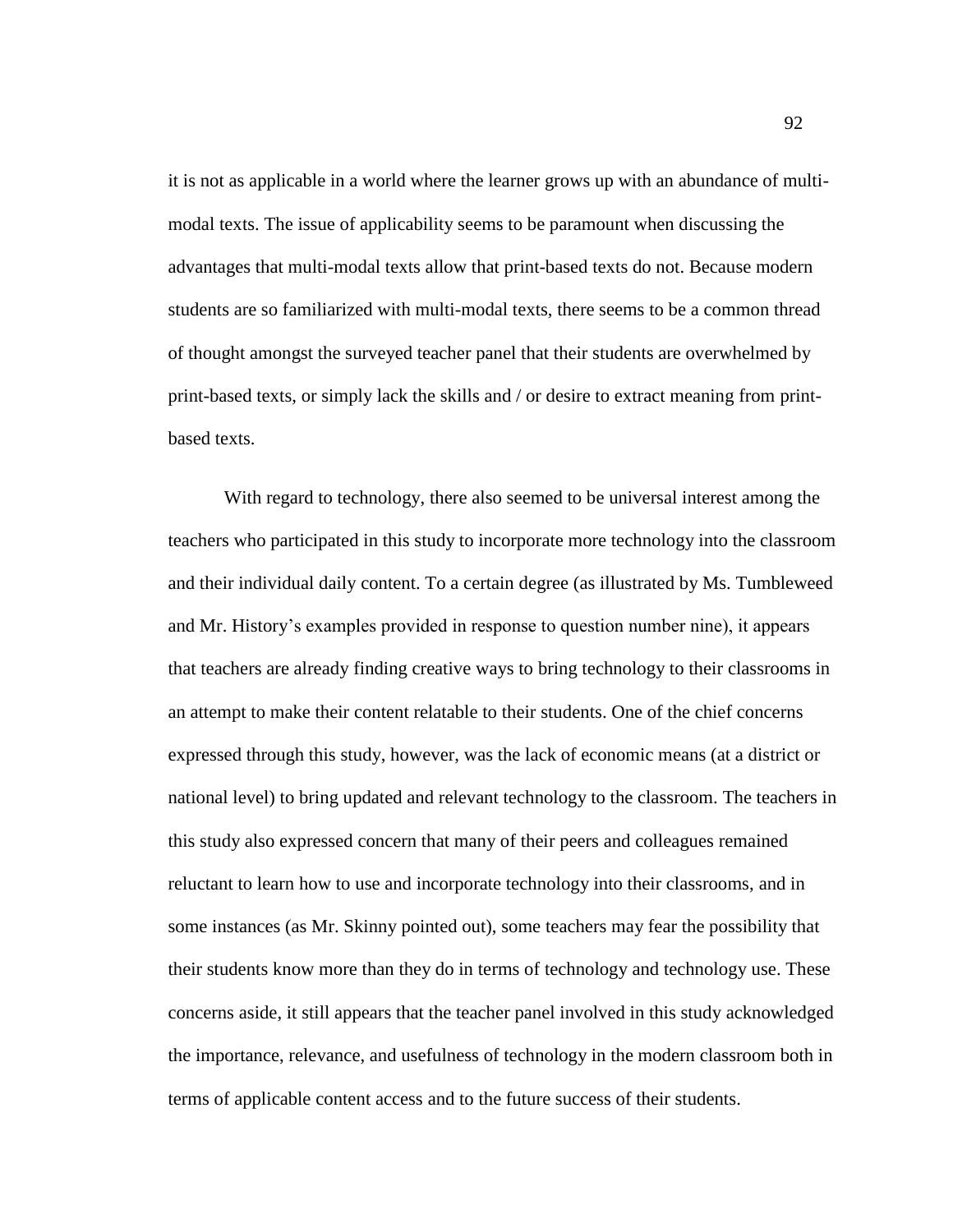# *Limitations*

The most obvious limitation to this study is the fact that all of the teachers who participated were fairly young and new to the teaching profession. The most experienced of the group was Mr. Kewl who has been teaching for seven years and is forty-two years young. Aside from his opinions and thoughts, the rest of the teacher panel was fairly new to the profession (three of the other four participating teachers being in their first year of teaching). Originally, an older teacher (with 30+ years of teaching to his credit) had agreed to partake in answering my teacher questionnaire, but due to circumstance, was unable to get his responses back to me before I had to write my Methodology section. It would have been nice to get feedback from a demographic of educators who had been teaching long before the  $21<sup>st</sup>$  century learner even existed.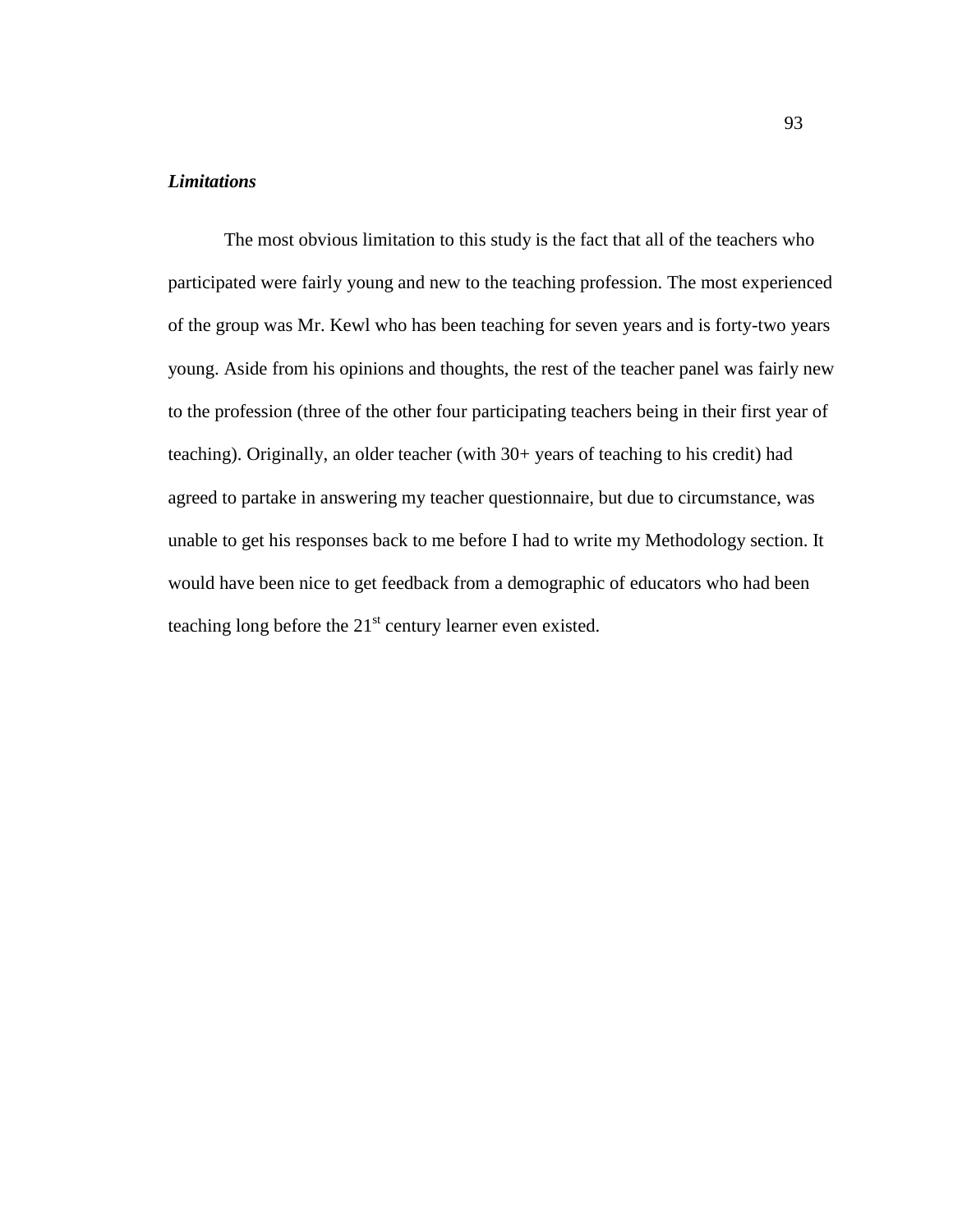#### *CONCLUSION*

*Not long after, the ship harbored against the coastline and dug itself deep in the wet sand along the water's edge. The savages shouted in a timid, yet oddly brave manner. "Oh master, this sounds dreadful." Cad cried. I jumped down from the navigation wheel and briefly entered the captain's quarters, grabbing handfuls of gold coins and returning to the ship's rail to shower them over the tribesmen who waited.*

*"Hello down there." I greeted them. They were puzzled at first, but after realizing the riches I gave to them freely, one of the tribesmen jumped in the air with a smile and a friendly shout.*

*"Boon boon, navi eu tactan bei Nannanon!" another tribesmen shouted to his peers. "Bei Nannanon!" he repeated.* 

*Some of the remaining tribesmen scattered to their colony with excitement. I returned to the captain's quarters and grabbed more coins, showering them down as I returned to the rail. "You're a fool." Phoon scowled. "This is a waste of your time."*

*"Nani cahn bot wali." One of tribesmen beckoned me down. Others rushed back from their dwellings with food and drink – one carried a cloak as a gift. I used one of the many severed ropes lying on the deck to descend my way down. The tribesmen bowed low and praised me as I touched the ground. The men carrying the food, water, and cloak stepped forward and offered them to me in a humble manner. I accepted the cloak and admired its craftsmanship. It was black on one side and blood red on the other. It was made of a finely worked skin of some sort. I placed it around my shoulders and gestured that I didn't care for any food. "No thank you." I told them.*

*"Bei Nannanon eu jilt tabba bot wanna." The tribesman who most looked like a leader pointed to their small assortment of homes. I understood what he was trying to say without understanding his words. It was relieving in comparison to the foreign writings on the subway train before the city of books in Helios. We walked to the village, an older man appearing from the depths of a tent – he looked me over with a careful eye.* 

*"Kane botta don refulo alla chanchin." The wrinkled man said with his aged voice.*

*"I'm sorry." I explained using as many hand gestures as possible. "I can't understand what you're saying."*

*"Ah." The old man nodded. "Forgive broken tongue. It take effort to learn wild speech. Come." He turned and I followed him into his home.*

In the *Introduction* to my thesis, I quoted David Armstrong in his article, "The

Gestural Theory of Language Origins", as suggesting that 'visible gesture was the earliest

manifestation of the human capacity for language and speech evolved subsequently from

an original visible and gestural communication system (Armstrong 290).' Seeing as the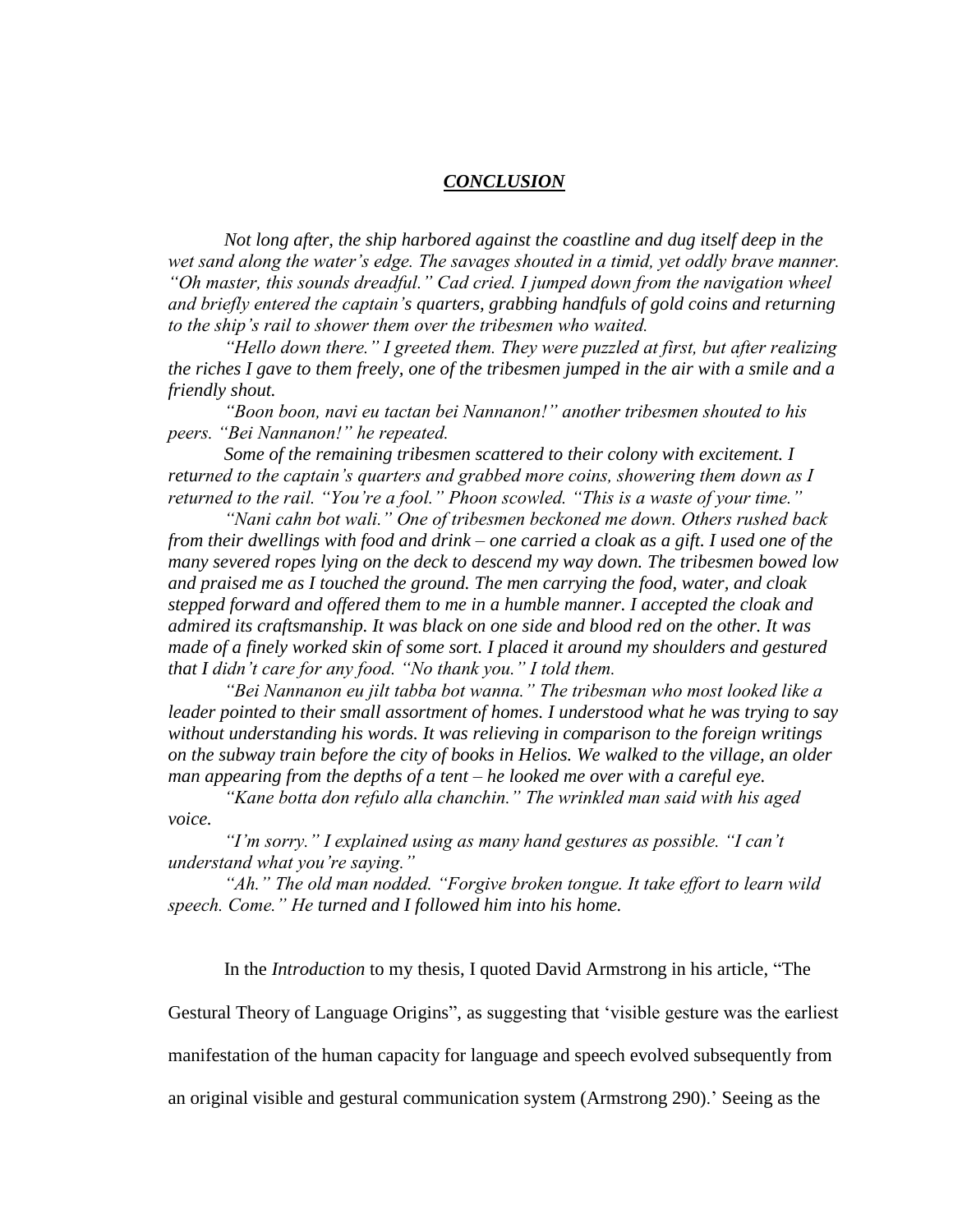thesis began with an excerpt from my novel, World Train, it only seemed fitting that I ended it with one as well. The excerpt provides a situation in which language has failed and the human communication system is reduced to a series of gestures, and actions (presumably) based off of voice inflection. There are no print texts involved as the narrator and the tribesmen attempt to learn from one another. In her article, "Multimodal Composition: Resources for Teachers", Cynthia Selfe writes that:

‗organizations, institutions, and individual[s] acknowledge the realities of changing communication practices in which people are increasingly exchanging information and using a variety of semiotic resources and systems to make meaning as they compose: not only words, but also still and moving images, sound, and color among other modalities (Selfe 8).'

Of course, the title of the thesis is: *Multi-literacies in the 21st Century and the Role of the Print-Based Text in Public Education*. While there may not be any print-based texts involved in our fictional excerpt from *World Train*, the scholars and educators that took part in this study have made it clear that the printed word appears in abundance, and is heavily relied upon in today's public education setting. Cynthia Selfe's quote is meant to highlight the apparent need in the modern classroom for recognition of various multimodal texts and methods of communication for learning.

At the heart of this study, there were four research questions. Let me now evaluate what we've discovered in relation to each one:

1. From the perspectives of five secondary English public education teachers and thirty-seven secondary-level students in a classroom study, do multi-modal texts and technology have a greater appeal than print-based texts to the  $21<sup>st</sup>$ century student?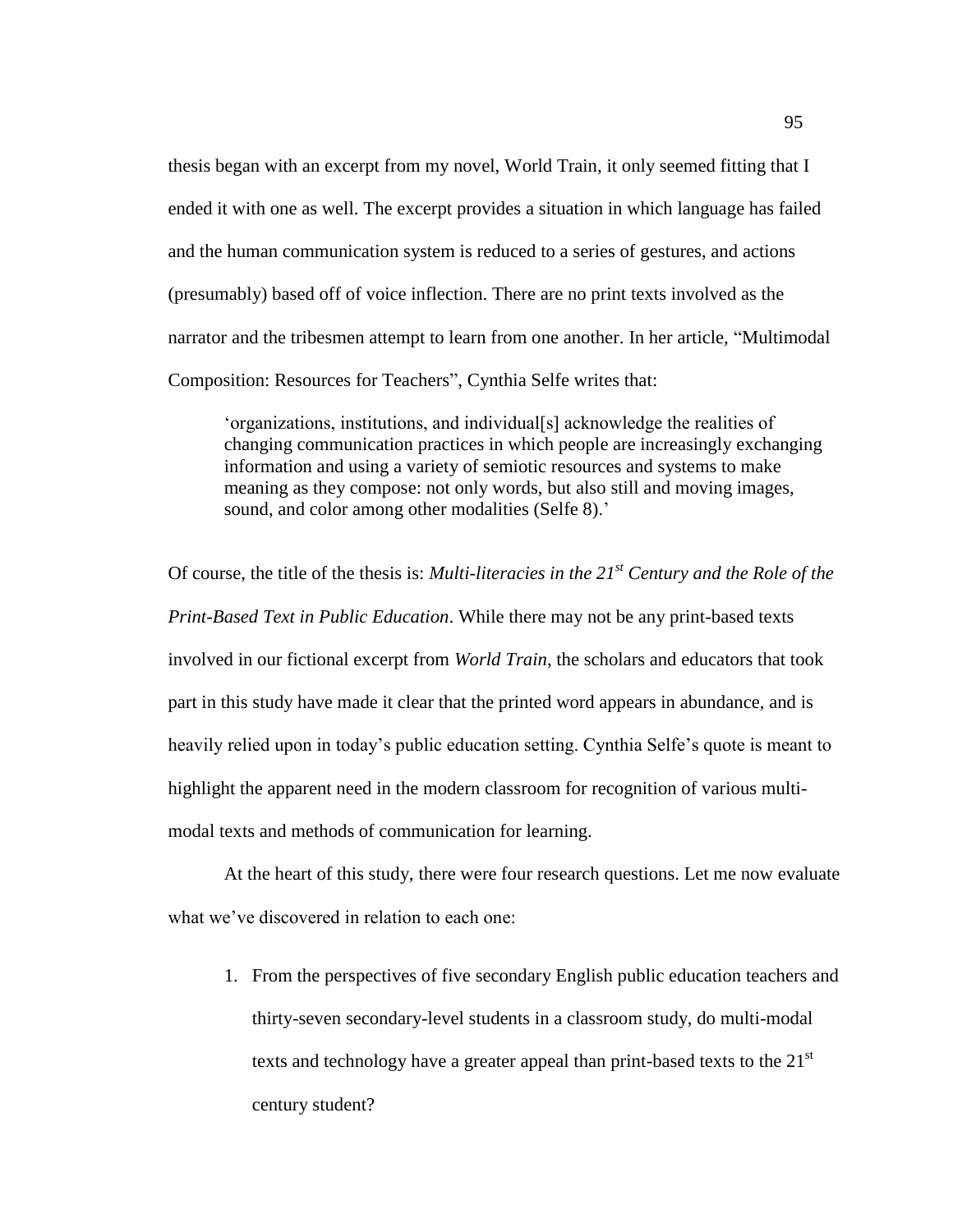FINDINGS: Before conducting the classroom study and giving teachers a questionnaire, previous scholars had documented their claims and thoughts that multi-modal texts did appeal to the  $21<sup>st</sup>$  century learner more than the print-based text due to the fast-paced, visually driven nature of modern society. Both the classroom study and the teacher questionnaire that I conducted confirmed such claims and provided evidence that the 21<sup>st</sup> century learner desires more technology in the classroom and finds greater appeal in multi-modal texts than print-based texts.

In their study titled "Writing Technology and Teens", Amanda Lenhart and her research staff observe that ‗a key theme in what teens said motivated them [to work with texts in the classroom] was "relevance". Teens said, in varying ways, that they wanted to be doing things that mattered socially, in their own lives, and elsewhere (Lenhart, Arafeh, Smith, & Macgill 54).' This seemed evident in the feedback that I got from both aspects of the study that I conducted. Students displayed an eagerness to work with technology because of its relevance to their own lives, and teachers found ways to integrate technology with their curricular and daily objectives within the classroom.

With regard to the overall appeal of print-based and multi-modal based texts in the public education classroom, scholar Sara Kajder writes that:

there's no denying it. We're past the point where we can keep doing old things with old tools, or old things with new tools. No matter how savvy [students] might be or not be, they are all looking to [teachers] to push them, to stretch their thinking, and to teach them to use the tools of the truly literate in a rapidly changing world (Kajder 229).'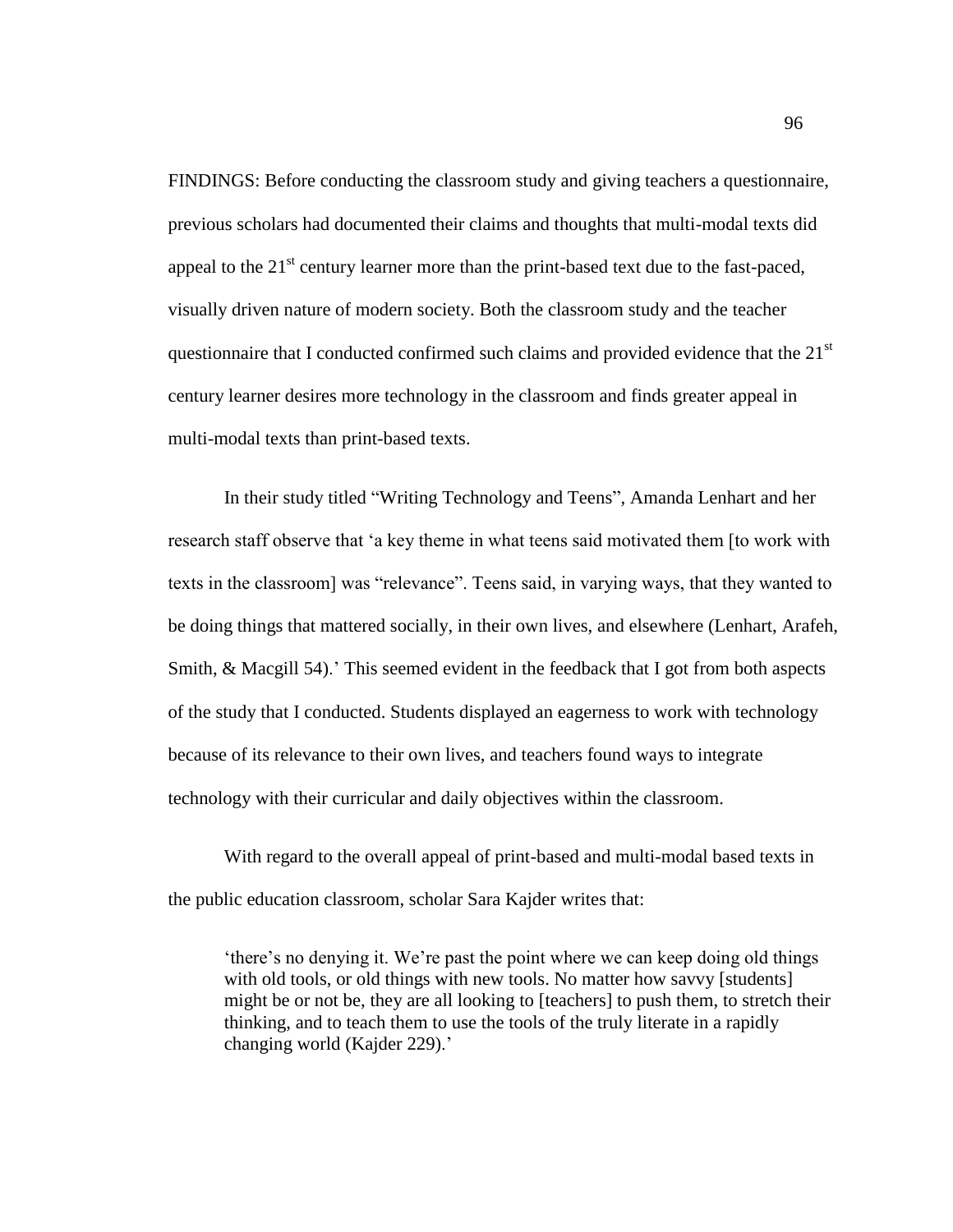Because of such desire and appeal on the part of the  $21<sup>st</sup>$  century learner, teachers need to find ways to change with the world around them. Teachers need to find ways to incorporate more multi-modal texts in the classroom.

2. From the same perspectives, what expanding and decreasing roles do printbased texts and multi-modal based texts have in the secondary-level public education classroom? What implications and tangible ramifications do these findings suggest for the  $21<sup>st</sup>$  century learner and the world in which they live?

FINDINGS: It was pretty clear from the teacher questionnaire in my study that educators felt a need for the role of the print-based text to decrease in today's classroom. Not only was there an inadequacy in applicability regarding print-based texts, but there was a deficiency in the  $21<sup>st</sup>$  century learner's ability to understand and deconstruct a print-based text. While this may actually suggest that the  $21<sup>st</sup>$  century learner needs more education with print-based texts, one must remember that our current curricular models are built on the foundation of print-based texts. Regarding the role of multi-modal texts in the secondary public education classroom, the teachers who participated in the study expressed the need for an expanding role as the  $21<sup>st</sup>$  century learner seemed to engage and perform better when confronted with them.

In relation to the second part of the research question, it is important to acknowledge the connection between the multi-modal text and technology in the modern world. For the purposes of this study, every teacher that provided feedback expressed the possibility of a growing gap between the technologically-savvy and the technologically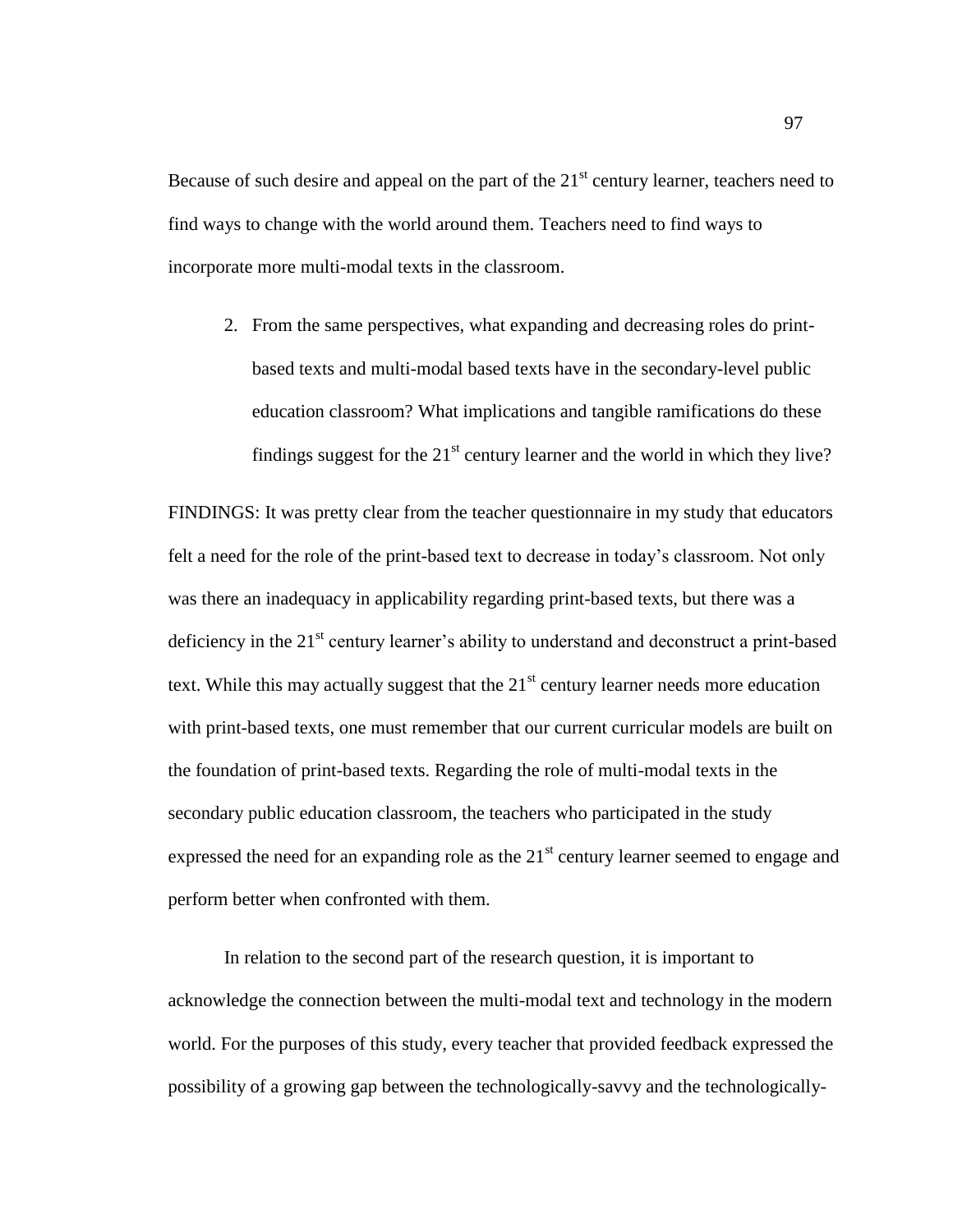impoverished. In his book, *Good Video Games + Good Learning*, James Gee

acknowledges that:

‗for years now we have attempted to speak to the literacy gap in our schools – the fact that poorer children learn to read less quickly and less well than do better off children. But modern technologies are opening up possibilities for new gaps on top of this old one, gaps in knowledge and in access to tech-savvy skills and identities (Gee 172).'

Furthermore, Gee states that:

‗evidence is already building that this new gap is, indeed being created. This evidence is beginning to show that just giving young people access to technologies is not enough. They need – just as they do for books – adult mentoring and rich learning systems built around the technologies, otherwise the full potential of these technologies is not realized for these children. At the same time, a crucial question arises: Can we speak to the new gap (the tech-savvy gap) in such a way that we also address the old gap, the gap in regard to traditional print-based literacy (Gee 138)?'

The answer to Gee's question is related to the line where he says: 'They (the students)

need adult mentoring and *rich learning systems built around the technologies*'. The concern here then becomes a matter of defining what *rich learning systems* are, and if the information documented and researched in this study is of any relevance, it suggests that *rich learning systems* to the 21<sup>st</sup> century learner are rooted within multi-modal texts and multi-modal methodology.

3. From the same perspectives, and with the idea of semiotic systems used as a foundation for measurement, what additional benefits (if any) do multi-modal texts offer that print-based texts do not?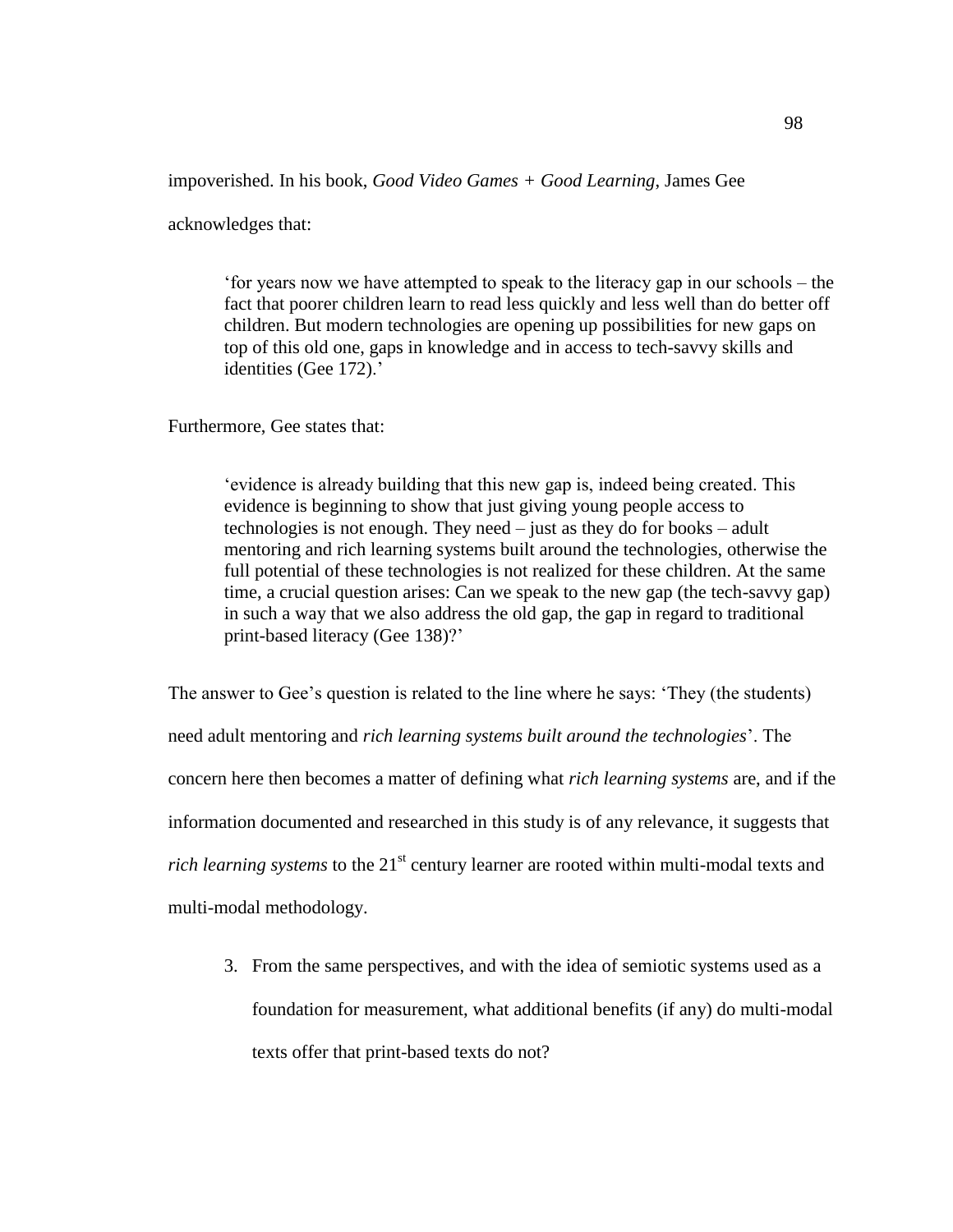FINDINGS: In the classroom study of my research, students were asked to complete a print-based assignment and a multi-modal based assignment. While the print-based assignment only allowed opportunities for the linguistic semiotic system to be stimulated, the multi-modal assignment allowed opportunities for all of the semiotic systems (linguistic, visual, audio, gestural, and spatial) to be activated. The results were clear and the students overwhelmingly preferred the multi-modal assignment even though its scope of required work and effort was greater than the print-based assignment. This demonstrated the 21<sup>st</sup> century learner's desire to have multiple semiotic systems stimulated, as well as the multi-modal text's ability to stimulate various semiotic channels. In their book, *Teaching the New Writing: Technology, Change, and Assessment in the 21st Century Classroom*, Anne Herrington, Kevin Hodgson, and Charles Moran write that:

‗it is no longer possible to think about literacy in isolation from a vast array of social, technological, and economic factors. These factors include: the broad move from the now centuries-long dominance of writing to the new dominance of the image and, on the other hand, the move from the dominance of the medium of the book to the dominance of the medium of the screen. In this screen-based and visual present we need to think of student writers not as producers of print text, but as designers and composers [of many texts] who are able to use all available resources to make the meanings they need to make (Herrington, Hodgson, & Moran 4).'

In other words, it is no longer possible to think about the educational landscape solely in terms of the print-based text. Multi-modal texts operate on a variety of semiotic domains, and provide the modern student with more diverse expectations and development of skills that are applicable to the outside world than the print-based text ever did.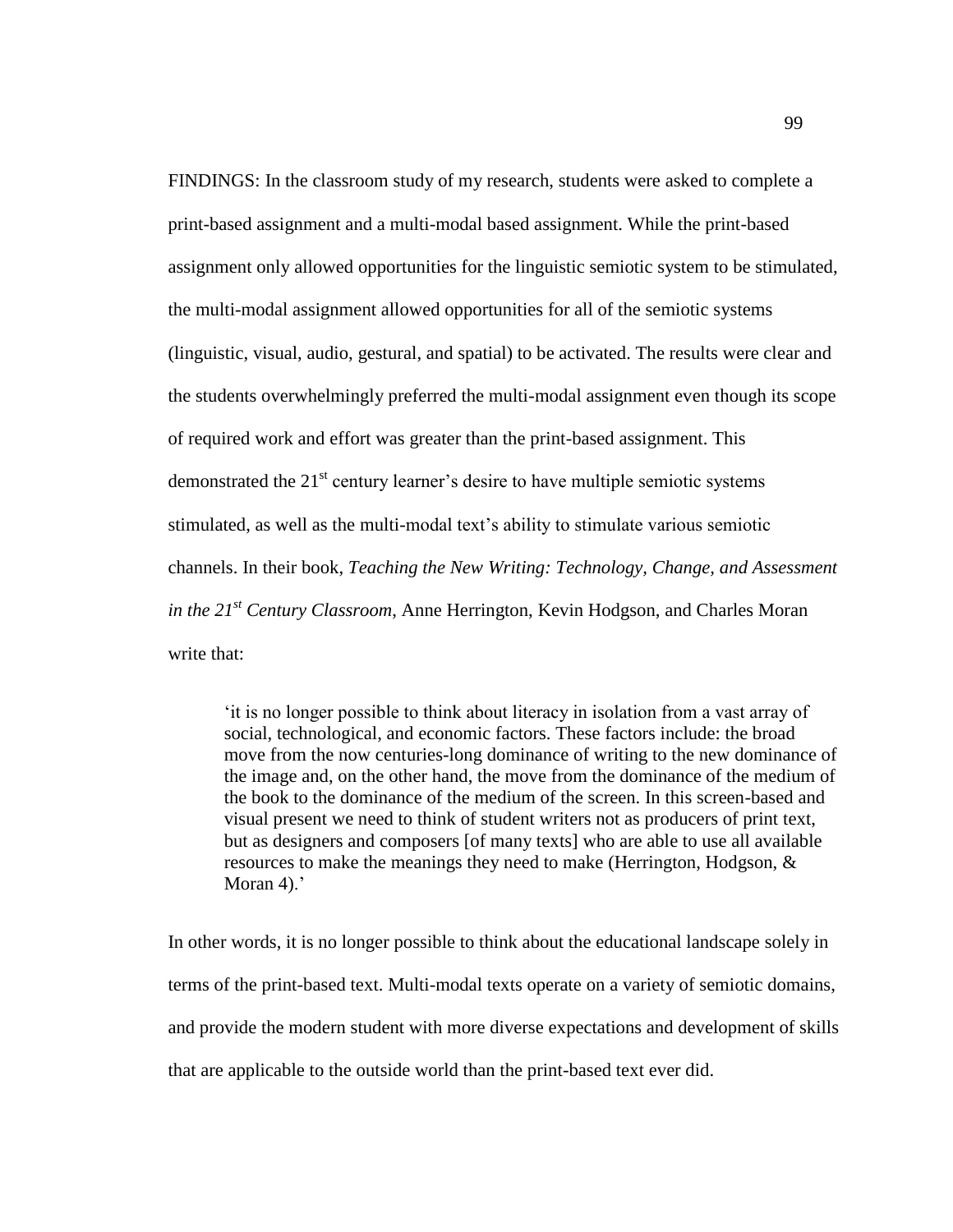4. From the same perspectives, what kind of effect does technology have on the implementation of multi-modal texts in the secondary public education classroom (beneficial or not)?

FINDINGS: In her article, "Opening New Media to Writing: Openings and Justifications", Anne Wysocki confesses that she 'cannot deny that it is easier now with computers than it was with printing presses to compose, produce, and distribute texts using combinations of the alphabet, photographs, video, sound, color, and animations (Wysocki 19).' The sentiment that technology allowed for easier (and more engaging) implementation of multi-modal texts was echoed by the teacher panel within the qualitative study portion of the thesis.

Although both researchers are adamantly for the inclusion of more multi-modal texts (and even via technology) in the classroom, scholars Michele Anstey and Geoff Bull highlight some potential barriers of technology implementation in their textbook, *Teaching and Learning Multiliteracies: Changing Times, Changing Literacies*. They write that 'students must master not only the technology but also the associated literacy practices required by the inclusion of still and moving images, sound effects, and music (Anstey  $& Bull 12$ ).' Furthermore, they suggest that 'the literate person must be able to combine and recombine existing and new literacy knowledge, skills, and purposes for new purposes and new contexts using new technologies (Anstey & Bull 1).' The learning curve involved for both educators and students in relation to technology and technology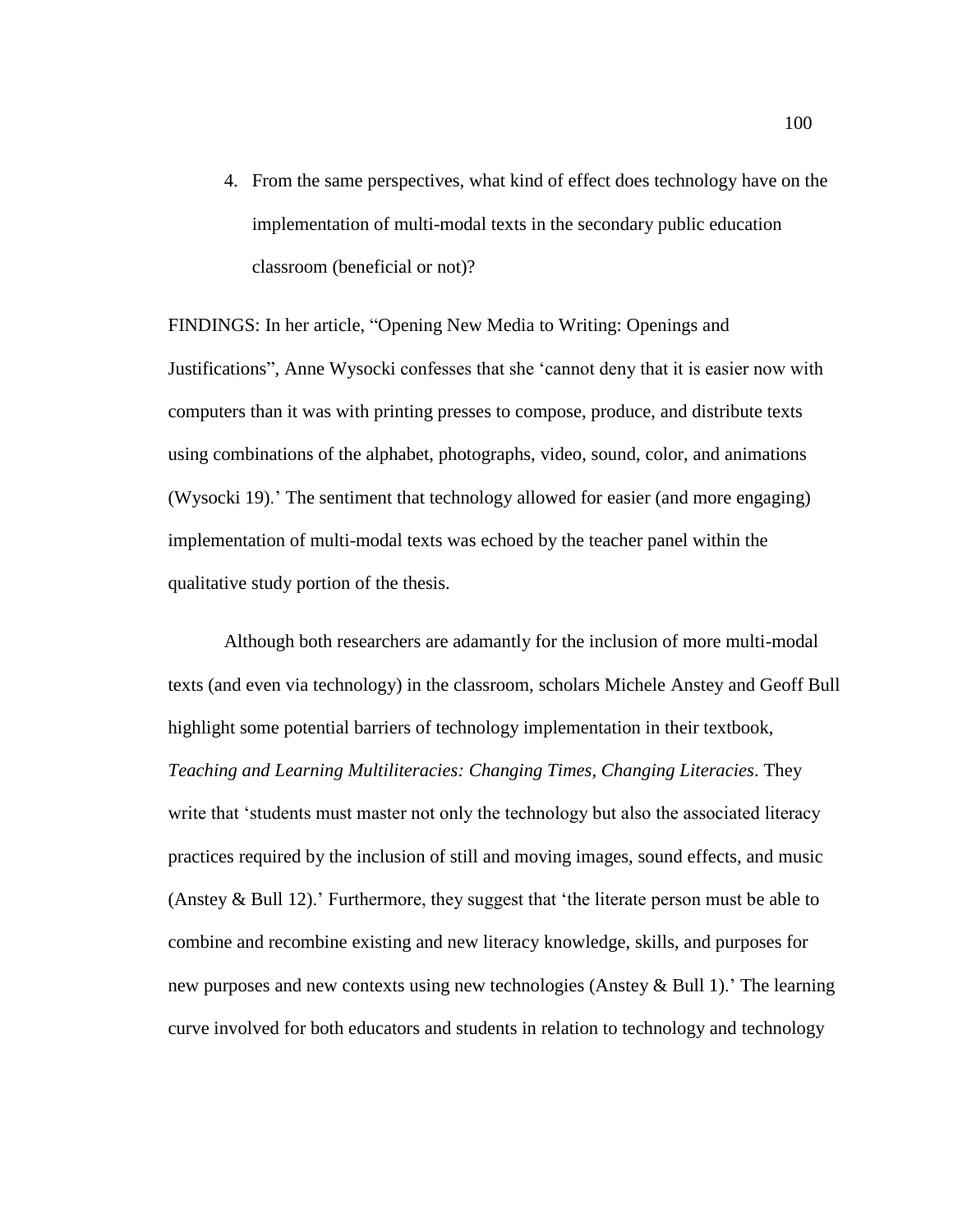implementation does seem to have an effect on how well multi-modal texts are utilized and interacted with in the classroom.

So all-in-all, this study seems to establish the idea that today's schools are still firmly rooted in methodology related to the print-based text, yet it also documents and gathers research detailing the advantages and appeal of multi-modal based texts to the  $21<sup>st</sup>$  century learner. In this conflict of pedagogical thought, it seems that many teachers want to advance their old classroom curricula to include more multi-modal texts and technology, but lack the means (or budget) to do so effectively. It is also suggested that students enrolled in schools and school districts that make overt efforts to be a part of the 21<sup>st</sup> century are empowered over their peers who remain deficient in applicable skill and knowledge while enrolled in archaic and outdated educational programs.

One thing to keep in mind, however, is the importance of not completely eliminating the print-based text from the modern classroom. Educators should instead strive for a balance between print-based texts and multi-modal-based texts. To this extent, Maureen Walsh provides some useful ideas and recommendations in her article, "Worlds" have collided and modes have merged: classroom evidence of changed literacy practices". She suggests that 'traditional aspects of literacy [need to be] *combined with* other *modalities and semiotic systems*. [This] process involve[s] a *convergence, an interconnection, and an interdependence* between the modalities of written text, image, and sound (Walsh 103).' Furthermore, she suggests that 'teachers should construct learning experiences with multiple layers of learning ensembles, combining concrete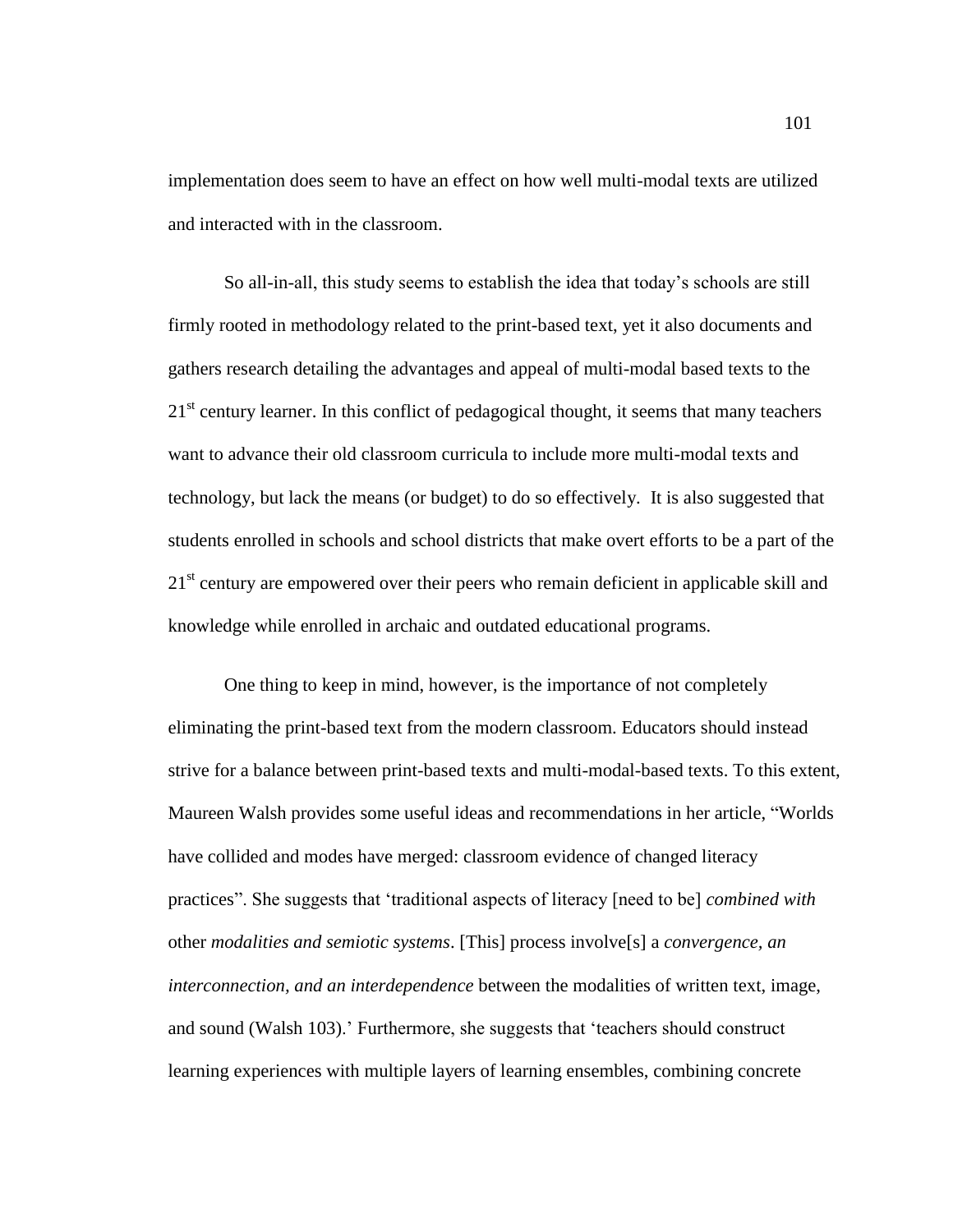experiences and print-based texts with [multi-modal texts] (Walsh 107).' Idealistically, the modern classroom should display a balance between the print-based text and the multi-modal based text, instead of the current model which seems to be built on an outdated foundation of print-based materials and methodology. In an ideal classroom, technology and the opportunity to engage, interact, and compose with technology also plays a role. As the modern world outside of the classroom continues to shift in terms of textual representation and variety of presentation, the  $21<sup>st</sup>$  century learner's expectations regarding their in-school experiences seem to have been modified as well, reflecting the technologically advanced and multi-modal-rich environments and conditions that they were raised in. Education itself still seems to be behind (for the most part) the modern curve and expectations of  $21<sup>st</sup>$  century ideals, thus creating lackluster lessons and curricula in which students struggle to understand, engage with, and apply to their lives outside of school. There seems to be a need for more gesturing tribesmen, more technologically-integrated opportunities, and more multi-modal based texts in general.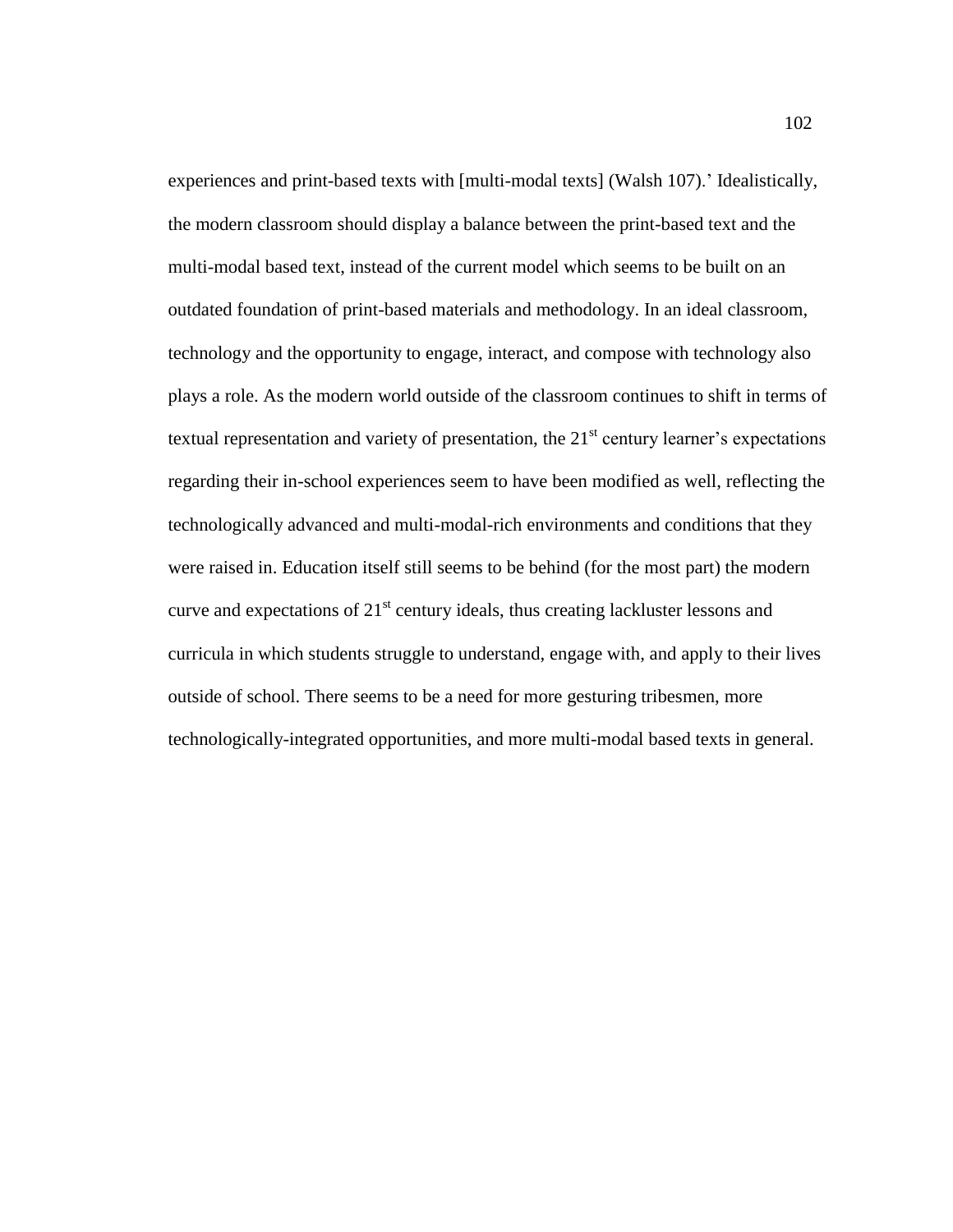# *Bibliography*

Achebe, Chinua. *Things Fall Apart*. Anchor. 1994.

E. Alvermann, Donna. "Multiliterate Youth in the Time of Scientific Reading Instruction". Adolescent Literacy. 2007.

Anstey, Michele & Bull, Geoff. *Teaching and Learning Multiliteracies: Changing Times, Changing Literacies*. Library of Congress. 2006.

F. Armstrong, David. "The Gestural Theory of Language Origins". Oxford University Press. 2008.

Copple, Mary. Book Review of Michael Corballis' *From hand to mouth. The origins of language*. John Benjamins Publishing Company. 2003.

Paul Gee, James. *Good Video Games + Good Learning*. Peter Lang Publishing. 2008.

Herrington, Anne & Hodgson, Kevin & Moran, Charles. *Teaching the New Writing: Technology, Change, and Assessment in the 21st -century Classroom*. Teachers College Press. 2009.

B. Kajder, Sara. "Unleashing Potential with Emerging Technologies". Adolescent Literacy. 2007.

Knobel, Michele & Lankshear, Colin. *A New Literacies Sampler*. Peter Lang Publishing. 2007.

LeCourt, Donna. "Performing Working-Class Identity in Composition: Toward a Pedagogy of Textual Practice". National Council of Teachers of English. 2006.

Lenhart, Amanda& Arafeh, Sousan & Smith, Aaron & Rankin Macgill, Alexandra. ―Writing, Technology and Teens‖. The National Commission on Writing. 2008.

Lindemann, Erika. "A Rhetoric for Writing Teachers". Oxford University Press. 1995.

J. McCoog, Ian. " $21<sup>st</sup>$  Century Teaching and Learning". 2008.

Schultz, Katherine. "Qualitative Research on Writing". Guilford Press. 2006.

L. Selfe, Cynthia. "Multimodal Composition: Resources for Teachers". Hampton Press. 2007.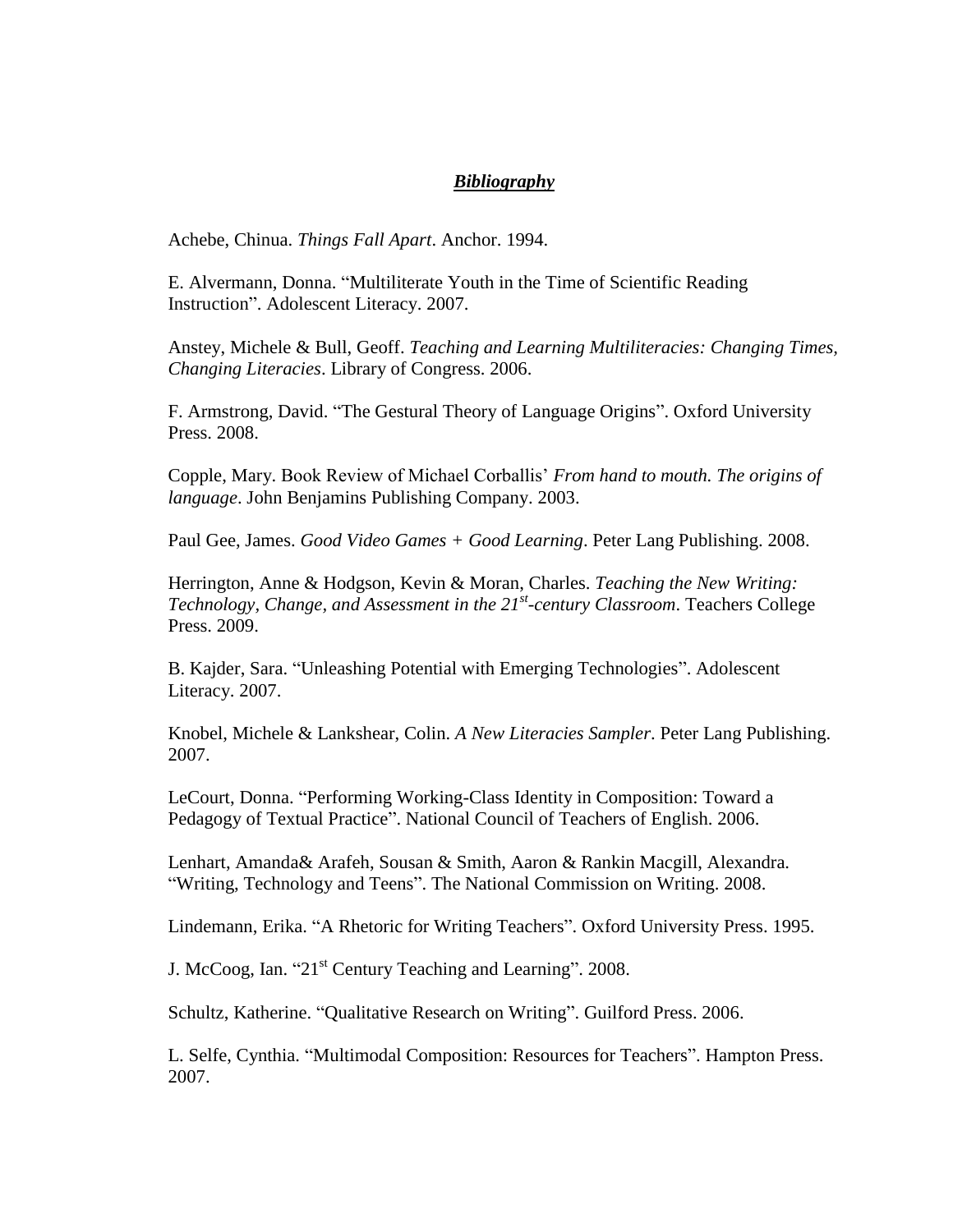*Springboard*. CollegeBoard. 2009.

Walsh, Maureen. "Worlds have collided and modes have merged: classroom evidence of changed literacy practices". Blackwell Publishing. 2008.

Frances Wysocki, Anne. "Opening New Media to Writing: Openings and Justifications". Utah State University Press. 2004.

*The Qualitative vs. Quantitative Debate*. <http://writing.colostate.edu/guides/research/gentrans/pop2f.cfm>

*Qualitative vs. Quantitative Data.* <http://regentsprep.org/REgents/math/ALGEBRA/AD1/qualquant.htm>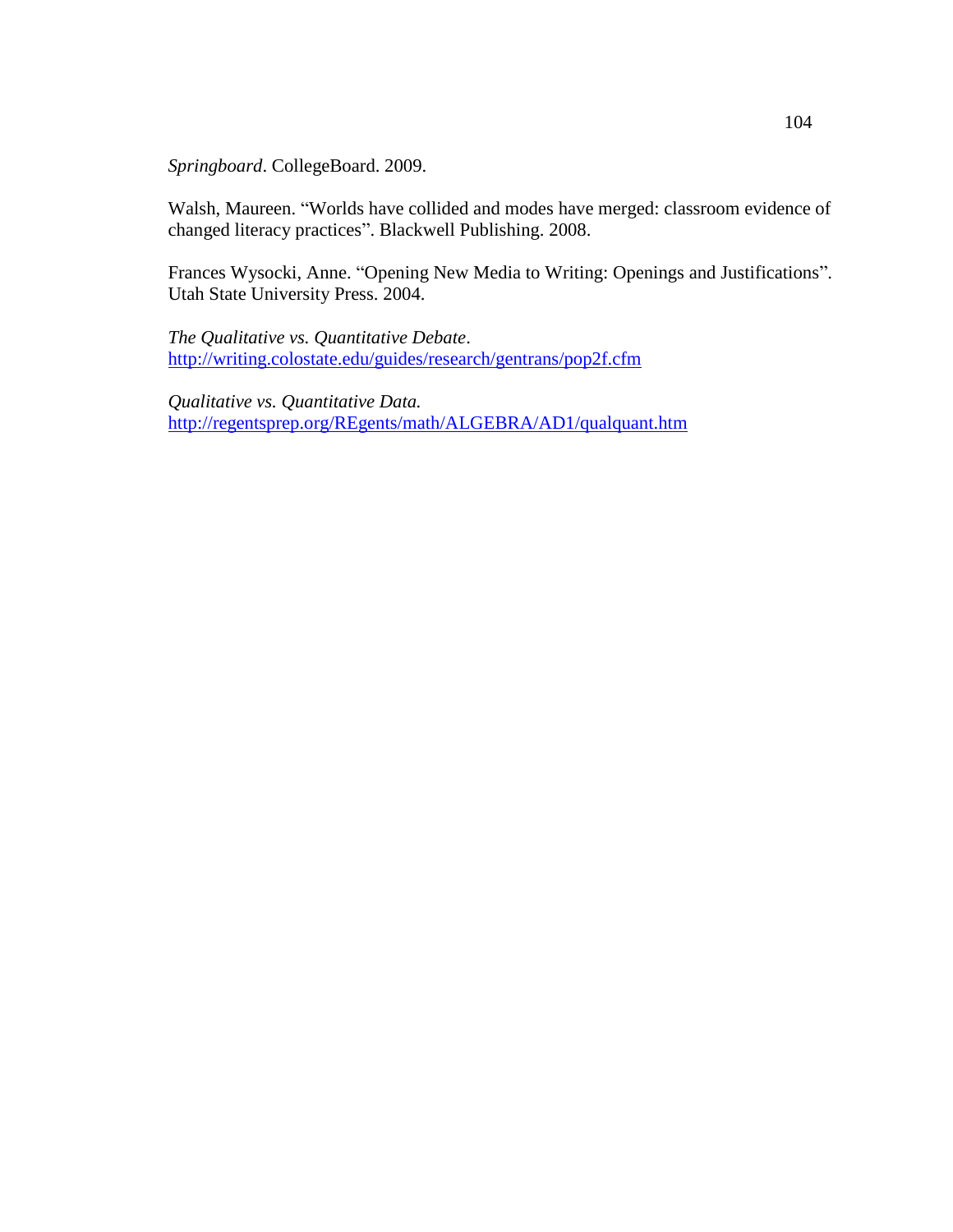## *APPENDIX A*

1. On a scale of 1 to 5, please indicate how much you enjoyed the reflective essay portion of the unit (circle one):

| <b>Hated it</b> | It was alright | Loved it |
|-----------------|----------------|----------|
|                 |                |          |

- 2. What did you *dislike* most about the reflective essay portion of the unit (place an ‗*X*' next to ALL that apply; if none apply, then leave blank):
	- \_\_\_\_ It was boring
	- \_\_\_\_ The subject matter wasn't appealing
	- \_\_\_\_ I felt a constraint on my creativity
	- \_\_\_\_ I didn't feel that it fully measured my knowledge of the subject
	- \_\_\_\_ I felt it was too much work
	- \_\_\_\_ I don't like writing
	- \_\_\_\_ Other; use the following space to explain:
- 3. What did you *like* most about the reflective essay portion of the unit (place an 'X' next to ALL that apply; if none apply, then leave blank):
	- It was thought-provoking
	- \_\_\_\_ The subject matter was relevant and appealing
	- \_\_\_\_ The assignment allowed me to be creative
	- \_\_\_\_ It allowed me to convey my knowledge of the subject clearly
	- \_\_\_\_ The assignment was fun and easy to put together
	- \_\_\_\_ Other; use the following space to explain:
- 4. On a scale of 1 to 5, please indicate how much you enjoyed the Powerpoint portion of the unit (circle one):

| <b>Hated it</b> | It was alright | Loved it |
|-----------------|----------------|----------|

- 5. What did you *dislike* the most about the Powerpoint portion of the unit (place an ‗*X*' next to ALL that apply; if none apply, then leave blank):
	- \_\_\_\_ It was boring
	- \_\_\_\_ The subject matter wasn't appealing
	- \_\_\_\_ I felt a constraint on my creativity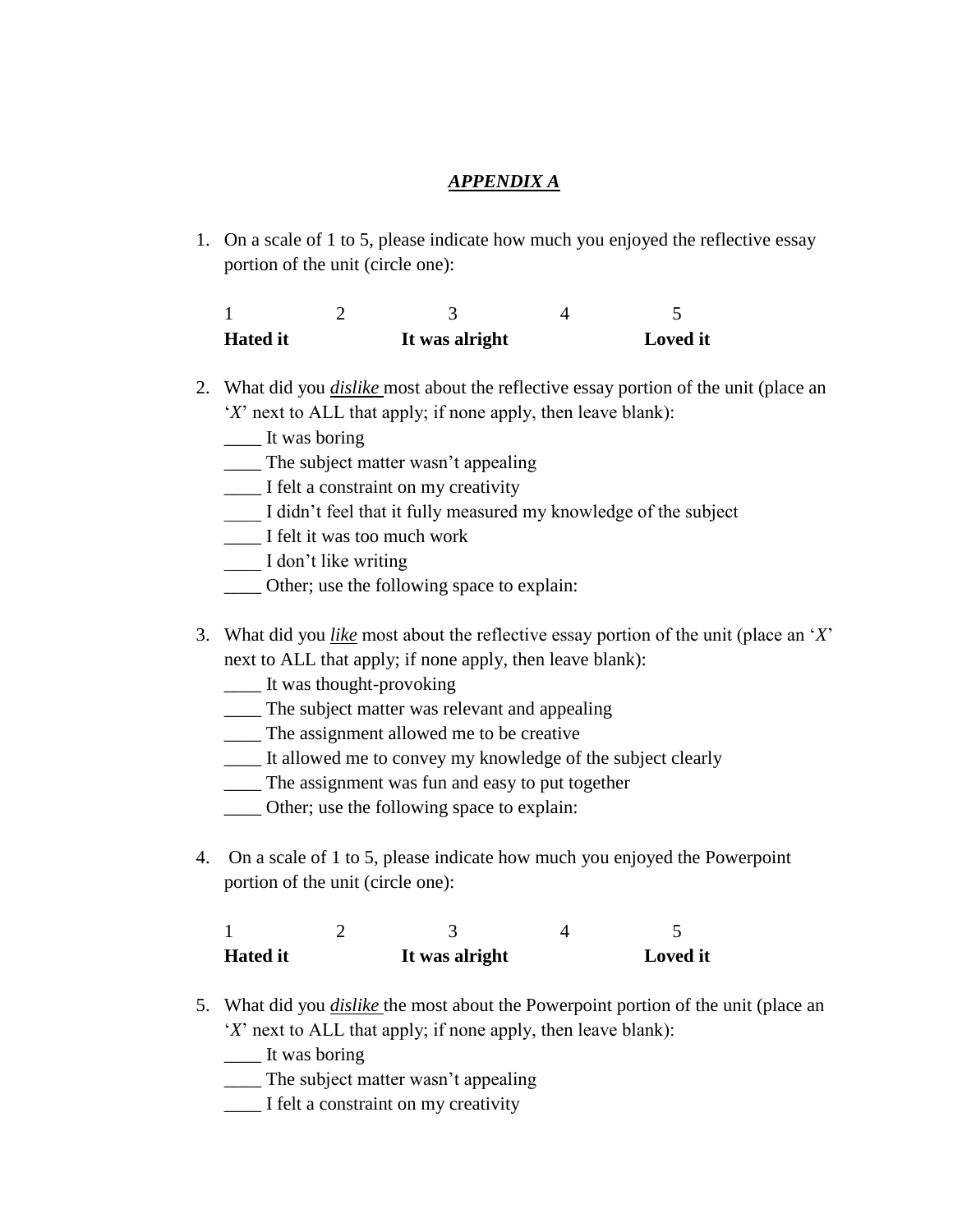- I didn't feel that it fully measured my knowledge of the subject
- \_\_\_\_ I felt it was too much work
- \_\_\_\_ I was unfamiliar with the technology used
- \_\_\_\_ Other; use the following space to explain:
- 6. What did you *like* the most about the Powerpoint portion of the unit (place an ‗*X*' next to ALL that apply; if none apply, then leave blank):
	- \_\_\_\_ It was thought-provoking
	- \_\_\_\_ The subject matter was relevant and appealing
	- The assignment allowed me to be creative
	- It allowed me to convey my knowledge of the subject clearly
	- The assignment was fun and easy to put together
	- \_\_\_\_ Working with technology was good for a change
	- \_\_\_\_ Other; use the following space to explain:
- 7. On a scale of 1 to 5, please indicate what you think of incorporating technology (*e.g. Youtube, filmmaking, ipods, etc.*) in the classroom (circle one):

| Less of it | Eh, whatever | More of it! |
|------------|--------------|-------------|

- 8. Which of the following aspects appeals most to you when learning in school (place an  $X'$  next to ALL that apply):
	- \_\_\_\_ reading (*e.g. Books*)
	- \_\_\_\_ writing (*e.g. Essays, journal entries*)
	- \_\_\_\_ moving images (*e.g. Films*)
	- \_\_\_\_ still images (*e.g. Pictures, graphics*)
	- \_\_\_\_ music (*e.g. Songs, sound effects*)
	- \_\_\_\_ expression (*e.g. Acting, conversation*)
	- \_\_\_\_ gestures (*e.g. Body language, facial expression*)
	- \_\_\_\_ directions (*e.g. Rubrics, guidelines*)
	- \_\_\_\_ layout (*e.g. Organization of objects*)

Please use the following space to explain why some of these aspects appeal to you in your learning:

9. Which of the following aspects appeals least to you when learning in school (place an  $X'$  next to ALL that apply):

\_\_\_\_ reading (*e.g. Books*)

\_\_\_\_ writing (*e.g. Essays, journal entries*)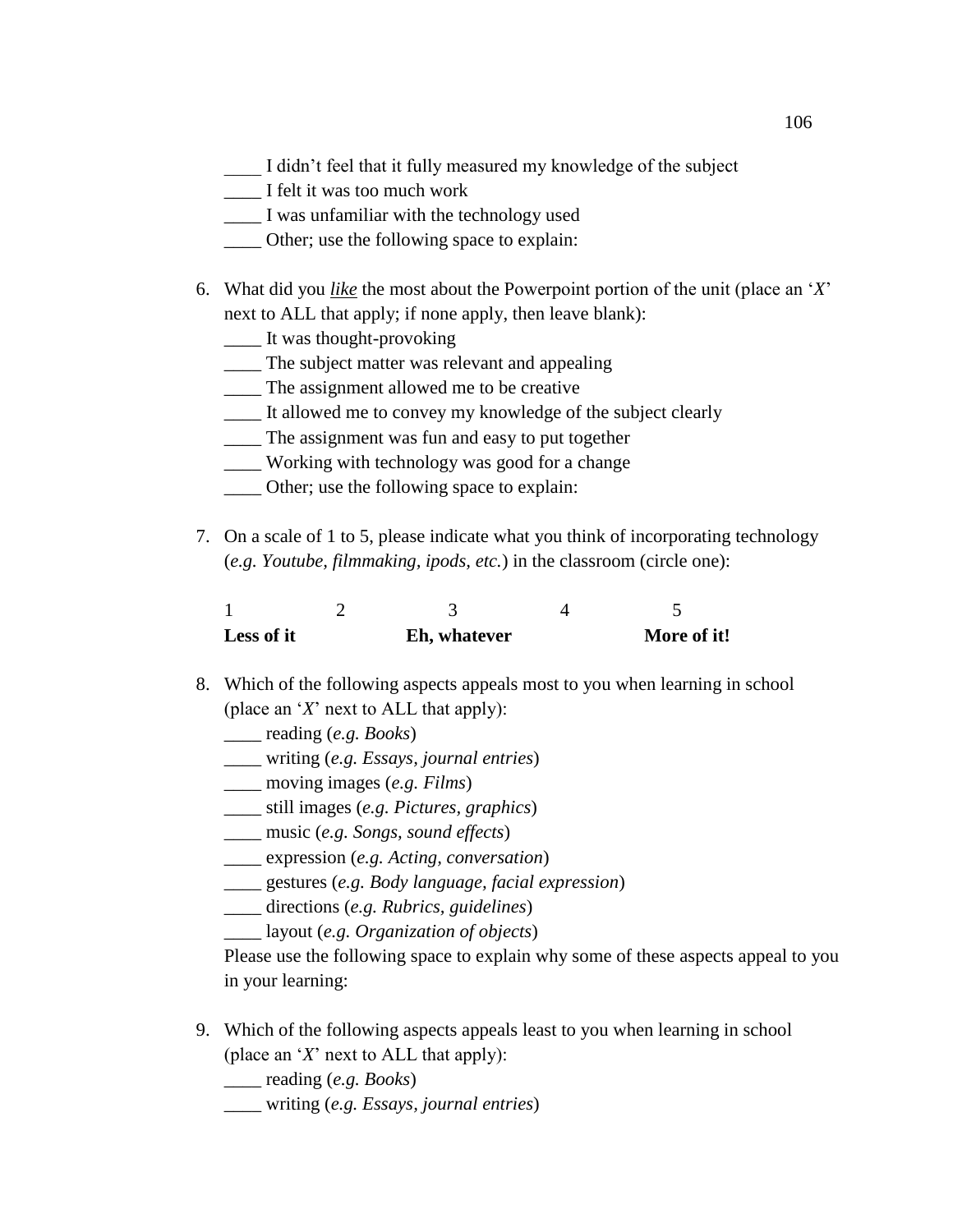- \_\_\_\_ moving images (*e.g. Films*)
- \_\_\_\_ still images (*e.g. Pictures, graphics*)
- \_\_\_\_ music (*e.g. Songs, sound effects*)
- \_\_\_\_ expression (*e.g. Acting, conversation*)
- \_\_\_\_ gestures (*e.g. Body language, facial expression*)
- \_\_\_\_ directions (*e.g. Rubrics, guidelines*)
- \_\_\_\_ layout (*e.g. Organization of objects*)

Please use the following space to explain why some of these aspects *don't* appeal to you in your learning:

10. If you had to pick, which of the following would you rather put together as the final assignment to a unit (circle one):

**Powerpoint presentation Reflective Essay**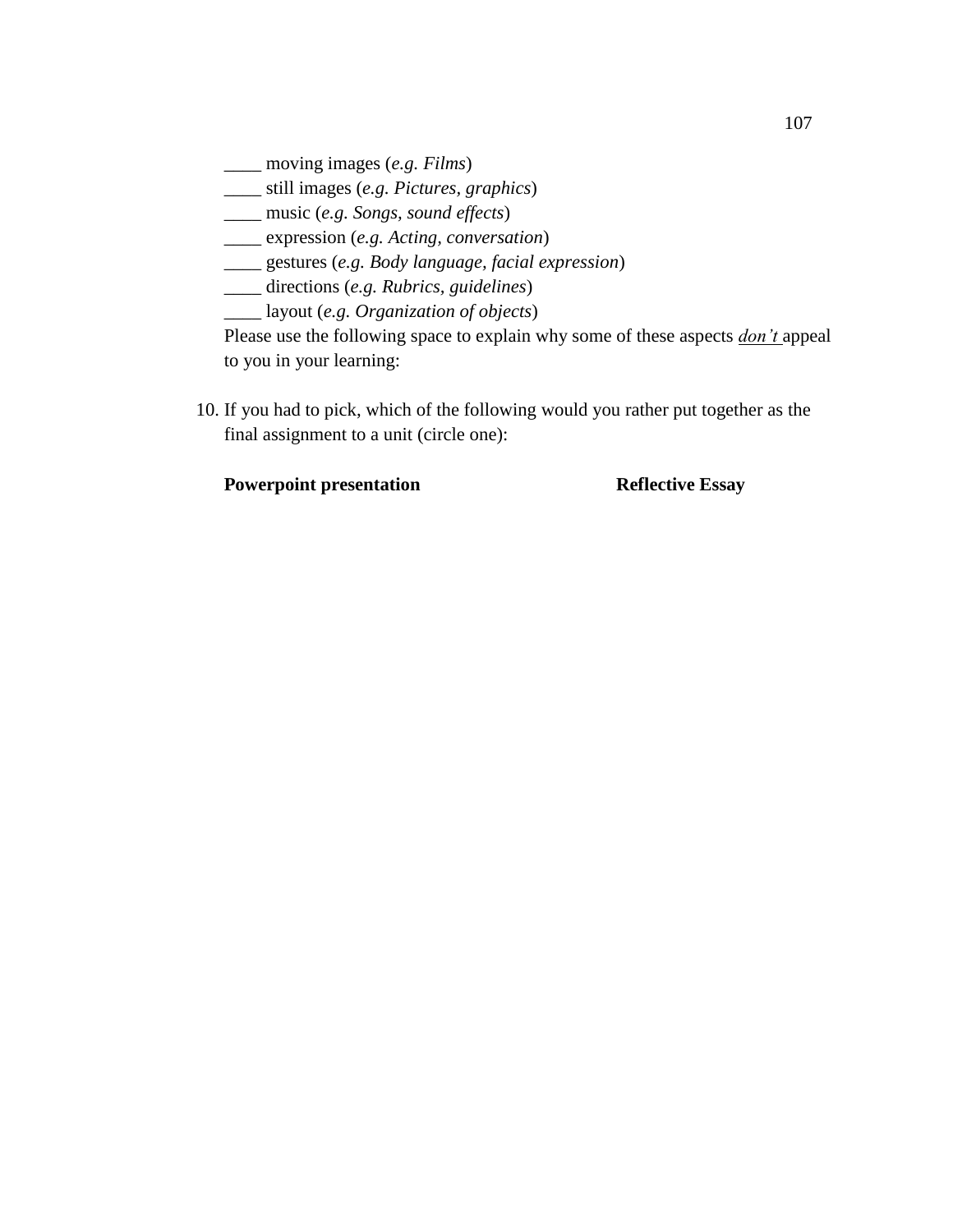## *APPENDIX B*

- 1. Do you believe print-based texts are losing value in modern day curricula? Why or why not, and how?
- 2. What does the term  $21<sup>st</sup>$  century learner' mean to you?
- 3. In what ways do you think print-based texts still appeal to the  $21<sup>st</sup>$  century learner? In what ways don't they appeal to the  $21<sup>st</sup>$  century learner? How do you know?
- 4. Could you briefly describe what your idea of a multi-modal text is? (For the purposes of this study, I'm primarily looking at a multi-modal text as a teaching tool that goes beyond the linguistic functions of learning)
- 5. In what ways do you think multi-modal texts appeal to the  $21<sup>st</sup>$  century learner? In what ways don't they appeal to the  $21<sup>st</sup>$  century learner? How do you know?
- 6. In what ways do multi-modal texts appeal to secondary teachers in public education? What challenges do multi-modal texts present for secondary teachers in public education?
- 7. What advantages do multi-modal texts allow you as an educator in the classroom that print-based texts don't?
- 8. Multi-modal texts are often times associated with technology as they depend on a variety of methods (often times new) to implement effectively. What do you think the role of the print-based text in the classroom is as the world becomes more dependent on technology?
- 9. Does technology provide you with a platform for incorporating multi-modal texts more efficiently in your curriculum? If so, how? (An example would be: trying to scaffold an idea / topic of study by using a projector to show the class a video from Youtube)

10. With the creation of things such as Kindles and ebooks, do you think print-based texts will ever be completely eliminated from public education? Why or why not?

- what about in the larger context of society? Why or why not?

11.Do you think a social divide (similar to the divide between the rich and the poor) between the technologically-savvy and the technologically-impaired is being created (or is already in place), and to what extent?